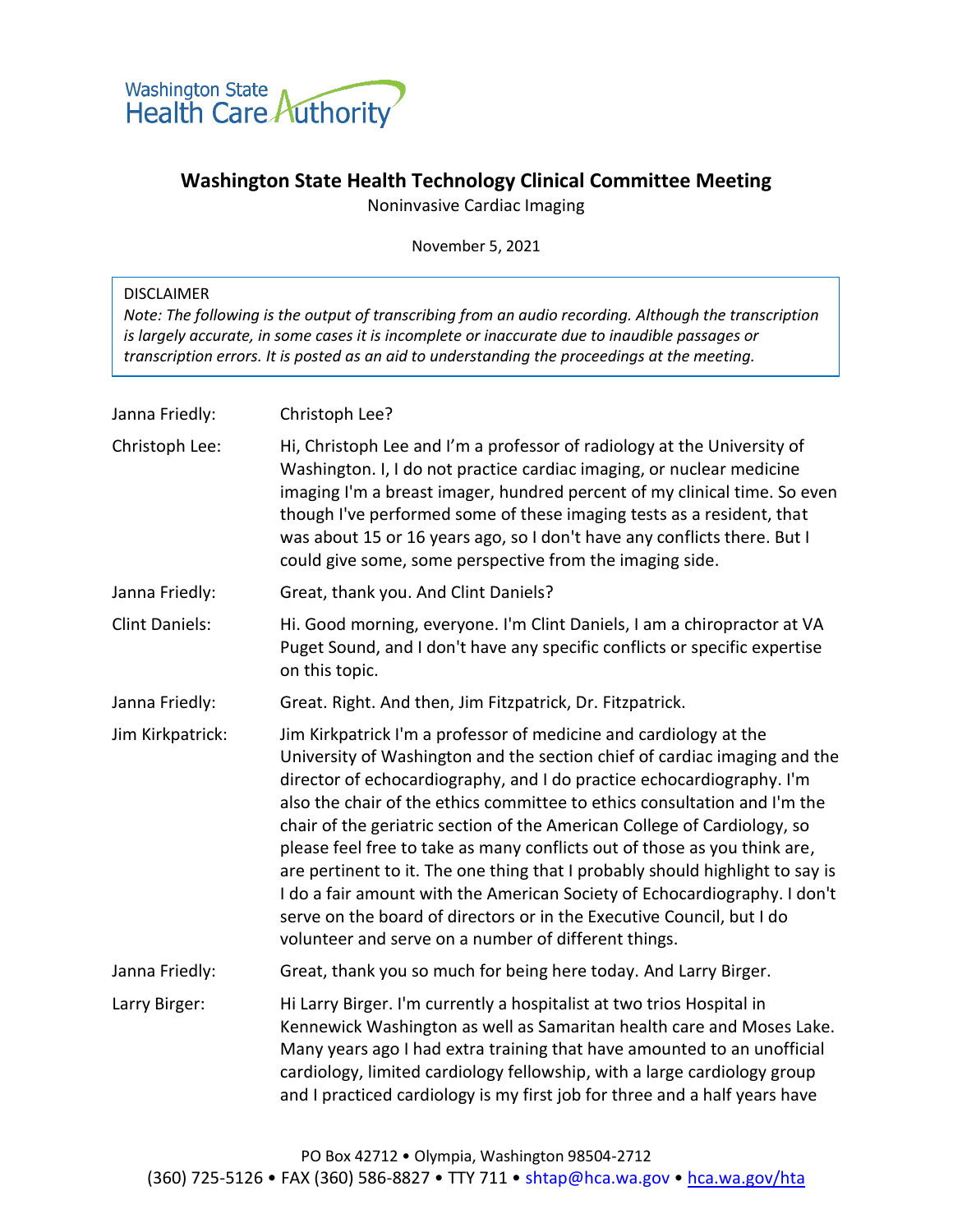read echoes over the years and noninvasive stress testing but not the cardiac imaging stress testing. I have since moved past doing that, that sort of work and I'm just doing hospitalist work and educational work so I don't think I have any conflicts, but I do have a fair amount of experience with these different tests.

- Janna Friedly: Okay, thank you. And Laurie Mischley.
- Laurie Mischley: Yeah, I'm a naturopathic physician in Seattle and a researcher working on metabolic defects and nutritional deficiencies in Parkinson's disease, and I do a lot of patient reported outcomes, epidemiology research, and have no conflicts to disclose.
- Janna Friedly: Alright, thank you. And then Mika Sinanan?
- Mika Sinanan: Hi, Mika Sinanan, I'm a GI surgeon, based at the university. My primary care physician says that despite the fact I'm a surgeon, I do have a heart and I expect that I'll be needing some of these studies at some point in the future, so that's my principal conflict. And the fact that apparently I have a heart that's, that's my only expertise.
- Janna Friedly: Thank you. And then Chris, are you, is your microphone, working now. Or are you still having issues? [pause] Not yet. Okay, maybe in the chat you can you can just write, if you have any particular conflicts or expertise related to the topic that would be helpful. Is there anybody that I have missed? I think I have got all of the committee, the committee, the committee members. But if I have missed anyone please, please let me know. Okay and Chris has said no, no particular conflicts or, or expertise to disclose. Great, well thank you everybody. I know, Josh is going to, in a, in a moment, go over some housekeeping items. I just wanted to mention, as you all know, in this in this topic and with every topic that we review. We're really going to be evaluating the evidence related to the effectiveness, safety and value of these of these diagnostic interventions. And so we'll, we'll keep that in mind throughout a little bit later in the morning, we will be having public, public comment, and assuming that time allows, we are going to be allowing for up to four minutes per speaker today. And so we'll, we'll try to gauge how many public comments that we have to make sure that we, we have enough time to hear each of those. I think those are those are all of my items so. Josh, do you want to do you want to take it over from here. Josh Morse: Yeah, can we quickly do introductions from the Health Care Authority?

Janna Friedly: Oh yes, absolutely.

Josh Morse: And other agencies. So I'll start. I'm Josh Morse. I'm a section manager here at the Health Care Authority in Clinical Quality Care Transformation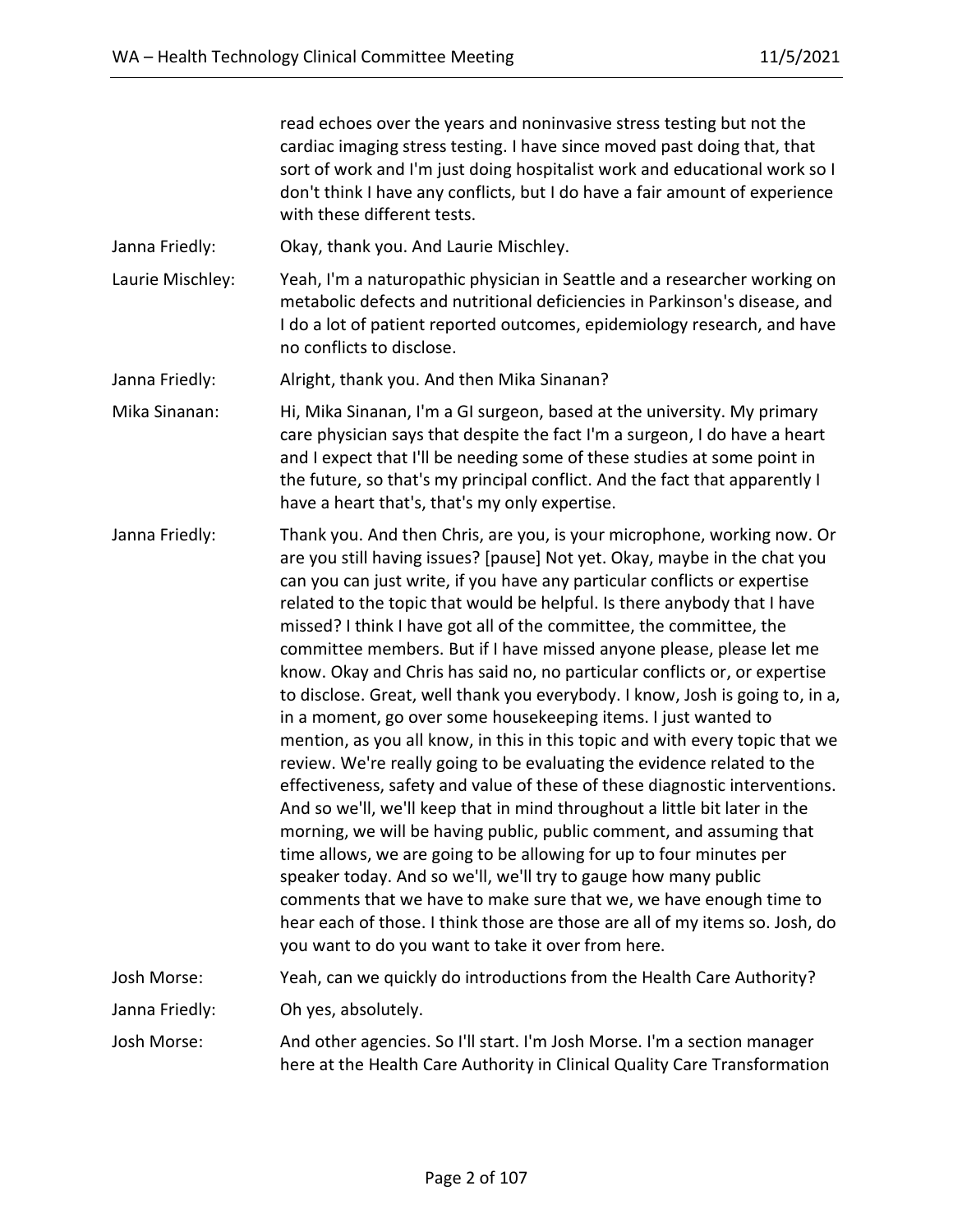|                       | and the direct, program director for the Health Technology Assessment<br>Program.                                                                                                                                                                                                                                                                            |
|-----------------------|--------------------------------------------------------------------------------------------------------------------------------------------------------------------------------------------------------------------------------------------------------------------------------------------------------------------------------------------------------------|
| Janna Friedly:        | Great. And then, before we do the rest of the introductions, Conor, looks<br>like he is here. Conor, do you want to introduce yourself briefly and then<br>just mention if you have any conflicts, specific conflicts or expertise in<br>this area.                                                                                                          |
| Conor Kleweno:        | Yeah, thanks sorry again for being a few minutes late. My name is Conor<br>Kleweno, I'm an associate professor of Orthopedic Surgery at the<br>University of Washington Harborview Medical Center. I have no current<br>conflicts with the topic related today, and as an orthopedic surgeon don't<br>have specific expertise in the topics discussed today. |
| Janna Friedly:        | Great, thank you. And then, Josh, do you want to lead us through, make<br>sure that we get everyone else-                                                                                                                                                                                                                                                    |
| Josh Morse:           | Sure. We'll go to Dr. Zerzan.                                                                                                                                                                                                                                                                                                                                |
| Judy Zerzan-Thul:     | Good morning, everyone. I'm Judy Zerzan-Thul, I'm the Chief Medical<br>Officer at HCA.                                                                                                                                                                                                                                                                       |
| Josh Morse:           | And Linda.                                                                                                                                                                                                                                                                                                                                                   |
| Linda Liu:            | Hi, good morning everyone, I'm Linda Liu, I'm a chief resident at<br>Harborview Medical Center for the inpatient internal medicine program.<br>I'm also working as a policy fellow with the HCA and the CMOs at the<br>HCA.                                                                                                                                  |
| Josh Morse:           | Chris?                                                                                                                                                                                                                                                                                                                                                       |
| Chris Chen:           | Hi everyone, I'm Chris Chen, I'm a hospitalist and work as a medical<br>director for Medicaid at the Health Care Authority, and I'll be presenting<br>today's agency medical director comments.                                                                                                                                                              |
| Josh Morse:           | Emily?                                                                                                                                                                                                                                                                                                                                                       |
| <b>Emily Transue:</b> | Hi, I'm Emily Transue, also an internist, and medical director primarily<br>with the PEBB and SEBB programs for HCA.                                                                                                                                                                                                                                         |
| Josh Morse:           | Thank you. Ian?                                                                                                                                                                                                                                                                                                                                              |
| lan Zhao:             | Hello, I'm Ian Zhao, I'm a research specialist at the Department of Labor<br>and Industries.                                                                                                                                                                                                                                                                 |
| Josh Morse:           | Thank you. And Melanie.                                                                                                                                                                                                                                                                                                                                      |
| Melanie Golob:        | Okay. Hi, I'm Melanie Golob, I'm the Health Technology Assessment<br>Program Manager and Fee for Service Operations Manager, and I work<br>with Josh at the Health Care Authority. Nice to meet everyone.                                                                                                                                                    |
| Josh Morse:           | Great, thank you. Okay, Melanie, can you confirm, we're seeing--                                                                                                                                                                                                                                                                                             |
| Melanie Golob:        | We can see all your slides, but if you want to put the slide-perfect.                                                                                                                                                                                                                                                                                        |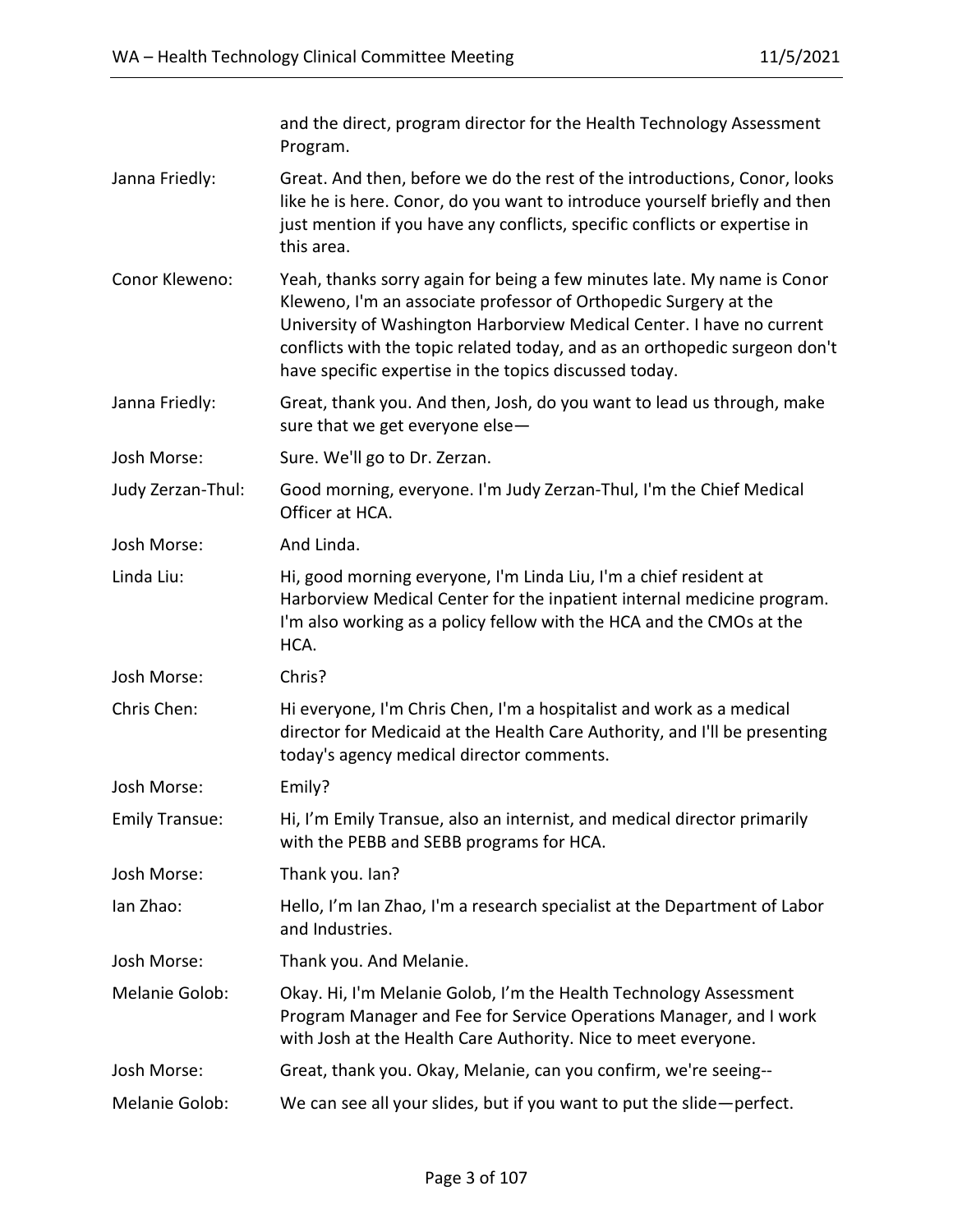| Josh Morse:                   | There we go.                                                                                                                                                                                                                                                                                                                                                                                                                                                                                                                                                                                                                                                                                                                                                                                                                                                                                                                                                                                                                                                                                                                                                                                                                                                                                                                                                                                                                                                                                                                                                                                                                                                                                                                                                                                                                                                                                                                                                                                                                                                                                                 |
|-------------------------------|--------------------------------------------------------------------------------------------------------------------------------------------------------------------------------------------------------------------------------------------------------------------------------------------------------------------------------------------------------------------------------------------------------------------------------------------------------------------------------------------------------------------------------------------------------------------------------------------------------------------------------------------------------------------------------------------------------------------------------------------------------------------------------------------------------------------------------------------------------------------------------------------------------------------------------------------------------------------------------------------------------------------------------------------------------------------------------------------------------------------------------------------------------------------------------------------------------------------------------------------------------------------------------------------------------------------------------------------------------------------------------------------------------------------------------------------------------------------------------------------------------------------------------------------------------------------------------------------------------------------------------------------------------------------------------------------------------------------------------------------------------------------------------------------------------------------------------------------------------------------------------------------------------------------------------------------------------------------------------------------------------------------------------------------------------------------------------------------------------------|
|                               | Yes. You're good.                                                                                                                                                                                                                                                                                                                                                                                                                                                                                                                                                                                                                                                                                                                                                                                                                                                                                                                                                                                                                                                                                                                                                                                                                                                                                                                                                                                                                                                                                                                                                                                                                                                                                                                                                                                                                                                                                                                                                                                                                                                                                            |
| Melanie Golob:<br>Josh Morse: | Okay. Thank you. Okay, so our introduction here, as you know we're<br>doing a webinar today, and if you have any issues or are unfamiliar with<br>the controls, please scroll around and you'll see there are various settings<br>for raising your hands and chatting and entering the Q&A if there are any<br>questions. We also have some instructions for if anybody, by phone you<br>can use star six to mute or unmute yourself, and star nine to raise your<br>hand. Some important reminders, this meeting is being recorded, we<br>started the recording here a few minutes ago with the roll call. We will<br>create a transcript of the proceedings. And that transcript will be<br>available on the Health Technology Assessment Program web pages. If<br>you are participating today in discussions or providing comment, it's<br>helpful if you can please state your name and of course use your<br>microphone for that. A little bit of background about this program, the<br>HTA program is administered by the Health Care Authority, the<br>Washington State Health Care Authority. This program is designed to<br>bring evidence reports to the Health Technology Clinical Committee to<br>make coverage decisions for certain medical procedures and tests based<br>on the evidence on safety, efficacy, and cost effectiveness. Multiple<br>agencies participate to identify topics and implement the policy decisions<br>that come from this process and they include the Health Care Authority,<br>that administers the Uniform Medical Plan, and the state Medicaid<br>program, or Apple Health, the Department of Labor and Industries, with<br>the Workers Compensation Program, and the Department of Corrections<br>uses the decisions here too. These agencies implement the<br>determinations from the clinical committee, within their existing<br>statutory frameworks. The purpose of this program is to ensure that<br>medical treatments, devices, and services paid for with state healthcare<br>dollars are safe and proven to work. The HTA program provides resources |
|                               | for state agencies that do purchase healthcare. The program develops<br>scientific, evidence-based reports on these medical devices, procedures,                                                                                                                                                                                                                                                                                                                                                                                                                                                                                                                                                                                                                                                                                                                                                                                                                                                                                                                                                                                                                                                                                                                                                                                                                                                                                                                                                                                                                                                                                                                                                                                                                                                                                                                                                                                                                                                                                                                                                             |
|                               | and tests for the clinical committee. And the program supports the HTCC<br>to make the determinations for the selected medical devices, procedures,<br>and tests based on that available evidence. There are multiple ways to                                                                                                                                                                                                                                                                                                                                                                                                                                                                                                                                                                                                                                                                                                                                                                                                                                                                                                                                                                                                                                                                                                                                                                                                                                                                                                                                                                                                                                                                                                                                                                                                                                                                                                                                                                                                                                                                                |
|                               | participate in this process and with the program and the committee. We<br>have a very robust website that has all of the decisions, and the                                                                                                                                                                                                                                                                                                                                                                                                                                                                                                                                                                                                                                                                                                                                                                                                                                                                                                                                                                                                                                                                                                                                                                                                                                                                                                                                                                                                                                                                                                                                                                                                                                                                                                                                                                                                                                                                                                                                                                  |
|                               | documents associated with each decision on the Health Care Authority                                                                                                                                                                                                                                                                                                                                                                                                                                                                                                                                                                                                                                                                                                                                                                                                                                                                                                                                                                                                                                                                                                                                                                                                                                                                                                                                                                                                                                                                                                                                                                                                                                                                                                                                                                                                                                                                                                                                                                                                                                         |
|                               | web pages. Anyone can sign up and receive program notifications. And<br>you can find links to that through the web page. There are public                                                                                                                                                                                                                                                                                                                                                                                                                                                                                                                                                                                                                                                                                                                                                                                                                                                                                                                                                                                                                                                                                                                                                                                                                                                                                                                                                                                                                                                                                                                                                                                                                                                                                                                                                                                                                                                                                                                                                                    |
|                               | comment periods, on proposed topics, key questions, draft and final<br>reports, and draft determinations or decisions from the clinical                                                                                                                                                                                                                                                                                                                                                                                                                                                                                                                                                                                                                                                                                                                                                                                                                                                                                                                                                                                                                                                                                                                                                                                                                                                                                                                                                                                                                                                                                                                                                                                                                                                                                                                                                                                                                                                                                                                                                                      |
|                               | committee. Anyone is welcome to attend these HTCC meetings, these are                                                                                                                                                                                                                                                                                                                                                                                                                                                                                                                                                                                                                                                                                                                                                                                                                                                                                                                                                                                                                                                                                                                                                                                                                                                                                                                                                                                                                                                                                                                                                                                                                                                                                                                                                                                                                                                                                                                                                                                                                                        |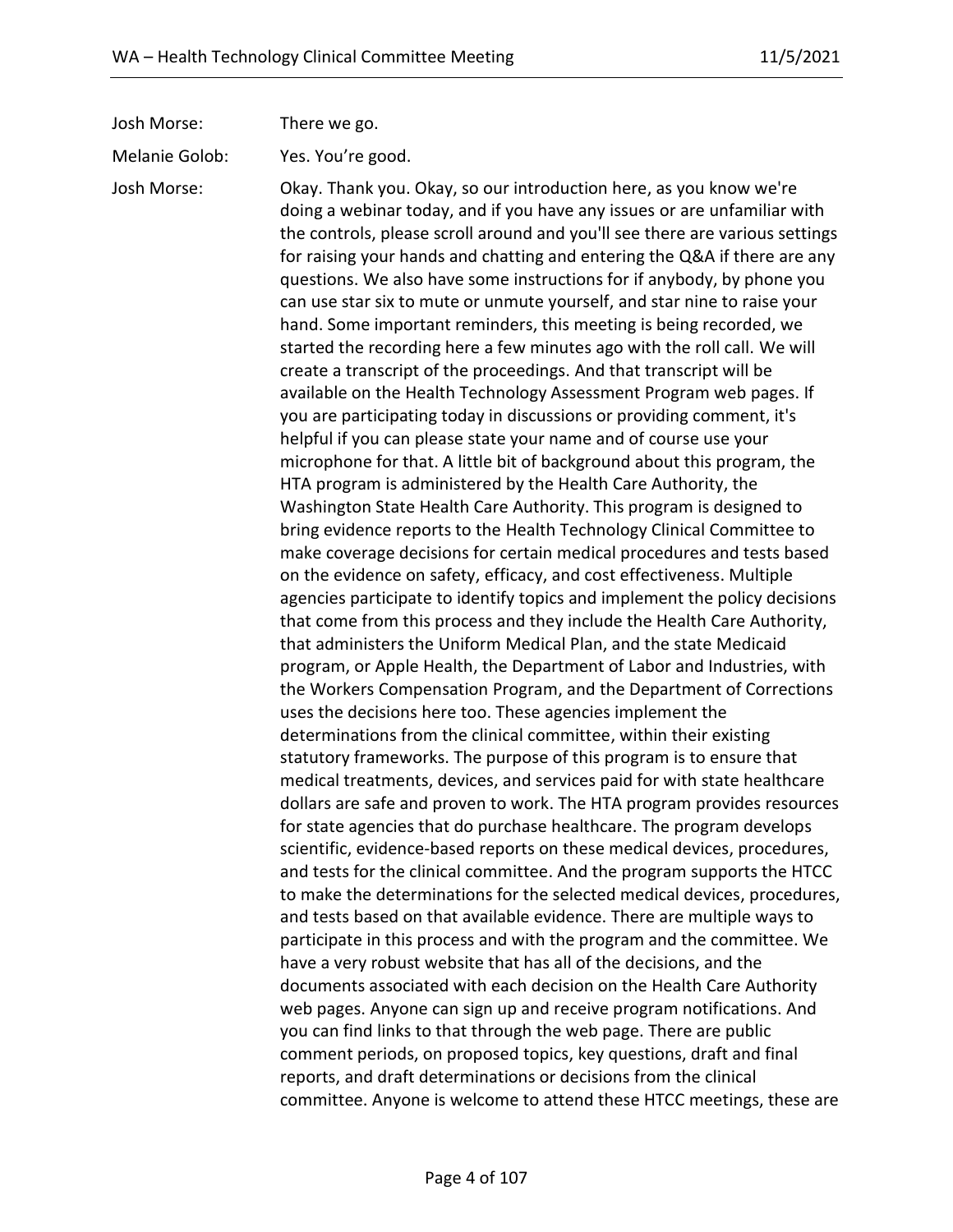public, and anyone may present comments directly to the committee. We also have a petition form to nominate technologies for review or rereview through this process. So public comment: attendees who wish to provide public comment today. We have some that are scheduled to provide comment, and will be temporarily reassigned as a panelist, and provided the option to unmute and turn on their camera if they desire. a pop-up window will ask you to rejoin the meeting as a panelist. Please limit your comments to four minutes. When you're finished providing public comment your role will revert back to an attendee, there will be a brief pause in the meeting, while you rejoin. If you are not signed up in advance, and you wish to provide comment today please indicate your interest to us by providing a comment, using the chat function prior to the comment period. Volume of signups will determine the available time for each person. We typically have 40 minutes available for public comment. And we have I think this morning three scheduled public comments. If you can please disclose any potential conflicts of interest prior to making your comment, it is appreciated. The agenda today is noninvasive cardiac imaging, this does include updates, or re-review of two previous topics, and that includes cardiac imaging and computed tomographic angiography. So these decisions will be subsumed into the decision from today, and the topics combined on our website at some point. So on the agenda, we have after this presentation will go through previous meeting business which includes minutes from the September meeting retreat and the July meeting that the committee had. That will be followed by the technology review for today, the noninvasive cardiac imaging, it will go in the following order: the agency medical directors' presentation, followed by the public comment period, the evidence report presentation committee question and answer around the evidence report, and then the discussion and decision period. After today's meeting, the program will publish any draft determination. That draft determination will be open for public comment for two weeks. And I'm happy to entertain any questions if you have any at this point. Thank you.

Janna Friedly: Great. Thank you, any—I'll give a couple more moments for any questions for Josh. Okay. So with that I think the next item on our agenda is to review our previous meeting business, and that includes our, as Josh mentioned, our July and September meeting minutes. And these are available with the meeting materials, in the past business section. And why don't we approve those or discuss those separately, so we'll first start with the July meeting minutes. Do I have a motion to approve the July meeting minutes?

Mika Sinanan: So moved. Mika Sinanan.

Janna Friedly: Great. And a second?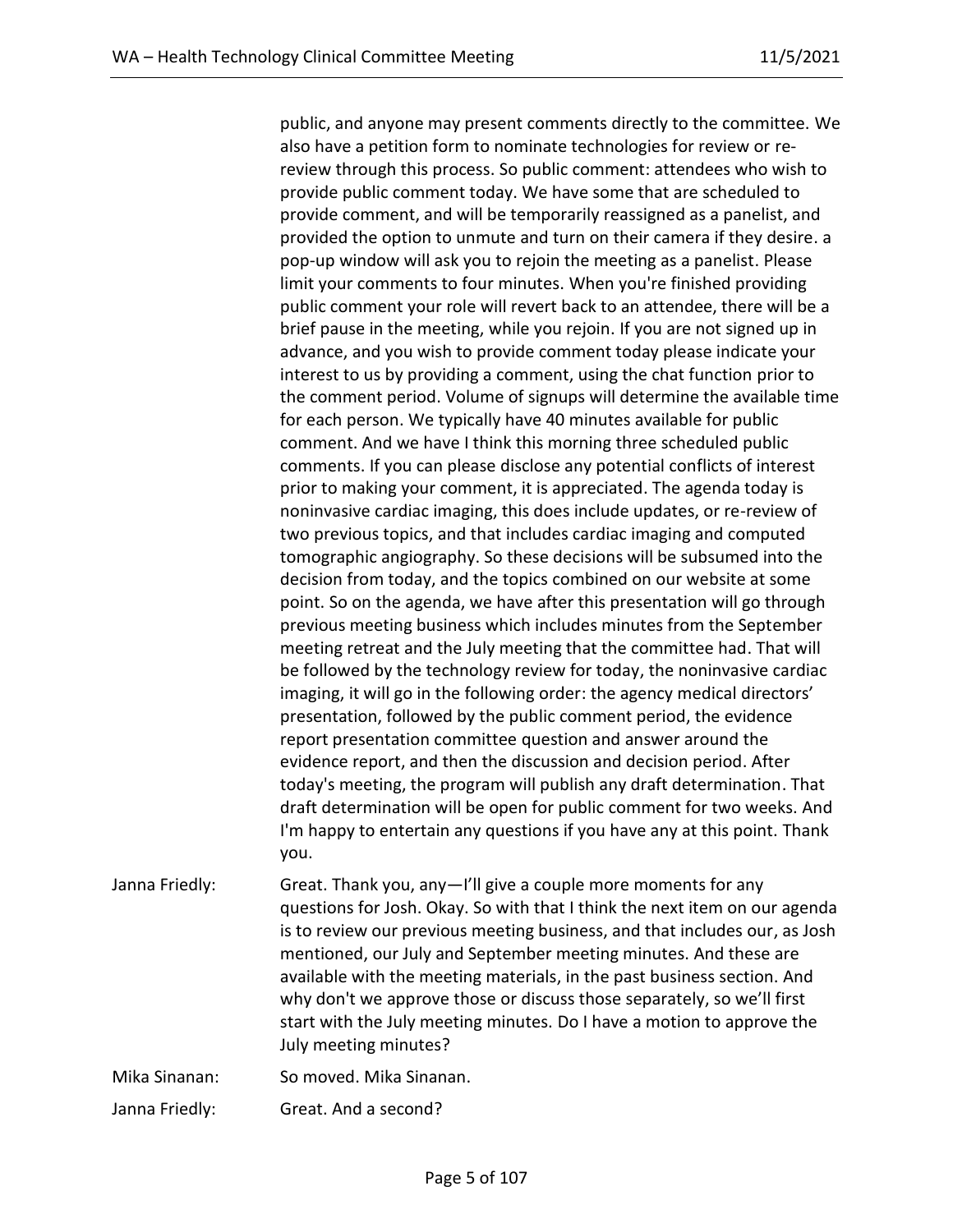| Conor Kleweno: | Second. Conor Kleweno.                                                                                                                                                                                                                                                                                                                                                                                                                                                                                                                                                                                             |
|----------------|--------------------------------------------------------------------------------------------------------------------------------------------------------------------------------------------------------------------------------------------------------------------------------------------------------------------------------------------------------------------------------------------------------------------------------------------------------------------------------------------------------------------------------------------------------------------------------------------------------------------|
| Janna Friedly: | Okay. And then, Josh, oh, there we go. Okay, and so we will be using polls<br>for each of the things that we're going to be voting on in today's meeting,<br>so if you could please make your vote on the poll-                                                                                                                                                                                                                                                                                                                                                                                                    |
| Tony Yen:      | -apologize for interrupting, but it says that the host and panelists can't<br>vote?                                                                                                                                                                                                                                                                                                                                                                                                                                                                                                                                |
| Melanie Golob: | Yeah, let me and relaunch it. I think I need to select something. There we<br>go. Alright, let me relaunch it. Okay, let me know if that works.                                                                                                                                                                                                                                                                                                                                                                                                                                                                    |
| Tony Yen:      | It works. Thanks.                                                                                                                                                                                                                                                                                                                                                                                                                                                                                                                                                                                                  |
| Melanie Golob: | Thanks for letting me know.                                                                                                                                                                                                                                                                                                                                                                                                                                                                                                                                                                                        |
| Janna Friedly: | And, and then will that pop up with the results in a moment?                                                                                                                                                                                                                                                                                                                                                                                                                                                                                                                                                       |
| Melanie Golob: | Yeah, once we end it. I think we have 11, so I can end it and share the<br>results.                                                                                                                                                                                                                                                                                                                                                                                                                                                                                                                                |
| Janna Friedly: | Okay, Great. So those are approved. And then the next item is the<br>September meeting minutes. Can I have a motion to approve?                                                                                                                                                                                                                                                                                                                                                                                                                                                                                    |
| Mika Sinanan:  | So moved. Mika Sinanan.                                                                                                                                                                                                                                                                                                                                                                                                                                                                                                                                                                                            |
| Janna Friedly: | Great. And a second?                                                                                                                                                                                                                                                                                                                                                                                                                                                                                                                                                                                               |
| Christoph Lee: | Second.                                                                                                                                                                                                                                                                                                                                                                                                                                                                                                                                                                                                            |
| Janna Friedly: | Okay. And then we'll open the poll. [pause] Great. So those, those were<br>approved. 82%, one, 18% abstain. Okay, so that is all of our previous<br>meeting business. And so with that I think we can move to the agency<br>report.                                                                                                                                                                                                                                                                                                                                                                                |
| Josh Morse:    | Great. Dr. Chen, will you be sharing your slides, or would you like me to<br>share them?                                                                                                                                                                                                                                                                                                                                                                                                                                                                                                                           |
| Chris Chen:    | Yeah, I can share them Josh.                                                                                                                                                                                                                                                                                                                                                                                                                                                                                                                                                                                       |
| Josh Morse:    | Great, thank you.                                                                                                                                                                                                                                                                                                                                                                                                                                                                                                                                                                                                  |
| Chris Chen:    | How's that look for you guys.                                                                                                                                                                                                                                                                                                                                                                                                                                                                                                                                                                                      |
| Josh Morse:    | Okay. Great.                                                                                                                                                                                                                                                                                                                                                                                                                                                                                                                                                                                                       |
| Chris Chen:    | Great. Great. Yeah, so again I'm Chris Chen. I work as a medical director<br>for Medicaid and, and also am a hospitalist and have taken care of<br>patients in the ED and inpatient setting for suspected ACS mostly, but<br>today I'll be presenting our agency medical director comments with Linda<br>Liu, who is our CQCT policy fellow, as well as a budding cardiologist who<br>will be entering fellowship next year so we're excited to have her work<br>with us on this topic. And Linda will start us off with a little bit of<br>background, and then I will review our prior decisions, or comments on |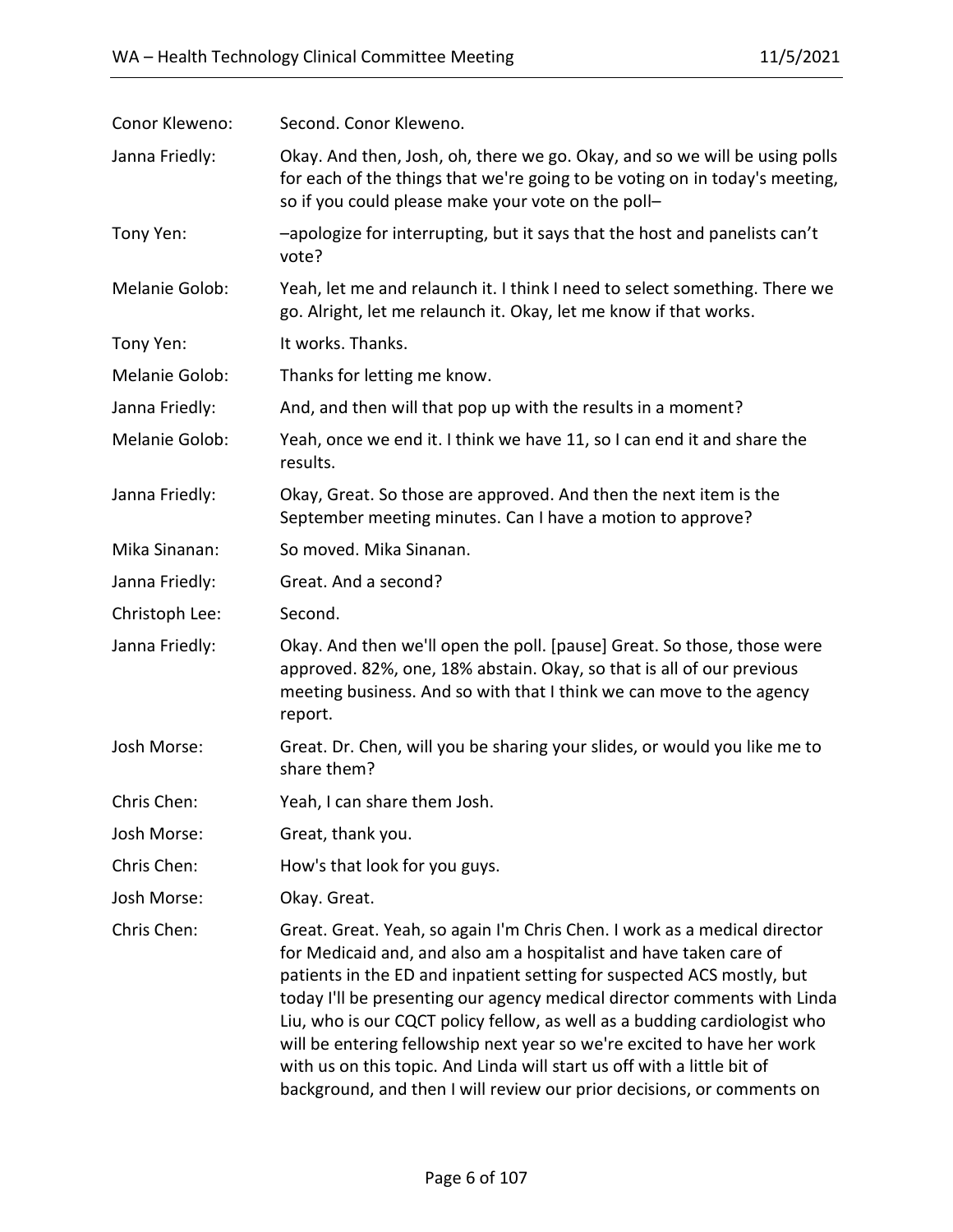the evidence report and then some proposed recommendations for today. So Linda, do you want to kick it off?

Linda Liu: Yeah. Thanks, Chris. So good morning everyone. So just a little bit of background to give context for the discussion today. So we're discussing noninvasive cardiac imaging, and I think the most common scenario that will encounter these cardiac imaging modalities is within stress testing. And so, in brief, stress testing is to evaluate heart function and anatomy under stress, and it's a very heterogeneous topic with multitude of indications, I think the most common indication that we will find is coronary artery disease evaluation, and this is in a variety of settings, whether that be evaluating angina, acute coronary syndrome, a patient with known CAD and changing syndromes, or a patient with a history prior vascularization. While that's the most common indication, several other indications for stress testing are also present, including valvular heart disease, cardiomyopathy, arrhythmias, and pre-operative evaluations as well. Stress testing with noninvasive cardiac imaging can also be used found in a variety of settings both inpatient and outpatient. Go to next slide? And so these are the stress modalities that we'll be discussing today. Just please know that we're not going to be discussing stress MRI or coronary artery calcium scoring. But in brief, just looking at the stress modalities, specifically looking at stress echo, which is ultrasound technology, as well as PET, SPECT, and CCTA which all use computed tomography scanning as part of the PET basis for their, their use but with different radio traces for PET and SPECT. Next slide. So, kind of putting this all together, so when, when using noninvasive cardiac imaging and, and evaluating for stress test. This is oftentimes placed in the background of assessing patients at risk for CAD. And so there's a multitude of scoring systems out there as well that categorize patients along with low, intermediate, and high-risk CAD, depending on the kind of indication or setting that they're in, so unstable outpatients there's again multiple listed scoring systems there you can see the Framingham General Risk Score. And then for suspected ACS, so patients presenting with anginal type symptoms, there's the TIMI score, the heart pathway, and many more. And so just to kind of characterize that there's just so many different scoring systems for patients who have chest pain. Next slide. Mika Sinanan: Linda, Mika Sinanan. I'm sorry, on your previous slide. You know one of the things that shown up in, in this presentation and in the agency, or not agency, but the, the academic presentation is FFR, and it is could you

that today.

make a comment about the role of FFR and what we are assessing about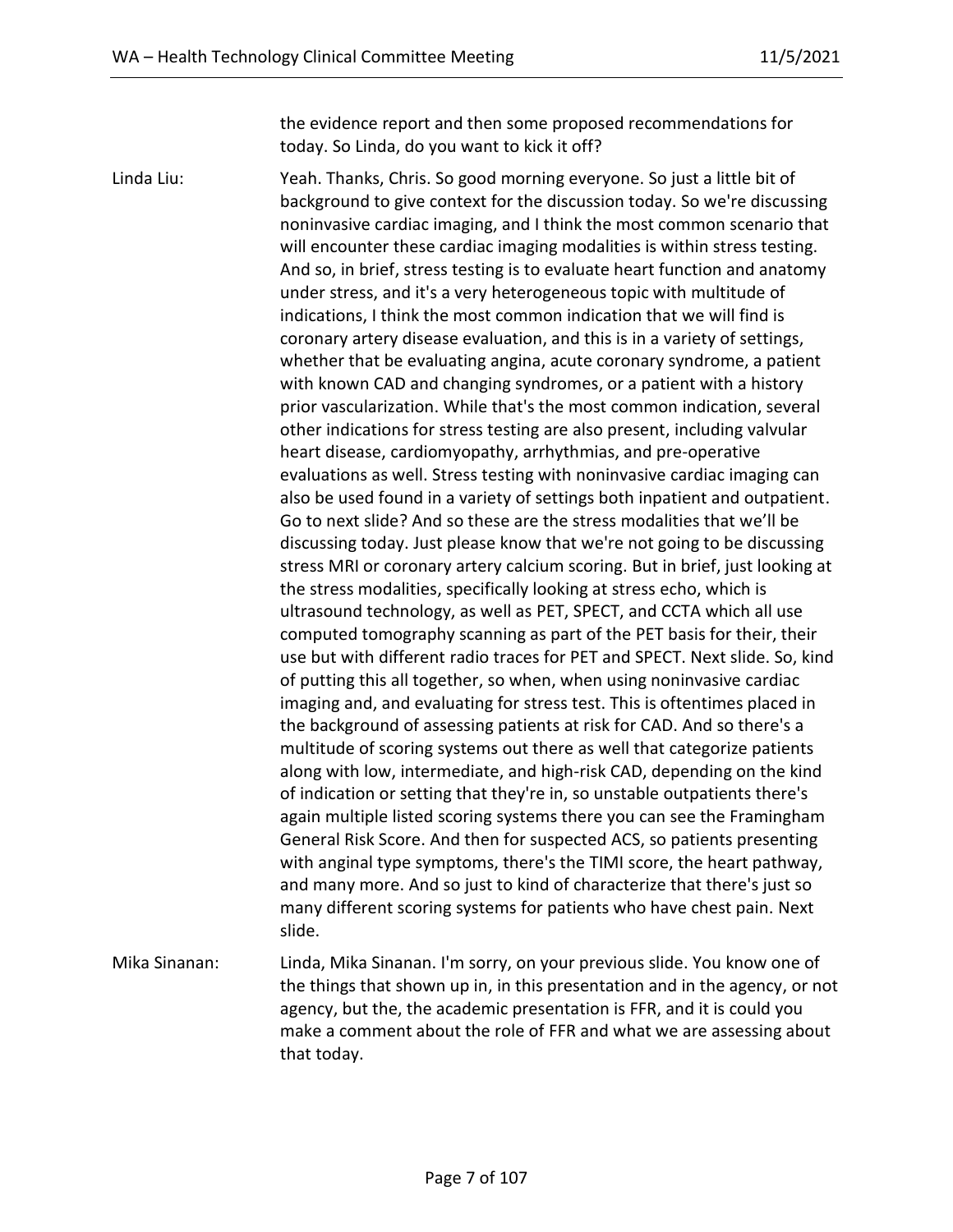Linda Liu: Yeah, so I believe we will be discussing CCTA with FFR. I'm not an expert in the topic, unfortunately, so I'll let Dr. Chen, expand on that a little bit more when we get to that.

Chris Chen: Yeah, and Dr. Sinanan and so the so FFR that we'll be talking about today specifically is CCTA perform, so for performed with CCTA rather than FFR performed during invasive coronary angiography, and typically what's done is that the CCTA is initially performed, and then preliminary really concerning lesions are identified on the scan. And then those images are kind of shipped off to a vendor that can simulate FFR on those images to further kind of characterize those. That's kind of typically how it's done from my understanding, it's only one vendor that currently does that at this time.

Mika Sinanan: Thank you.

Linda Liu: And so, kind of reframing this idea of evaluating patients and the risk for CAD, chest pain itself, oftentimes there you know there are very several severe life-threatening causes of chest pain, however, oftentimes chest pain can reflect a more benign condition. And so this is a figure pulled from a Jack paper, discussing about the top 10 causes of chest pain in the ER based on age, and as you can see that within all age groups nonspecific chest pain is the most common presentation, and then trying to elucidate the more concerning causes of chest pain such as acute coronary syndrome is the purpose of stress testing and those risk scores that we talked about.

Chris Chen: Great, thank you so much, Linda. So I'll talk a little bit about the previous HTCC decisions that have addressed parts of this topic. And again we're focusing mainly on four modalities today, being stress echo, PET, SPECT, and CCTA. So, there have been no prior decisions on stress echocardiogram. We discussed nuclear imaging in 2013, including SPECT and PET. At that time the scope of the review was slightly broader as it included asymptomatic individuals. The scope of our evidence review today did not include asymptomatic individuals and so, that may impact the scope of the decision as well. In 2009, CCTA coronary computed tomography angiography was reviewed at that time, there was not a decision on FFR. And just a side note cardiac magnetic resonance angiography, coronary MRA will be presented in two weeks. There have been no prior decisions on that, and the scope of that decision is slightly different to addressing more than just coronary artery disease. But, so I'll review some of the prior decisions, just to refresh everyone's memory here, so the previous HTCC decision on SPECT was that cardiac nuclear imaging is a covered benefit for patients with symptoms of myocardial ischemia, yeah, so those were symptomatic, who are at high risk of coronary artery disease, or low to intermediate risk of coronary artery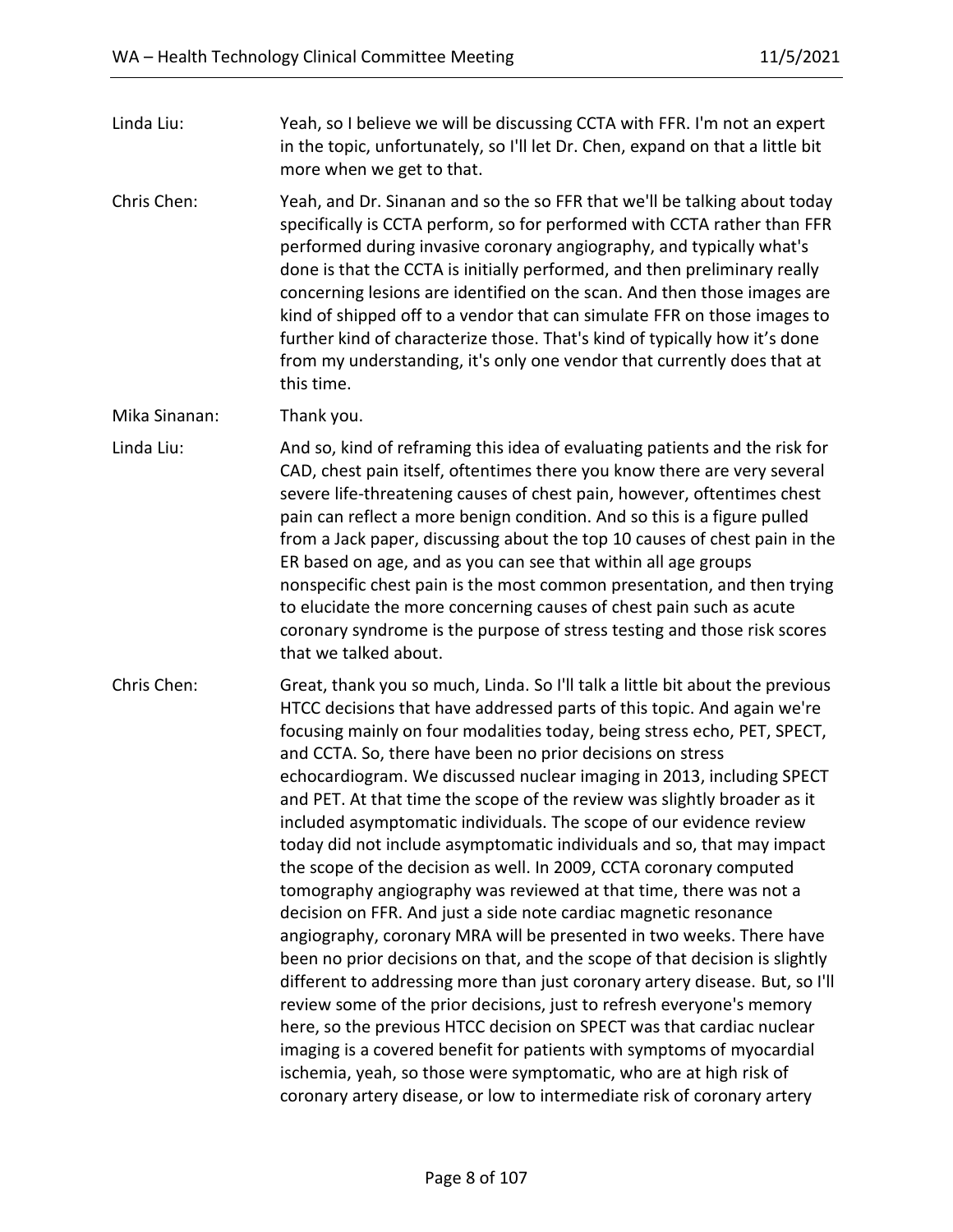disease, and have an abnormal or indeterminate exercise treadmill test, or are unable to perform exercise treadmill tests, or EKG abnormality that prevents accurate interpretation of exercise treadmill tests, and it's also a covered benefits for patients who have known coronary artery disease, monitoring for changes and symptoms. At that time, the decision was cardiac nuclear imaging is not a covered benefit for asymptomatic patients, which does not apply to preoperative evaluation of patients undergoing high risk, non-cardiac surgery or patients who have undergone cardiac transplant, nor for patients with known coronary artery disease, and no changes in symptoms. The previous HTCC decision on PET, was that it is covered under the same conditions as SPECT, when SPECT is not technically feasible or SPECT is inconclusive. The previous HTCC decision for CCTA is that CCTA is covered when patients have low or low to intermediate risk of coronary artery disease, and for investigation of acute chest pain in an emergency department or hospital setting, and using the appropriate technology with CT machines with 64 slides or better capability and not covered when patients who are asymptomatic or at high risk of CAD, or for used outside the ED, or hospital setting. And this again was 2009. So the noninvasive cardiac imaging topic was selected for HTCC review and your consideration today, based on the high prevalence of coronary artery disease. And many of us have taken care of patients for coronary artery disease, and the high degree of clinical variation stress test selection. There is quite a difference in diagnostic testing strategies in terms of index tests, follow up tests, patient selection as well. There's high cost and utilization of noninvasive cardiac imaging and I can talk a little bit about our agency experience in upcoming slides. There has been stakeholder feedback on prior authorization for noninvasive cardiac imaging the past, as well as further development of the evidence base since last review in 2009, 2013. Because this is such a broad topic, and people can spend entire careers studying this area, that we wanted to kind of scope the discussion appropriately today and just kind of remind the committee. What was part of the evidence report as well as multiple indications for stress test to try and make this a manageable topic today and, and bring focus to our decisions as well. And so in scope for the evidence report and our discussion today, are adult patients with symptoms of suspected coronary artery disease, those who are have been previously undiagnosed who present with either stable symptoms or acute symptoms and those stable symptoms, typical or atypical symptoms suspicious for coronary artery disease or suspected acute coronary syndrome and emergency departments. And I'll just say as a side comment, you know there's been a little bit of change recently in in nomenclature, in terms of using typical a typical symptoms. And, and people are trying to frame it more in terms of cardiac or non-cardiac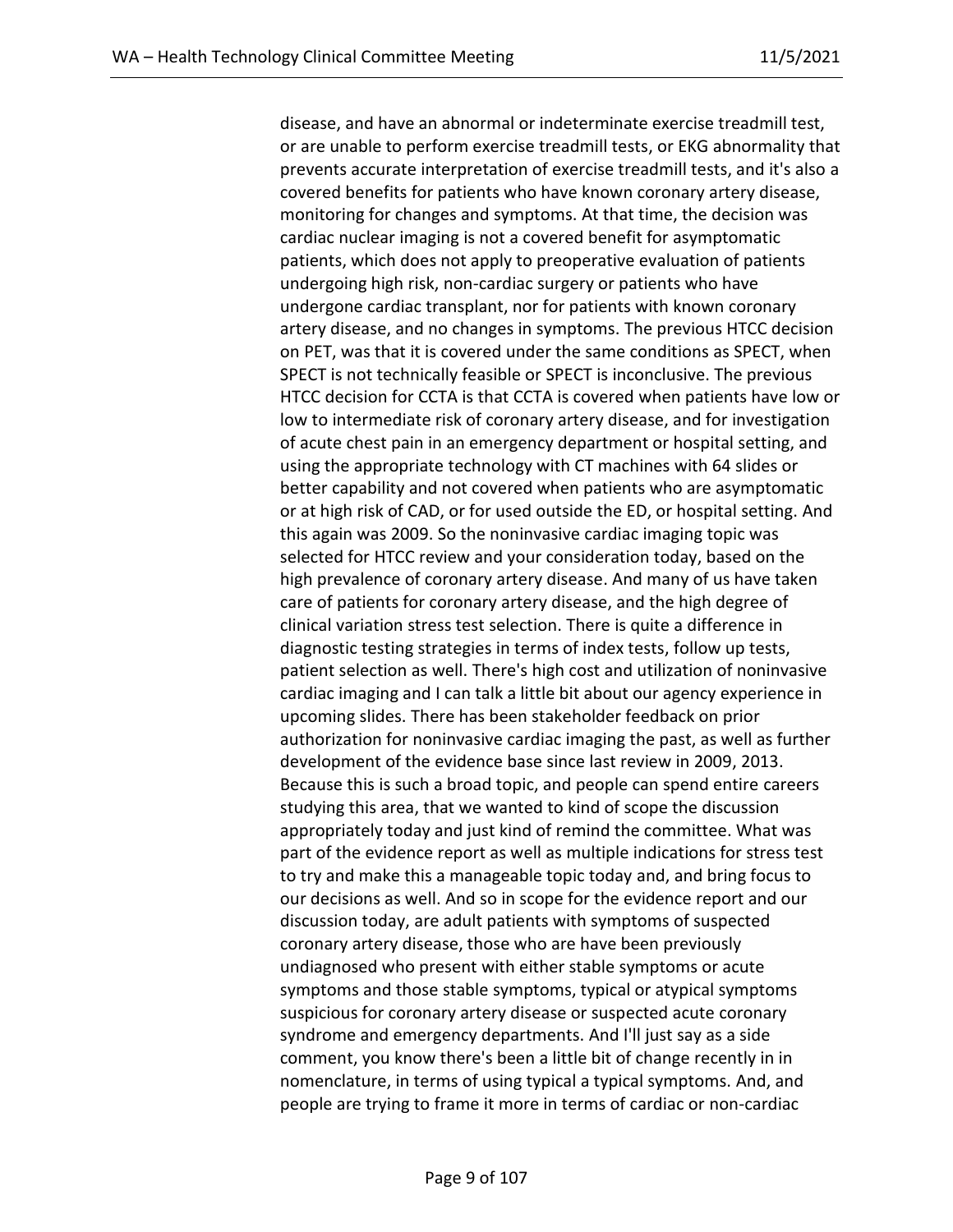chest pain. But for the purposes of our reference report, this is kind of historical nomenclature that we've been using so stable outpatient symptoms or acute symptoms and EDs, and the second bucket is for those who have known or establish coronary artery disease, including those prior MI or revascularization. Scope and not reviewed in the evidence report are asymptomatic individuals preoperative studies, those undergoing cardiac transplant patients with STEMI assess assessment of myocardial viability prior to revascularization for individuals with left ventricular dysfunction and patients presenting for evaluation of cardiac pathologies other than coronary artery disease such as congenital abnormalities, valvular disease, evaluation of etiology for various cardiomyopathies, heart failure, etc. So, overall, these are the highlights of our agency medical director concerns. And with being low for safety, medium for efficacy, and high for cost. And I will say that on reviewing the evidence report, this was a modification of our initial concerns, which were medium for safety but efficacy and cost concerns remain the same. The key questions that were asked of the evidence report include: what is the comparative effectiveness of noninvasive cardiac anatomic or functional imaging modalities, i.e. CCTA stress nuclear imaging, stress echocardiogram, in leading to improve clinical outcomes, such as MI or mortality, with respect to clinical decision making, including additional downstream testing and treatments, and with regard to harms or adverse events, which might result directly from testing or additional downstream testing. Another key question was does effectiveness, or safety, differ in special populations? For example, women, those with co-morbidities, the elderly, from noninvasive cardiac anatomic or functional imaging. And what is the cost effectiveness of CCTA stress nuclear imaging and stress echocardiography for clinical outcomes? The just a brief comment on the evidence report. I think heterogeneity was kind of the name of the game, in terms of the different studies that were reviewed and generally this this body of literature has multiple different comparators, for example, and so, fewer studies with direct modality to modality comparators, oftentimes you'll see one modality compared to either a testing strategy, or a category of tests, such as functional tests which might include a number of different stress test modalities. There's also significant heterogeneity in this body of literature as it pertains to definitions of risk, and Linda shared with you before, the multitude of ways that people can define risk on both the outpatient and the emergency department side, and heterogeneity on the populations that were studied, including outpatient versus ED and hospital settings, and other specific exclusion criteria. So, following up on our agency medical director concerns, a comment on safety despite being a heterogeneous group of diagnostics, noninvasive cardiac imaging is generally safe, and there's rare occurrence of life-threatening adverse events. Stress agency agents, specifically, such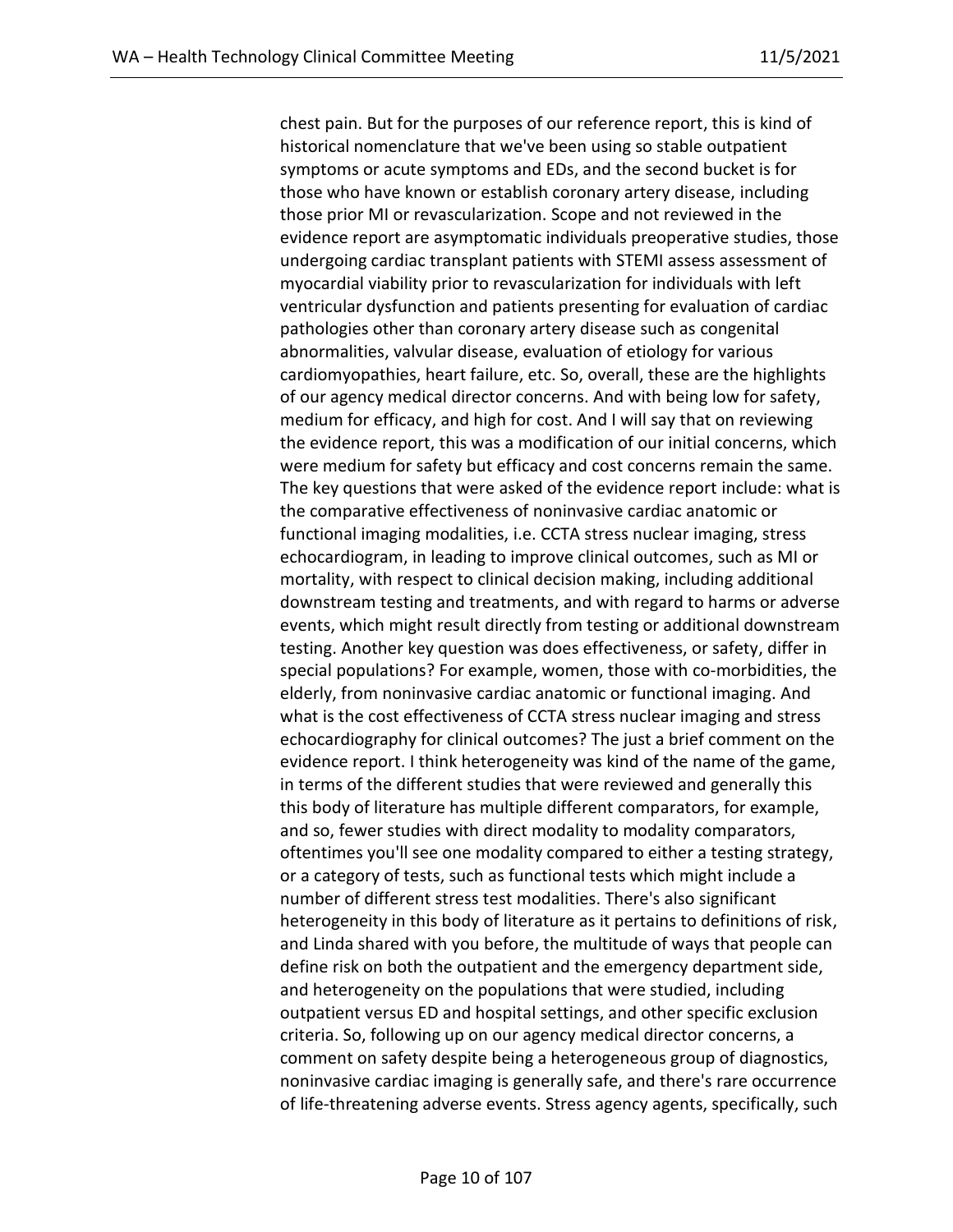as dobutamine, regadenoson, may be associated with transient side effects that are expected and contrast agent related adverse events and allergic reactions, such as those with CCTA or SPECT, are rare. Radiation exposure is higher for SPECT then CCTA. However, cumulative radiation may change with different testing strategies, for example using CCTA as index study, and repeated testing may subject patients to a greater exposure. And for CCTA specifically as a CT scan, incidental findings are common and they may merit further workup. For efficacy, the thing that struck the agency medical director group was the relative lack of compelling evidence that definitively defined testing strategies in one direction or the other, and that despite multiple, many years of evidence, development, and so I'll just comment here that you know, I, I'd like to try and frame. Given the heterogeneity of testing strategies and, and imaging that we'll be talking about today, tried to frame things a little bit in a, in a hierarchical or algorithmic way in terms of thinking about the lowest complexity cost studies first, and then kind of tiering them up, so starting with exercise EKG, then going to exercise stress echo or stress echocardiogram, and then thinking about SPECT, and then PET. And so, in along that framework stress echo as compared to exercise EKG, there was insufficient evidence regarding risk of myocardial infarction, all-cause mortality, and cardiac mortality, in stable patients with suspected coronary artery disease. It's, stress echo was associated with the reduced risk of invasive coronary angiography and downstream noninvasive testing, the strength of evidence was low. SPECT compared to stress echo or EKG, there was a moderate strength of evidence that there was no difference in risk of revascularization or hospitalization, and no difference in risk of MI, all-cause mortality, or cardiac mortality, with low to insufficient strength of evidence. I'll just highlight there was one good quality trial, comparing SPECT with stress echo, that demonstrated a nonstatistically significant difference in acute MI within 18 months of randomization, and also highlight the women trial that focused on, on women in 2011, that was comparing SPECT with exercise EKG, that did not demonstrate a significant difference in coronary artery disease death or hospitalization for acute coronary syndrome, so acute chest pain in women. And then for PET compared to SPECT, there was no difference in clinical outcomes, including myocardial infarction, all-cause mortality, with an insufficient strength of evidence.

Mika Sinanan: Chris, Mika Sinanan again, before you go off that slide. Did the discussion that you had with the other agency directors, believe that the targets for efficacy were the right ones? I mean those may be the available ones, mortality, cardiac mortality, and MI, but it seems to me that these kinds of tests also will have significant lifestyle dietary and other changes medication changes that may improve the quality of life from a patient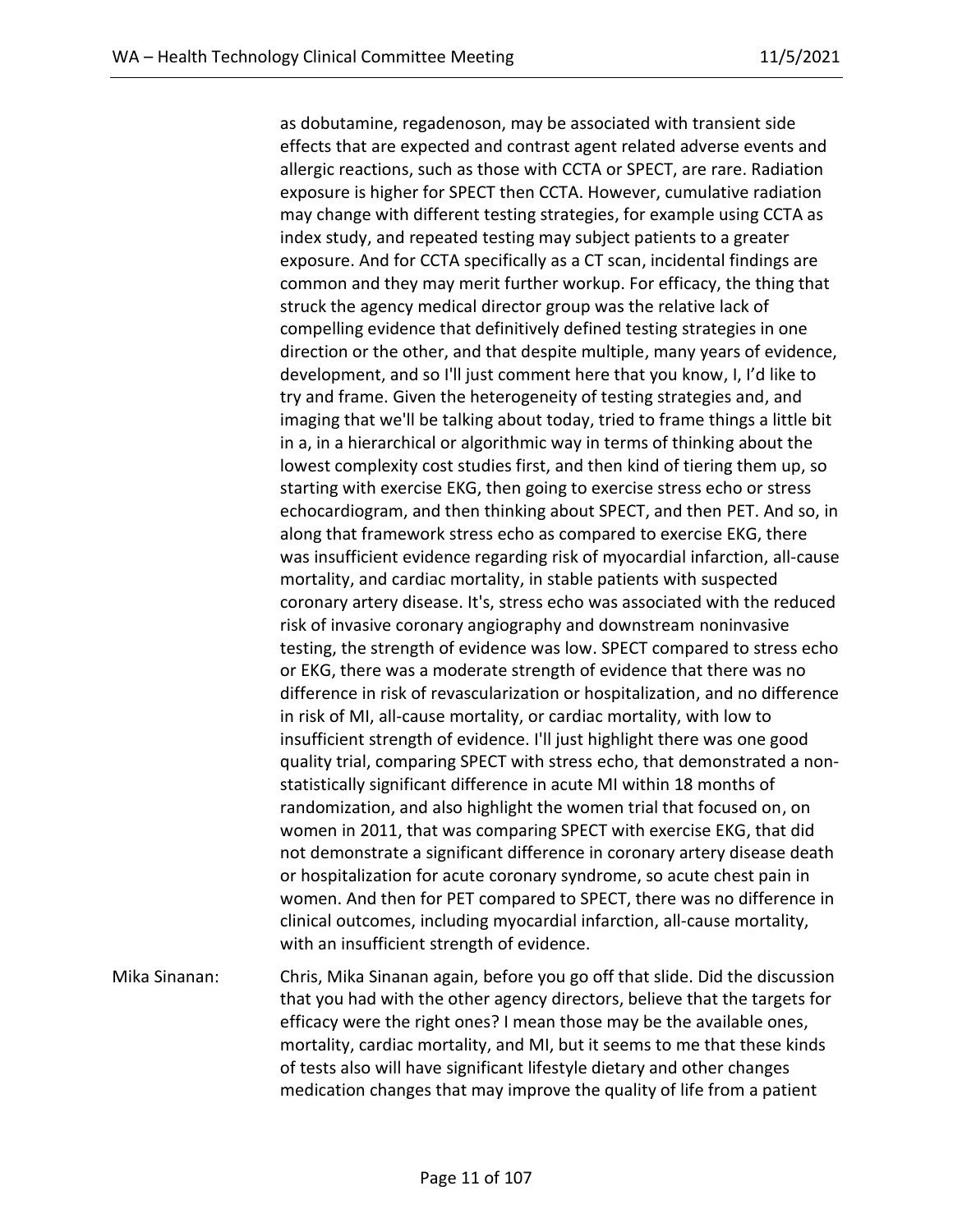directed, you know standpoint. And I understand that we didn't look at that, that's not part of the evidence report but, was there any discussion around other potential outcomes for efficacy?

- Chris Chen: So in addition to MI, and all-cause mortality and cardiac mortality, there was also a number of different outcomes that were studied as part of the clinical decision making. And those included further testing, as well as treatment, generally speaking, such as revascularization. I think there were some studies that addressed medical therapy. And I guess I would defer a little bit to our, Aggregate Analytics will be presenting the evidence report later on, to go into detail there, as well as Dr. Redberg, who can comment a bit further on those additional ones.
- Mika Sinanan: Thanks. I just think that for the group of patients that we had, that you had identified as being, you know symptomatic but unclear as to whether the symptoms were related to cardiac disease, a positive test of this nature might have, have significant changes in their life: medications, activity level, diet, and so on that are not measurable by the by the ones that were principally focused on and so I don't want to lose track of that. That could be a significant potential benefit.
- Chris Chen: Great, thanks. So moving on to CTA, coronary CTA. Also, along the same lines, no clear clinical difference on clinical outcomes, there were several randomized controlled trials with similar outcomes, clinical outcomes cost of care, length of stay, including Promise, Beacon, Romicat 2, to Scott-Hart trial is one that's frequently cited and this, I think, was the, the random RCT that is commonly cited as having the most meaningful impact and there was possible demonstrated possible added benefit and stable chest pain in reducing non-fatal MIs and deaths from coronary artery disease. There were concerns about the control arm and kind of being mostly exercise treadmill tests and the control arm as compared to other functional studies. So we'll just highlight that and can, can discuss that a little bit more with review with evidence report and in symptomatic patients, CCTA vs functional testing may pass, may lead to higher in the coronary angiography referral and revascularization would increase radiation. For the FFR portion of CCTA the platform study which is a vendor-sponsored study, demonstrated that FFR CT approximates invasive FFR, and may lead to decreased invasive coronary angiography as well. So, moving into cost ,only a few studies as I mentioned before, really compared one specific test directly over another, especially as it pertains to cost. Most compared testing strategies results for mixed, and many limitations. I'll just highlight that for stable outpatients two systematic reviews suggested that stress echo may be more cost effective than SPECT in patients with low to intermediate risk, and in patients with suspected ACS in the ED, CCTA was found to be the more cost approach, cost effective approach in some studies. Kind of more concretely we'll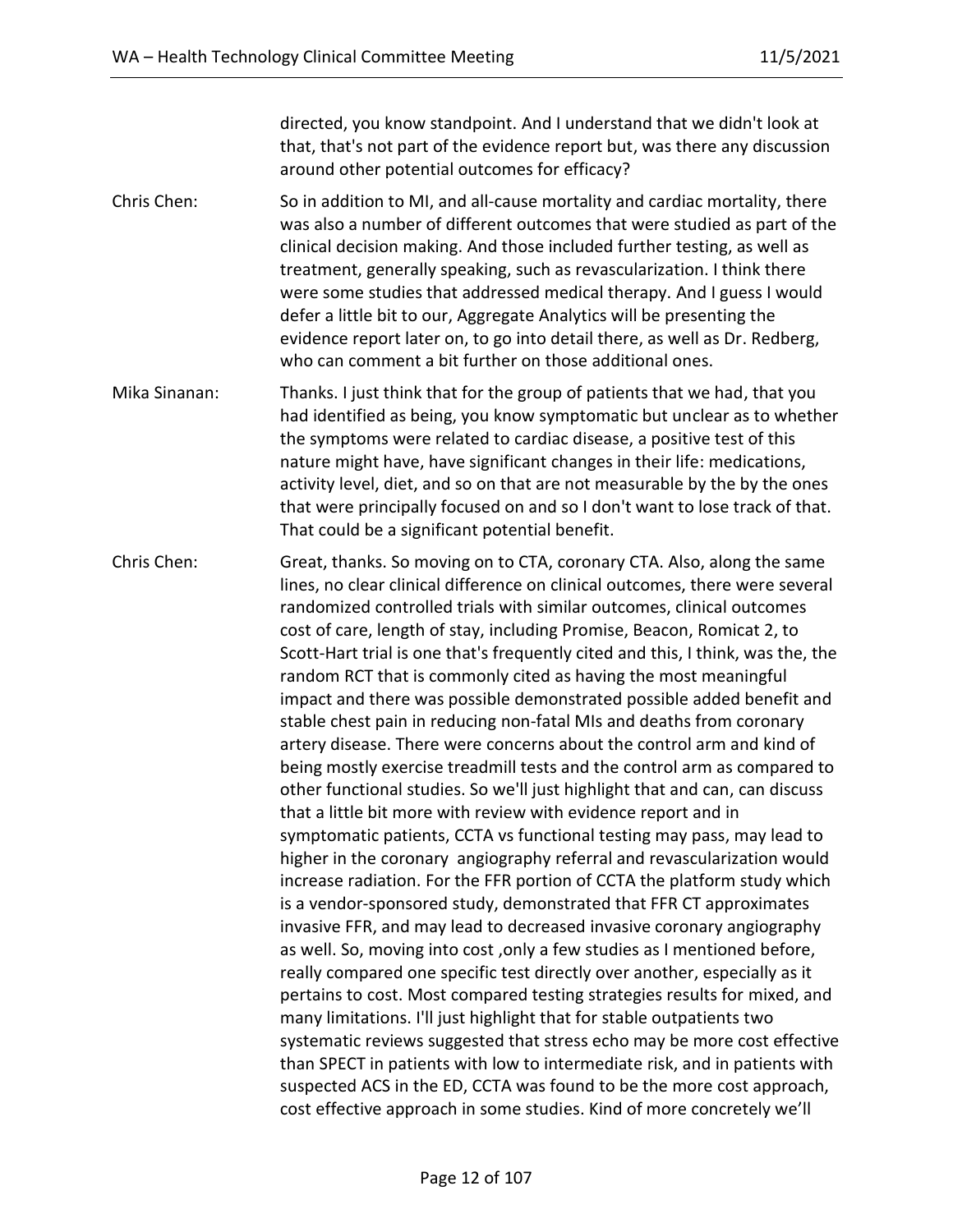share, Medicaid, the Medicaid programs fee for service reimbursement for noninvasive cardiac imaging is as you see on the screen. And so, with stress EKG kind of progressing increasing costs to stress echo, SPECT, PET, and CCTA. I'll just note that this, these are professional fees, does not include institutional claim reimbursement. This also does not include the codes for the radio pharmaceuticals or drugs administered during the stress test, which can add a significant cost, for example the technician that's administered the SPECT test, the dobutamine or regadenoson, or adenosine as well. So— Larry Birger: Hi, Larry Birger here, just breaking in on that slide unless you're going to make this point in a subsequent slide. How can we do a meaningful comparison of cost, without the institutional component or the facility component? I mean, in my experience that was much greater, far greater in costs than the professional portion. And as far as I could tell it had everything to do with the motivation behind private groups or institutions wanting to be able to have the, the domain of owning the equipment and being able to charge the facility fee. So I look at a slide like this and if I'm understanding it correctly I, I don't know how I could possibly do an accurate cost comparison. Janna Friedly: And, and do those do those fees differ by, by the, the specific imaging? Those facility fees? Larry Birger: Yes. Chris Chen: So I'll just say. So the next slide does include facility reimbursement. I wanted to. It's a little bit complicated, on the facility side, because it may change organization to organization based on the group or methodology that's often used. So, so for technical reasons I didn't want to portray an exact number, because that reimbursement can change. But I will say that on the next slide this is the cumulative expenditures by modality and does include both the professional and the institutional claims. And so you'll see here, these are noninvasive cardiac imaging expenditures, over time, specifically for the modalities that we're discussing today. The, the coding is a little bit complex. And so the stress test codes for example that you'll see on the left-hand side, those are actually nonspecific codes that can be administered with either a stress EKG or a stress echocardiogram or a SPECT so there's a number of expenditures that are kind of lumped into that bucket. And then you'll see expenditures, from 2017, 2020, for stress echo, SPECT, PET and CCTA there. I will just add some other comments on this and data again as in the last one, this doesn't include the codes radiopharmaceuticals or drugs administered during the stress test, and the nuclear imaging codes were actually revised in 2020, and so they were these were not included in our utilization data here. The pandemic, you'll see kind of a general trend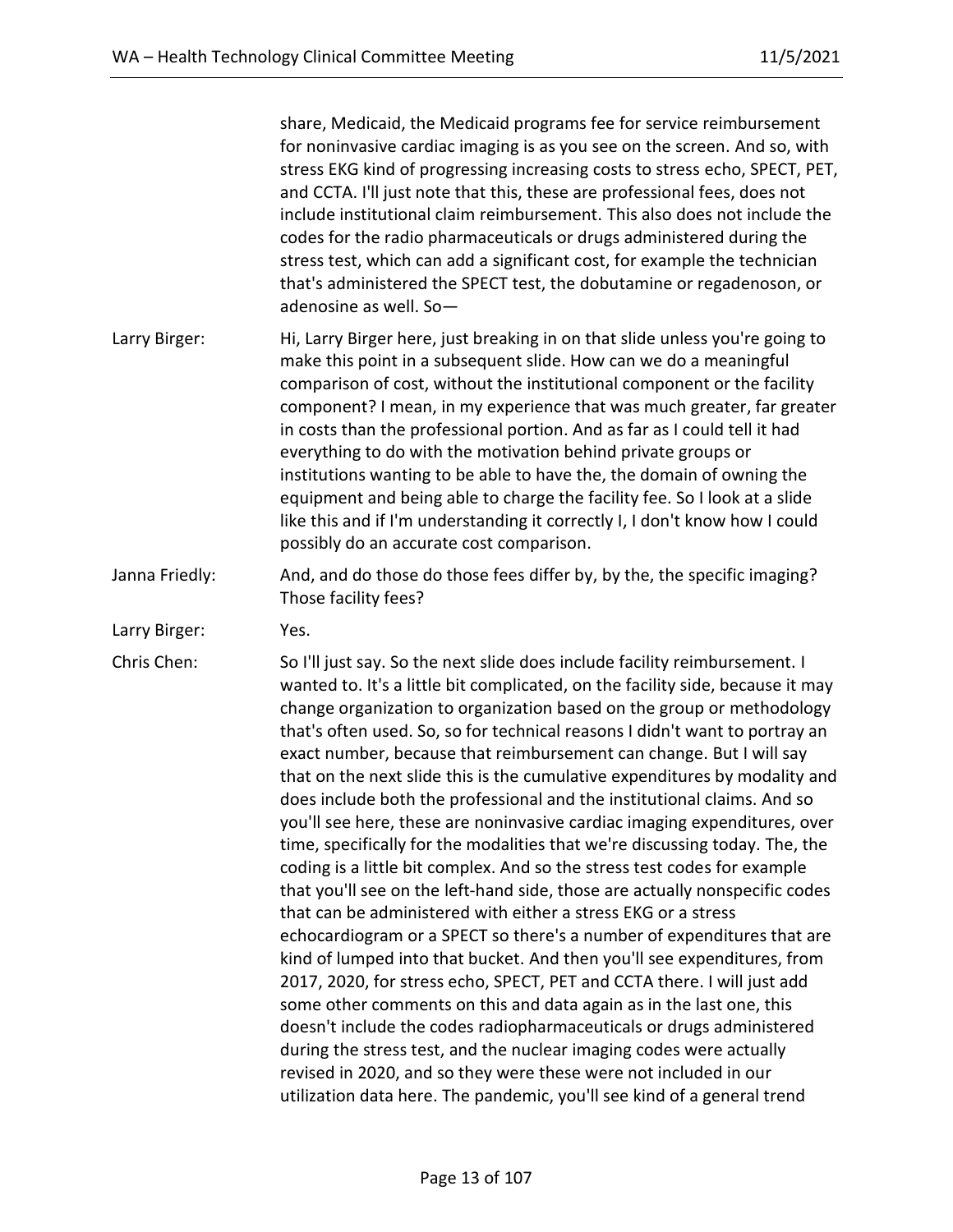downward on SPECT. It's unclear how much of that was attributed to the pandemic, and kind of just reduced kind of elective evaluations and procedures, in general, across healthcare so. Did that help answer your question, Dr. Birger? Larry Birger: As long as, if I'm understanding correctly, this slide then would include the facility fee. Chris Chen: Yeah. Correct. Larry Birger: Okay, I think so. Janna Friedly: And may I also just comment a little bit hard to interpret with a graph like this but looking also so it does look like at least for stress test and SPECT. There was a clear, sort of decrease over, over time, and it looks like that's probably also true with, with PET, specifically in 2020, there was a fairly significant drop, and are those. Do we have, I'm assuming that this is related to the pandemic and that makes sense to me but do we also have data on the patient population that is at risk and that would be that would potentially benefit from these, these or, or would have these tests ordered that it's not a decline in the number of patients, but rather availability of the test and other other factors. Chris Chen: Yeah, I would. I'd have to pull up the data again I, as I recall, I don't remember seeing a stark drop in the number in the volume. But we can, I can look back into the, the spreadsheet and bring that up later, if helpful. Conor Kleweno: I have a question, segueing from that. You know, are these numbers to be in, I mean one thing I can interpret from this is the relative expenditures between them. I don't have a sense of the expenditures relative to other imaging modalities from the payers. And secondly is the decrease we see, you know, stress testing SPECT based on a decreasing reimbursement classification, or a decrease in number of requisitions by providers? Chris Chen: So the, the, I don't believe that the fee schedule has changed meaningfully in a way it's a drop again I think some of this, and I apologize that kind of acknowledge that our data is not perfect. I think there's unclear impact at this time of whether or not there was a decrease also due to the fact that the nuclear imaging codes for revised. That was discovered later after the data pool was done. And so I'm not sure what component is also due to change and coding practices. Janna Friedly: Thanks, and looks like we have a hand up from Dr. Redberg as well. Rita Redberg: Hey, thanks so much. I'm Rita Redberg, cardiologist at UCSF and look cardiology consultant for this report, part of it. And I just wanted to underline what Chris just said I mean I think his numbers are great but the data on costs is so limited and the other points about causes that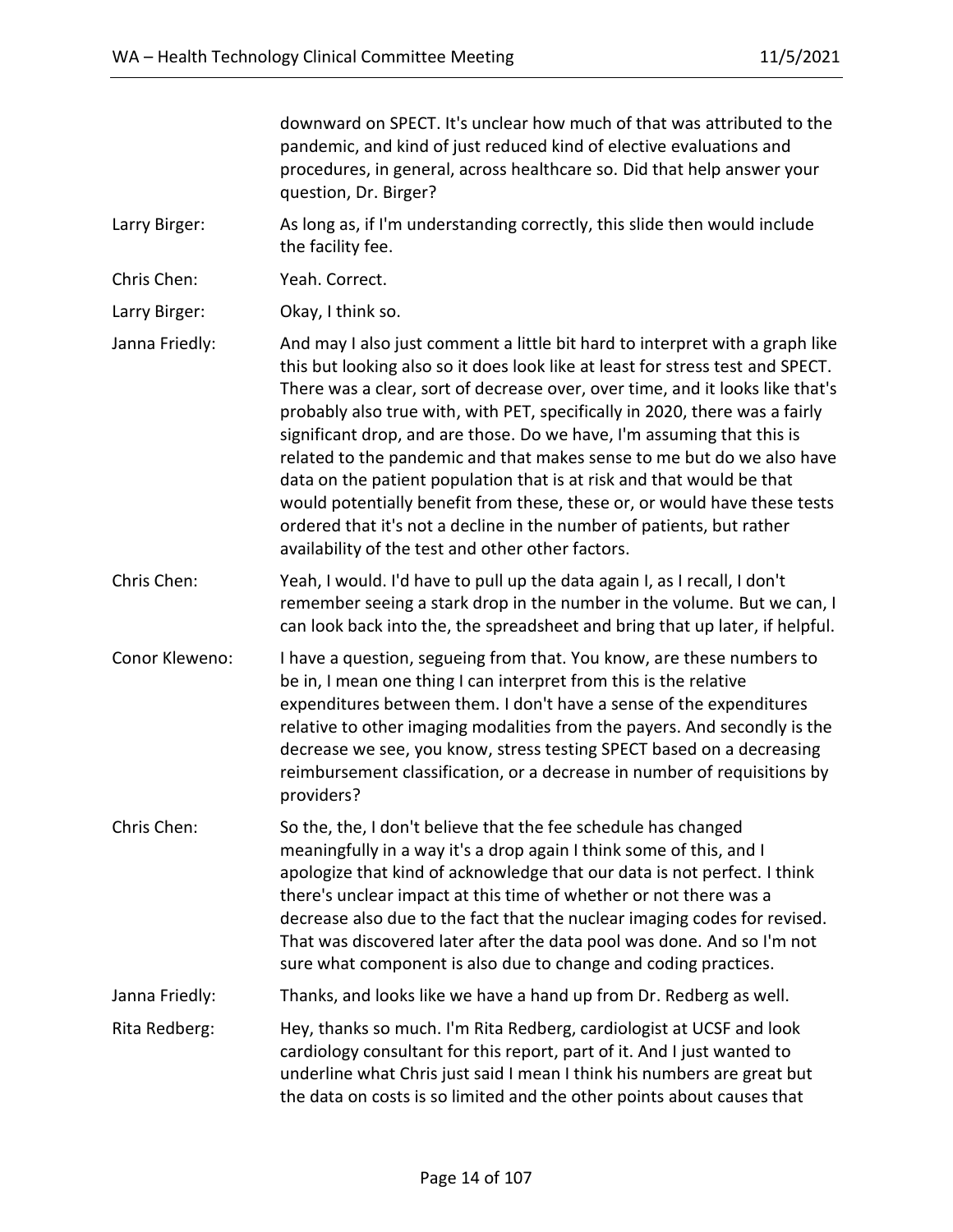|                  | there is a lot of downstream testing that occurs, I would say, particularly<br>after CT because of a lot of incidental findings and those are never<br>calculated, you know when something shows up and doesn't seem<br>important but you end up with another test or another test and those<br>never also get considered. And the other thing is that the numbers<br>depend a lot on sort of the pretest probability of having coronary disease<br>of the population and in general. Those aren't, it's very hard to include<br>those in the cost effectiveness analysis so I think he's done a great job<br>with the data but the data itself is very limited.                                                                                                                                                                                                                                                                                                                                                                                                                                                                                                                                                                                                                                                                                                                                                                                                                                                                                                              |
|------------------|-------------------------------------------------------------------------------------------------------------------------------------------------------------------------------------------------------------------------------------------------------------------------------------------------------------------------------------------------------------------------------------------------------------------------------------------------------------------------------------------------------------------------------------------------------------------------------------------------------------------------------------------------------------------------------------------------------------------------------------------------------------------------------------------------------------------------------------------------------------------------------------------------------------------------------------------------------------------------------------------------------------------------------------------------------------------------------------------------------------------------------------------------------------------------------------------------------------------------------------------------------------------------------------------------------------------------------------------------------------------------------------------------------------------------------------------------------------------------------------------------------------------------------------------------------------------------------|
| Jim Kirkpatrick: | I'm Dr. Kirkpatrick. Yeah, the other question I had was, this is taking into<br>account any changes in hospital based versus nonhospital based billing<br>and reimbursement?                                                                                                                                                                                                                                                                                                                                                                                                                                                                                                                                                                                                                                                                                                                                                                                                                                                                                                                                                                                                                                                                                                                                                                                                                                                                                                                                                                                                  |
| Chris Chen:      | Yeah that's certainly possible especially since this slide includes the<br>institutional claim, I don't have the breakdown of of where these were<br>performed. But that's possible.                                                                                                                                                                                                                                                                                                                                                                                                                                                                                                                                                                                                                                                                                                                                                                                                                                                                                                                                                                                                                                                                                                                                                                                                                                                                                                                                                                                          |
| Jim Kirkpatrick: | Yeah. And the only reason I bring that up to show that the committee<br>understands it's even more complex than what we've been talking about<br>in terms of where things are data, whether it's considered hospital based<br>nonhospital based and reimbursement is different. With that, so it is a<br>really really murky and difficult area to get data on and then trying to<br>make sense of that the pandemic is even more difficult.                                                                                                                                                                                                                                                                                                                                                                                                                                                                                                                                                                                                                                                                                                                                                                                                                                                                                                                                                                                                                                                                                                                                  |
| Chris Chen:      | Thank you. Any other questions before I move on? So, current coverage<br>criteria in place and again modality by modalities for stress echo. A<br>number of our carriers and MCOs, although not all of them use aim<br>criteria for evaluation of medical necessity for stress echocardiogram,<br>and generally it's covered for symptomatic individuals, and I'll highlight<br>that suspected coronary artery disease and symptomatic patients with<br>intermediate to high risk of CAD, and no and CAD and patients who have<br>new or worsening symptoms. We don't have a current clinical policy for<br>Medicaid fee for service. Other payers there's a Medicare Local coverage<br>determination for patients with EKG abnormality prior equivocal stress<br>EKG or a history of post your wall, MI, and it's not covered if the<br>incremental information and stuff no clinical relevance or if it's<br>performed too frequently. And I'll just say again and I know I've said this<br>many times, but there are numerous criteria and policies out there that<br>address topics outside of those indications. Specifically, including<br>asymptomatic individuals with suspected are known CHG post<br>revascularization, recent MI, Kawasaki arrhythmias, congestive heart<br>failure abnormal prior tests myocardial viability vascular disease<br>preoperative eval pulmonary hypertension, how come that I did not<br>highlight here as out of scope for the decision discussion coverage for<br>SPECT aim criteria are for suspected coronary artery disease and |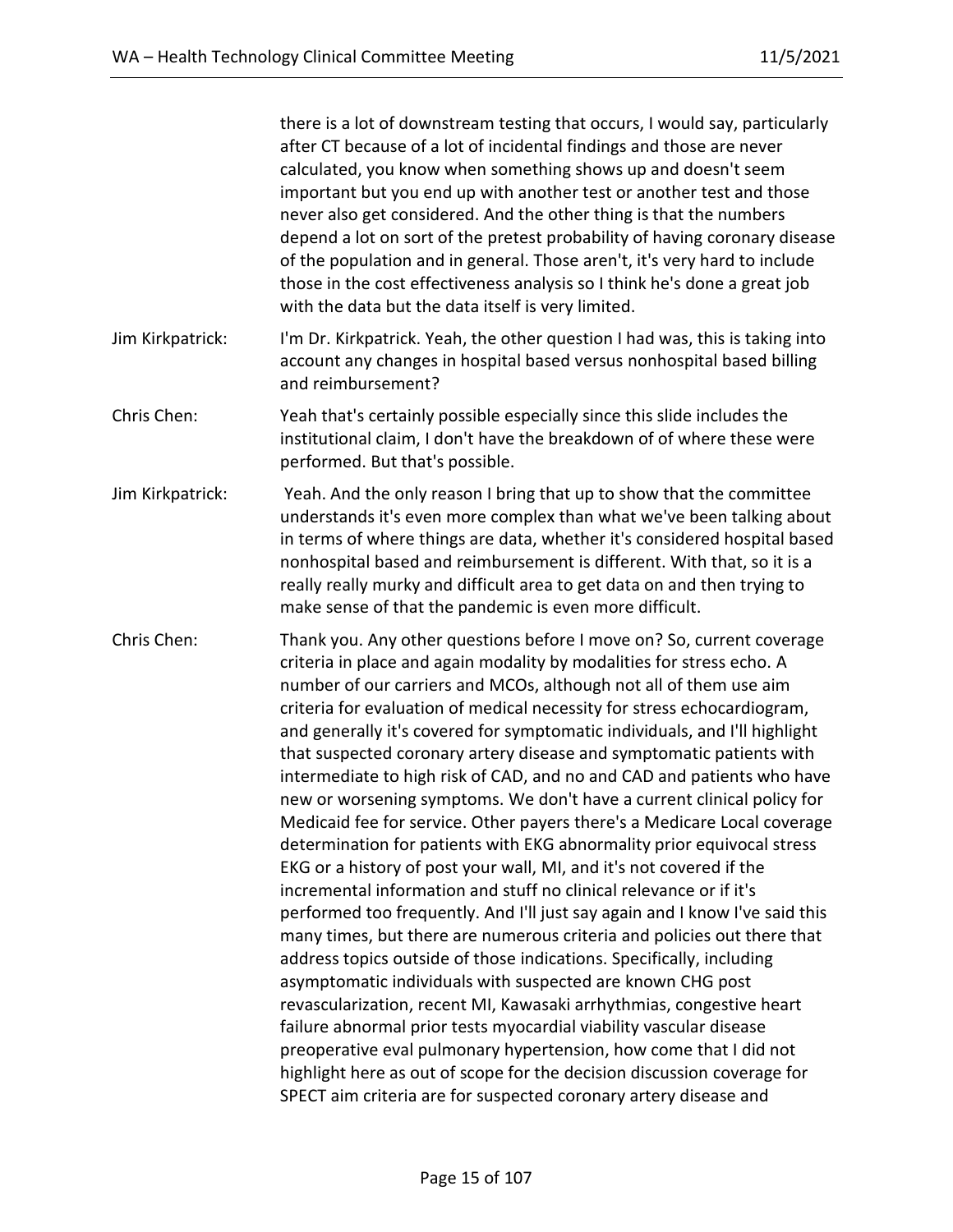symptomatic patients with intermediate to high risk of CAD or a commonly coexisting chronic conditions such as and abdominal aortic aneurysm peripheral vascular disease. History of stroke or CKD, or highrisk occupation and known coronary artery disease and patients with new or worsening cardiac symptoms. Medicaid follows the 2013 HTCC decision on nuclear imaging. And there's a Medicare and local coverage determination that requires documentation of medical necessity, per appropriate use criteria or similar standard. And the current coverage for PET scans. Aim has PET scan as appropriate as the initial stress imaging test for suspected or established coronary artery disease in patients who have a relative contraindication to conventional nuclear perfusion imaging and or contraindication to stress testing. Again, Washington Medicaid falls the 2013 HTCC and other payers and policies that cardiac PET is used in places SPECT in those who are not candidates for specter use calling it inclusive SPECT scan and current coverage for CCTA for aim criteria suspected coronary heart disease and symptomatic patients with intermediate to high risk, a CAD Medicaid follows the 2009 HTCC, and for other payers Aetna covers the CTA for symptomatic patients with low to intermediate pretest probability of coronary artery disease with or without a positive stress test and Medicare Local coverage determination covers TCT as an alternative to invasive angiography and stress testing, not medically necessary if pretest evaluation indicates that the patient would require and basic criteria angiography for further diagnosis, or for therapeutic intervention. So understanding, there's a lot of information to process and myself have being rustled a little bit with this evidence before over the last couple of months, I was actually quite happy to see that. On October, 28, and less than a week ago the American Heart Association American College of Cardiology, among other professional societies released a joint statement on the guidelines for the evaluation diagnosis and chest pain at included. I figured that I found especially helpful. And I think and I just want to take some time to walk through this today. As framing up a little bit of what we're talking about. And so again the the scope of this paper was for the valuation diagnosis of chest pain on the, on the left-hand side here you'll see acute chest pain. And typically evaluation performed in the ED for suspected acute coronary syndrome. Right hand side you'll see a stable chest pain evaluation that's typically an outpatient evaluation for patients and then, and the pyramid here is categorization of risk. And, and I will say that there are times that people use the term spree test probability at risk, somewhat interchangeably but this, this is focused on the risk of major coronary artery defects, with kind of increasing levels of risk being asymptomatic on the bottom, but low risk on the next tier intermediate risk, high risk, and then, different is acute coronary syndrome on the top. And so, the interesting thing about these guidelines, is the the focus on testing for or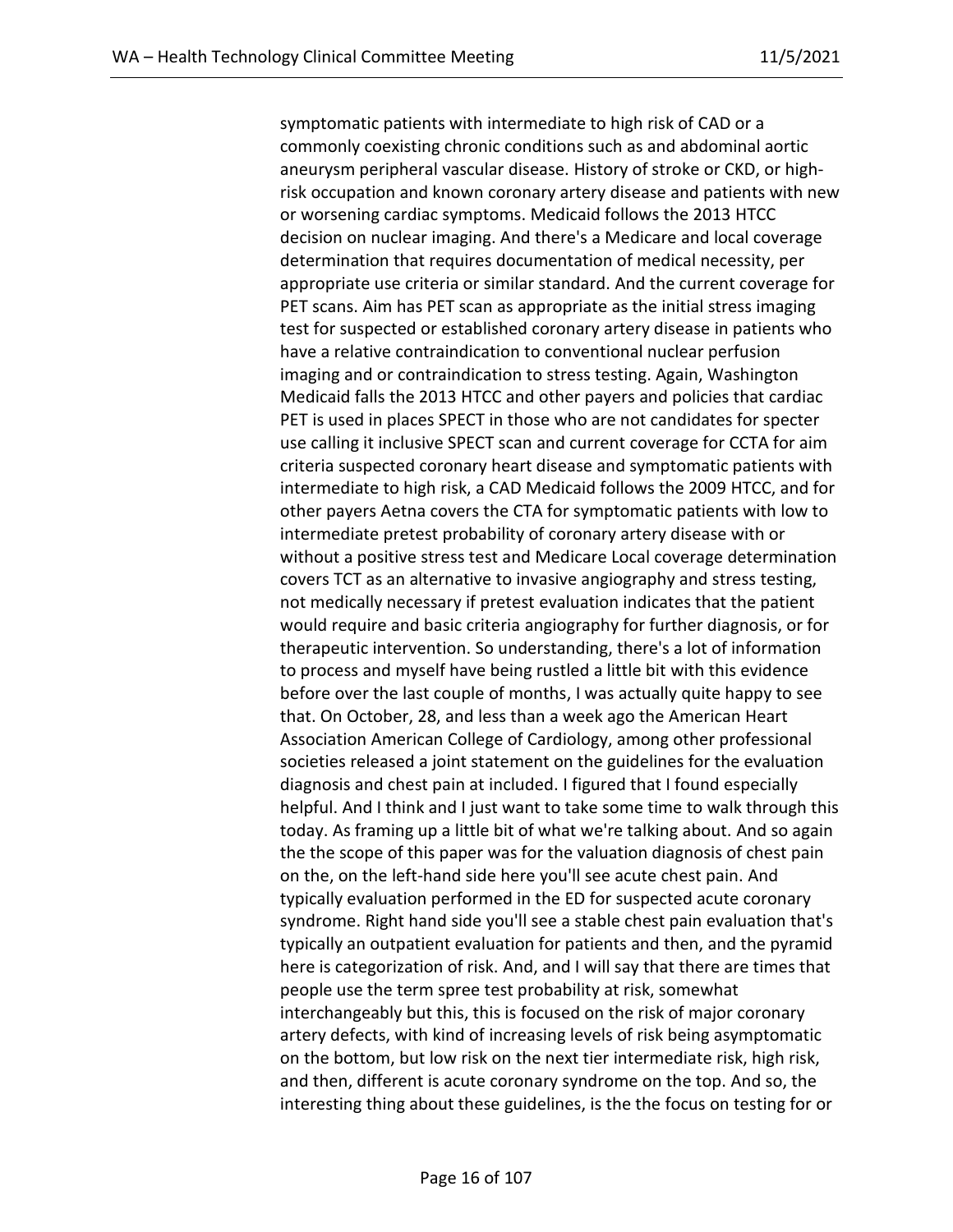avoiding unnecessary testing for low-risk individuals on both the acute coronary syndrome site as well as the stable coronary artery disease side. And this has kind of emerged given changes in practice patterns availability of better in noninvasive tests such as high sensitivity component further defined algorithms etc. so I think this is helpful figure to keep in mind as we're deliberating today. And I think I'll just call out another couple of things. So, in addition to recommending avoiding clinical testing, testing for low-risk individuals. There's an emphasis on anatomic or functional testing for intermediate individuals from the chest pain side and I intermediate to high risk on the outpatient side. And just because we didn't get too much into the technical details of the different modalities here anatomic studies, mostly referring to CCTA for example and then functional testing, mostly referring to things that, You know stress EKG, stress echo SPECT, etc. So, coming on our recommendations. So, the four separate decisions here again by modality. And so, a recommendation for that stress echocardiography is the cover benefit for suspected coronary artery disease and symptomatic patients or evaluation of known coronary artery disease and patients with new or worsening symptoms and exercise EKG is inappropriate or unavailable. And we generally defined this to encompass various degrees of risk. And there are many reasons why exercise EKG may be under inappropriate or unavailable, such as individuals can exercise, or the EKG ever maladies that prevented accurate interpretation such as a left bundle branch block or someone has to be paste, but kind of generally saying that exercise EKG is inappropriate unavailable for a second would be covered. Our recommendation for SPECT is that SPECT as a cover benefit for suspected coronary artery disease and symptomatic patients who are at high, sorry intermediate to high risk of coronary artery disease, or for evaluation of known coronary artery disease and patients with newer worsening symptoms and, and so, and exercise EKG and stress echocardiography or inappropriate run available. My recommendation for PET is that PET is covered benefit for patients under the same conditions expect when SPECT is not technically feasible or SPECT is inconclusive and so this is not a change. This is remains the same from 2009. I'm sorry, 2013. And for our recommendation for CCTA is that CCTA is a cover benefit for suspected coronary artery disease and symptomatic patients who are intermediate to high risk or for evaluation of known coronary's these patients who have newer worsening symptoms and using the appropriate technology. And that's the CTA with that as FFR as the cover benefit under the same conditions, went further investigation of concerns to notice these identified on the initial CCTA is necessary. I'll just highlight here that this is a change what the from from the previous position and, which was restricted to hospital ED settings, and I think many of the randomized control trials were performed in the outpatient setting and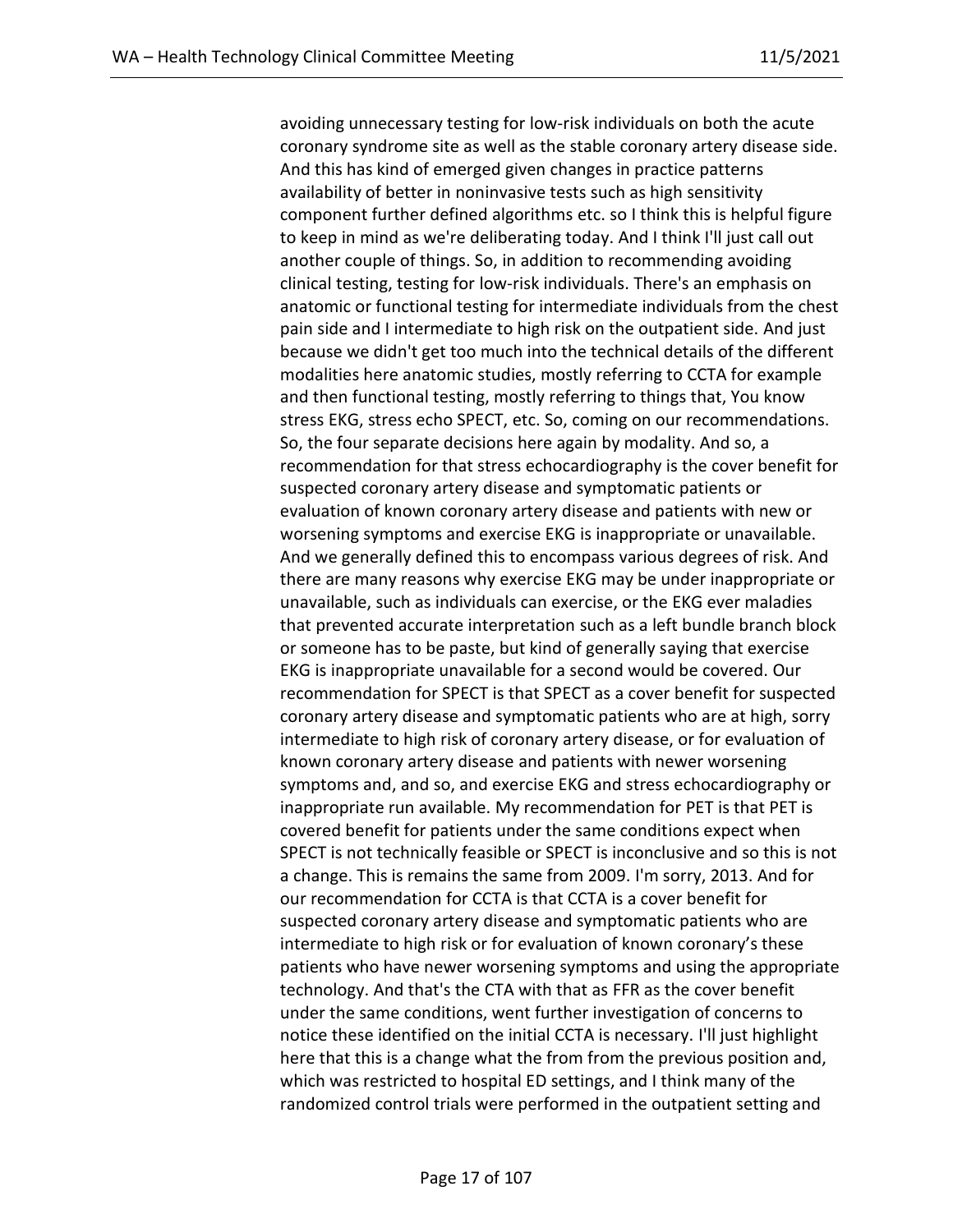so understanding that there is a utility testing that patient side as well we, we decided to modify that criteria. And, yeah, so for that, I'll just pause and see if there any questions or comments. Hey, sorry, that was my dog.

Janna Friedly: Thank you very much, Dr. Chen for that report. That was really helpful. I think we are running a little bit behind, about 10 minutes behind, which should be okay. But if there aren't any other questions I suggest that we move to, to public comment. I think we have, at least that I'm aware of, and you can update me, I think we had, we had three originally scheduled, I know there was at least one added in the chat. So we have four to my count, public speakers. I just want to again reiterate that when you are giving your public comment, if you could make sure to introduce yourself and as part of your introduction, if you could make sure to include, to start with any disclosures that you have, including whether or not you have been paid by anyone to present here today. And we'll limit comments to four minutes for each speaker. Josh, did you want me to keep track of the four minutes or do you have somebody who's going to be doing that?

Josh Morse: Melanie will be keeping track of time. We have, as you pointed out, we have three setup as scheduled to comment, and then have a day of comment so far. If there is anybody who would like to comment, who has not already let us know through the chat, now would be a good time to put that in the chat. As your, as you come up to your turn, we're going to elevate you to a panelist. Dr. Susan Mayer is first she has four minutes; after Dr. Mayer will come doctors Thompson and Yakovlevitch, they will have six minutes combined, they have a slide presentation as well. And then Dr. Lindner and then at this point, Dr. Larry Dean. Okay? So we can start with Dr. Mayer.

Susan Mayer: Good morning, my name is Susan Mayer, and I'm a cardiologist at the Mid America Heart Institute in Kansas City. And I'm also Chair of Advocacy Committee for the American Society of Echo and the fellow of the American College of Cardiology, and the American Society of Echo. On behalf of the ASC, I would like to thank you for the opportunity to speak with you this morning regarding the evaluation of diagnostic imaging for ischemic heart disease. There are several diagnostic imaging studies available for patients for the evaluation of heart disease is already discussed this morning in the physician takes into account their knowledge, their training their expertise, which might be the best test for the patient and their shared a decision-making process with the patient together, they decide which tests might be best. The diagnostic tests have similar accuracy, and each has their own unique advantages or disadvantages. If one test is best suited for all patients, we would not have so many imaging modalities available. There are many of patient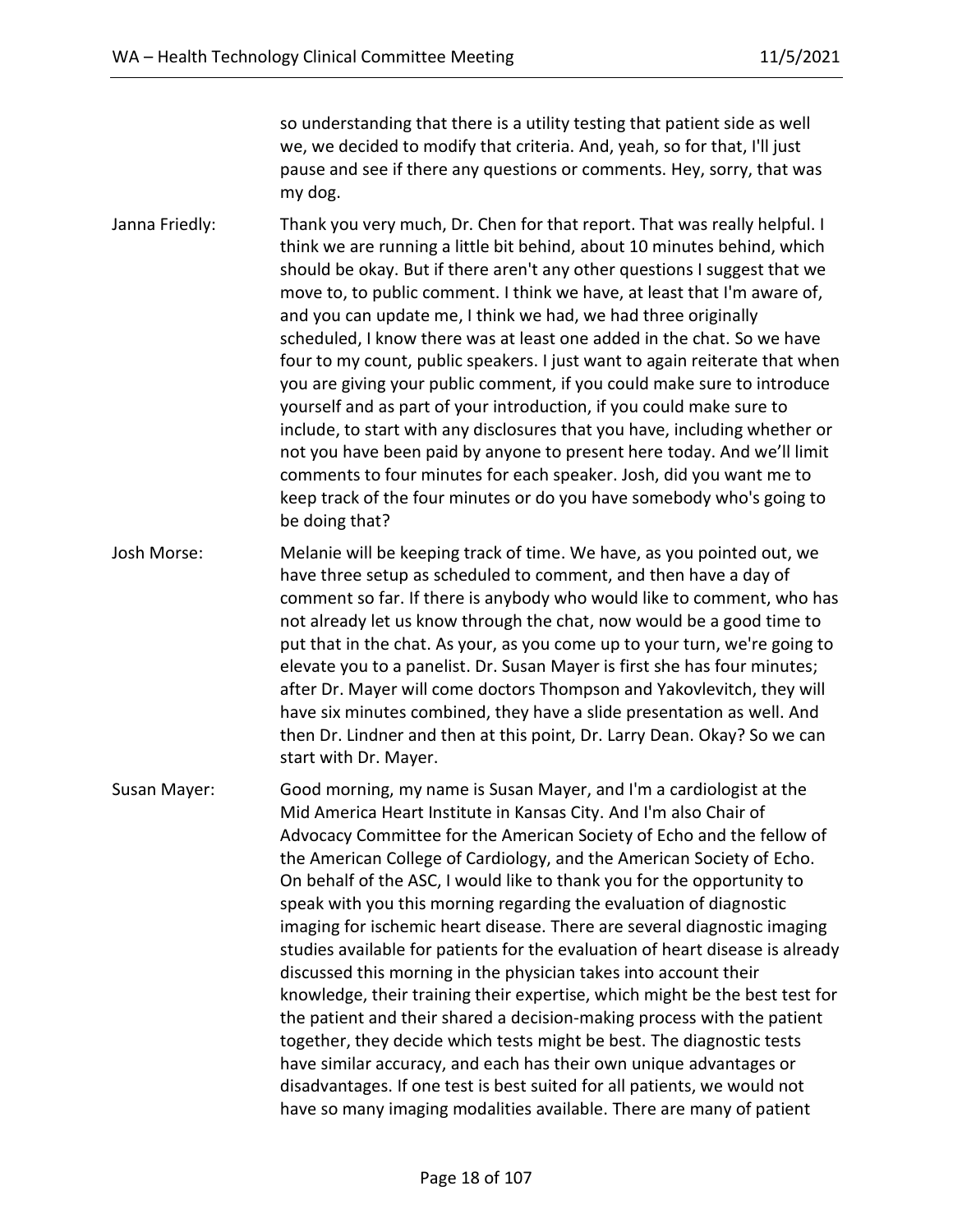factors to take into consideration such as claustrophobia, chronic kidney disease, having a solitary kidney or heart rhythm abnormalities. Some patients may like to avoid radiation when deciding on a test coronary CTA can provide information about the coronary arteries, but many times we need more information, such as the significance of disease. And this can be determined by exercise stress testing, stress echocardiogram or nuclear stress studies. For example, a patient may have a 60% stenosis of a coronary artery on CT angiography, but by having a stress Echo, for example, we can learn if significant obstruction is present and if this is the actual cause of their symptoms. We can learn if medical therapy is effective, or whether a coronary intervention is necessary. Another very important consideration is the local expertise of physicians performing and interpreting the imaging studies, and also the test availability. Not all hospitals in the US have dedicated CT imaging for coronary arteries, especially rural areas, and community hospitals. In conclusion, the best test for the patient is one that is best suited for that particular patient, based on joint decision making, test availability, and the local expertise.

- Melanie Golob: Thank you so much for giving those comments, Dr. Mayer, we appreciate you, you taking the time to do that. So next on the list we have, I can promote these people, Randall Thompson. Dr. Randall Thompson, and he's speaking with Dr. Marco Yakovlevitch. So you will have six minutes together.
- Randall Thompson: Thank you, I had some slides, do you show them or shall I share my screen?
- Melanie Golob: Josh, do you want to display those?
- Josh Morse: I'm happy to share the slides here, just give me a moment.

Melanie Golob: Great, thank you.

Randall Thompson: My name is Randall Thompson I'm a cardiologist in Kansas City. I'm a multi-modality imager and nuclear and CT. I'm also the president of the American Society of Nuclear Cardiology, and I don't have any disclosures, any financial disclosures other than I have authored some articles on the concept of keeping the patient first in decisions on cardiovascular imaging. With me is Dr. Marco Yakovlevitch, who's a cardiologist in Seattle, nationally known very reputable cardiologist who among other things, he founded the nuclear cardiology, first nuclear cardiology laboratory in the Pacific Northwest. And among his many accolades he's been named best doctor and one of the top doctor in Seattle for nine of the last 10 years. Next slide. So the points we would emphasize, and this was a very comprehensive review that you all, Commission, the randomized controlled trial data indeed showed no major advantages of one diagnostic test compared to another one for patients with suspected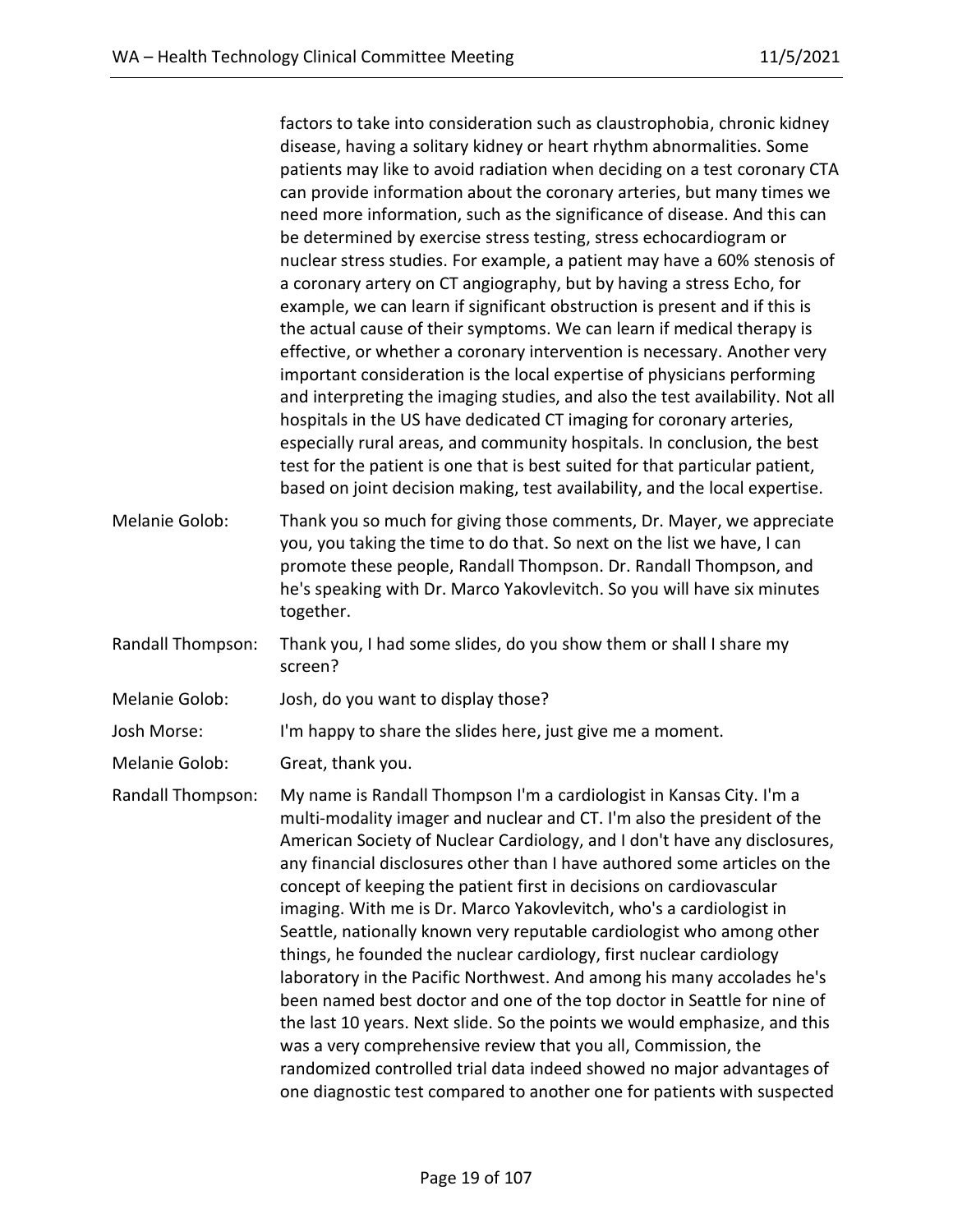CAD and the various subgroups. Next, the logical conclusion is that providers shouldn't be allowed to use all the modalities and the diagnostic toolbox based on appropriate use. Next. And then many, including our organization have long pointed out that patients are variable. The decisions about which test orders nuanced and the local availability and expertise are very important, as Dr. Mayer said. Next. The one place where there seem to be a bit of an advantage in the text of that report is that CTA is dominant cost effectiveness, but the study also pointed out that the data are mixed, comparators are varied, and there are important limitations across studies. That's indeed the case, in fact of the largest trial that was looked at, the PROMISE study, the CT actually had higher costs because of downstream testing. Also, a number of those trials, there's a certain expert center bias in the issue. So for example when someone puts together a trial of CTA versus nuclear, they recruit CT experts, and expert centers with the top equipment. The CT scanner at my center is a \$1.5 million CT scanner, it's much better than the one we used to have, it's much better than most of the systems in the, in the area, and the number of downstream tests we order is less than it used to be in that other places are because we've got a lot more confidence and expertise we have high quality equipment. And as you go, when you move from that type of expertise, the number of downstream test number of follow up cardiac catheterization becomes higher. Next. So I'll just hit briefly, and for the sake of time, on these is a, this is an editorial of us, some colleagues with us. Next. One of the things and that they pointed out was just how many of the comparative trolls did show downstream testing, especially extra cardiac catheterization following a CT first approach and patients without known coronary disease, next. So what's not in the report is how to test patients with established coronary artery disease. Most of us have concluded that nuclear has a real advantage over CT in this setting, or patients have stance of heavy coronary calcium and so forth. And that there is that there is a lot of absolute contraindications and relative contraindications were not really discussed. And then I will also just touch briefly on what we do with, in our centers. We combine coronary calcium scoring with my, with microinfusion imaging. We think it makes a lot of advantage and I would like not to see restrictive protocols or algorithms for things like this that are emerging and our new, next. This just speaks to some of the discussion you all had earlier. This is the Medicare or rock database of number of tests knows the three breakpoints along the vertical axis, the number of spec cases, the United States is probably about twice this but half my patients are over age 65. The number of cases probably less than twice that number and the number of coronary CTA is is probably more than twice that number but you can see that the number of spec cases national is about 10 times the number of coronary CTA as PETs are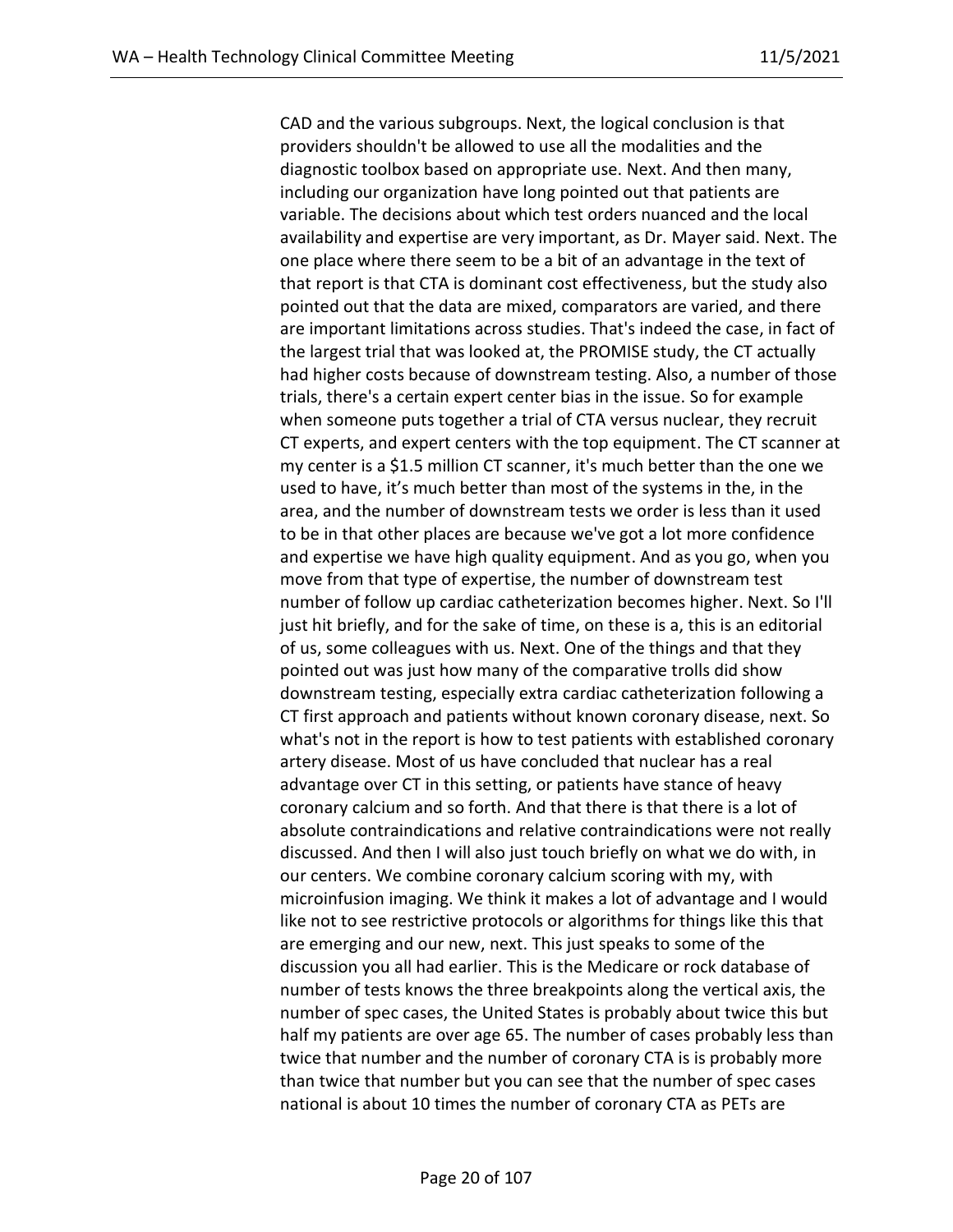probably up twice the number of coronary CTA is this speaks to availability expertise is Dr. Mayer was saying, which is quite variable and very important. Next, go ahead and skip a little bit further if you all want to get more chance to speak. And just as Mayor says all these demands have contraindications here so for CTA, next. The not many for nuclear, next, next, and this is what we do it by combining these tests we improve more. The prognostic value, next. Next, the diagnostic accuracy next, and it changes, next, next, it changes, physicians behavior. Next. So I would summarize with saying the right test for the patient the right time is a nuanced decision. Patients have considerable variability there's considerable variability local expertise and availability, and all these modalities are advancing, and the providers and appropriate with appropriate expertise in the context of appropriate use you should be able to utilize the best tool available for optimal patient care and not be hindered by restrictive algorithms. Let me say thank you and invite Dr. Marco Yakovlevitch to say, what do you like to say.

Marko Yakovlevitch: Thank you Randy. Hello everyone Dr. Sinanan, Dr. Kirkpatrick, I'm Dr. Yakovlevitch, a general a nuclear cardiologist in Seattle, have written articles on nuclear stress testing and on the subject of reducing radiation exposure and coding nuclear imaging I have no other potential conflicts of interest. I fully agree with Dr. Thompson and with Dr. Mayer, you know, as Dr. Liu described there are multiple reasons for doing stress testing, and as Dr. Chen described your mother, many different types of patients, the studies that are used to develop these guidelines look at large groups of patients and then average the outcomes, and there's a distribution of individual outcomes in those studies. So if we were to say we're going to have one treatment for every kind of breast cancer, then a study like that could say, this is the treatment everybody should get, but we would never do that for breast cancer because we know different cancers respond differently, patients presenting different characteristics and so we allow providers to have as Dr. Thompson puts it, a nuanced decision making process regarding what is best for this patient in front of these Patient Centered imaging. You can provide the optimal treatment without achieving the right diagnosis and achieving the right diagnosis requires a different test in different patients so at the same time that we are obliged to manage the skyrocketing cost of medical care. It is imperative that we don't compromise the quality of care because then would lost that precious thing that we are trying to control the cost of. Thank you for giving me some time.

Melanie Golob: Right, thank you so much Dr. Yakovlevitch. So next up on the schedule we have Dr. Jonathan Lindner so if you want to go ahead and give your public comment you have four minutes. Okay thank you.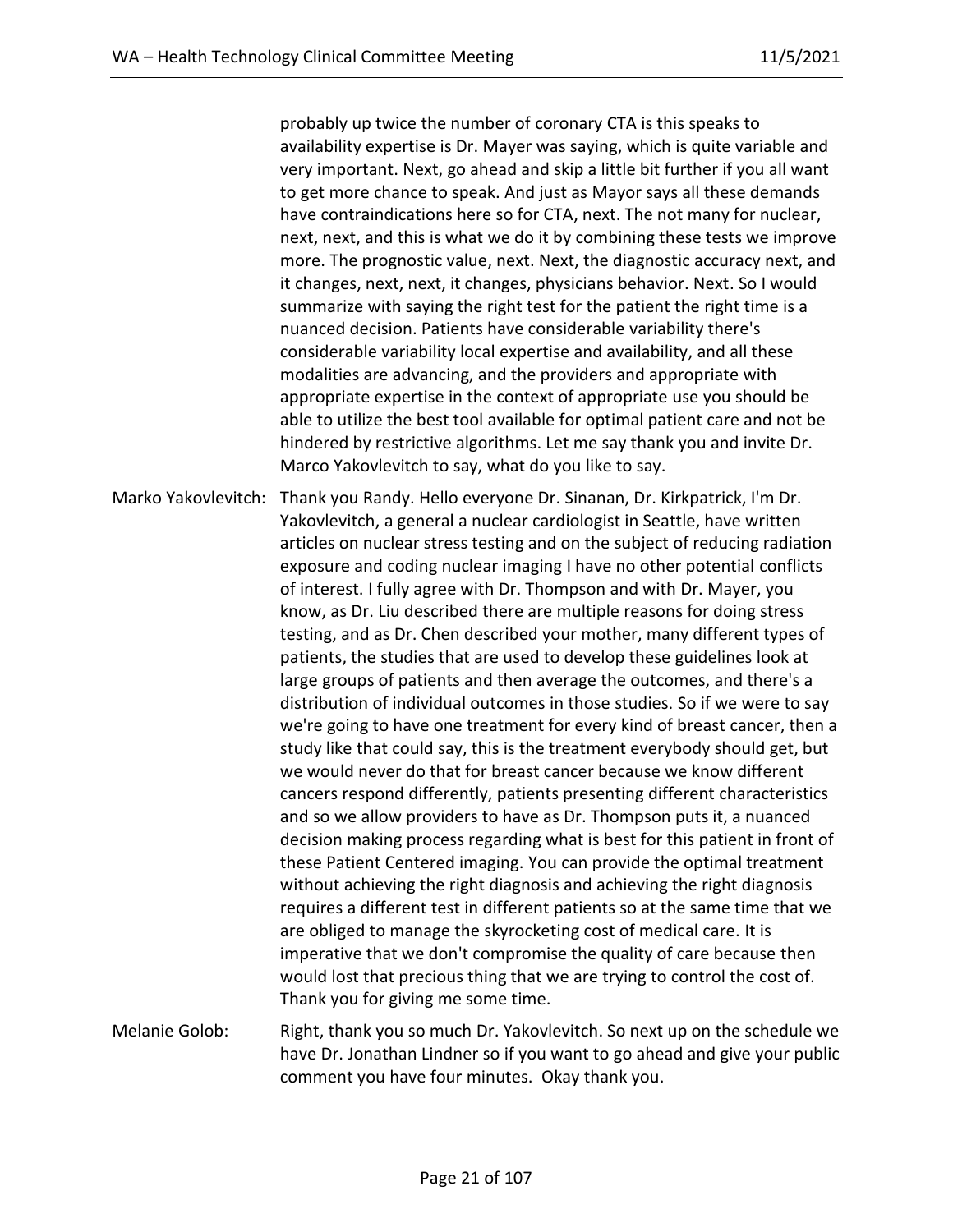Jonathan Lindner: Thanks for allowing me to talk to you guys in terms of background I'm down at Oregon Health Sciences University. I'm a Professor of Medicine there by way of conflict of interest and disclosure I'm a multi-modality imager with expertise in echo and nuclear. I'm a former president of the American Society of echo of know die was a reviewer for this process and I was also an expert reviewer one of two on the HR q document. A couple of years ago looking at the same thing I was a reviewer of the ACC ha guidelines which were just released which you guys have reviewed and also an author on an upcoming multi-modality document that's being put out by all of the imaging societies on evaluation of stable coronary syndromes, so I'm, I'm kind of knee deep in this whole process. I really want to just, you know, the previous speakers have really kind of gone into some of the rationale. The bottom line, the thing that I really want to kind of explore the topic is this this topic of nuance, the, you know, if you take a look at the literature, the literature is only as good as the patient selections in these trials, okay and the processes that were done. And so the trials that are done with kind of the broadest allowance of usual, you know, state of the art practice are probably the most valuable and those have essentially shown that there is no advantage of one technique over another, but there's so much nuance to everything that we do in selecting these tests, and for an example, for example, people said that there's new ones here's just some examples. So, I consider and I send patients for CTA when they are younger, when they're more likely to have better quality studies that are not in a fib they're not tachycardic. If they're suspected AR tauopathy, which is a good test. But FCT is not really good for the elderly where sometimes I've had patients who have had disease detected by CTA have had PCI, and intervention and their symptoms didn't improve one bit. It's also not really good for people who are in in irregular fast rhythms like atrial fibrillation, and it can't detect small distal disease. Functional Tests are extremely helpful, not just for, you know, determining patients functional response and having high risk versus low-risk features, but also for determining whether things like a pericardial disease, aortic stenosis, exercise arrythmias are responsible for the symptoms, but also for this thing, micro vascular dysfunction. An anatomic test can tell you nothing about the fact that somebody has micro vascular dysfunction, which is something that is extremely important as overlooked, health care disparities, a women's care issue more than than men's as well. But it's not perfect as well. It has problems with sensitivity, specificity. Not everybody can have every pharmacologic test. So the bottom line is there's a tremendous amount of nuance to what we do in cardiology which tests that we we select and the ability, you know, if you take away that choice and the ability for us to be able to use our knowledge and our experience for, for correct test for the right patient, it'll just, it'll just lead to patient harm.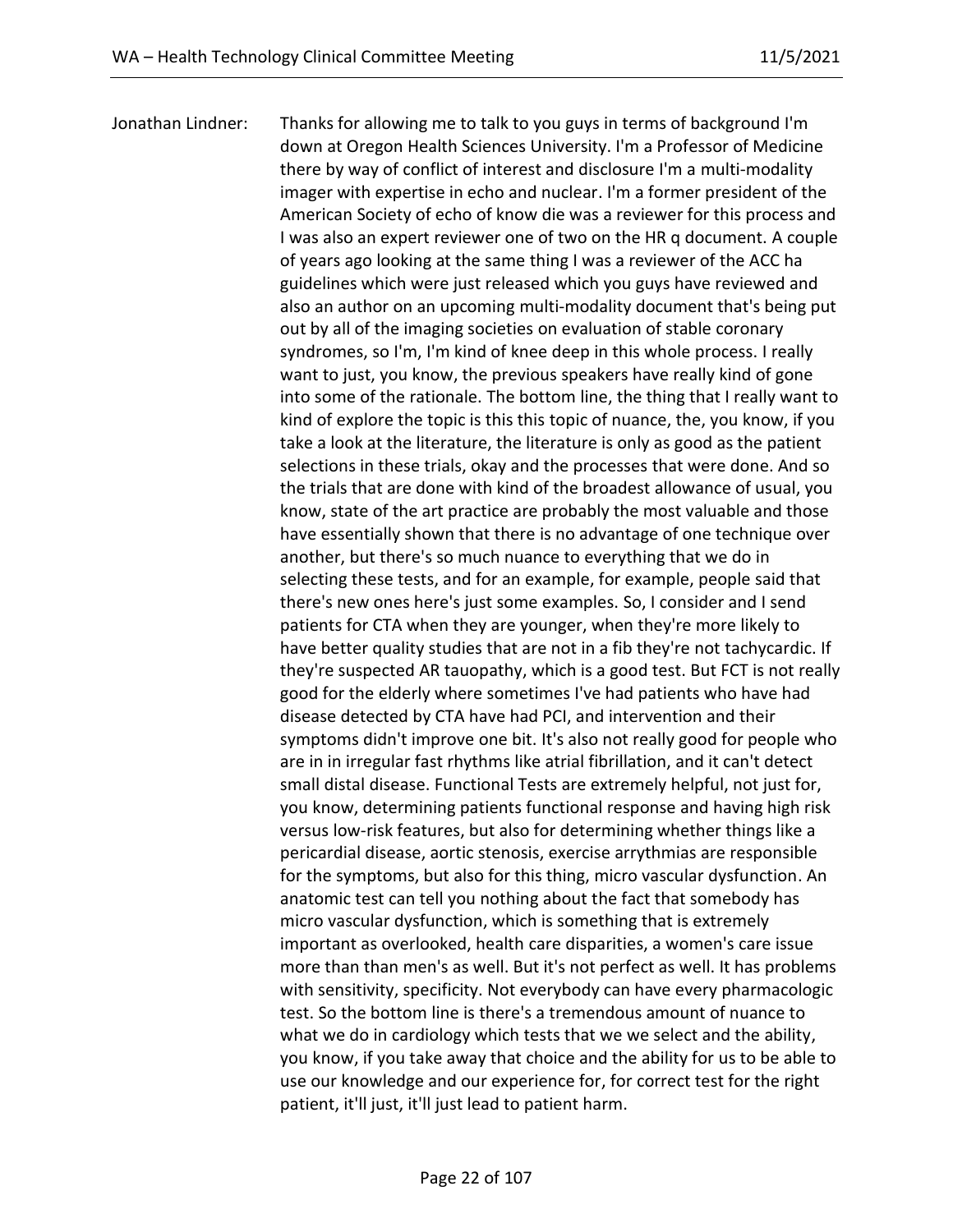Melanie Golob: Great, thank you Dr. Lindner, appreciate you taking the time to speak to this group. Next we have Dr. Larry Dean. And as a reminder, if there's anyone else that had intended to give public comment, please send a message in the chat. Dr. Dean.

Larry Dean: This is Larry Dean. Appreciate the opportunity to speak to the committee. I'm currently at the University of Washington, and a professor of medicine surgery UW. Background in invasive interventional cardiologist, a master interventional cardiologist from the Society of Cardiovascular Angiography and Interventions, and former, and the past president of that society. As far as sort of disclosures I'm not so sure it's a disclosure, but there's going to be a publication but they use the appropriate use criteria, looking at multi-modality imaging, which sort of speaks to this discussion from the ACC/AHA, etc. that will be published soon as well and I'm on the rating panel of that you see, otherwise have no conflicts and I'm not being paid for my presentation today. I just like to sort of echo what others have said, particular Dr. Lindner, just spoke a moment ago. I think the major problem that I have with the document is this, this notion of worsened symptoms that drive these different modalities. That's a very broad term worsen symptoms can be someone who has no symptoms and all of a sudden has unstable angina. It can be someone who has class one symptoms, who now has class two symptoms. Or it could be someone who has class one symptoms who now has class four symptoms, and the modalities that are used in the approach to these patients Isn't the last one is driven by those symptoms. So, someone presents to the emergency department with an acute onset of chest comfort or has worsened significantly worsen symptoms than the pathway that we would follow is different than someone who presents with mild symptoms for example, I think the fact so that's the major concern with the document is is trying to is trying to lump together too many patient populations in the decision-making process which can be quite nuanced. I think that I was, I was happy to see that. Dr. Chen went over a little bit of the currently recently published a document. At this point from the ACC ha and other societies around this particular topic. And I think following that document that guideline is what I would recommend for the committee from the standpoint of how patients should be tested. I think it very nicely outlines that. And so if you have a high-risk patient who presents the emergency department with prior history of coronary disease and has unstable coronary syndrome, unstable angina, for example, you're unlikely to do a non-invasive studying on that patient. Patient is much more likely to have an invasive study. And I know that's not the point of this particular guideline, but that nuance is very important in the standpoint of management of these patients. And so I think those are primarily my comments. The only thing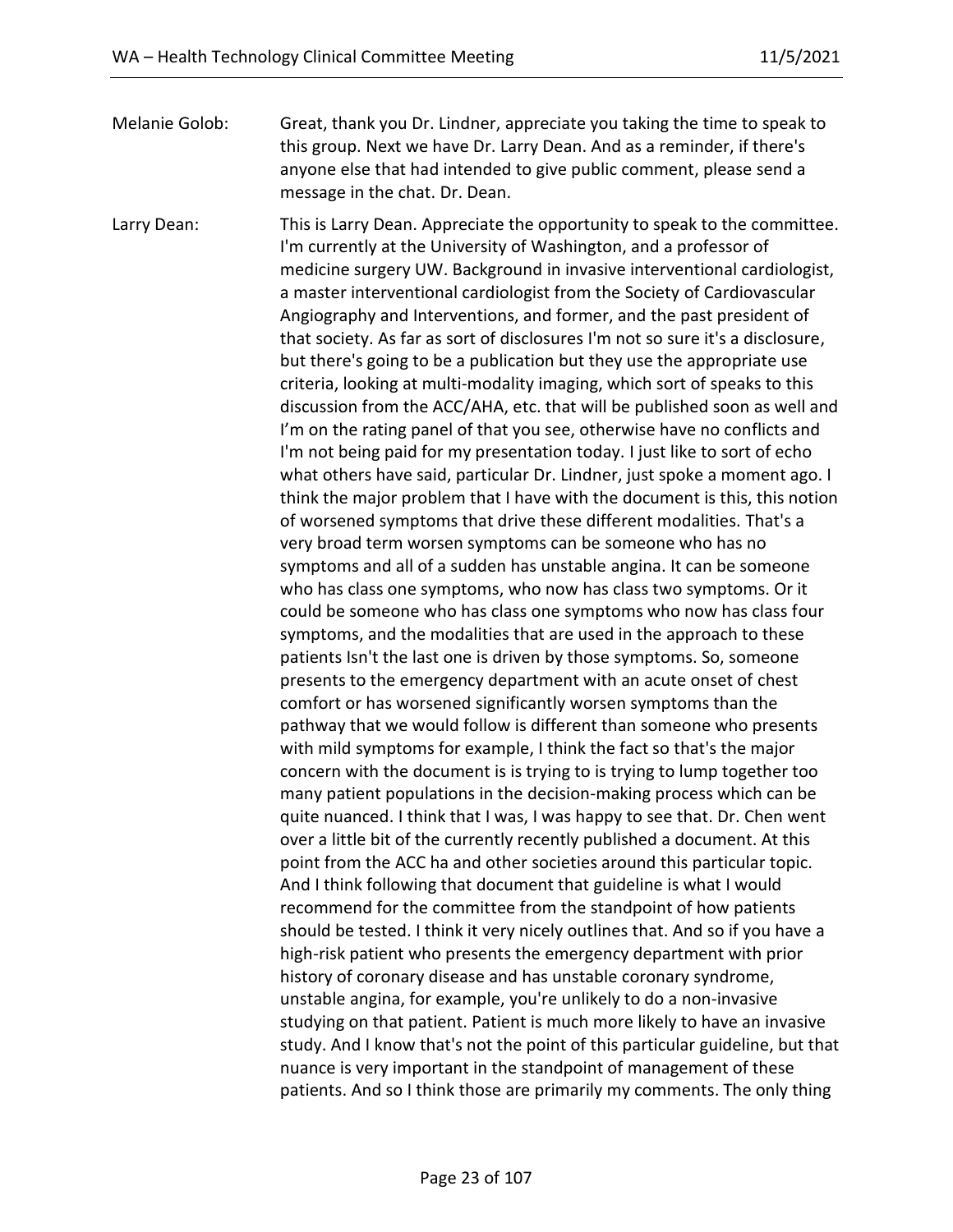I would say about see coronary angiography by CT, is that I'm all I'm looking forward to the ability to have an anatomic test a heart catheterization and angiography is an anatomic test. I'm looking forward to the time when we can take a noninvasive anatomic test and combine that with FFR which measures the significance of what we're seeing on these anatomic test to really guide our therapy, but that that technology is not ready for prime time at this point. It was pointed out a moment ago there's a single vendor in that space. It's somewhat cumbersome to have an analysis done, it doesn't really suit. Except for perhaps an outpatient dialysis patients who are in the emergency department. And with that, I'll go ahead and close my comments and again, thanks very much for being allowed to participate in the conversation.

- Melanie Golob: Right, thank you so much Dr. Dean. Dr Friedly, back to you as we do not have any more public comments.
- Janna Friedly: So thank you very much everybody for those, for those comments, those were incredibly helpful. We, at this point, are a little bit ahead of schedule, and we have a scheduled five-minute break. To start with the report at 9:40, which is 15 minutes. Should we, does anybody have a preference whether we take a little bit longer break and start at 9:40 or should we try to shorten that to 10 minutes and come back at at 9:35 to get started.
- Larry Birger: I'd prefer a longer break.
- Janna Friedly: Okay, so let's let some stay on schedule then, and start the, start the next section at 9:40 so if you could please come back at 9:40. And when you come back if you could turn on your video, so that we can make sure that everybody is back, and we'll know your back, that would be great.

[break]

- Janna Friedly: Josh, before we get started, I have a question I don't know if Dr. Chen is is on but he had in his presentation. The slide from the with the graphic, with the asymptomatic low risk medium risk high risk from the recent guideline that was, that was just published and referred to, I'm not seeing that in the, the, the slide deck that is on the website, was that added after that was published, and if so, is that something that can be shared with the groups.
- Chris Chen: Yeah, the, you know that those guidelines actually just came out on Friday of last week, or Thursday thanks so the, the, those are new edition and all the shared the link in the chat.
- Janna Friedly Okay. Perfect. Thank you very much. That's really good. Can…
- Josh Morse: We have the more recent slide from Chris, and if the committee would like I can email that to you. The next few minutes.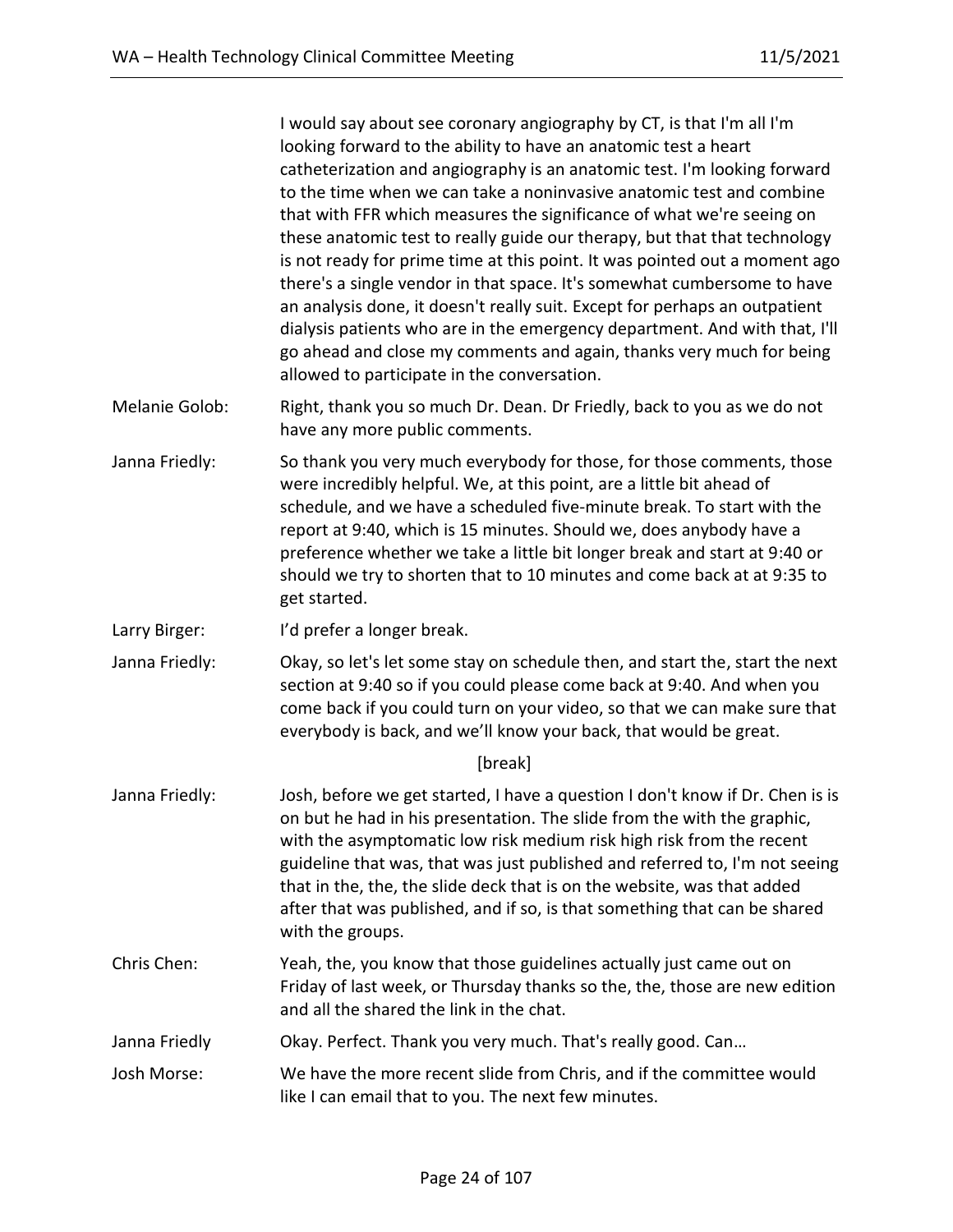| Janna Friedly: | That'd be helpful. Yeah, that that would be helpful I think for for me in<br>and and also the link to the, to the guideline. As since that was just<br>published I'm sure most of us have not had a chance to review that ok for<br>aware of what we're aware of that. Okay. So, it is it is 940, now, and we<br>are scheduled to review the evidence report at this time. For committee<br>members if you could just at least momentarily, when you were here turn<br>on your, your video so that we know that everyone is is back it looks like<br>most, most people are. But I want to make sure that we are all back.<br>Okay. So why don't we go ahead and get started with the evidence<br>report. And thank you for the length Dr., Dr. Chen, and we'll go ahead<br>and get started with the evidence report. Dr. Skelly and her team. |
|----------------|-----------------------------------------------------------------------------------------------------------------------------------------------------------------------------------------------------------------------------------------------------------------------------------------------------------------------------------------------------------------------------------------------------------------------------------------------------------------------------------------------------------------------------------------------------------------------------------------------------------------------------------------------------------------------------------------------------------------------------------------------------------------------------------------------------------------------------------------------|
| Andrea Skelly: | Okay, thank you. Josh, Melanie, do you want me to try to share my<br>screen?                                                                                                                                                                                                                                                                                                                                                                                                                                                                                                                                                                                                                                                                                                                                                                  |
| Melanie Golob: | Yeah, if you're comfortable. If, if there's any issue we are happy to do it.                                                                                                                                                                                                                                                                                                                                                                                                                                                                                                                                                                                                                                                                                                                                                                  |
| Andrea Skelly: | Okay, we'll give it a try it seems like when we practiced the the, it was the<br>PowerPoint thing that we wanted.                                                                                                                                                                                                                                                                                                                                                                                                                                                                                                                                                                                                                                                                                                                             |
| Melanie Golob: | Yeah.                                                                                                                                                                                                                                                                                                                                                                                                                                                                                                                                                                                                                                                                                                                                                                                                                                         |
| Andrea Skelly: | Okay, let's give it a try. And let's see, so I assume you all can see my<br>screen.                                                                                                                                                                                                                                                                                                                                                                                                                                                                                                                                                                                                                                                                                                                                                           |
| Melanie Golob: | Yes.                                                                                                                                                                                                                                                                                                                                                                                                                                                                                                                                                                                                                                                                                                                                                                                                                                          |
| Andrea Skelly: | And let's see we needed to, figure out which way to do this in terms of<br>allowing you to see the slides but me to see the notes. So let me, let me<br>go to the presentation. I will start the presentation from the beginning.<br>And do you see, do you see just the presentation or do you see the<br>notes?                                                                                                                                                                                                                                                                                                                                                                                                                                                                                                                             |
| Melanie Golob: | It showed for just a second. Maybe try hitting the from beginning again.                                                                                                                                                                                                                                                                                                                                                                                                                                                                                                                                                                                                                                                                                                                                                                      |
| Chris Chen:    | Actually I think Andrea, I think if you select monitors on the top right<br>there                                                                                                                                                                                                                                                                                                                                                                                                                                                                                                                                                                                                                                                                                                                                                             |
| Andrea Skelly: | Okay, so, so what do you guys see? Do you see just the slides or do you<br>see the notes?                                                                                                                                                                                                                                                                                                                                                                                                                                                                                                                                                                                                                                                                                                                                                     |
| Melanie Golob: | We see your, your whole PowerPoint, with the. Okay.                                                                                                                                                                                                                                                                                                                                                                                                                                                                                                                                                                                                                                                                                                                                                                                           |
| Andrea Skelly: | So does that?                                                                                                                                                                                                                                                                                                                                                                                                                                                                                                                                                                                                                                                                                                                                                                                                                                 |
| Melanie Golob: | There we go.                                                                                                                                                                                                                                                                                                                                                                                                                                                                                                                                                                                                                                                                                                                                                                                                                                  |
| Andrea Skelly: | Okay, perfect. Oh yay, thank you. I have other talents, mastering Zoom is<br>not one of them so thank you for your patience. So you see the slides,<br>and I have my notes. This is great. So, I would like to first start by<br>thanking everyone for their attention. I know this is a long record I've<br>tried to put some breaks in it, and some logical areas to take a breather. I                                                                                                                                                                                                                                                                                                                                                                                                                                                     |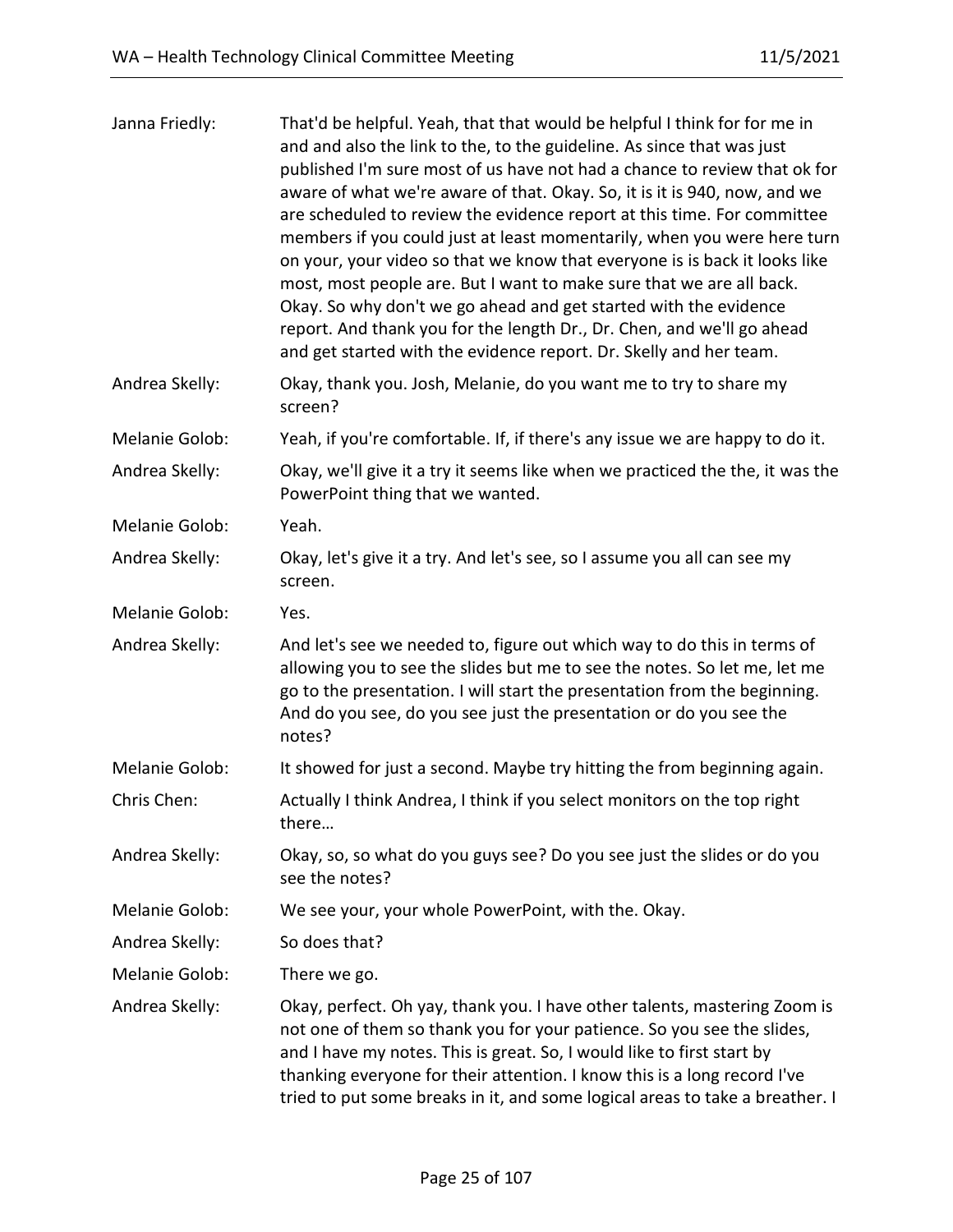would like to acknowledge the team. This almost 400-page report would not have been possible without their assistance. And, Erica wrote was a project manager for this is on the line with me as well. And I'd like to acknowledge Dr. Rita, Redberg for her assistance with the topic refinement and also clinical questions related to this report. So we'll go ahead and go on to the next slide if I can figure out how to do that. There we go. Alrighty. Dr. Chen has already reviewed the previous reports, as you know that this report is an update to two previous health technology assessments. I won't go through the nuances of the report on the previous report, other than to say that at the time of the CCTA report in 2008. There was only one available RCT and the focus of the report was both mostly a diagnostic accuracy and eyesores modeling of cost effectiveness. With regard to the update for this particular topic. We now have 22 randomized control trials over 46 publications, as well as we included one perspective cohort nonrandomized study for CCTA FFR which is a new adjunct modality that was discussed by doctors Chen and Liu. And I just want to draw your attention to the fact that in terms of the effectiveness. Again, there was some differences maybe between that review and what we will be sharing with you. I would like to point out that in terms of safety the radiation risks they considered to be small but high enough to obviate the need, or the benefit when they were applied to very low risk patients, and that incidental findings were not in frequent. Moving on to the prior report for nuclear stress testing as already pointed out, there were differences in scope and differences and key questions. We did not evaluate asymptomatic patients whether they had known, or did not have known coronary artery disease. And again, I won't go over what their findings for their effectiveness or in detail, other than to say that the load intermediate risk patients SPECT was considered a better or comparable to exercise treadmill testing, but comparable to echo, and in high-risk patients. There was considered to be maybe an incremental benefit over ETT. But comparable to echo, and in patients with known coronary artery disease, there was insufficient evidence to to make a conclusion, and all of the information related to PET was considered to be insufficient. was considered to be insufficient. This update includes six RCTs, three of which were included in the prior report, and one new PET or CT. Oh, let's move on. Okay, just as a loving reminder, there's a continuum of types of studies and ways to evaluate medical testing. It's, they tend to fall along this continuum and related to this update, and the report that you have before you, the prior report, like I said, primarily focused on accuracy and clinical validity and those types of questions. All of these modalities CCTA in particular have matured substantially since that prior report. And so the focus for this report is basically on the clinical utility, the ability of a test to direct management and improve patient outcomes and be cost effective. So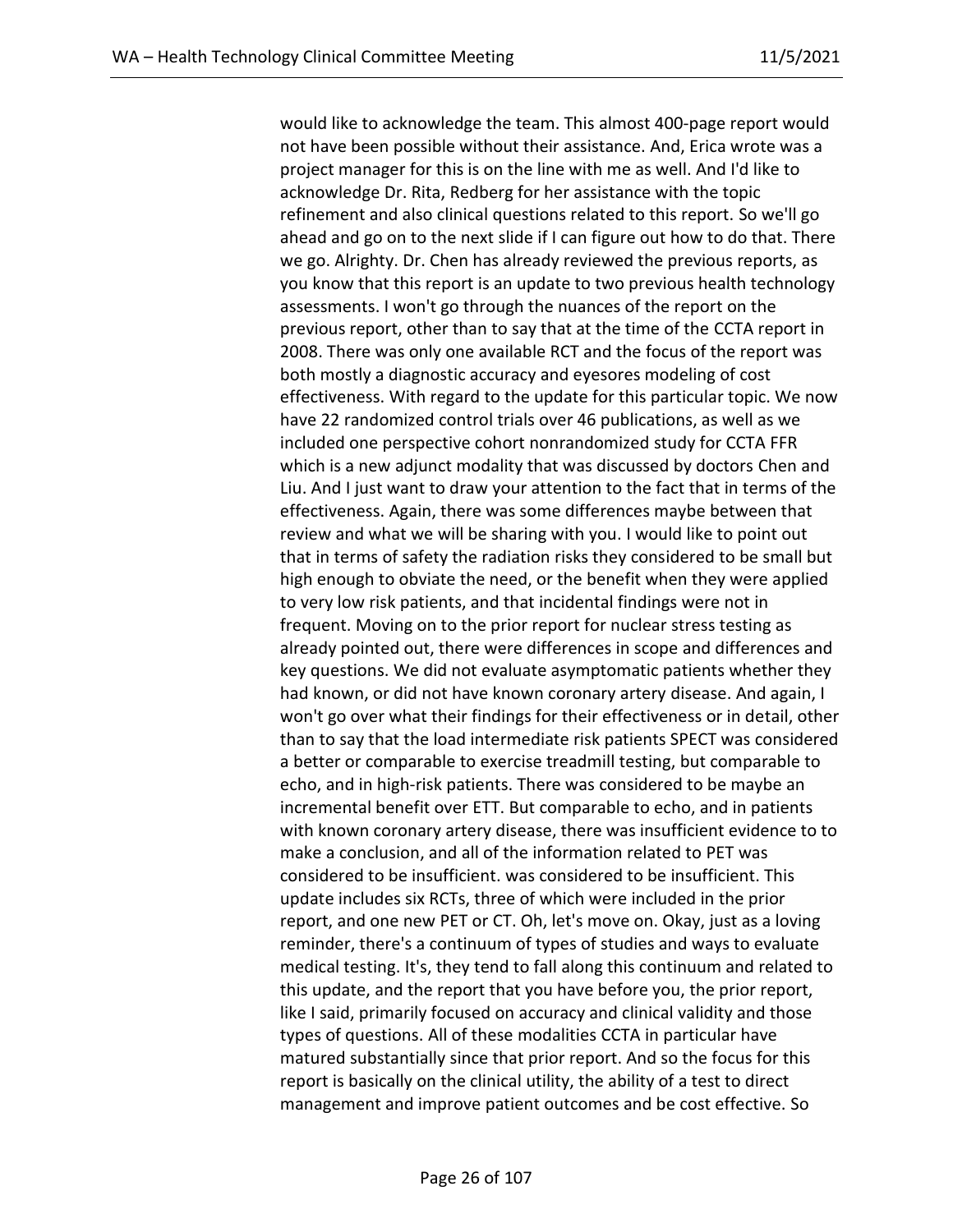again, just a little loving reminder of that continuum. By way of background, you're already aware of and understand the public health and cost burden to ischemic heart disease coronary artery disease. I do want to point out a couple of different aspects to this that are important to the testing. First of all, it just because one has atherosclerotic plaques in a, an artery doesn't necessarily mean that it's obstructing the vessel, such as would compromise, receiving substantial flow and impact function. And the symptoms don't always correlate with lesion presence or severity and as Dr. Linda Liu pointed out, if you look at some of the patients with really just all disease ischemia may be present, but there may not be an observable obstruction. And so this kind of gets at a little some of the the, the, the question about atomic versus functional testing, to some extent to just to keep those things in mind. If we go into the next slide, as was pointed out chest pain can be a variety of different types. This is from the new ACC as a guideline, and the probability of ischemia varies based on the patient presentation, And there may be very different origins to the chest pain. This is just a nice graphic to add a little color. As I mentioned before, the traditional cap classifications of angina, have been well described and because most of our literature, many a bunch of our literature, use as many of these traditional normal nomenclature pieces. We are I'm giving you this background and typical angina generally meets these three categories. A typical engineer would be two of the above, and non-angina chest pain would maybe meet one of the above. And again patient history and presentation are important to understanding, whether it's stable or unstable and stable angina. Basically, the patient may be present with very predictable pattern of pain. And it may be brought on by physical or mental stress and subsides generally with rest or appropriate medications. It is associated with stenosis, but often without plaque disruption, or plaque associate associated thrombosis, which would be that a harbinger of myocardial infarction, again. Classically, the Canadian cardiovascular society classification of angina has been used and you'll find it in the literature, many of the pieces that we've reviewed and basically, the bottom line is that it kind of evaluate the extent to which the angina. Maybe induced with physical activity. And so, again, along the lines of background and some definitions of terms acute coronary syndrome represents a spectrum of conditions a spectrum of a constellation of symptoms that may be compatible with acute myocardial ischemia. It's divided basically into three areas. One is unstable angina, which, as you can see, is defined as a new onset of at least class three or greater of the Canadian cardiovascular society classification. And it may be a short, short, there are other divisions of it, which we will not go into. And then there are the non-STEMI and the semi myocardial infarctions, both of which are considered serious and important. The STEMI and the possible risk of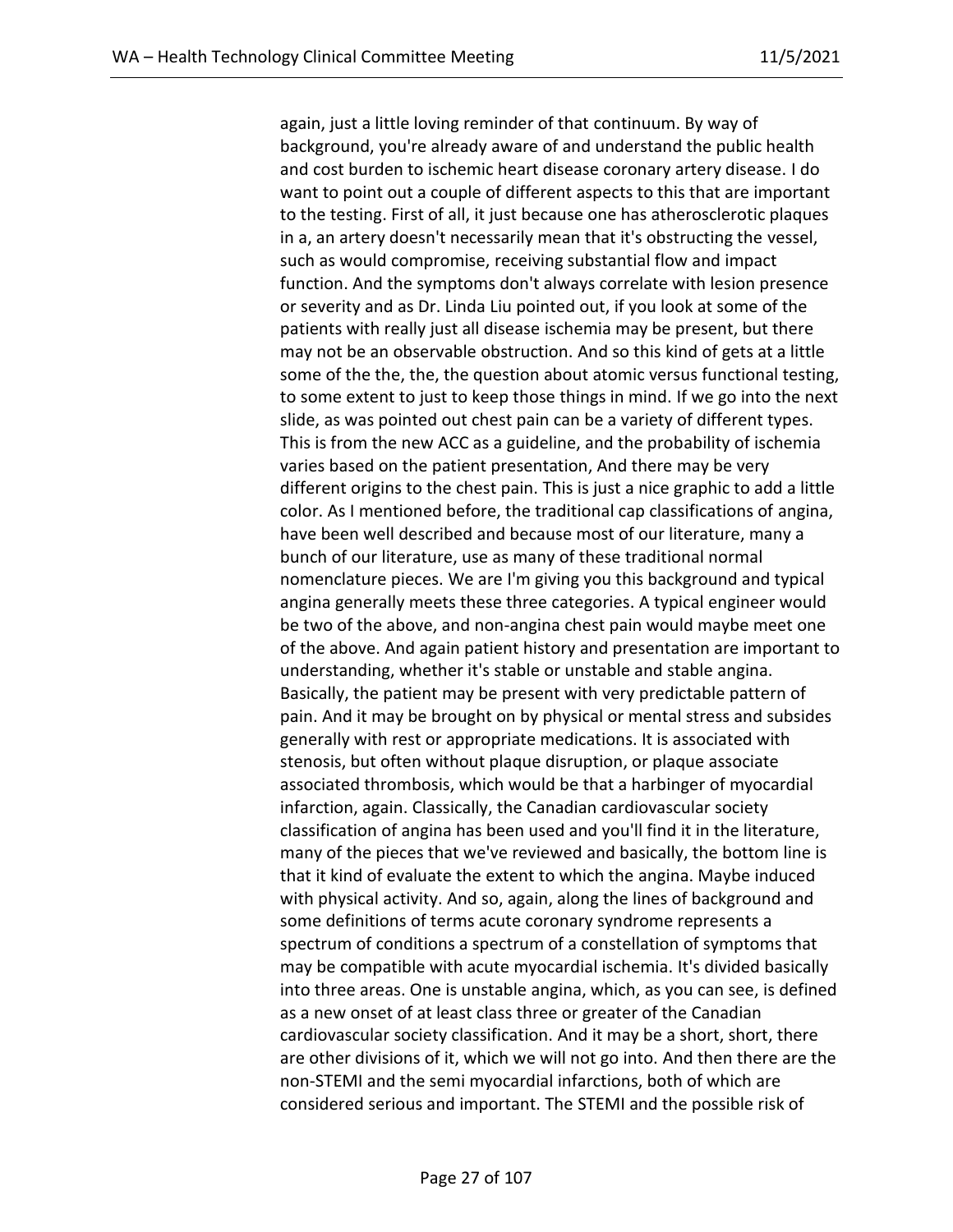death are generally indications to take the patient to cardiac catheterization and possible revascularization whereas the SME that may not be in this setting so these are the patients that would be presenting to the emergency department they would receive testing for cardiac biomarkers biomarkers particularly troponin and that based on based on that and the EKG evaluation would click categorize patients along the spectrum of acute coronary syndrome. Let me go on. And so one thing I would like to point out is that in terms of this evaluation and any HTA it needs, we need to bear in mind that the value of a medical test really relates to its ability to identify the people for whom there is appropriate and effective treatment. And when we look at the studies we need to remember that the outcomes that we're looking at the cardiac morbidity and mortality outcomes, as well as the decision-making outcomes are basically a function, not only of the test but the outcomes, especially the clinical outcomes are in combination with whatever treatments are received, or the decisions that are made on the basis of the test results. And as pointed out many of those decisions could relate to decisions to initiate or change medications and those changes. They also then impact a clinical outcomes that are also considered indirect. For the most part, clinicians and clinical guidelines consider the imaging modalities described in this health technology assessment to be superior to exercise treadmill testing, and in the US my understanding is that generally usual care would encompass some form of imaging. Again, as many of the public commenters pointed out, it depends on the pretest risk of ischemic disease, and the presentation of the patient. And in looking at the literature and discussions with clinical colleagues. It appears that there really is a lack of consensus or clear superior of clear superiority for one of the noninvasive images test versus others, and that's influenced by many, many factors. In addition, patient presentation and history and pretest risk. The acuity of the symptoms, but also is pointed out the availability of equipment and appropriate expertise to perform interpreted tests, what are the goals of testing and then consideration of patient exposure to radiation, and the patient's needs and preferences. This was a slide that was shown by Dr. Chen and it's in the new guideline. He's already gone over it. I'm not going to go in detail, other than to say that there are a variety of decisions that need to be made, and those decisions related, related to whether anatomic or functional testing or is the best way to go. Again, there doesn't seem to be a clear indication in some instances for this. What is clear in this guideline compared to the old guideline is that asymptomatic patients have low risk patients. There really doesn't seem to be a recommendation that testing be done at all so I'd like to just point that out in this pyramid. This kind of says the same thing in some respects, in that gives you a flow from what happens when we have a patient comes for suspected coronary artery disease, whether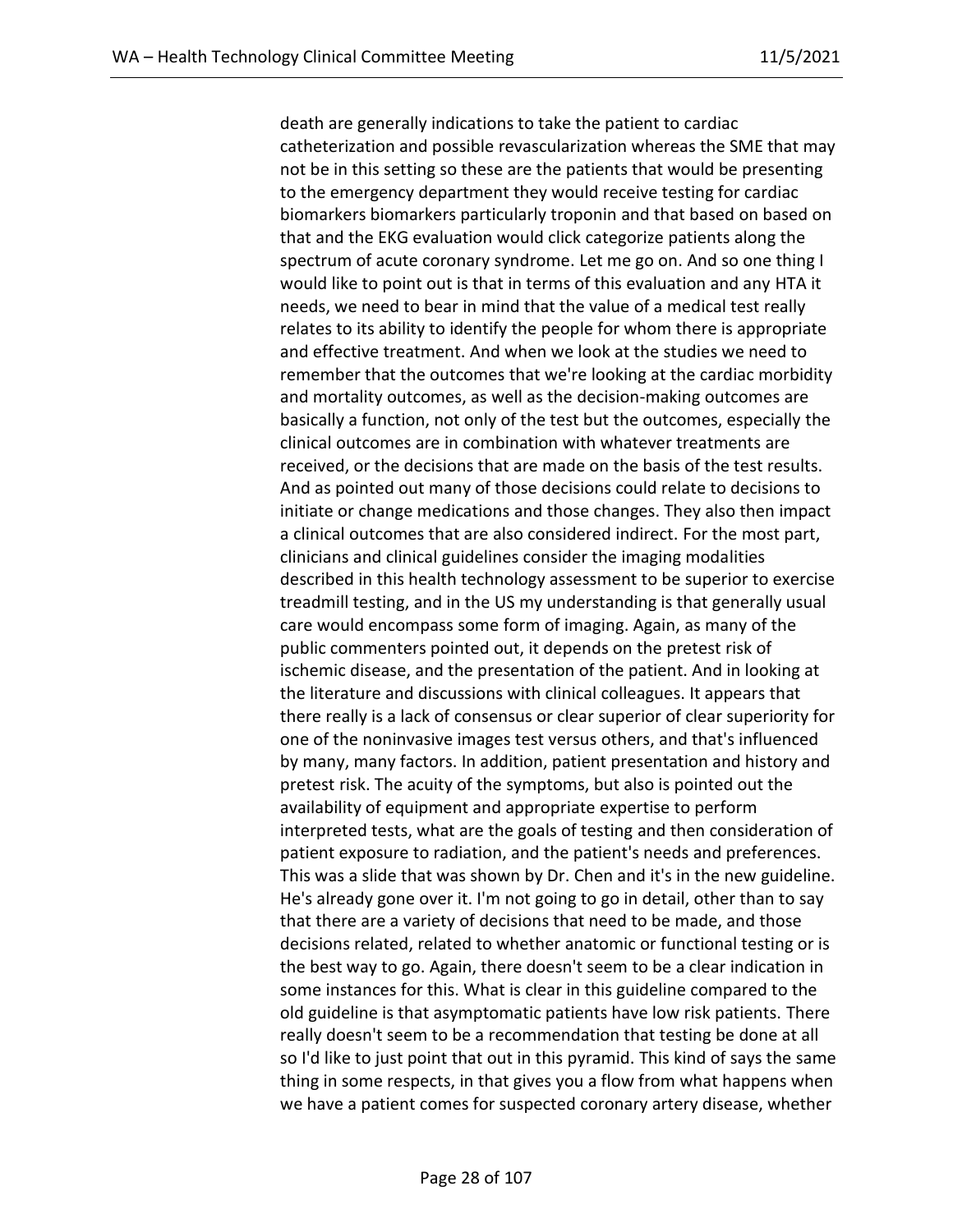that's acute or stable. The initial evaluation using physical exam the patient's history and presentation EKG then leads to a risk stratification, and then further decision making about how and what kinds of tests should be employed. The guidelines have often considered low to intermediate risk to be a very broad group of patient pretest risk. And that's a 10% to 90% risk of an event within five years. So that's a very broad range so when you see that in the literature that we're reviewing, you might want to keep that in mind for the low pretest risk individuals, there's always a balance of, do you need to make a diagnosis, and in low test Hello pretest risk individuals. There may be a lot of false positives that require follow up, and the events are often very rare so there's always that balance. As pointed out patients at high risk for ST elevation MI or death are likely to go on to invasive coronary angiography and revascularization was necessary. And those individuals are not included in this technology assessment. In terms of treatment, everybody is going to have some form of optimal medical therapy guideline directed medical therapy which includes lifestyle changes, education, maybe pharmacologic agents lipid lowering agents, and that's going to apply to all patients with coronary artery disease, and the higher risk individuals revascularization may be considered. It's beyond the scope of our report to really discuss those options, but just wanted to lay out the lay them out for you, for completeness, in terms of background you've already heard a bit about all of the modalities so three modalities that we are focusing on our CCTA , stress nuclear imaging, and stress echocardiography. And as you know CCTA involves ionizing radiation and I had donated contrast materials to evaluate the coronary artery anatomy and visually estimate obstruction, and the advantages that you can see, potentially the obstruction and moderate to larger hospitals likely have CT have it available to them. And it may help also identify causes of chest pains that are not related to the heart. Some of the potential disadvantages does involve radiation. It does require specialized equipment and expertise as all of these do. It does not provide functional information however and cannot confirm ischemia, as a standalone test. As with all of these imaging modalities, some of the tests may be an interpreted under certain circumstances for CCTA. If there's a lot of coronary artery calcium, if there are arrhythmias rapid heart rate or the presence of previous stent placement, there may be a lot of artifacts that would render these images and interpreted as mentioned, there seems to be a lack of consensus on the effectiveness of CCTA vs functional testing as one or the other beings superior. There are some newer adjuncts to evaluate attempt to evaluate function related to CCTA one has been mentioned, is the, the fractional flow reserved derived from CT data or FFR CT, and the other is a CT profusion which is the usable pharmacologic stress. As mentioned, I think by Dr. Dean there's only one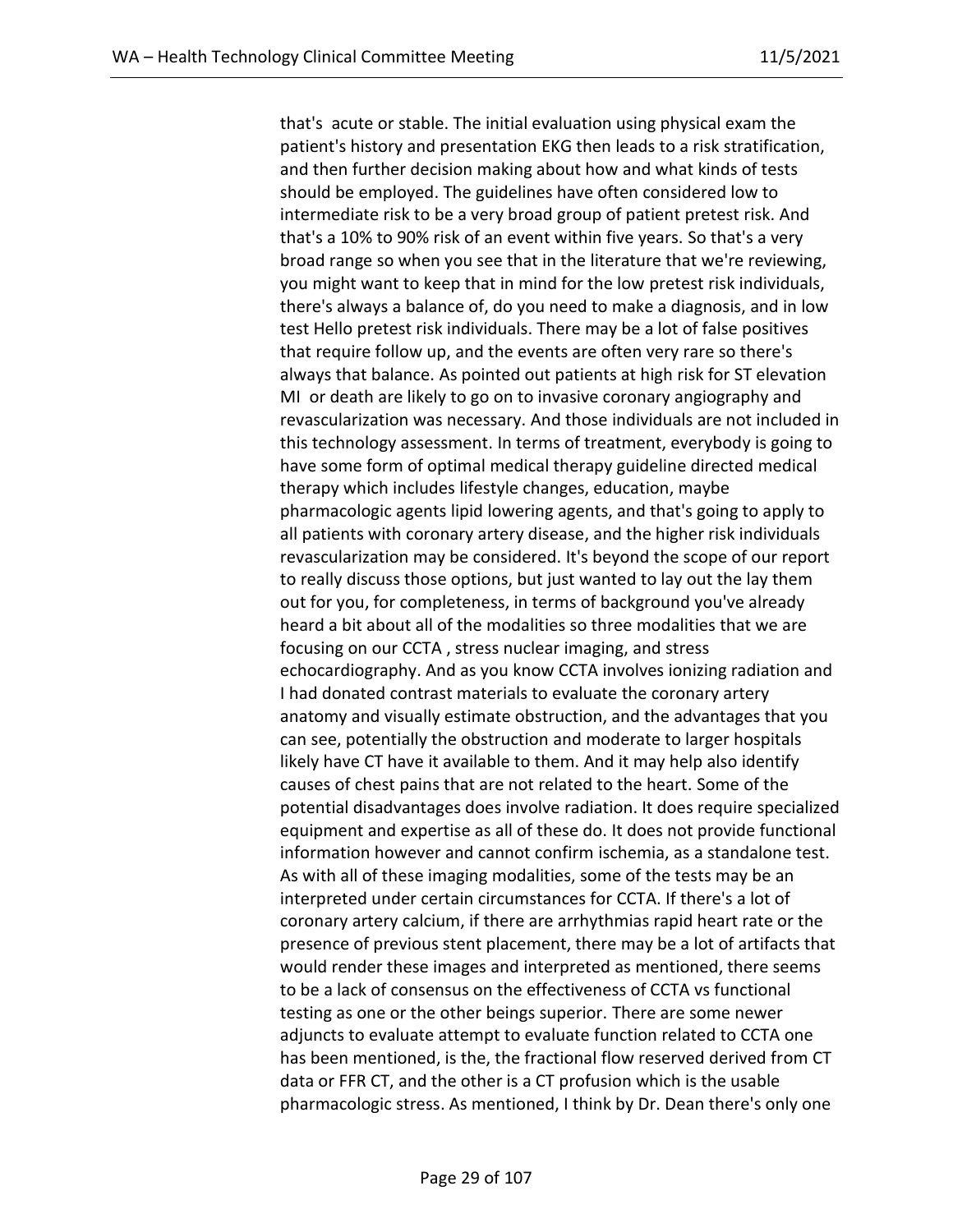approved method for doing FF RCT so they take the CT data, and use hemodynamic modeling to evaluate this fractional flow reserve the data, and the equipment is related to a single vendor. The images get sent to the information gets sent to this vendor. And then there's a little bit of a turnaround. And then, the results are then sent to the clinician, in an acute setting there are concerns that this delay may delay decision making that may be important for the patient. We'll talk a little bit more about the FFR CT as we go through, but it is detailed war in your report. In terms of nuclear stress testing, it's often called bio cardio perfusion imaging, small amount of radioactive material is used to evaluate physiologic function, and as already mentioned there are a variety of agents use SPECT and PET both effect and PET do also incorporate the CT aspect of a visualization so sort of a hybrid test. In some ways, and the potential advantages are that you can evaluate perfusion or wall motion based on the distribution of coronary arteries, you can evaluate the segments that may be impacted by an obstruction. It may be preferred in patients who have a left bundle branch block, and it's used for for patients for home echocardiogram echocardiography is, is very difficult. And PET may be preferred and women and women individuals who are obese. Again, this is a modality that exposes patients to radiation from the radio nucleotides that are included. Patients may experience claustrophobia, the SPECT can incorporate either pharmacologic stress or exercise stress but PET would be limited to pharmacological stress and there are potentials for allergic reactions, etc. And again, there's substantial expertise required for interpreting the, the aspects of SPECT or PET image. Mika Sinanan: Andrea, Mika Sinanan and just, just to emphasize the point you made earlier about anatomic studies sometimes not showing an obstruction, but they're being micro vascular disease. So this test is the one that shows micro vascular disease and effect on muscle, where there may not be an anatomic obstruction right? That's an event. Andrea Skelly: Yeah, so SPECT, and maybe in many respects the echo might be able to do that as well. So you can see the function, you can only see the anatomic aspects, with the CCTA. Rita Redberg: I would say there's a lot less evidence for the clinical value of, you know, imaging for micro vascular disease and, and whether the treatment as an entry have pointed out, the important thing is, is this going to lead to a treatment that's going to help patients and center is the test needed for that. I think that's not well established for PET and micro vascular disease. Jim Kirkpatrick: And it is an area of very active research right now probably the biggest advantage is sort of in in sort of at least realizing that if you don't have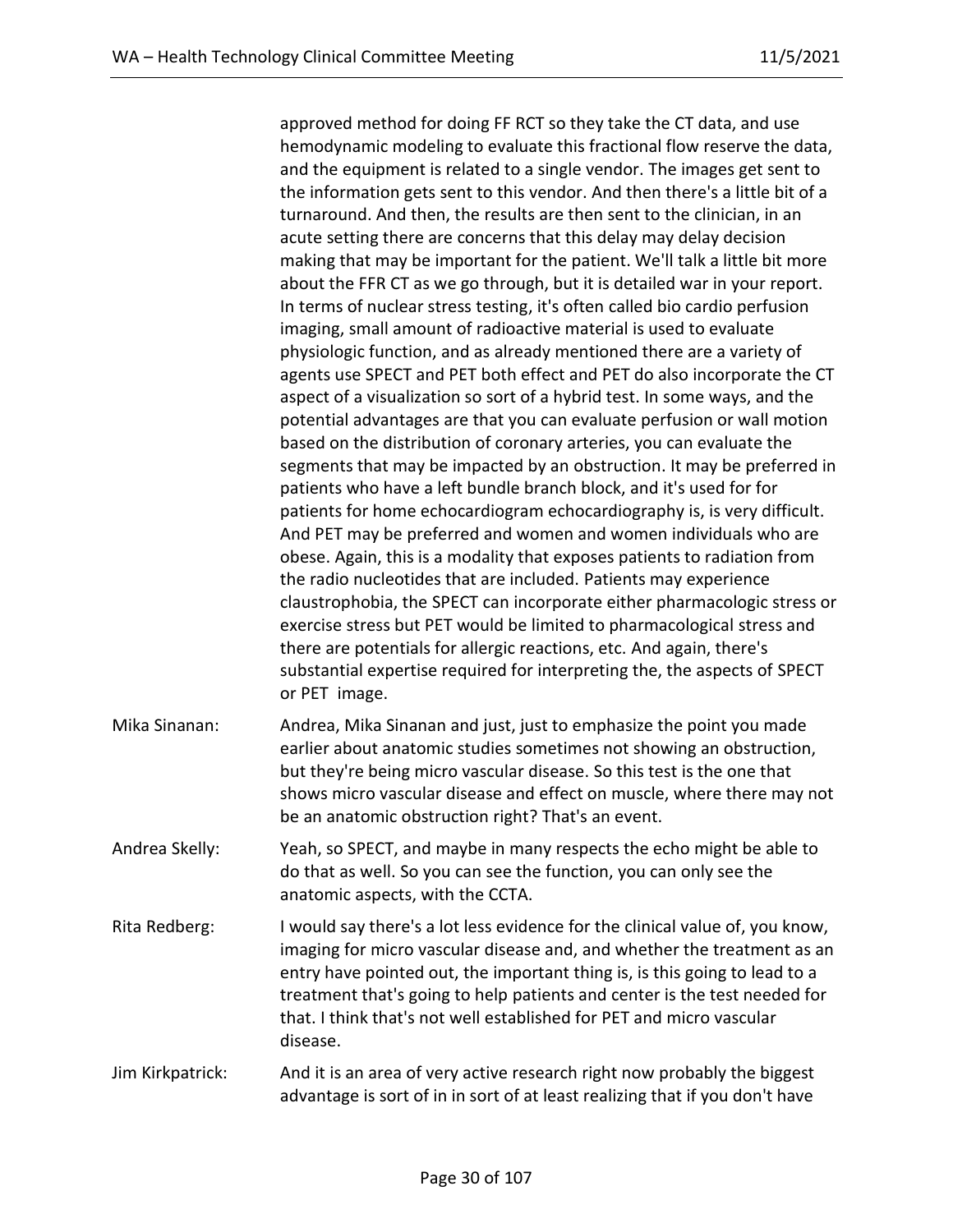obstructive disease you could still have coronary artery disease that of getting back to your point earlier Mika the patient sort of being blown off and said well you don't have anything wrong with you that actually there. There is a recognition and this can lead to substantial improvements and patient quality of life as they no longer feel ignored and marginalized.

- Rita Redberg: They actually say I've been, you know, looking at women and hearts of youth and doing research in the area for 30 years now and I see a lot more women who get labeled with something they don't understand and then have a lot more recurrent symptoms and feel worse than and feel better. And, and the data, when you look at the follow up it's you know once you start telling someone they have a disease, they then worry about every twinge and every ache and pain they get so I am really not convinced that there isn't a real advantage for women to tell them they have micro vascular disease, and you know it's not predictive of MI and. But I don't want to get Andrea off topic.
- Andrea Skelly: I appreciate you, providing the clarification on the micro vascular disease. As a non-clinician, I'm grateful for it for that clinical perspective. Thank you.
- Larry Birger: Larry, Larry Birger here, could I interject as well and I don't maybe this isn't the ideal place to mention it but it did come to my mind, the difference between an anatomic and a functional test. And then the accuracy of the CCTA as an anatomic test and the subject of downstream testing, I think is huge and easy to, you know, not realize if you're not in the midst of this kind of ordering these tests. It's been a number of years since I've had access to CCTA the cardiology group that I worked with. They coordinated as far as I know, the, the satellite hospital that I was working at an upstate New York having the first Community Hospital in the nation with the fancy GE, you know CCTA capable scanner. Number one thing I noticed that was kind of disconcerting was a pretty significant discrepancy between the degree of stenosis being called on the CCTA, and the you know what we would find on angiography or functionally or whatever and if you could just, I don't know if that those discrepancies that we saw the technology has improved over the years, or is that still a big factor because I could definitely see that muddying things even further.
- Andrea Skelly: We will, I will show a slide of some of the accuracy and the like, all of the modalities have improved over the years. In many ways for their accuracy, one of the points that came to mind when you mentioned that is that most of the accuracy information is comparing the test, to invasive coronary angiography which is also an atomic test. And so when you're comparing and anatomic tests like CCTA to invasive coronary angiography, there may be a different correlation a better correlation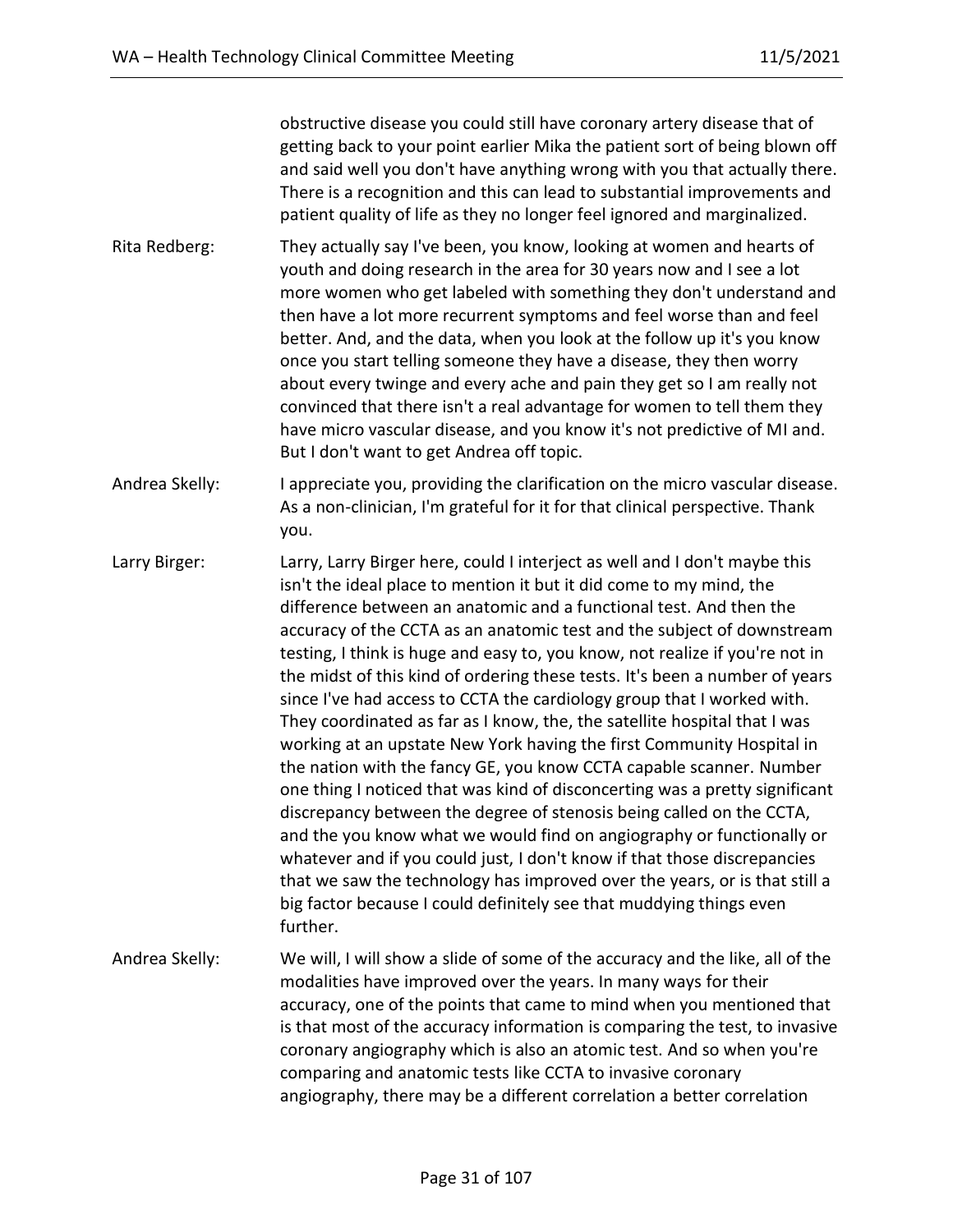|                  | related to quote accuracy than when you compare a functional tests like<br>a stress of nuclear test, or echocardiography. And although there have<br>been many advances in the use of invasive coronary angiography, there<br>still are some inaccuracies, and difficulties with interpretation, is my<br>understanding, and again, Dr. Redberg or Dr. Kirkpatrick may be better<br>able to speak to some of that. But, yes, that there are there are all of<br>these have some accuracy issues and some inter-rater and intra-rater<br>reliability issues, again coming to the idea that expertise, can be very<br>important in these settings and I'll defer to Dr. Redberg, Dr. Kirkpatrick if<br>they want to add, add to that. |
|------------------|-------------------------------------------------------------------------------------------------------------------------------------------------------------------------------------------------------------------------------------------------------------------------------------------------------------------------------------------------------------------------------------------------------------------------------------------------------------------------------------------------------------------------------------------------------------------------------------------------------------------------------------------------------------------------------------------------------------------------------------|
| Janna Friedly:   | And I'm just going to stop for one brief, brief moment. There was a<br>comment in the, in the chat that reminded us that we did not, in our<br>disclosures, obtain disclosures from Dr. Redberg, our any financial<br>support, or                                                                                                                                                                                                                                                                                                                                                                                                                                                                                                   |
| Rita Redberg:    | Did you want me to comment now--                                                                                                                                                                                                                                                                                                                                                                                                                                                                                                                                                                                                                                                                                                    |
| Janna Friedly:   | --make sure that the. Yeah, if you could just do the address that now, that<br>would be great.                                                                                                                                                                                                                                                                                                                                                                                                                                                                                                                                                                                                                                      |
| Rita Redberg:    | So, I have no financial conflicts. I have research support from NHLBI for<br>evaluation of chest, low risk chest pain project, and research support<br>from Arnold Ventures and Greenwall Foundation, not related to this<br>topic.                                                                                                                                                                                                                                                                                                                                                                                                                                                                                                 |
| Janna Friedly:   | Okay.                                                                                                                                                                                                                                                                                                                                                                                                                                                                                                                                                                                                                                                                                                                               |
| Rita Redberg:    | I'm editor of JAMA Internal Medicine.                                                                                                                                                                                                                                                                                                                                                                                                                                                                                                                                                                                                                                                                                               |
| Janna Friedly:   | Great, thank you very much for doing that. And then, in the interest of<br>time, we can we can certainly address this, this question by Dr. Skelly, but<br>in the interest of time, I want to hold the remainder of comments until<br>the end of the presentation so that we can make sure that we get we get<br>through the content.                                                                                                                                                                                                                                                                                                                                                                                               |
| Andrea Skelly:   | So, Dr. Friedly, did you want Dr. Redberg or Dr. Kirkpatrick to respond to,<br>to Dr. Birger's question, Larry Birger's question?                                                                                                                                                                                                                                                                                                                                                                                                                                                                                                                                                                                                   |
| Janna Friedly:   | Yeah, that's fine, that's fine to do that, but ok for the rest for the<br>remainder let's let's, let's hold off until the end.                                                                                                                                                                                                                                                                                                                                                                                                                                                                                                                                                                                                      |
| Jim Kirkpatrick: | I would just agree with you that all of the techniques have both scanning<br>and interpretive issues with them, and it does require some degree of<br>expertise and some of it is explained, the discrepancies early on might<br>have been explained by technology and experience and everything else,<br>and that things are better, but they still are dependent on the<br>interpretation.                                                                                                                                                                                                                                                                                                                                        |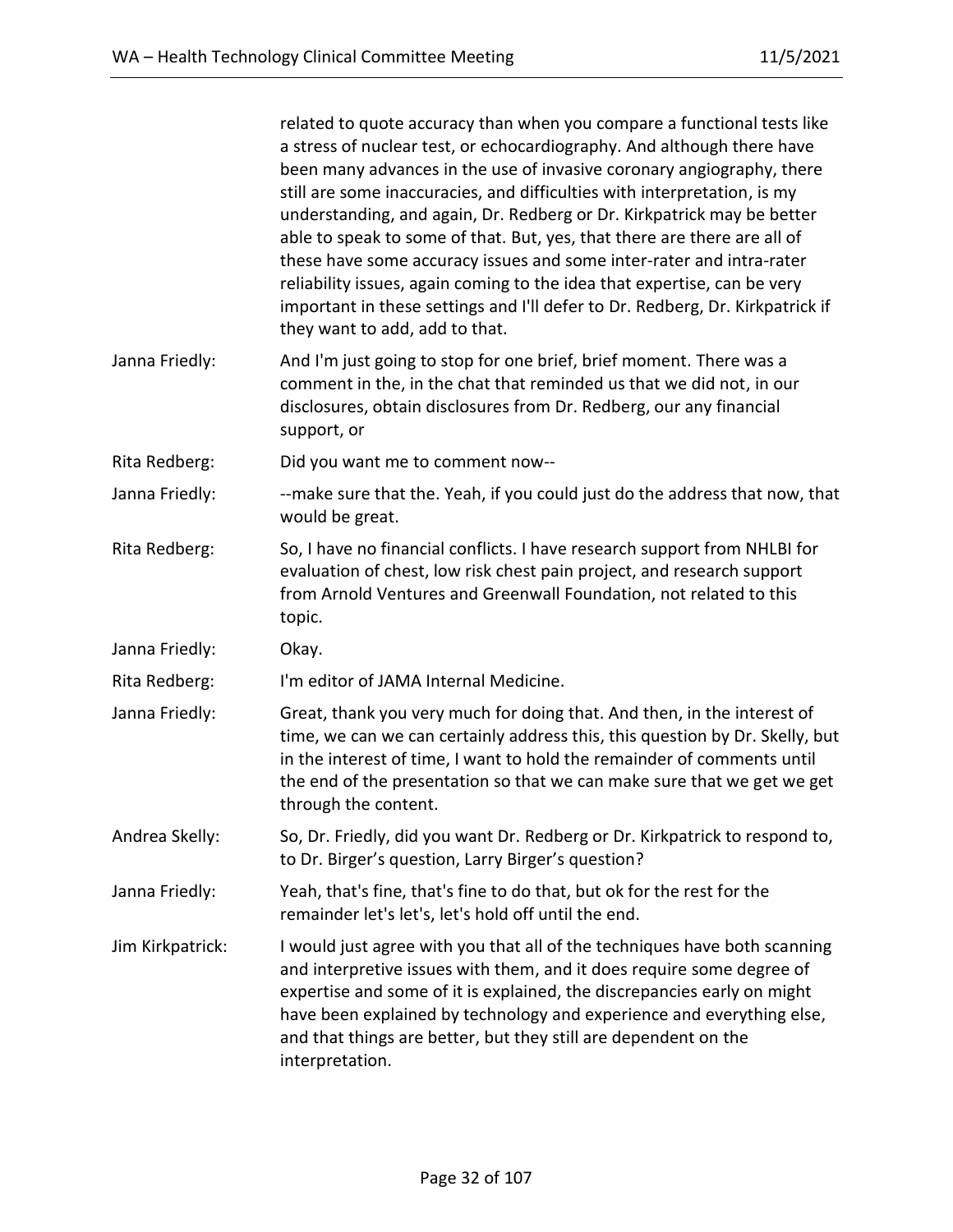Andrea Skelly: Okay, well then, why don't we go on most of you already know that medical imaging is probably the largest controllable source of radiation exposure in the US and cardiovascular related tests comprise maybe about 40% of all that medical radiation exposure. So it's not, not in consequential, and as over the decades, there has been increased concern about the cumulative ratio radiation exposure across all tests across the lifetime, and there is a lot of variation in what's reported for all of these procedures. In terms of the average radiation dose and table for in your report on page 23 provides you a range for that. In general, SPECT is a higher radiation dose from CCTA echo doesn't give you any radiation, and again there's a wide variety of doses of radiation anywhere between three millisieverts to 20 up to 20-minute millisieverts depending on the source and the registry. I would also like to point out that naturally over the course of a year, we are probably exposed to somewhere around three millisieverts just naturally and that'll be something to consider maybe a little bit later on. I think we'll go ahead and move on. Here, stress echocardiography does not involve radiation, it's an established modality for the evaluation of CT coronary artery disease, and based on the coronary artery distribution. You can stress the heart, either by exercise or pharmacologic agent to see what what was the move similar to SPECT in that you can see that the segments of the heart that are potentially impacted by decreased blood flow. The advantages are that you can again find functional information via wall motion analysis. You also have the opportunity to look at diastolic function when the muscle is compromised the filling of the heart may be compromised, as well. You can look at the integrity of the cardiac structures such as papillary in muscles etc. which may also impact function prior infarct it's widely available, it's inexpensive compared to the others it's portable. And as other with other imaging modalities, again it doesn't involve radiation that the others do. And there are established protocols differences disadvantages are that it may be very difficult to perform. It's very operator dependent. And it's an interpretation is also important expertise in patients who have pulmonary disease or who are obese echo can be very difficult. And, again, there have been advantage advances in all of these modalities, the stress echo does not evaluate the coronary arteries, specifically in terms of being able to visualize them again referring to the coronary of the new guidelines from the AHA/AAC. They have a bunch of algorithms, based on individual patient pretest risk, and whether or not there is known or not known cardiac coronary artery disease and this is the one for interface intermediate risk patients with no known coronary artery disease, not going to go over in detail, other than to say that the new guidelines do indicate that in patients who have not had any prior testing, both the stress testing and CCTA are given a level one or class one access, one strong recommendation. So there doesn't necessarily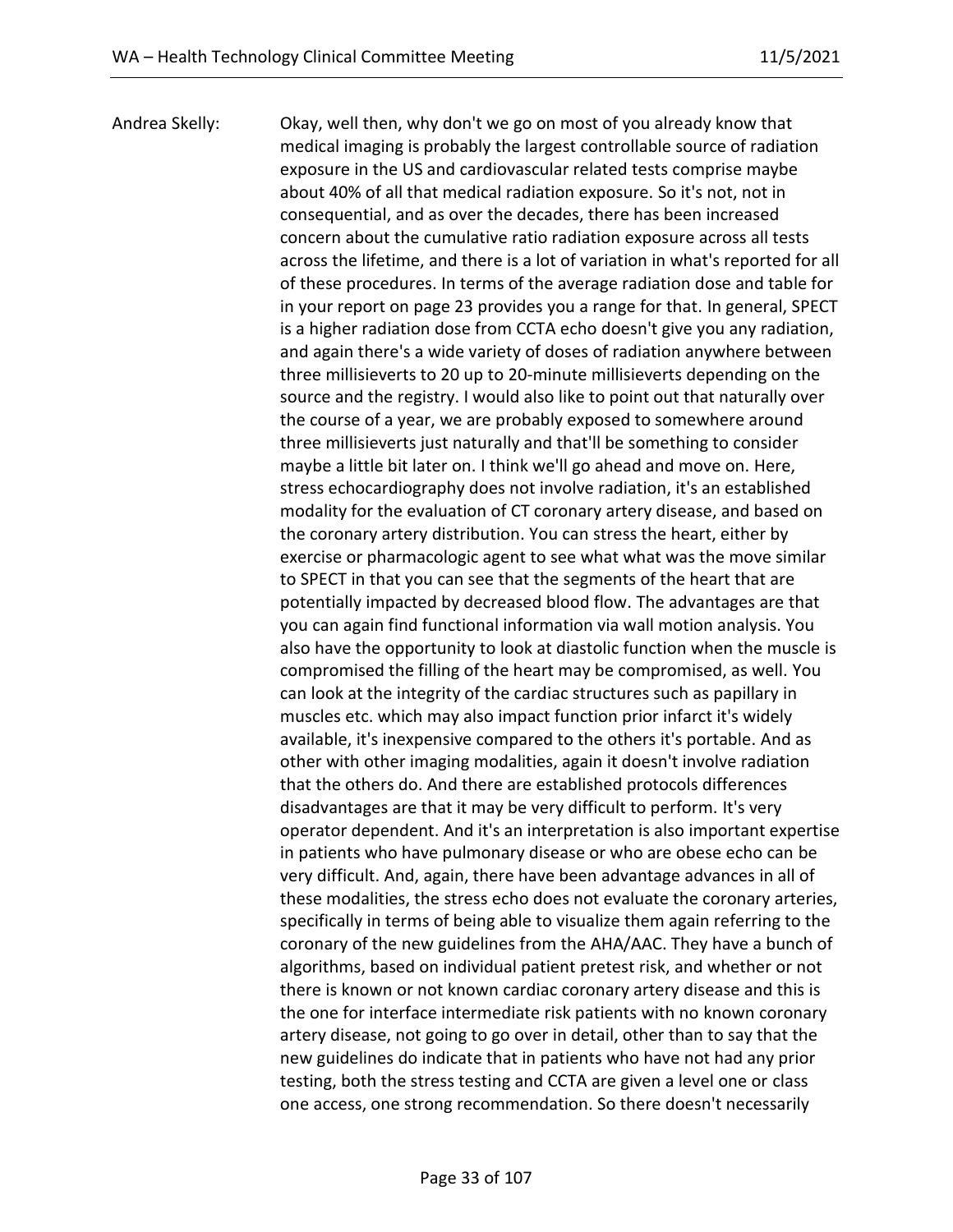mean that there's a preference for one or the other, based in the algorithm here but again I would add that there is some controversy and lack of consensus regarding what the optimal energy modality approach, maybe for a given patient. Similarly, and so the one, the one that I just showed this was in patients who may be presenting with acute chest pain and presenting them to an emergency department. If we go to the next one. It's for stable chest pain and again I would just point out that level one recommendations or class one recommendations for stress testing and CCTA, are, are noted in this particular slide as well. Let's go on to the questions and scope, again, we've looked at contextual questions related to diagnostic accuracy of the different modalities compared with the traditional reference which is again in basic coronary angiography and looked a bit at the types of reliability as well. This is detailed in excruciating detail in the report, we're not going to go over a lot of it here. The key questions you've already been made aware of so I'm not going to discuss them in any detail. I would like to point out a couple things about the PICOTS, we again focused on symptomatic adults with suspected coronary artery disease. That could be in an acute setting for suspected acute coronary syndrome. Again, primarily unstable angina or NSTEMI, but also we did look for studies in known or established coronary artery disease, which would have included patients with prior MI or revascularization. So we did look at those three patient populations. And we'll talk a little bit more about that. You already know the imaging modalities that we're looking at, and comparators that we sought were no testing usual care, and then comparing the different interventions with each other and then against coronary angiography. I would like to point out that the strength of evidence was confined to primary outcomes for each key question, as, as follows. So for the clinical key question clinical question of efficacy, myocardial infarction cardiac death and all-cause mortality were the primary outcomes for decision making. We looked for referral for treatment and referral for additional testing and safety and harms, again we try to make as inclusive again as possible. And then for cost effectiveness, looking at full cost effectiveness studies and looking for intermittent, looking for ICERs and incremental cost-effective benefit. If we go ahead and look at the PICO scope again, it's pretty straightforward I would I would indicate that we did focus on RCT evidence, given the maturity of these modalities, and we focused on the highest quality studies that we could. And let's go on. So in terms of methods, just a couple of very brief reminders. First of all, we did follow the AHRQ guidance for systematic reviews and rigor for systematic reviews. And once we evaluated the studies do only for inclusion and exclusion we took a look at the risk of bias of each individual study, you're familiar with. Most of the algorithm, I would like to point out for testing. Two important pieces are whether the test were blindly assessed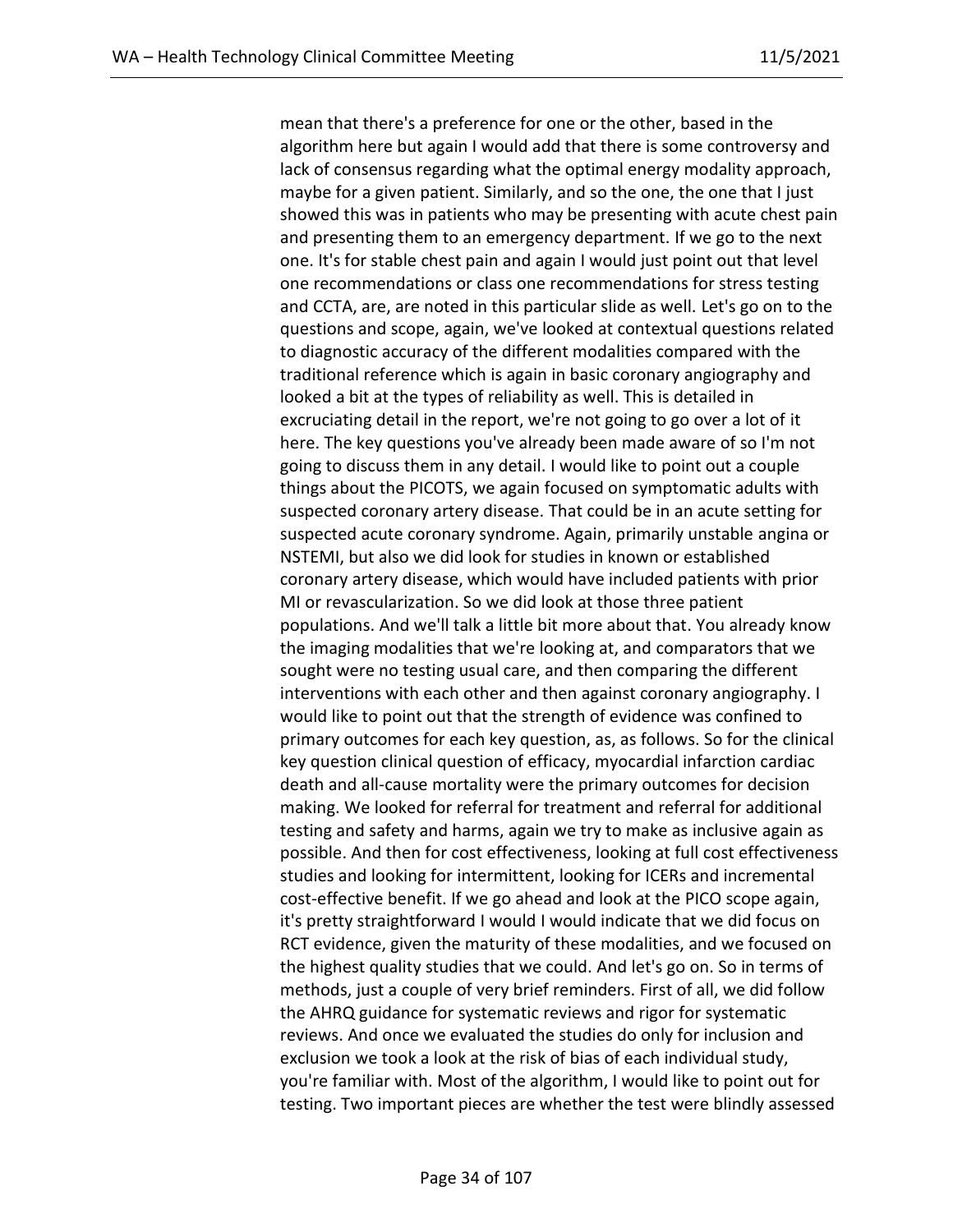and whether or not there was a pre, pre described pre-specified threshold for a definition of a positive test again by way of loving reminder that risk of bias is only a one of the price but only one criterion that goes into evaluating the overall strength or the overall quality of the body of evidence. Consistency directness precision and publication reporting bias are also components that go into the overall strength of evidence as we call it, or quality of evidence, I would like to point out that we follow the AHRQ way of evaluating strength of evidence, which is a little bit different from what grade does. And so, by way of review again, we do a review citations and studies for inclusion, assess risk of bias, and based on the quality decided whether it was good fair or poor based on those algorithms, and then across the studies of a given outcome, we looked at the overall strength of evidence, again using the arc approach to evaluating strength of evidence. And so for each outcome. we then made a rating of whether we had a high confidence moderate low confidence in the estimates for effect, or if there was insufficient evidence to make it a conclusion. So let me take a deep breath here and say this slide is to give you an idea of how we're going to present the results will talk a little bit very briefly about the contextual questions, then for each of the individual testing modalities, we will address questions one through four because cost effectiveness evaluations, were basically across test. I'll reserve that for last after we've gone through the the all of the modalities, I would like to note that the evidence on the advocacy for the CTFFR was considered to be insufficient. And I will not present it in detail but it is discussed in detail in your report in two places, first of all in the section of the report that that discusses it, the main report but also there is a rapid review by Mark health and at the for the VA system on CTFFR, that I would draw your attention to. We did not find any prospective comparative studies of CT perfusion, so there was no evidence for that. As I mentioned, the sensitivity and specificity of the tests, as well as the other other parameters are based on a comparison to invasive coronary angiography which is an anatomic test. It's not a perfect gold standard. And you can see that the ranges that I've highlighted in bold for the top level relate to government sources, systematic reviews that may have been of higher quality and incorporated higher quality studies, but you can see that there is a range for all of them. And, you know, none of them are perfect. And I don't want to spend a lot of time on this. Most of them are considered to be reasonably sensitive and specific as you know predictive values are related to the prevalence and the ranges of prevalence across studies that these data from vary from, you know, very low prevalence of coronary artery disease to very high prevalence of coronary artery disease. We did not identify any studies of differential accuracy by the subgroups of interest in terms of the FRC TMC perfusion there is much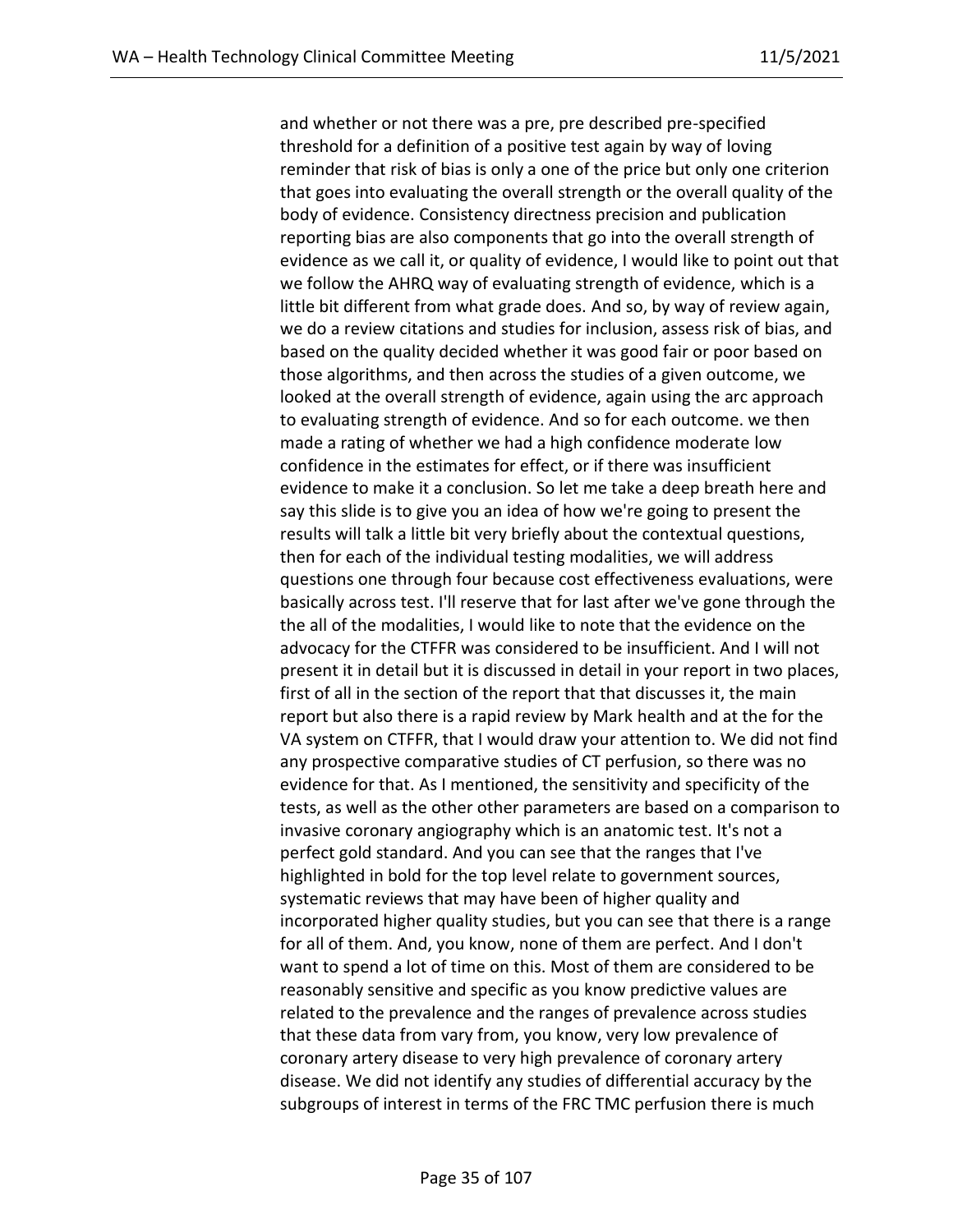less data. You can see that for the CT FFR, there's a range for sensitivity, but the specificity ranges is quite a bit different, is has quite a range. And again, there's a limited amount of data on this based on the reviews systematic reviews that we had available to us, and the coronary artery disease prevalence ranges are quite high. Let me then talk a little bit about the inter-rater reliability in general for CCTA SPECT PET and echo. There is very good inter-rater reliability and intra rater reliability. FFRCT, the data suggests that the range maybe from fair agreement to almost perfect again for inter rater. And again, this is based on unless evidence that we have for the others. And I think we'll just go ahead and move on. So our literature search was very broad it encompassed over 16,000 citations from which we were able to include any one studies across 212 pop, pop, publications. Most of the evidence is in CT CCTA that's where a lot of the most recent research has been. And we have as the main evidence base 36 studies across 66 publications. Again, we always do a very broad reach for supplemental information on safety which includes observational studies. And then we had a fair number of sources for a cost effectiveness. So I'm going to start with CCTA versus quote functional testing and talk about the first four key questions. There's a lot more detail again in the dependencies and in your report regarding the different characteristics of the patients in the studies. And one of the comments earlier this morning, is that we didn't include patients with no coronary artery disease. That was not by design, we sought studies of that. We are at the mercy of the literature when it comes to reporting, the pretest risk probability, and how the studies report, the different patient populations and I'd like to point out that if you look on the lefthand column patients with suspected acute coronary syndrome. Again, we made these, these bins, based on how the literature was reporting things. You can see that eight of the trials looked at patients with quote low to intermediate risk, and I believe it was Dr. Liu and bought Dr. Chen pointed out there are a variety of ways of looking at pretest probability that was evident in the studies that we included. There were a lot of different ways of doing it and a lot of different ways that it was reported. It would have been impossible to harmonize into specific bin for how things were reported. And you can see for the stable outpatients we have fewer studies but more patients in those studies, and again there was a wide variety of priests pretest risk for those patients. You can see the age ranges, you can see the cardiac risk factors that were represented again a fairly broad range across study so. As pointed out previously there's a lot of heterogeneity in the patient populations and our, our goal was to make this as high level as possible for that. If we take a look at the study characteristics for patients with suspected coronary acute coronary syndrome, most of them were based in the emergency department or similar setting. There was some inpatient settings in one where patients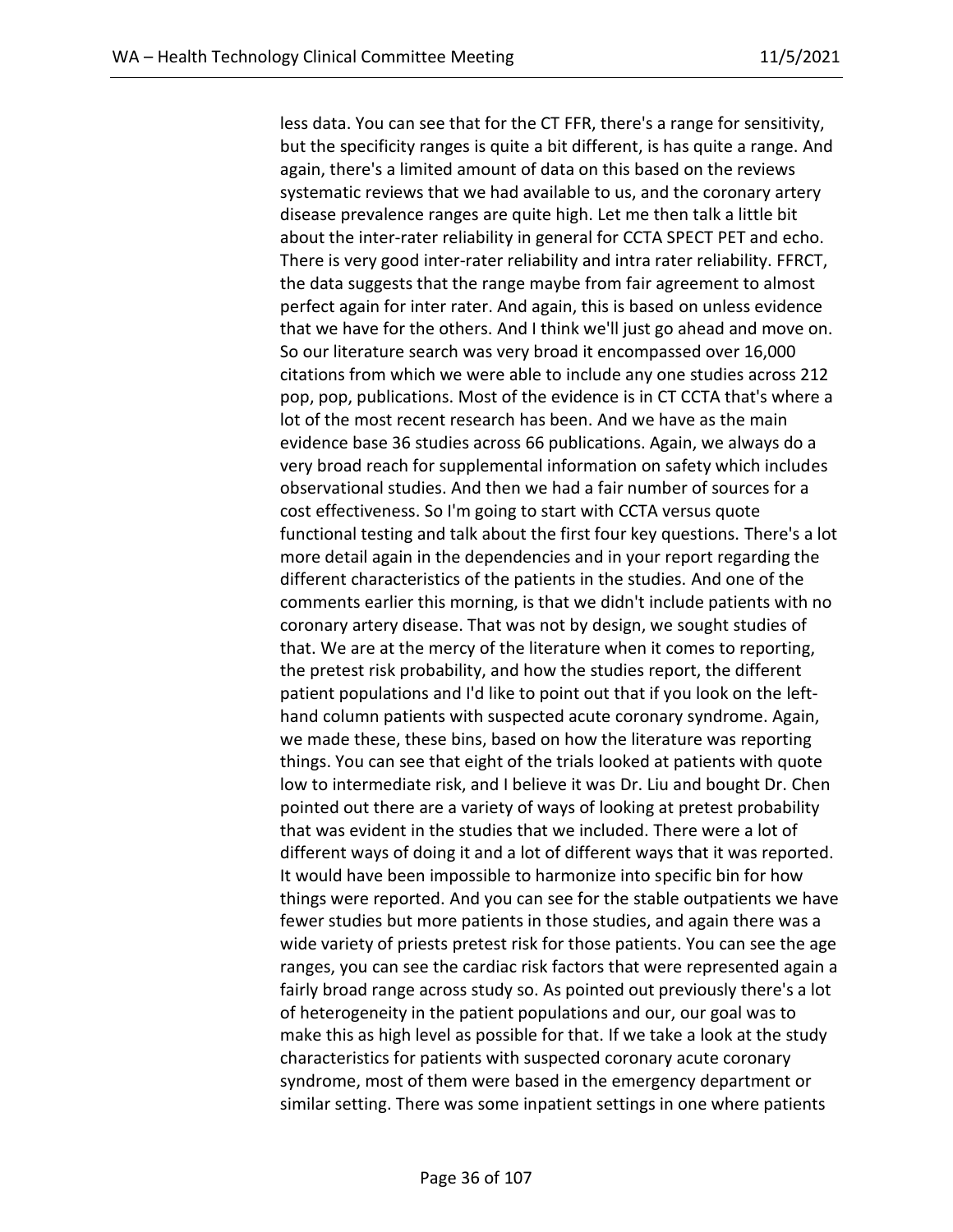were evaluated and more of an outpatient setting, outpatient settings in stable outpatients with suspected coronary artery disease. We just classified as stable outpatient settings again. There were some nuances and differences and how people determined the pretest risk. Most of these studies, did not include substantial amounts of individuals with known coronary artery disease. There is a table in the report that discusses what patients populations were mixed and not really pure suspected and have some mixed known coronary artery disease, but again you can see the types of tests, I would like to point out that we have a category of any functional testing and that's how it was described in the studies. The studies may not have given us information about what specific test or what proportion of tests in the functional testing category, were used. And you can see the rest of that. I'm going to spend just a little bit of time on this particular slide I won't spend as much time on a lot of the forest plots but it's important to orient you. We attempted to describe the patients who may be presenting to the emergency department with acute suspected acute coronary syndrome, to an emergency department or similar setting. And then also the stable outpatients, there was no interaction between statistical interaction. When we pulled these studies together so most of them we will take a look at the bottom line, the, the, the pooled estimate. You can see that there are more studies in the acute population that in stable population but again there's a higher number of patients in the stable population. And as was previous discussed we discussed by Dr. Chen, there was one study the Scott Heart Study, where 85% of the patients received exercise treadmill testing. And that was considered the standard of care in that system in the UK. And so it's not necessarily a pure CCTA. vs functional type of test. And so, that raise the flag of a clinical heterogeneity, that we may want to consider. If we go ahead and take a look at the rest of the plot here you can see that we have listed the competitors for CCTA as described again by the test, the level of follow up in terms of time. And then you have the number of events and total population and the like. When we excluded the Scott Heart Study because of this concern over clinical heterogeneity. You can see that, in contrast to all studies, there was no strong clear definite association would decrease risk of myocardial infarction or decreased decreased observational observation of myocardial infarction. When that study or other studies that compared to exercise treadmill trusting specifically were excluded. Based on this, we felt that there was no clear difference in reduction of MI related to these tests that the strength of evidence was considered to be moderate, partially because some of these are fair quality trials, some are poor quality trials. And then also the stability of the, the exclusion is here as well. So, this led us to that conclusion of no clear difference in myocardial infarction, by testing strategy. With all on to all-cause mortality, this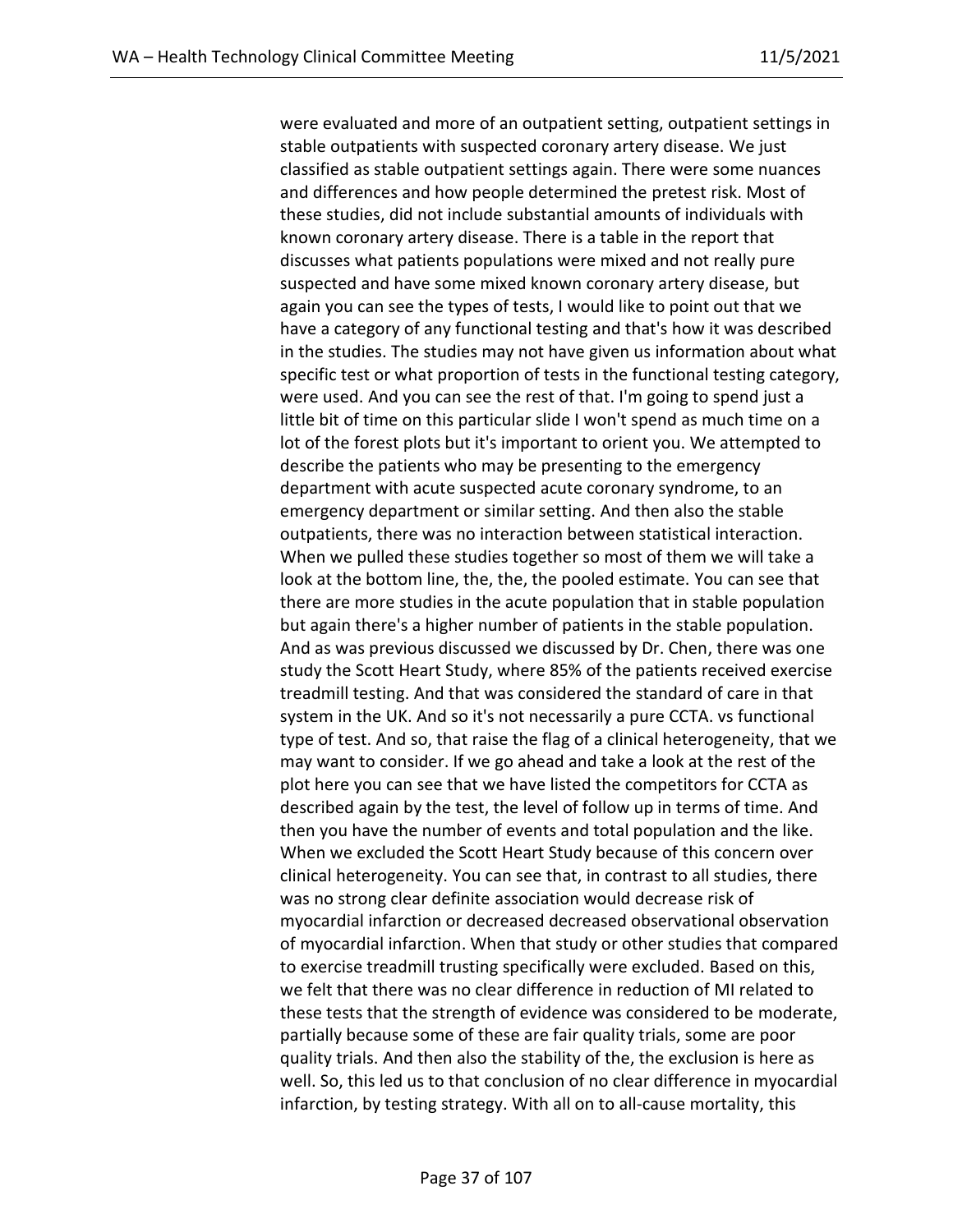one's a little more straightforward I would like to point out though that six of the trials had no events in either arm. There were no myocardial infarction events in three other trials in the previous slide, but this probably speaks to the fact two issues, potentially, one maybe the sample sizes of the individual studies involved, but also the, the low pretest risk, and of the studies that were involved as well. Across the studies that could be pulled we can see that there is no difference in either the absolute absolute rate of black heart of all-cause mortality, or when the Scott Heart was excluded. So across populations, there was no difference in all-cause mortality and the strength of evidence was moderate. If we look at ICA referral consistently ICA referral was more common with CCTA versus the other tests, you can again see how that parsed out when we excluded Scott Heart, there was a little bit of an increase in the, in the relative risk not huge, but in the heterogeneity did decrease on we, when we exclude that trial. If we take a look at the use of additional noninvasive testing you can see that across both populations. There was no difference in us, and the strength of evidence was low. There's a lot of unexplained heterogeneity particularly in the stable outpatient population, but again across the populations, there was no difference. We did attempt to look at whether imaging, or, ETT may have been used as additional functional testing was very difficult to do that again. It was not well reported in stable outpatients that appeared to be mostly stress imaging involving radiation, specifically SPECT with regard to those patients presenting was suspected acute coronary syndrome. There was no difference on the use of any noninvasive tested any timeframe after the index test. And you can see the data here for the different timeframes, there was also no difference between CCTA and functional tests for referral for stress imaging, in particular, across time frames we did not do SOE on this. We also attempted to look to what extent testing involved radiation, but this was so inconsistently prescribed, it was not possible to really evaluate. If we look at again key question to relates to clinical decision making, revascularization again was consistently higher and more frequent with CCA is index test. And if we continue along that thread per cutaneous coronary interventions, again we're consistently associated more frequent with the CCTA, and the strength of evidence was moderate again excluding Scott Heart Study reduced reduced our heterogeneity. But didn't really greatly impact, the, the conclusions didn't really change the conclusions. If we look at hospitalization CCTA versus functional test, there are a couple of things to point out in the patient population because patients was suspected ACS may differ from those with stable. In terms of their need for hospitalization. We did not pull these data. So these data, here are for patients was suspected acute coronary syndrome. And you can see there's a lot of heterogeneity partly based potentially by comparator. So,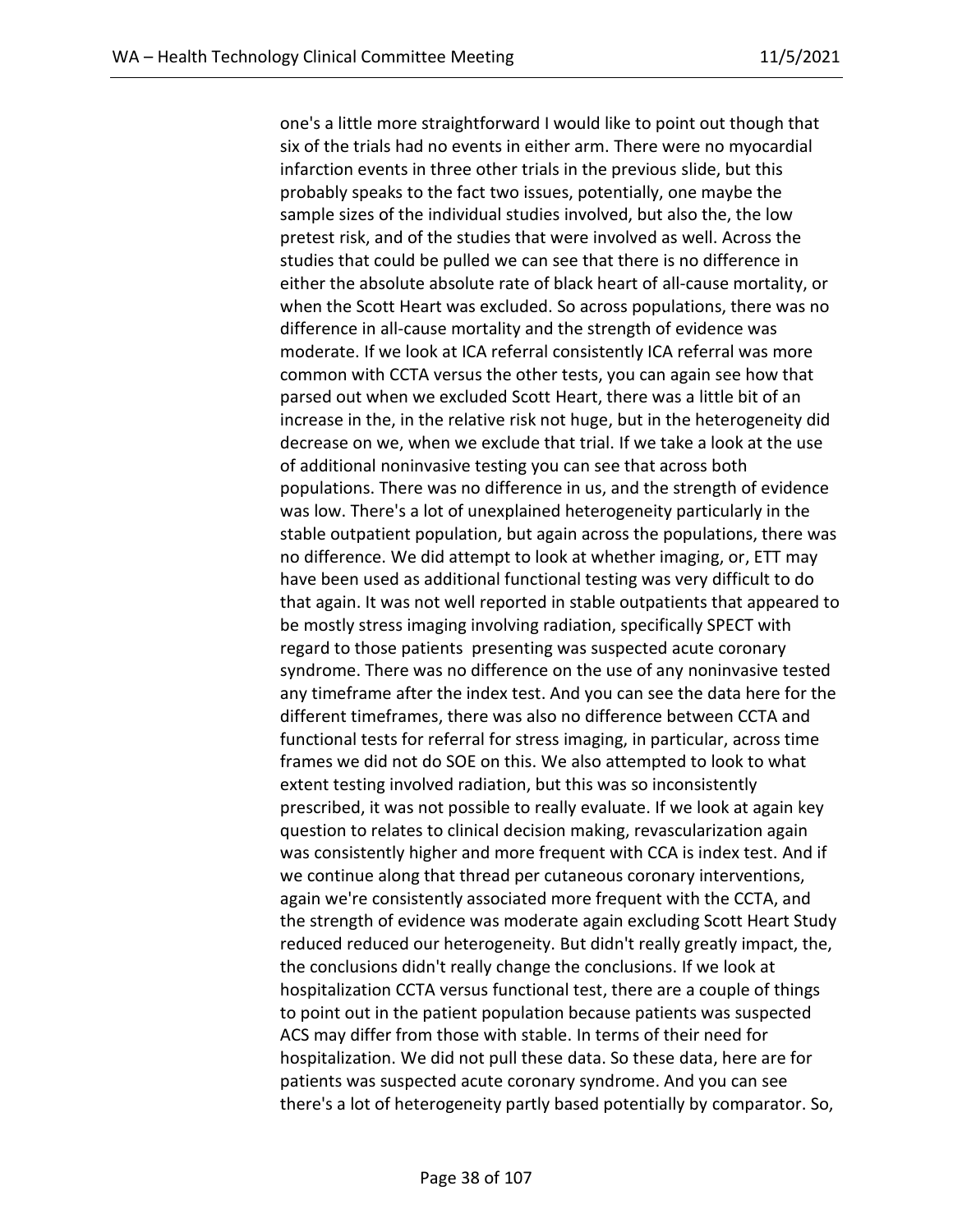for those studies that did not give us exact information about what the comparator functional test was, you can see that CCTA appears to be favored with lower rates of hospitalization. If, however, you look at studies that compared them to specific functional tests, the SPECT studies suggest that, that decrease that SPECT may be associated although not significantly was less hospitalization, but stress Echo, maybe slightly favored again not significantly. So, but there's a lot of heterogeneity and we didn't feel, we could make any from conclusion about hospitalization at index testing for this population. If you look however after index testing and patients was suspected acute coronary syndrome, you can see that there's really no difference at any time, following that index test. Similarly for patients with stable outpatient and stable outpatients and suspected coronary artery disease, there was no difference in hospitalization, in that population. I'm going to go briefly through safety. Basically most test related adverse events were not considered major, and many of them were considered to be maybe related to the function of the test itself. The stress test in particular, we'll get to that in a moment, but suffice it to say that these may be rare events, and some of the studies may not have been powered sufficiently to detect some other rare events. If we take a look at and contrast related things, again, there may not have been sufficient power to detect rare events in some instances, many of the types of reactions or things related to contrast were fairly rare and transients, there was only one study that reported on contrast inducing nephropathy, but because of the sample size and the risk of bias, we didn't feel there was sufficient information to draw conclusions about that. As mentioned previously, stress test related symptoms were generally rare but most likely expected related to the pharmacologic agents used, and not due to ischemia or major adverse events, radiation exposure is potentially a more important consideration with regards to safety is very ugly reported across our included studies. And so some of our estimates are very rough, and the exposure generally is less with CCTA versus fact that the index test. But interestingly, among those studies that looked at cumulative radiation, it may be higher in patients who have CCTAs index test versus others. It's unclear what goes into that whether it's strictly use of the functional testing or a combination of that functional testing, plus ICA and or revascularization which would have associated radiation, as well. And again, it's unclear whether some of these range ranges may impact, decision making on whether to have a test that involves radiation or not. So again, our estimates are very very rough I would not put a lot of stock into them but they may range at the index test for 1.3 millisieverts to 11, almost 12. And then for cumulative radiation 1.9 to nine millisieverts. And as I mentioned, again we all are exposed to about 3 millisieverts as a course of daily life, annually. So again, I just make that disclaimer that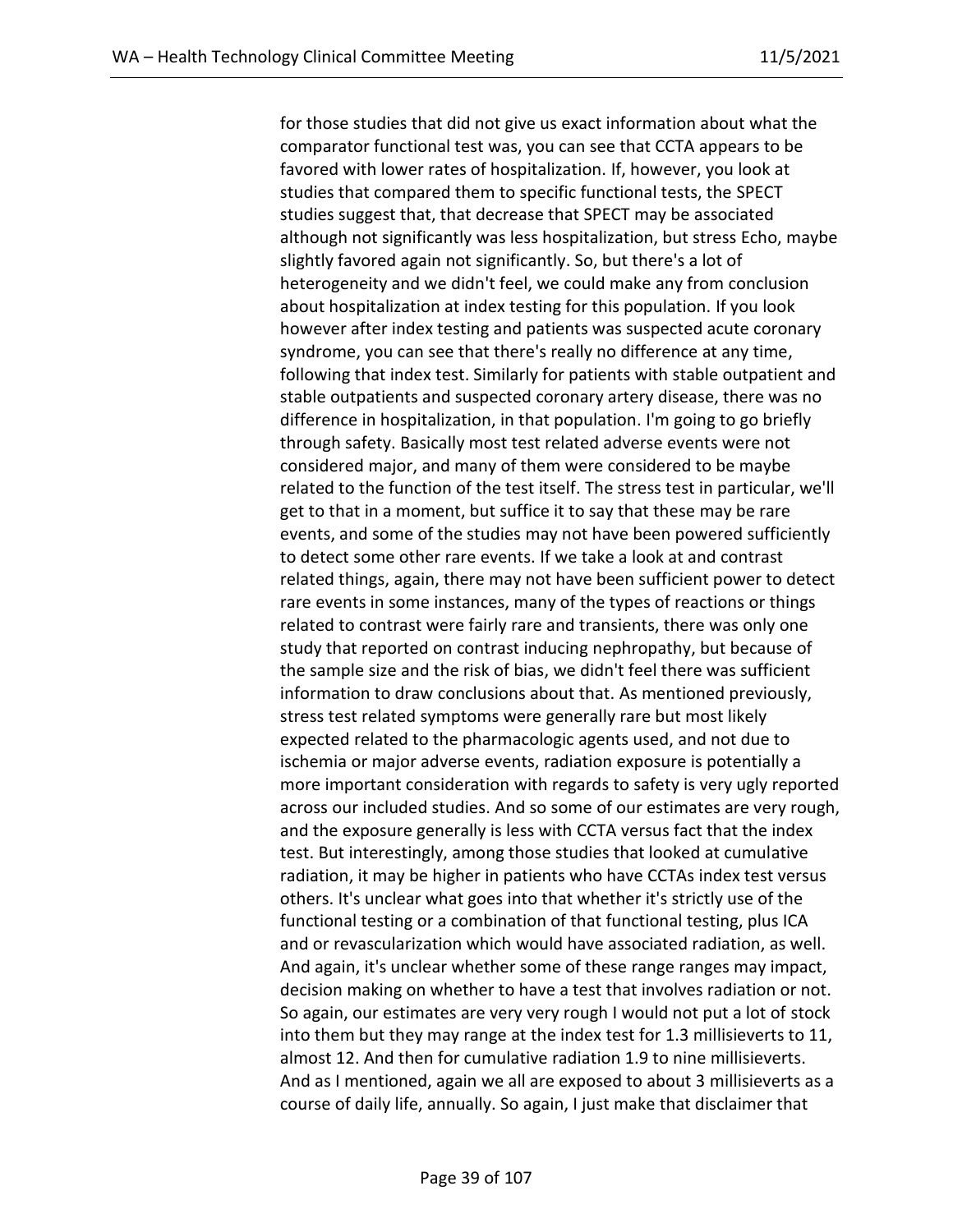these are very rough estimates, and it's unclear whether some of these ranges would impact clinical decision making. One of the other issues related to downstream testing relates to follow up with incidental findings. These are very common in CCTA patients receiving CCTA as you see, even if we take a look at those findings that are potentially significant or clinically significant or requiring follow up, that's a fairly large range and denotes increase utilization may be in increased radiation exposure for follow up testing, and of course, there the patient psychological factors that go into all of this as well. If we take a look at differential effects, there's a lot more detail in your report. And before we go into there, I know that with your in service that you had with Dr. Guyatt, I think a month or so ago, he talked a little bit about subgroup analyses. And what we look for when we're looking for differential effects is effect modification or what's called heterogeneity of treatment effect or hereditary heterogeneity of testing effect here, and basically we're looking for, whether or not the effect of an intervention on an outcome varies by levels of a different variable. And if you can look at the left upper side of the slide, we can have an average effect across populations and across factors that shows no difference, but a small population with different can one characteristic or without the characteristic may show a different effect, and then lead us to a conclusion or lead us to at least a suspicion that there may be a differential effect, based on whatever that characteristic is. It sounds simple and straightforward, it isn't. There are a lot of things that need to be considered. And they include whether or not there's a hypothesis about why a characteristic may or may not modify the effect within the role of chances to be considered. The number of analyses that are done, whether there's evidence biologically or from prior work that might suggest there are differences sample size, etc. Bottom line is, these are really hypothesis generating findings, not definitive findings. And I just wanted to point that out as we go to the next slide, and look at the differential effects. Again, there's much more detail in your review. Overall, we don't have a lot of confidence in these in these findings. There are some suggestions that for some outcome sex and diabetes may modify the testing results for some of the outcomes but again, these are hypothesis generating and would require some verification. There is some indication from the studies that age the type of angina and raised did not substantially modify the effect of testing on the outcomes. But again, findings we considered the very low confidence and most of them were considered insufficient. In summary, then for CCTA versus functional testing, the impact on clinical outcomes, we didn't find any clear evidence that there was a difference between testing strategies for myocardial infarction, or all-cause mortality. Cardiac mortality was very very rare, and there was insufficient evidence to really evaluate its frequency, oops, didn't mean to go, or where are we are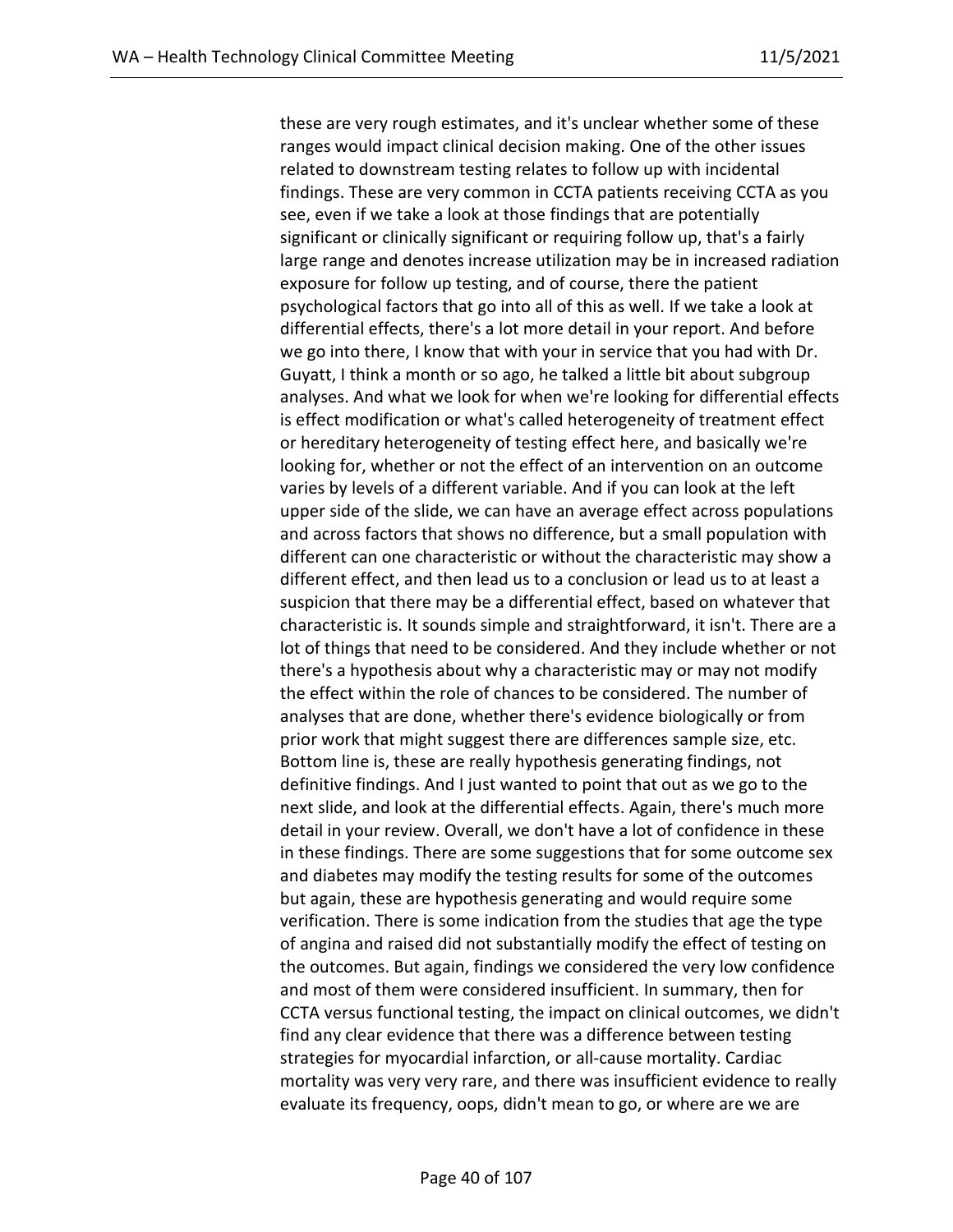sorry I. Where are we. Sorry, I. There we go, clinical decision making. There is evidence from the studies that there is increased use of or increase referral for invasive coronary angiography, and for revascularization CCTA is the index test. There were no differences in downstream testing based on the data available. We did try to take a look at medication initiation and change, but as discussed in the report in some detail, there was so much heterogeneity across studies, it was not possible to make any definitive definitive conclusions about what did change how that changed, and whether or not the extent to which the testing was really responsible for that change so the evidence for that was insufficient. With regard to hospitalization at the index testing stage for patients with suspected acute coronary syndrome. We found that the evidence was insufficient we discussed that there are no differences after that index testing in either the stable. Patients are those was suspected ACS in terms of safety again test specific adverse events that are serious are very rare radiation is important, an important consideration and there's appears to be a little bit of difference between whether you're looking at the index test or the cumulative radiation incidental findings again are common and require follow up. And again, the differential effectiveness or safety, again, we don't have a lot of confidence in the information that is available. Not going to spend a lot of time talking about this, but we did look at other CT related studies. One was a prospective nonrandomized study on FFRCT, that was conducted. There were two different cohorts of patients, one cohort was a low-risk cohort of patients, there was a hot other was a high-risk cohort of patients. The high-risk cohort was scheduled for invasive coronary angiography the lowest cohort was scheduled for noninvasive stress testing. And because of the way the study is reported and the design, although it was a reasonably good study we felt that the evidence was insufficient to draw conclusions. One of the reasons is that not every patient that that wasn't either of those groups, and so was subjected to the FF RCT. We did find that there was some evidence to suggest that when you combine the FFR with the CTA that there may be a cumulative radiation that is as hire them versus a noninvasive testing strategy. Again, we did not find any prospective comparative studies for CT perfusion in your report again, we did compare CCTA strategy versus direct referral to ICA briefly summarizing it here for the clinical outcomes, there was no difference in myocardial infarction, all costs are all cause mortality again cardiac mortality was not evidence to make any sort of conclusion about with regards to key question to the clinical decision making, CCTA was associated with a decreased risk risk of having ICA without obstruction and of PCI for any revascularization but there was an increase in overall testing. Again, safety, not a lot of information to hang our hats on two major adverse events related to bleeding, with the ICA, and again fairly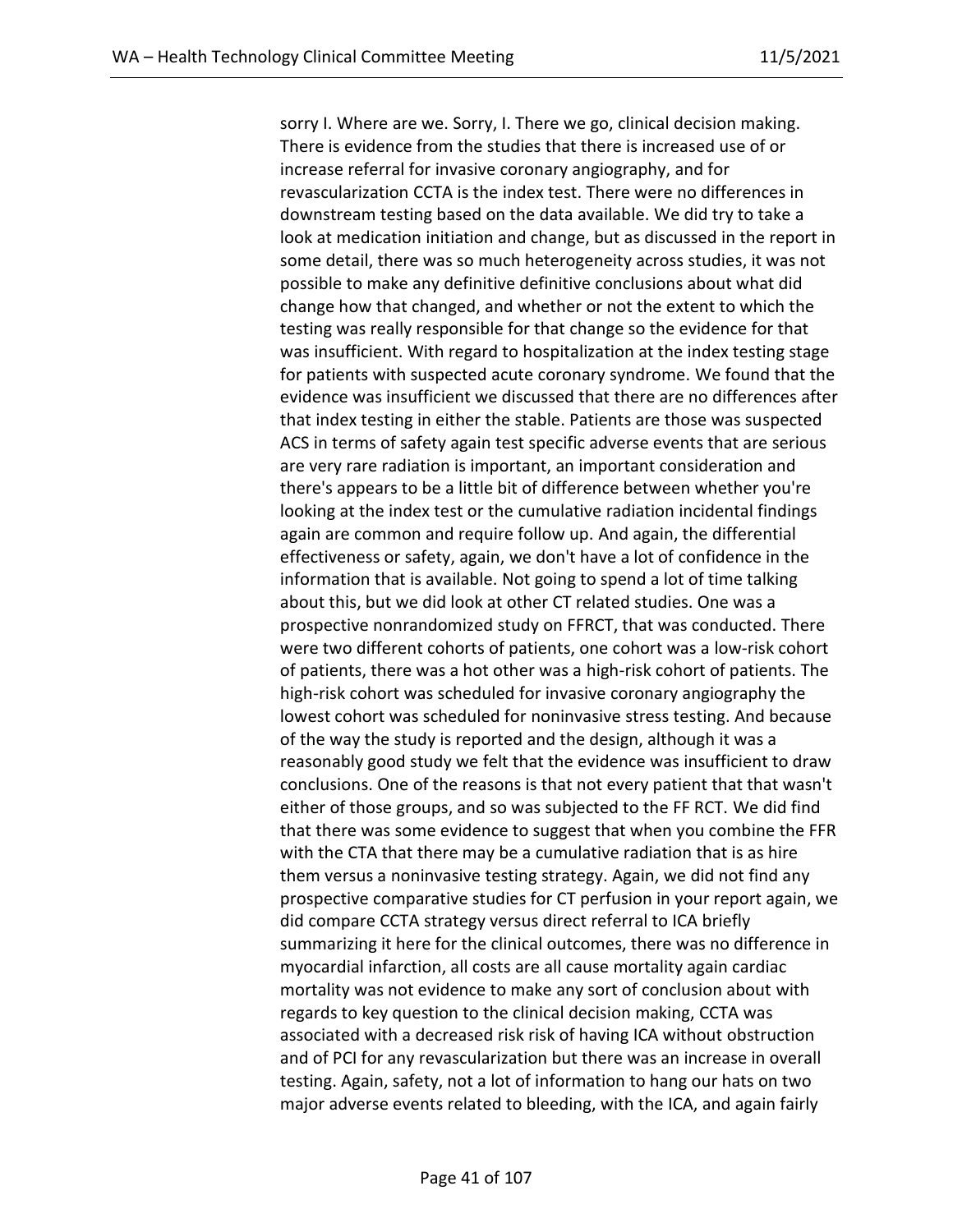rare events. So we're going to go on to SPECT quickly. There are fewer studies for SPECT and echocardiography, partly because these have been established and there hasn't been as much funding or push, or impetus to do big, randomized control trials, as there has been for CCTA. So we have four studies, two studies, looked at SPECT versus echo two studies look at SPECT versus exercise ECG and you can see again there is a broad range of patient pretest risk associated described in the studies. And you can see again, some of the patient characteristics and distribution cardiac risk factors will move on. So looking at the clinical outcomes myocardial infarction versus all versus testing you can see, we've again divided up versus Echo, and the studies versus exercise EKG across all these studies we felt that, because of the low risk of myocardial infarction, there may have been lack of power to detect that combined with risk of bias concerns. The study, we felt that the information was insufficient in terms of the overall strength of evidence. With regards to mortality, there was no difference at all-cause mortality across these studies, but the strength of evidence was low, again, for cardiac mortality, we felt that the information was insufficient. Looking at SPECT vs functional testing in terms of use of ICA a referral for ICA, we see that there's no difference, but there is some inconsistency when you take a look at some of the individual studies, versus echo in particular. So that contributed to to our overall strength of evidence being low for that outcome. Looking at any additional testing, we felt that there was so much variation in the data inconsistency and imprecision combined with risk of bias that we felt that there was insufficient strength of evidence to draw conclusions. Looking at revascularization, there was no difference in revascularization across four studies, and there was no difference when we looked at PCI or CABG separately. In terms of cardiac related hospitalization and subsequent emergency department visits the cardiac related hospitalization, you can see that there was no difference. The strength of evidence was low with regard to emergency department revisit again the strength of evidence was low. And you can see that there was no difference between testing, testing arms for one RCT. There were two interesting studies that we included, I'm not going to spend a lot of time on them. One was a study looking at SPECT as a first line of testing versus what was called nice guideline directed care. The nice guideline directed care is interesting from the standpoint that they use predefined testing pretest risk categories to determine what test patients got. And so patients who wore in a pretest probability pretest risk probability up, I apologize. My cat jumped up here and I tried to pull him off. And it's one of those, one of those fun parts of trying to work from home, virtually so I apologize. So the nice guideline directed care, like I said the pretest risk categories that were used patients receive specific test, based on their pretest risk. So those at lower pretest risk received cardiac CT, if they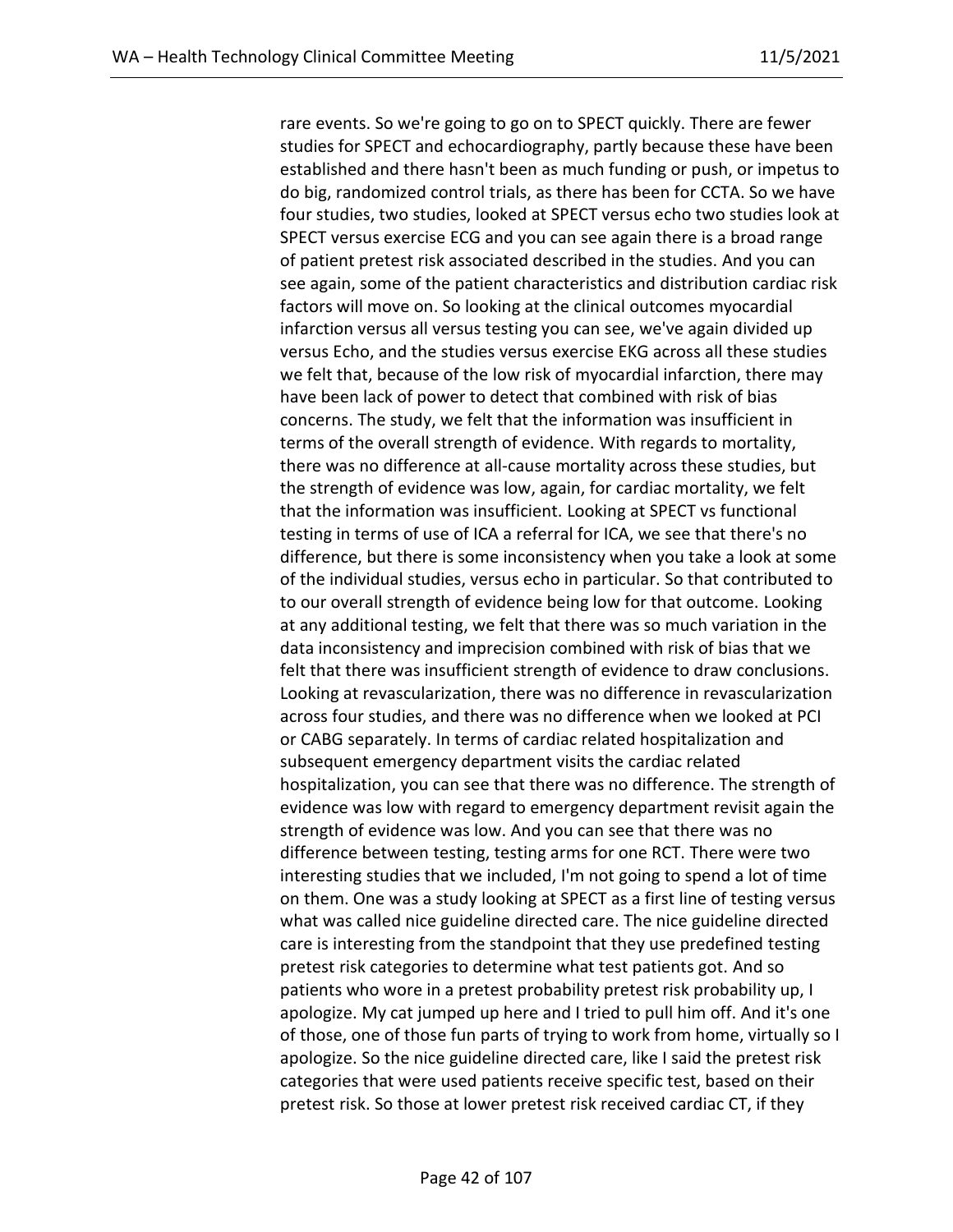were in the 10% to 29% pretest risk. and from 61% to 90% they went directly to ICA, and then the people in between, basically got SPECT. That was compared to SPECT as the primary test. And when we take a look at the data there was another one, another study that looked at clinical assessment only versus SPECT, and unfortunately we felt that the because of the unknown consistency and lack of precision, for some of the outcomes, we could not draw any conclusions about the clinical outcomes of myocardial infarction or mortality. If we go on to looking at ICA referral ICA referral was lower with SPECT, and to have this in these two studies again they are very different, both in their comparator, and there's a lot of, there are some heterogeneity in terms of the point estimate. And so we gave this a risk of overall strength of evidence of low. And they're both kind of saying the same thing. Both suggests that SPECT may reduce ICA. That doesn't lead to a clear diagnosis of obstruction, one talks about it in terms of ICA not showing obstruction, and the percentage of patients that didn't show obstruction for each testing strategy. The other refers to it as unnecessary invasive coronary angiography, but the strength of evidence is low for that. In terms of revascularization, there was no difference across the studies for each either study across the testing arms but the strength of evidence was low with non-additional noninvasive testing and hospitalization, again, there appeared to be a decrease frequency was SPECT for both of these outcomes on the risk, the strength of evidence overall was low compared to expect with ICA, we felt that the evidence was insufficient for the clinical outcomes. And with regard to noninvasive testing we felt it was also insufficient. And we noted that with regard to any revascularization there was no difference that the index test but, but there was some indication that there was somewhat lower revascularization at the longer timeframe. There was no difference between the testing ours with regard to cardiac specific hospitalization. However, if again look very briefly at the test related adverse effects again they seem to be rare, and many of them are related to the sort of expected responses to the pharmacologic agents used for stress. So in summary, across SPECT versus either echo or exercise treadmill testing. Again, the impact on clinical outcomes, was really insufficient for mortality and myocardial infarction. There was no difference in all-cause mortality, but the strength of evidence was low. With regard to clinical decision making, ICA referral, we didn't notice any significant difference again strength of evidence was low insufficient evidence for additional testing, and no difference in revascularization or in cardiac hospitalization. And again, there was insufficient information on radiation, and the test specific adverse events appear to be very rare. When we look at those other two competitors, just very briefly, you can see that we felt it was insufficient evidence with regard to the impact on clinical outcomes ICA referral may be very may be different in this. When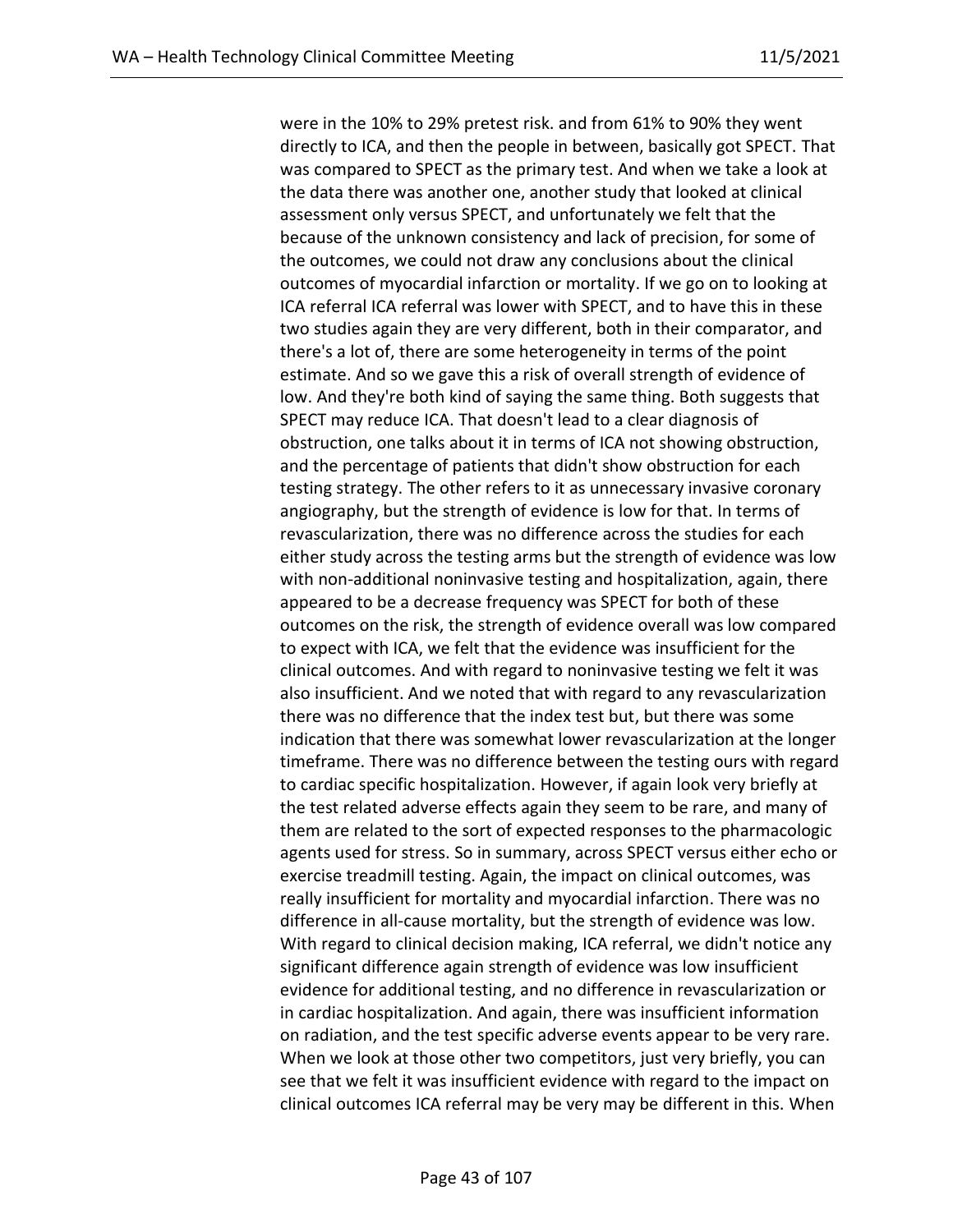we compared to the nice guideline directed care and the clinical assessment, it may be lower with SPECT in terms of additional testing again, it may be lower with SPECT compared to clinical assessment only, but we could not draw inferences from the studies, comparing the for ICA, and for revascularization again when we compared the nice guideline group, and the clinical assessment group there was no difference. There may be in the comparison with ICA less revascularization respect. And again, with regards to hospitalization, there was no difference when compared comparing a strategy of SPECT versus ICA. And there was maybe some suggestion that clinical assessment along a spectrum there was lower risk of hospitalization with this with the SPECT as a first strategy. Stress echo I'm going to go over very quickly. Overall, across the five studies that we had, partly because of sample size and risk of bias we felt that the strength avoidance was insufficient with regard to risk of MI for all-cause mortality. Similarly, it was considered to be insufficient and for cardiac mortality as well. Looking at ICA referral, if we look at stable outpatients, there may be a little decrease risk in our say referral was stress echo based on one RCT in patients presenting acutely to the emergency department, there did not appear to be a difference but as you can see there are there are some heterogeneity here, and one for quality study has a lot of variation. We felt that the strength of evidence was low in these in these in this setting. Regarding…

Janna Friedly: Dr. Skelly I just wanted to make sure you're aware we are a little bit over our scheduled today. And we are scheduled to have a break now so I just want to make sure that you're aware I think we can continue with the slides but if, if, if you can maybe keep that in mind and.

Andrea Skelly: Okay, last year. Okay, I will I will cut to the chase. With regards to any additional noninvasive testing, it was insufficient evidence across the patients with acute suspected acute coronary syndrome, and there may be less testing with stress echo but the strength of evidence was low. There was no difference in any revascularization or hospitalization across the studies of stress echo across populations. And when we take a look at the stress eco versus direct coordinator coronary angiography referral, the evidence was insufficient. And also, for any noninvasive testing versus the ICA stress echo versus ICA was insufficient. We do know that there was no difference between test. Testing arms for revascularization or hospitalization. There was only one poor quality versus standard care and studied the evidence was insufficient. Again, as with the other stress modalities, test related adverse events are rare and may actually most of them be related to the stressors that are used on the strength of evidence was low for that. So in summary, with regards to impact on clinical outcomes, again insufficient evidence, we just talked about the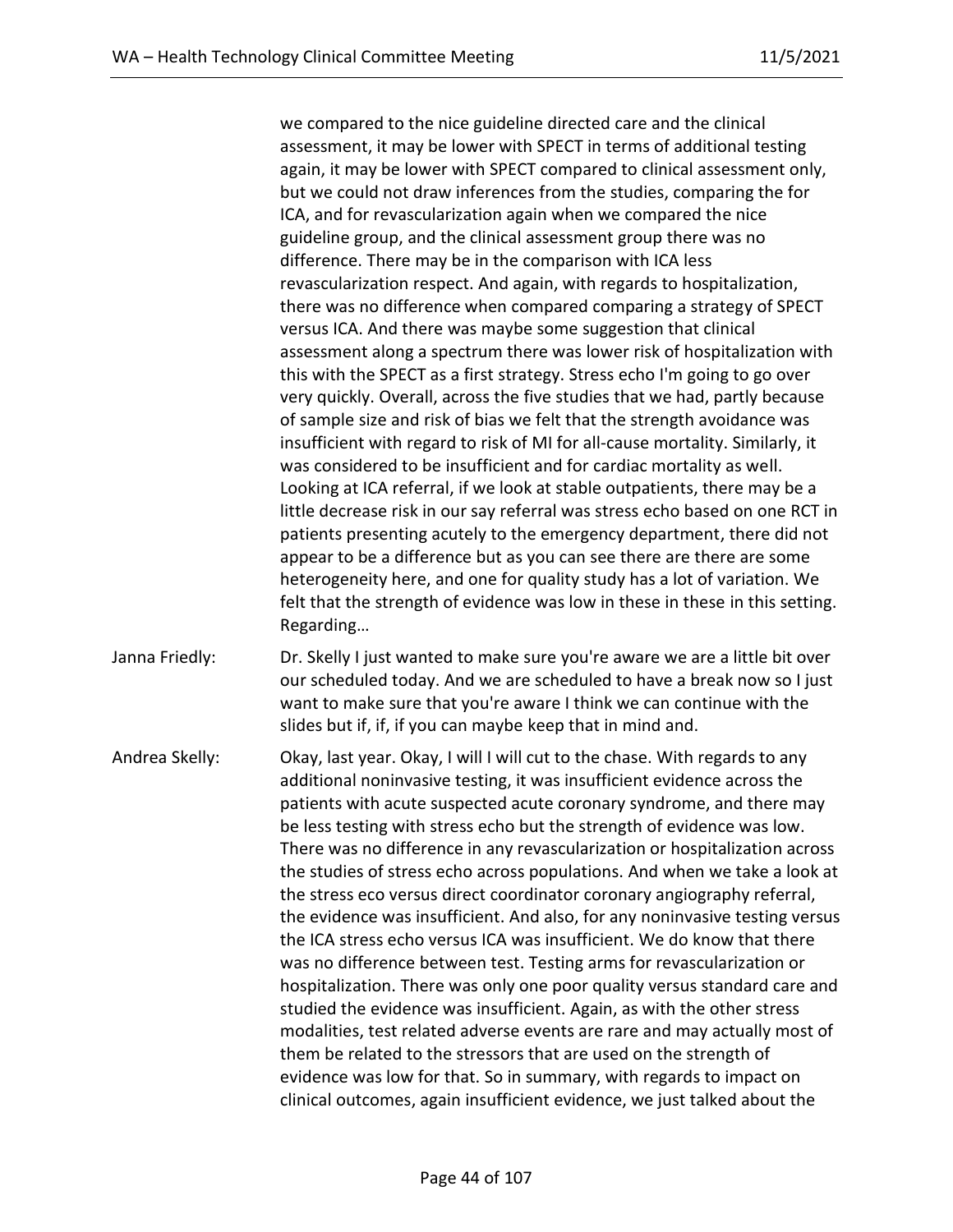ICA referral, maybe being a little bit lower, with stress echo but no difference in stable outpatients but no difference in acute ACS patients and noninvasive testing, again, maybe a little bit lower frequency with stress at one stable patients but there's not sufficient evidence for the acute patient population, no difference in revascularization hospitalization and again adverse events are rare. In summary, then for the standard of care and ICA, again, I'm not going to go over it most of its insufficient evidence. distress echo versus ICA, there was no difference in any of the outcomes for revascularization or hospitalization, but the strength of evidence was low. If we look at PET. This one's fairly straightforward the one new study which was a high-quality study suggests that ICA, maybe not different, at any time frame. Same thing with any revascularization in patients with known coronary artery disease, there was the only the one study and it was insufficient to look evidence, with regard to those clinical outcomes. The one study that was a poor-quality study included in the prior report was a mixed patients with patients with population that was mixed those with suspected coronary artery disease and know coronary artery disease, and neither of the studies provided information on safety. I'm just going to quickly go through cost effectiveness, giving a bottom line that current conclusions are really very difficult, because of the difference in testing strategies that were evaluated. And there are a number of limitations across the studies, there's a lot of heterogeneity in the data sources, how things were wobble clinical pathways and the assumptions around those that lead to variability in the. I service incremental cost effectiveness ratios and across many of these studies the pretest risk probability and the assumed accuracy of various tests, including coronary angiography varied across, and these things impacted the cost effectiveness and you can look at the the other limitations listed here as well. And I put a lot of detail in the report on some of the shortcomings. So in summary, when we look at CCTA versus any functional test with regard to advocacy for key question one, we felt there was no difference, clear difference in an MI the strength of evidence, all-cause mortality. Moderate evidence of no difference, again, CCTA was consistently associated with increased a referral for ICA and revascularization for hospitalization, again we did not will across populations, but there was no difference at any time frame after index for hospitalization for either the acute ACS patients suspected or the stable patients and subsequent emergency department visits there were no differences in patient population in testing arms for the acute ACS patients with regard to other modalities, the versus the ICA again, there were no differences in clinical outcomes. there may be some evidence to show that ICA. Maybe there's, there's not as much inappropriate use blacks maybe not the best word but there's less opportunities of not showing obstruction with SPECT, and then any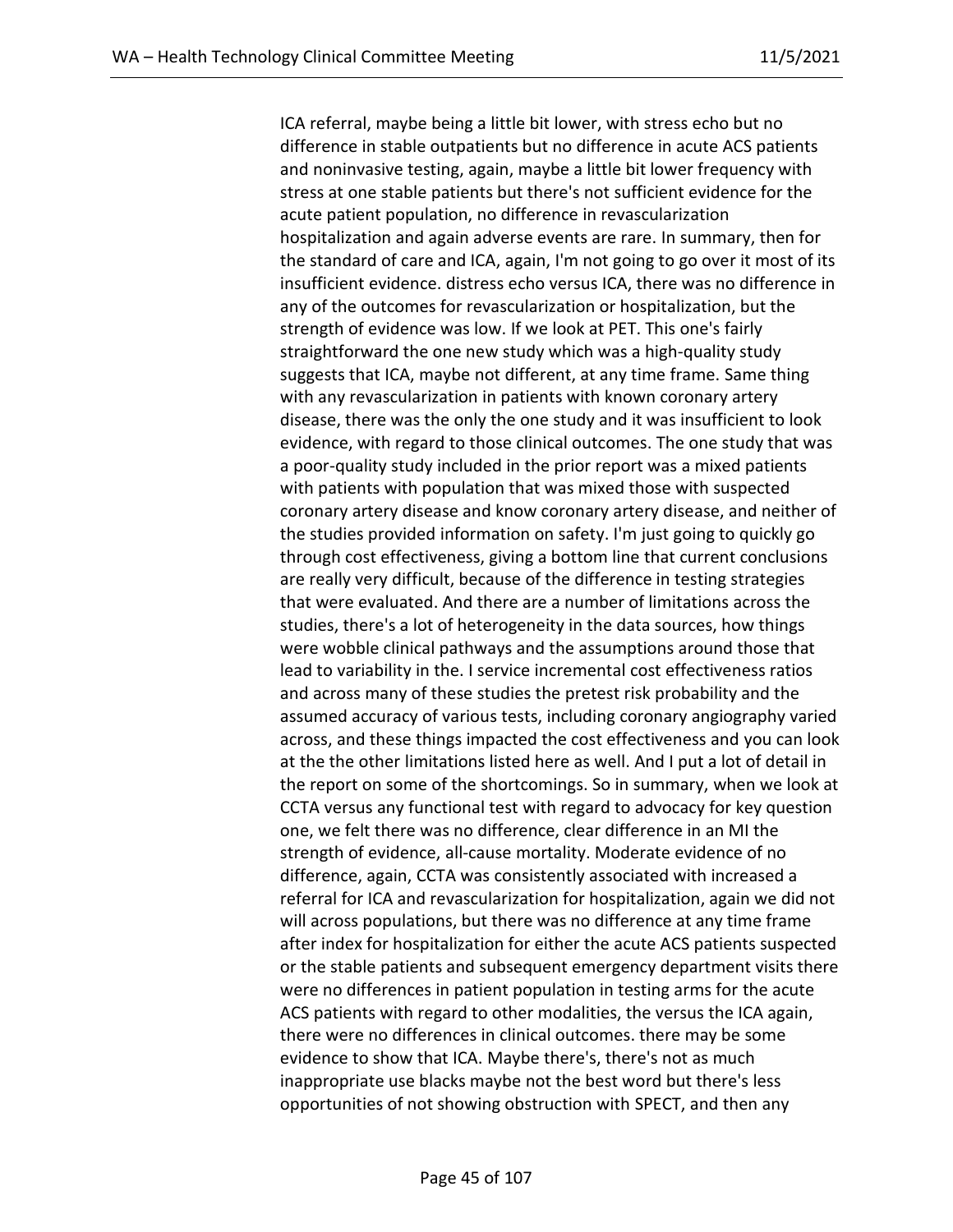revascularization maybe lower with SPECT versus direct referrals ICA. Again, related to the FFR, we felt that there was insufficient evidence for all the clinical outcomes, and that the radiation exposure may be increased with the combination of CCTA with the FFR for any functional testing, again, the safety, compared with CCTA. You can see here again, the primary issues related to exposure to radiation and incidental findings are the, maybe the primary concern as there are no adverse events. There's very rare adverse events to the testing , as you, as we saw before. For safety versus ICA again, the most events related to the ICA not noninvasive test. And with regard to SPECT for efficacy we have all three comparator sections here. And you can see that in general, there's no difference between SPECT, and any functional test in the key question one outcomes, or the key question two outcomes. The nice guideline directed therapy and the clinical assessment, you can again see that there's maybe some low strength of evidence for some of those outcomes, however, again these may not be very common clinical scenarios in the US, and then you can see versus the ICA that SPECT may be associated with lower risk of any revascularization. And again, safety adverse events are rare, and many may be expected, due to the evaluation, due to the medications used for stress. Stress echo again very briefly, I see a referral maybe less when you compare it to exercise EKG in stable outpatients but maybe similar in the acute care setting. Use of noninvasive testing, similarly, maybe decreased compared to ETT and revascularization that remote differences, and we'll go on. So stress echo safety again bottom line is some of the symptoms are mild transient and serious adverse events are rare. And for PET, again, very limited information as you see on the slide here, cost effectiveness again from conclusions, we don't feel are possible. And I'd like to leave you maybe with some considerations. I know this has been a long discussion. I think one of the issues that I'd like to come back to regarding pathophysiology is that the identification of an obstruction or the degree of an obstruction may not necessarily correlate to the patient's symptoms and the presence or degree of a ischemia or functional impact. And again, ischemia may be present, without overt observation of an obstruction. And it may not be evaluated by an atomic testing of the patient pretest probability and other factors may impact the choice as terms in regard to applicability there is a lot of heterogeneity across these studies in both patients and their pretest risk, but the equipment and testing and study methods as well. All of these tests require substantial expertise, and this is reflected in the RCT to the same level of expertise may not be available in all clinic clinical settings and state of the art equipment may not be available in all settings. I would like to point out that, yes, there are fewer studies specifically comparing stress Echo, and SPECT to other modalities, you know, other than those CCTA. This is in part because they are, these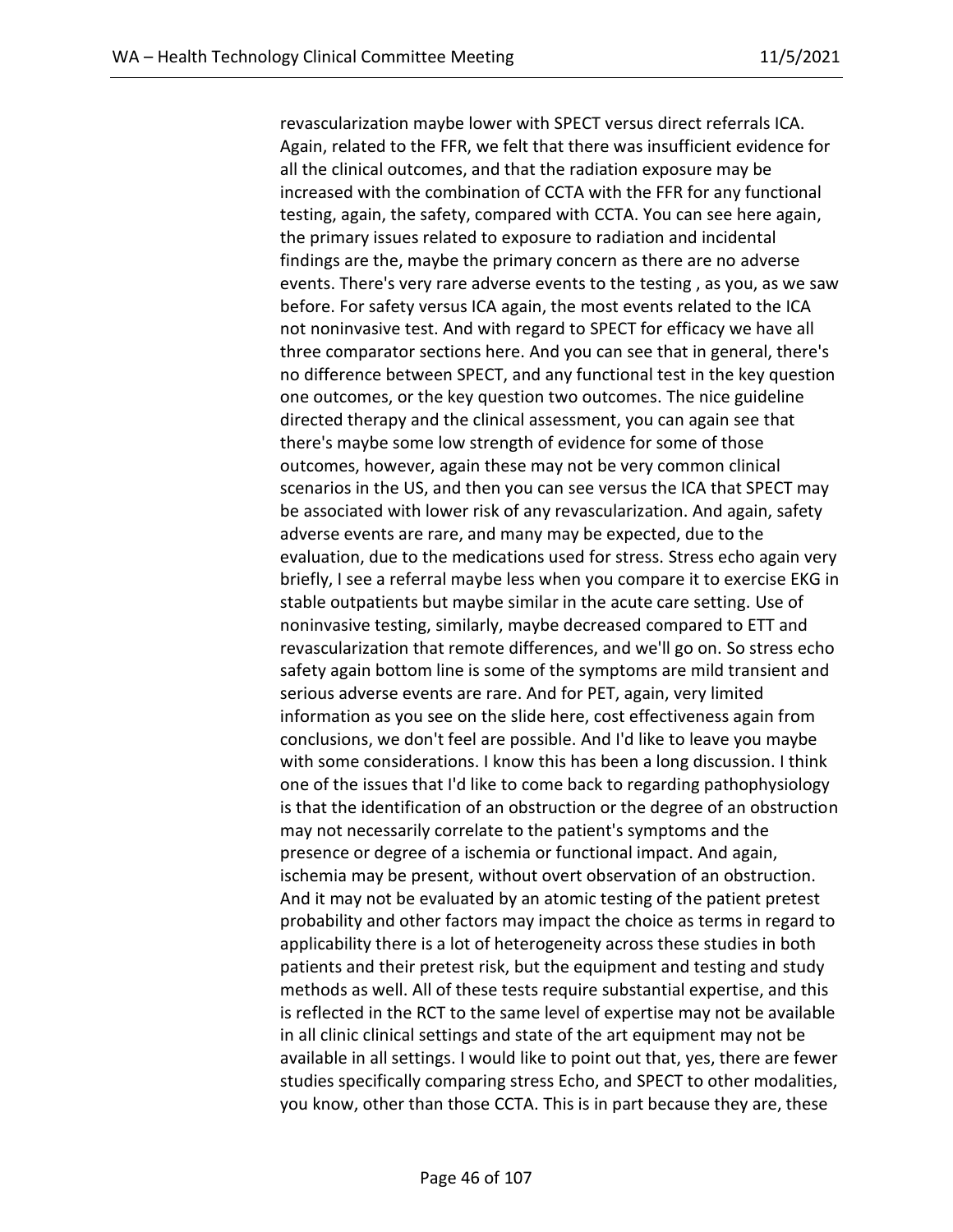are maybe more established proceed at diagnosis and. Some of these may also as you notice, reflect older studies and older technology and research methods. And so the fact that some of the things may be insufficient may not necessarily reflect the state of the art and there's been differences in research funding opportunities for CCTA again all of them require clinically are all are considered clinically better than exercise treadmill testing. So that, in a nutshell, my little Gecko friend is asking if there are questions but we may want to reserve those till after the break.

Janna Friedly: Yes, thank you so much for that I'm Dr. Skelly, and we are running a little bit little bit behind schedule. So, if it's okay I would like for people to be back by 1110 which is a little bit of a shorter break. So I apologize, but we have a lot to discuss so I want to make sure we don't get too far off track so we'll hold questions until 1110.

Andrea Skelly: Okay, great. I will end my slideshow.

- Janna Friedly: Okay. It is 1110. So, Welcome back everyone. Sorry for the short break. We will have another break for lunch time, very quick lunchtime. After the next section, the agenda. At this time, we have, we have about a half an hour for question and answers from the committee. Regarding the evidence that we've just reviewed. And then after that we will have our, the beginning of our discussion and and really framing the the the decision. So now's the time for people to, to ask questions of either Dr. Skelly or if you have questions for the clinical experts as well. That can be done now. If you would like to raise your hands. I can monitor the, the chat box for hands that's probably the easiest way to do this. So I see Tony has a question for..
- Tony Yen: My question for Dr. Redberg and also Dr. Kirkpatrick because I am not a cardiologist, is how good is CCTA was FFR? That's the part that I don't really quite understand very well. From my understanding from what the presentation is showing us, and a little bit about the literature is is that that's really just a post processing sort of thing that actually occurs. And that's CCTA with FFR not like CCTA with a pharmacologic stressor, am I correct about that? Just really trying to understand these different modalities, a little bit better.

Rita Redberg: I can comment Jim or did you want to first that's fine.

Jim Kirkpatrick: No, go ahead.

Rita Redberg: And maybe Jim has more details that CCTA with, you know, FF R is supposed to be a way to look at the sort of functional significance of the CCTA. I mean, I think. At this time, a lot of the questions besides the technical questions which I think Andrea and Chris mentioned like the processing time you know the images, generally have to be sent to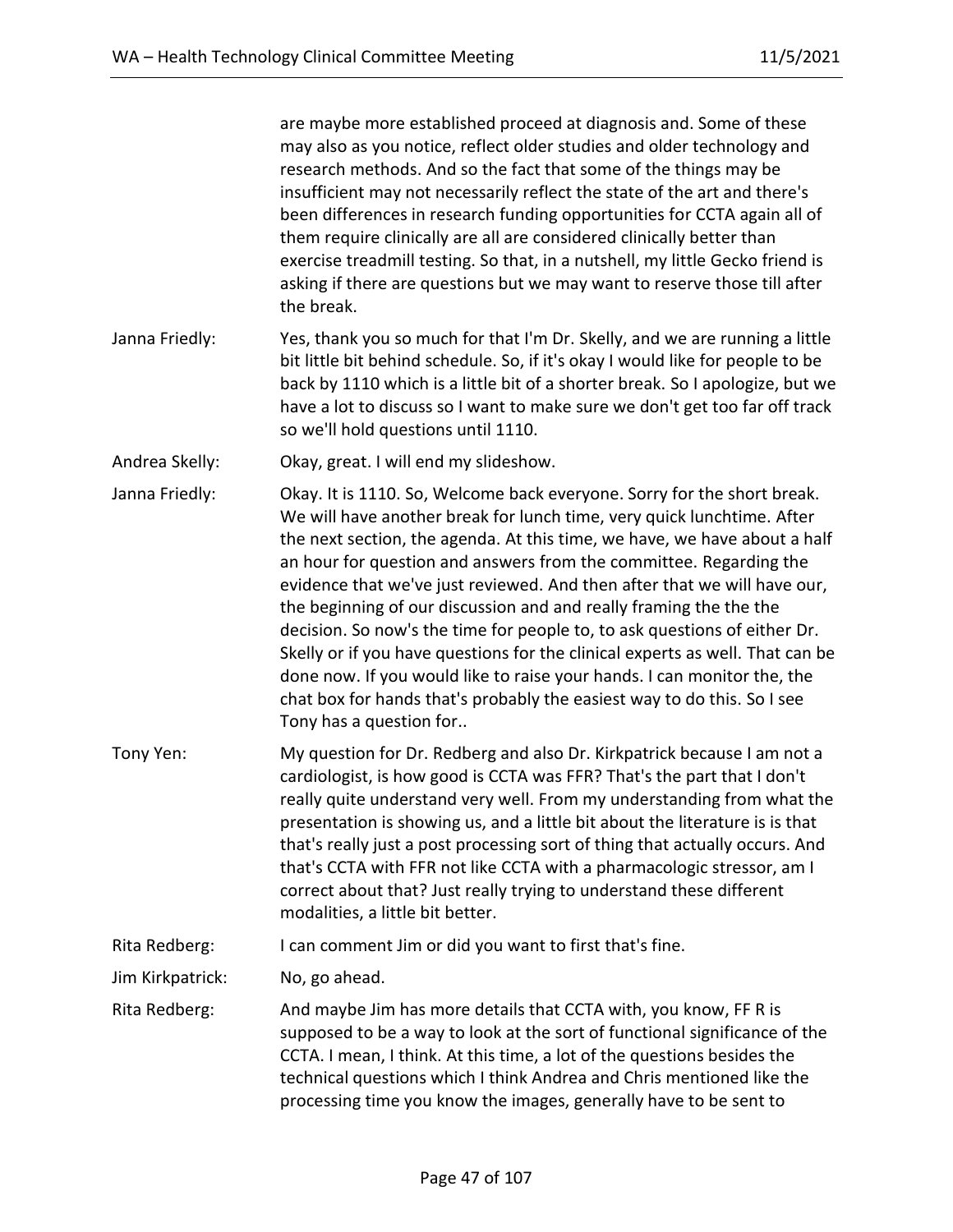Redwood Shores, in California and sent back so not really good for quick decisions but then it's in general I would say for CCTA for people where I think that the really important question is should do they need any tested at all because it's a low risk population. Now we have a tendency to do. We're going to do an atomic testing do use invasive coronary angiography for people that you think have a serious chance of having obstructive disease because of this predilection again not based on evidence of going to the Cath lab right away with those patients so this, the CCTA is is additional processing additional time and I think I would say investigational. To me, the real question is going to be, should there have been any test in this population where I see it us now. Jim they have more comments.

Jim Kirkpatrick: Yeah, certainly the FFR is sort of an additional issue to try to overcome the limitations of an atomic only test to try to say what is the significance of this legion is approximating what we actually do in the Cath lab or I don't do it but other people do in the Cath lab in order to try to test functional significance and there is some benefit sometimes in in doing that we think but, but that's when you are sort of already in the Cath lab with catheters and and then you've got illusion that's kind of borderline and you want to know whether you should do something about it. Usually at that time, from the CCTFFR is really sad it is something that's not super well established in, and just by the nature of having seen the images off it's not exactly available in the same way that we think of it up and available and there's obviously an extra cost, as I understand associated with that as well. And the evidence base I think is Andrea went over very nicely is, it's really not there quite yet. So, it may have some promise in the future but I don't know that that we sort of could look at that as an equivalent thing to a functional test, and it's certainly not invasive FFR at this point. The thing that I believe and I'd have to check on this but I think that there, there's a lot of different ways to do coronary CT imaging and there's some faster modalities and so much radiation during parts of the cardiac cycle and contrast and all of that sort of thing whether or not you have to give extra medicines and some of that depends on how fast your scanner is, I believe that even with those faster things you do have to have more information, or the coronary FFR would for just looking at the coronary arteries themselves.

Tony Yen: Thanks.

Janna Friedly: And I, and I see Christoph Lee has a question, so.

Christoph Lee: I just had a follow up question to Tony's also for Rita. Quickly glanced at the new ha guidelines and just looking at the numerous workflows for test choices. It looks like they mentioned FFRCT in several places in in their algorithms for acute chest pain and intermediate risk with known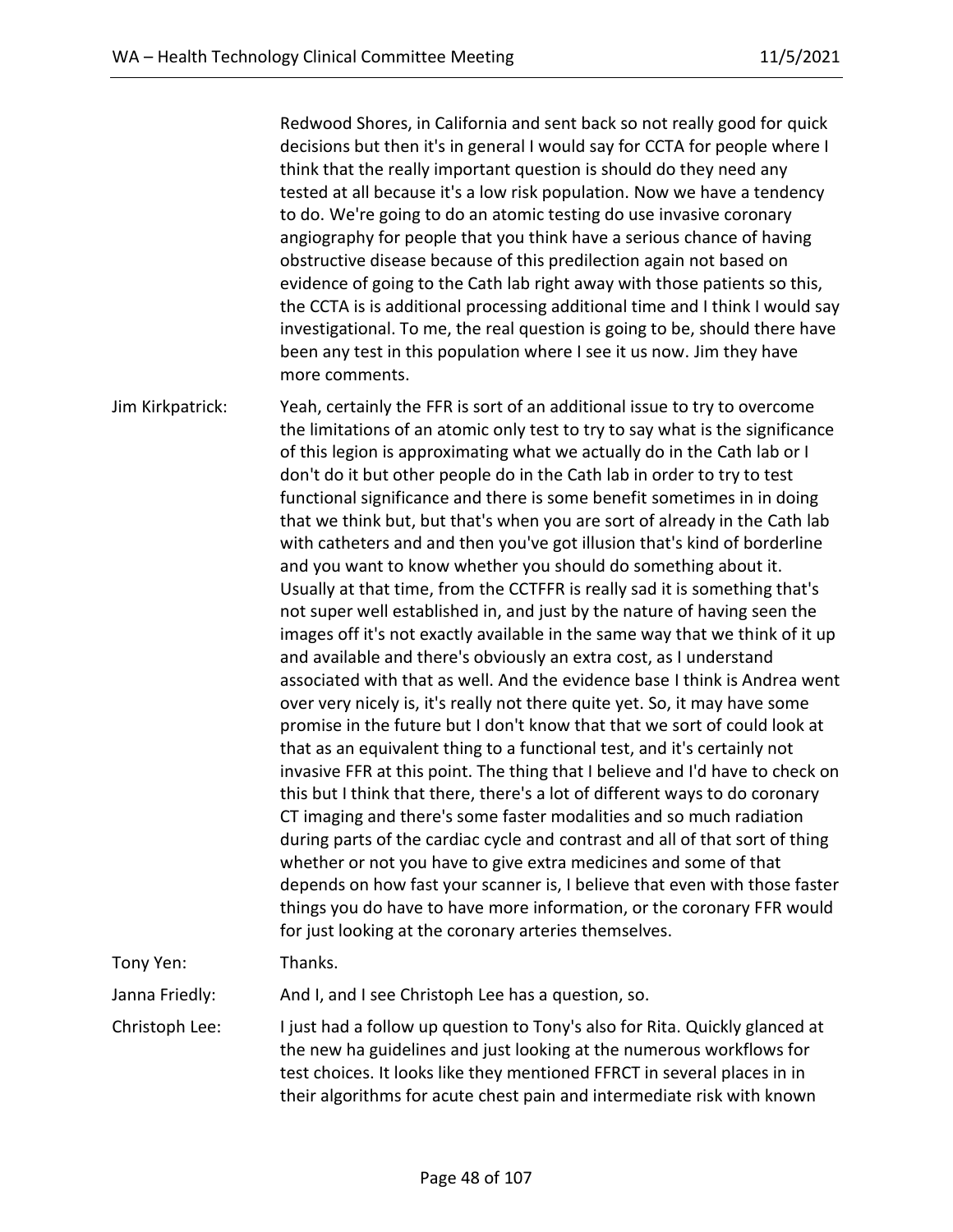CAD. And I'm wondering, are there are scenarios where, you know, patient will get a seat CCTA, and then you would send for the FFRCT to avoid the Cath lab? And that's what looks like in the New Age a guidelines I'm just wondering if you guys could comment on that.

Rita Redberg: And I mean reason I could think of to do that is if you don't trust the CCTA I mean if you believe someone has coronary disease, why wouldn't you just treat it you know if they had, we're assuming they have symptoms now you think they have obstruction I would start them on medical management, I can't see a reason you would want to do an FFR.

- Jim Kirkpatrick: Yeah, I think that the the thought behind some of that and I was involved with it so it's hard to say that I think some of it's a bit of expectation that this is going to potentially take on the role that's currently in the Cath lab of finding a lesion for whatever reason and then trying to figure out the functional significance. And then whether or not you should go to the Cath lab and get it opened up. I don't think there's there's any question that the patient should be started at medical management in that setting and if that's the goal then I would agree with that that's kind of not all that important because you already know they have chest pain or some kind of symptom that is suggestive of what's going on but is this you know revascularize or no, I think is is what they're getting at. I think that they are showing a lot of optimism about the technology in that and that has been controversial in the cardiology world.
- Tony Yen: Thank you both.
- Janna Friedly: Quiet group today.
- Rita Redberg: With a comments if people are thinking of other questions, please. I just, I mean obviously Andrea, is like, four reports in one which was an amazing but just on radiation risk I just wanted to note that in particular because some of those tests people were suggesting for micro vascular disease which tends to be a question and younger women that there is a clear as radiation risk and increased cancer risk associated with medical imaging, and that that risk is most greater for women than for men and greater for younger people, and for older people so it's, I mean, the IOM report on breast cancer a few years ago said that medical radiation was the number one reversible causes the breast cancer. And so I just think it's something to keep in mind. in the overall picture of looking at these tests.
- Mika Sinanan: I may concern and I had a question for, I guess, Jim, I would anticipate that the availability of these noninvasive tests would mean that patients who eventually make it to an interventional cardiology test to having an angiogram would be more selected and then the rate of positivity would be higher. I don't think that was really captured in the information the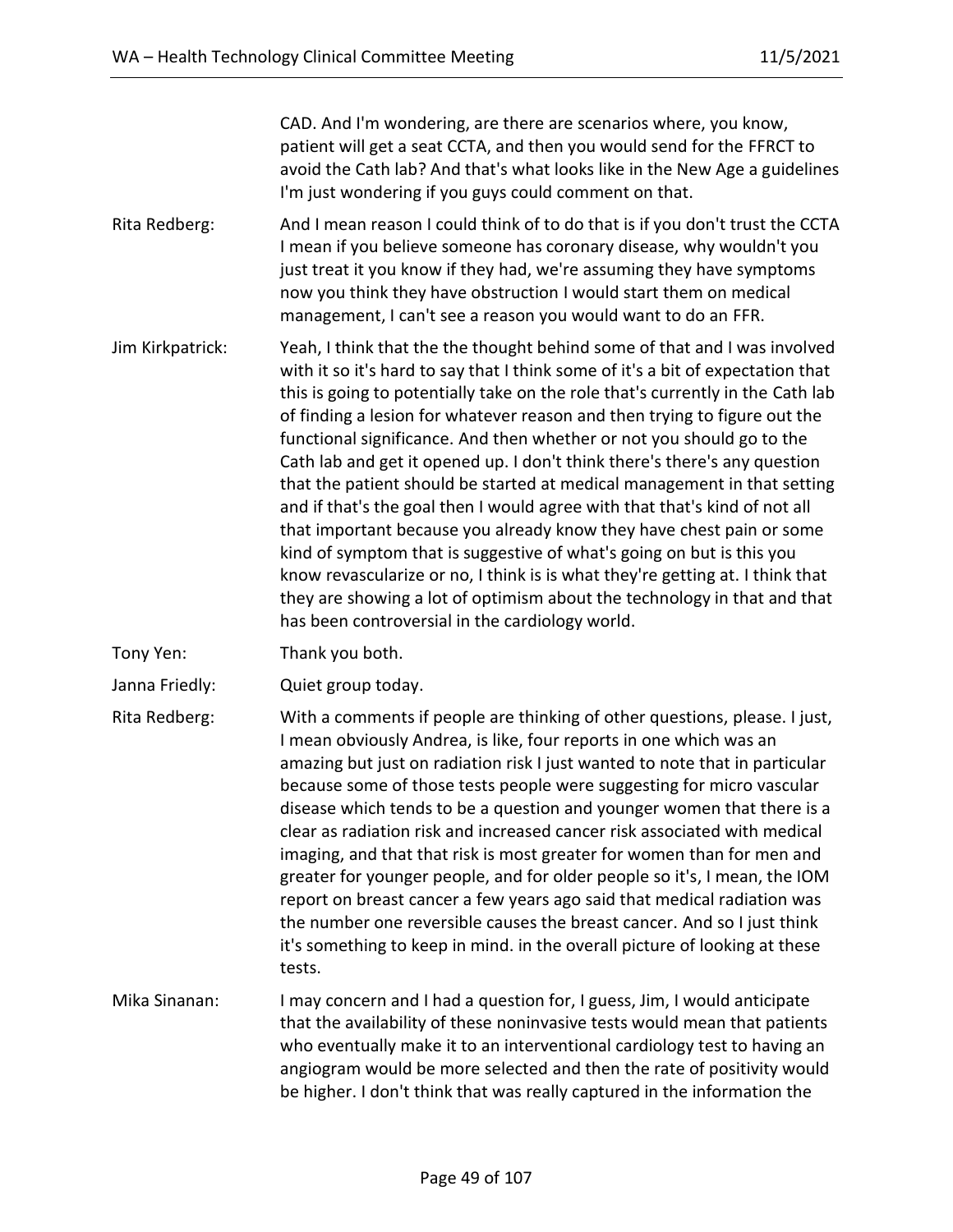rates of doing them were present but the rate that they were positive that they found a lesion that either would change diagnosis or management or require a stent was greater. Can you comment on that I read as well?

Jim Kirkpatrick: Yeah, this is a really interesting question and it's in evolution, quite a bit so we have a number of different factors that play into this one was sort of what I was going to bring up in part of the other discussion to is the fact that we do not really have super firm evidence that trying to revascularize somebody who has not had myocardial damage is actually going to help long term. So a lot of what we do in revascularization at this point is for symptom control if our medicines have not worked and and do that now that's controversial and people who, open up a lot of arteries would would say that just because the study it hasn't been shown that way just because of study technique and all that sort of thing but that's sort of currently where we're at with that so there is even at this disconnect between finding a stenosis and then what to do about it and search and certainly some kind of functional assessment is generally felt to be important in some of those cases. But you know it traditionally it's been what read up to 40 50% of invasive coronary angiography that has not found any obstructive lesions at all. And that's kind of considered just basically the way you do business, and obviously that has spurred a lot of the development of the noninvasive testing to try to figure out if we can get that number down, select patients better, even though it's low risk what we're doing the cath lab nonetheless. You know, we can if we can avoid that avoid the costs avoid the small risk we should do that with a more noninvasive imaging techniques so I think we're still in the midst of data generation despite many many trials and and reports and everything else in the literature on that I'm not sure we still have a good handle on being able to answer your question.

Rita Redberg: Certainly I agree with everything that Jim said, I will say, I did my cardiology fellowship that Presbyterian Hospital in New York in the 80s. And at that time, it was a 10% normal rate in the Cath lab and I think that was pretty standard. You know that number has crept up quite a lot like quintupled now and for a lot of reasons, but a lot of it is that a lot more people who shouldn't get any tests are getting a test and then if they have anything they end up going to the Cath lab and as Jim said, you know that's not an evidence based practice people who have coronary disease, do equally well on medical management there's no, you know, there are several randomized control studies the latest thing ischemia that show that but multiple studies. I'm showing that and one only one of those was blinded the orbit of trial which actually showed no benefit on symptoms for students as well as no benefit on quality of life or treadmill time. But having said that, you know, I think part of the generation of the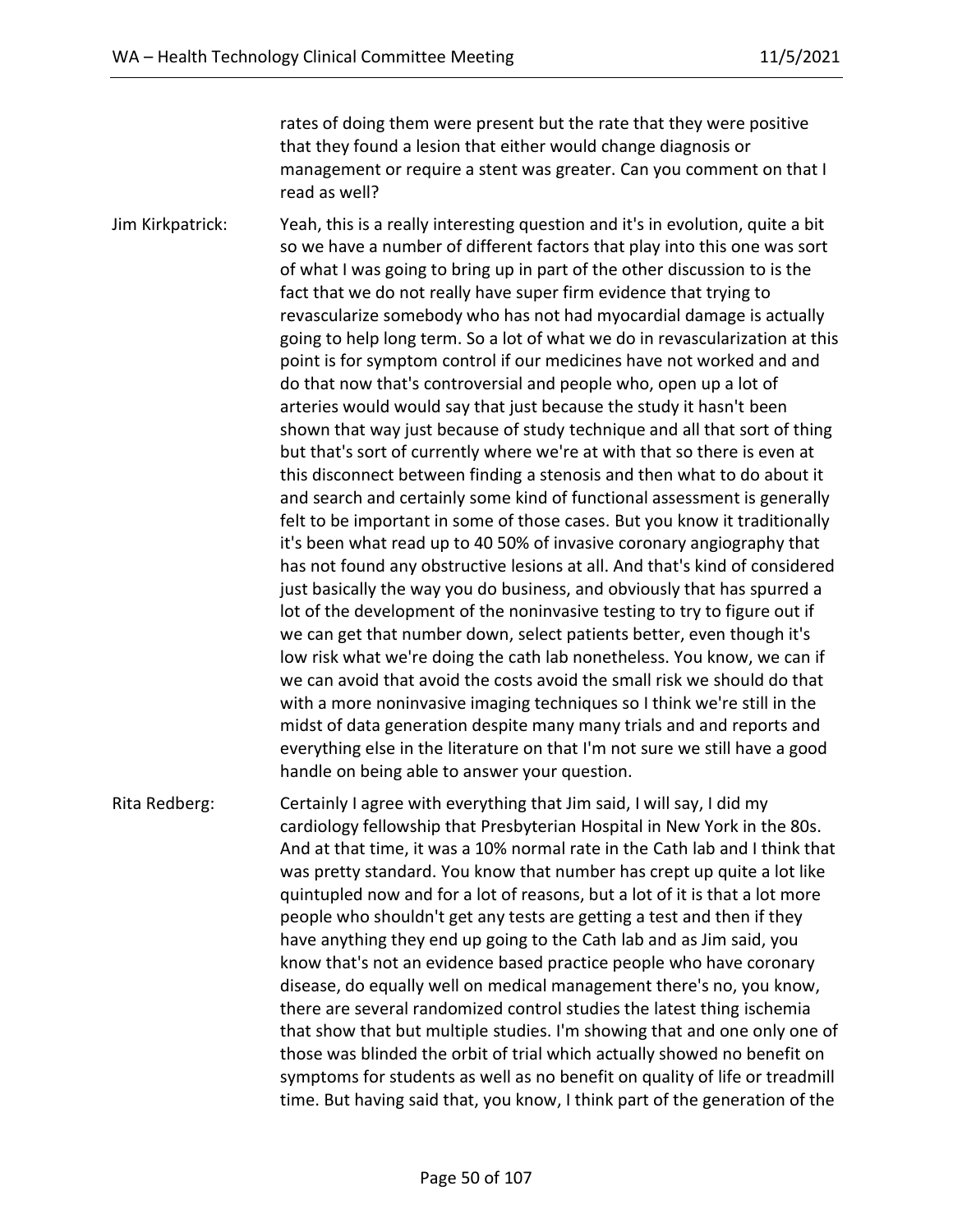appropriate use criteria for the American College of Cardiology was that payers wanted to start using percent normal calf, as a quality measure and that was opposed by the Society for cardiac angiography and intervention and they came up with this idea of doing appropriate use criteria. Instead, but I think so I think that is, it's a really important question, but I think you, you would get a higher percentage of you stopped referring all these low intermediate pretest probability people for invasive cardiac angiography, because they should. They can be treated medically. And a lot of them don't need the invasive testing.

- Mika Sinanan: Thank you that that's that's a helpful perspective. My, my second question is, we talked about invasive testing and noninvasive testing and we talked about anatomic and functional testing. So there, but they're not exactly the same they overlap in both directions. Right. So there are anatomic noninvasive and their anatomic invasive and there are functional, like the FFR functional in base. So, my point is, my question is, can you characterize the role between functional testing, and anatomic testing? What, what are we looking for that's different between those two groups, both of you?
- Rita Redberg: So I would say the real distinction and you're absolutely right. You know, like everything we have more and more options and that includes for testing now. But the real still no overlap between functional testing or an atomic testing so anatomic means you're essentially just looking at pictures but you don't know what that means. And that's actually I think what Jim was saying why they've now added the FFR to give you a functional component, in addition to the anatomic component, but basically anatomy is you're just looking at the coronary anatomy doesn't tell you, so there are people that have findings, you know, even have obstruction in their coronaries they have no symptoms. There are people that have symptoms, they have no obstruction in their coronaries. And so functional testing allows us to say, particularly with the imaging, is that chest pain the angina says, the more typical it is the more reassuring it is but is that just pressure that you get with exercise correlated to an area of your heart that is not getting blood flow at that time. And that's the functional part, so you can look at for a treadmill echo you look at the ECG. You see, ST depression, you look at the echo you see this a wall motion of the validate and the person had chest pain, then you can say very confidently that chest pain is due to a blockage in your coronary artery and atomic test, you can feel blockage but you're not going to see, you're not going to know whether that person has any symptoms, or if they do have symptoms, is it related to that or is that true true and unrelated. I hope that answered your question and again I'm sure Jim has more comments.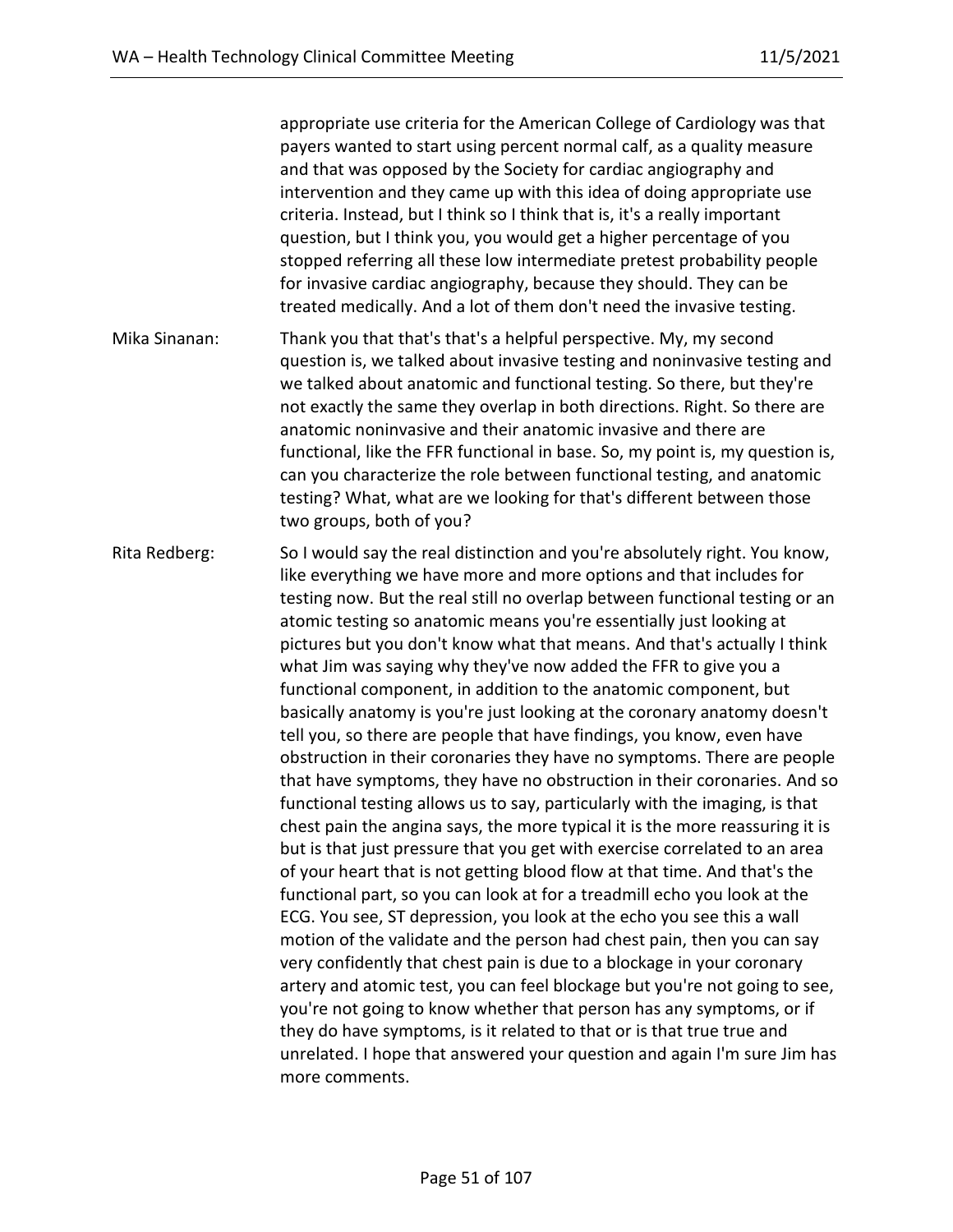Jim Kirkpatrick: I think that's a great, great way to look at it the one other component to this is prognosis, that if we do have certain findings either on a noninvasive tests or to some extent on invasive tests that does change our assessment of what's going to happen to the patient. And a lot of times the prognosis is not necessarily going to I mean depends but it doesn't necessarily say well we're going to do something different from a medical standpoint, and depending on the situation we may even revascularize something that is a symptomatic but it looks really really bad like a left mean lesion and something like that. But, but I think in many ways we still kind of have to think of those as two separate reasons why we do these tests, and the information that we get out of it are there, they might overlap and they might actually inform what we do but sometimes they're also distinct, you know, if you have a normal treadmill stress echo for instance and you've reached a very good heart rate and you've done well on it you don't have anything at all no EKG findings no echo findings, nothing, then that's actually a really good sign. Even if you have some chest pain it does suggest the chest, we may not be doing a coronary disease but that is your prognosis is kind of even independent of that coronary disease, to some extent, doesn't mean that you're going to say well you don't need to take a statin, you know do you know that those are going to be determined on other sort of risk scores, potentially, but, but it can actually be helpful to know that information going forward, especially, I think in the geriatric population when, when we do things to people we tend to have more complications. Larry Birger: Would it be fair to draw an analogy between the functional and anatomic testing here and something, maybe a little less exotic like, what somebody knee films look like on an X-ray versus how well they can hike or mount stairs. Jim Kirkpatrick: Yeah. Yeah, for symptoms absolutely that I don't know if you know so if you see something bad on a knee film that means that you're going to end up with a knee replacement eventually, and there's a prognostic component to it that's quite the same but, yeah I think, I think that does make sense from the standpoint of symptoms. Mika Sinanan: We've heard a lot about the heterogeneity of patient populations and the need for customizing management, especially from the outside commenters, do all, do both of you use all of these modalities in certain situations or are there some of the modalities that you pretty, pretty much find redundant, not useful, or not cost effective? Jim Kirkpatrick: But I think that's a good question and there's, you know, all of us have our biases so I directed Ecolab I don't do nuclear so most of my stress test tend to be echo. When imaging is involved that said if I have a patient who I'm worried about going in the can't exercise worried about going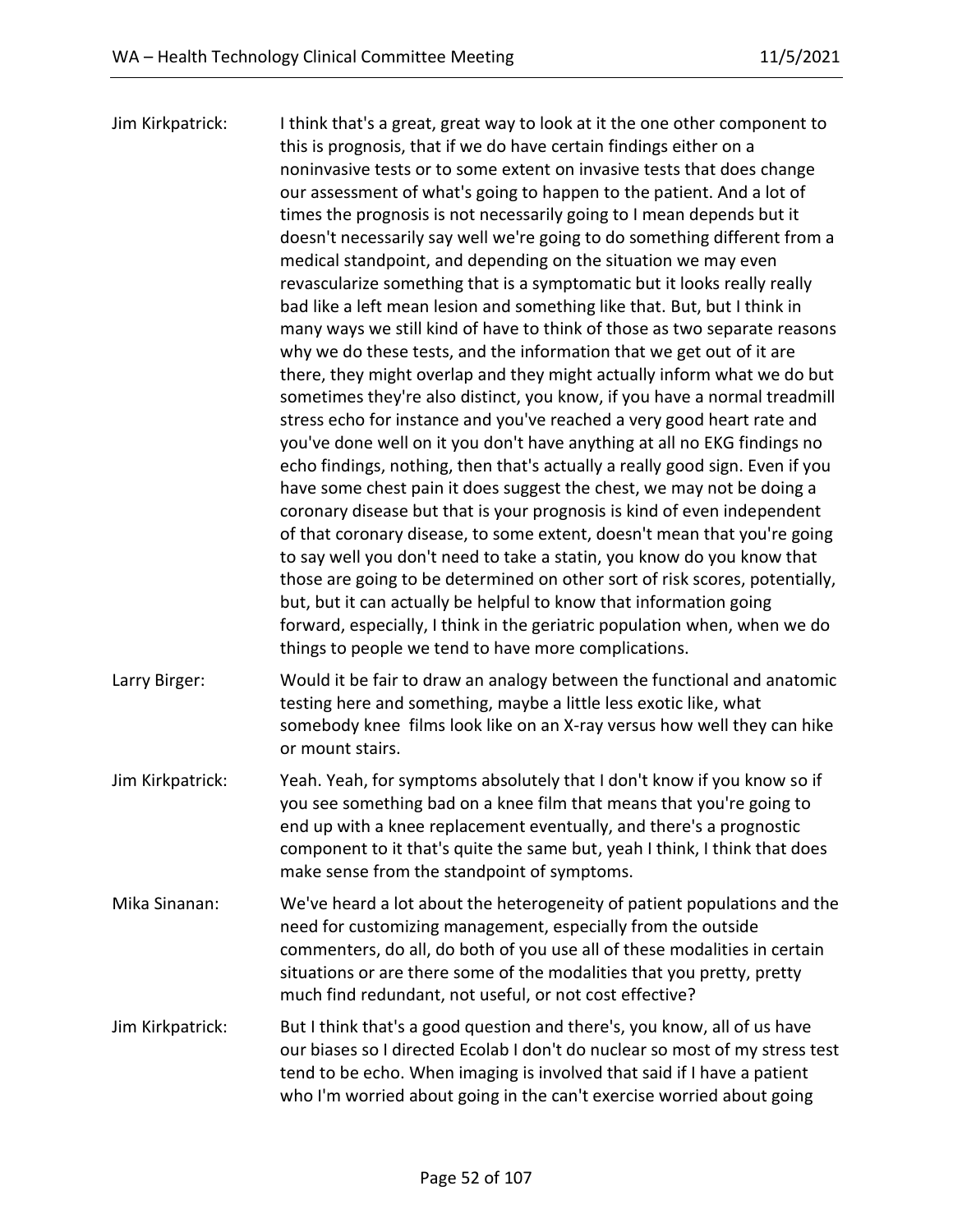into uncontrolled a fib, and you know that I need a functional stress test, certainly makes sense to go for nuclear and I have absolutely ordered nuclear testing and it no longer shocks the fellows when I do that, I think you everybody kind of has the thing that they're familiar with the one thing that I do think it's important not just from my particular standpoint and I've ordered CT and you have ordered them all basically, I think part of the thing that needs to be remembered is what is the local expertise and all of this, I think we've touched on that before but you know if you have confidence in the scanning and the interpretation and the reporting, you're going to be ordering that test or at least going to have it in your arsenal. If you don't have confidence in that for whatever reason, your local people just are not don't pay attention to it don't do a good job have all the equipment, have bad scanners, whatever it is, and you really shouldn't be using that it shouldn't be in, in your quiver, and you should be going with the thing that actually is working the best at your local institution.

Rita Redberg: No, I agree with everything Jim said, I did train in nuclear as well as an echo, I do when I order an imaging test tend to favor echo because I don't like to subject patients to the radiation it's also a little bit faster but certainly if you're feeling more comfortable with nuclear, you know, locally, that's fine. I would say for cardiac CT, I think, as I said, a lot of those patients to me didn't need any tests at all, they're in a lower intermediate, you know, very precise probability and I think the functional data is so much data really want to know what does this mean to the patient. And you get the functional time, how much did they have, where did they go on the exercise test you know somebody who can do nine minutes on a boost protocol is much better safe and someone who can barely walk a minute, no matter what you see. And so the functional testing is just a lot more useful to me, the one time I have occasionally tried to use cardiac CT but have been disappointed is in pre opt patients who I'm sending for valve replacement and there is this non evidence based feeling everyone who's going for over placement should have an angiography and so at that point, that would be the only reason to subjects like a middle aged person should coronary angiogram and I've suggested to the surgeon well how about a cardiac CT, and the surgeons of generally at least, where I work, don't want us cardiac CT, because they don't trust, they say it's not reliable enough and they want to have an invasive coronary angiogram. So, and I rarely use that a PET scan it's a lot bigger deal and not generally necessary. So I hope that answers your question.

Mika Sinanan: Thank you very helpful.

Janna Friedly: And can I ask a sort of related question to that because you've, you've now said it several times about the local expertise and variability but but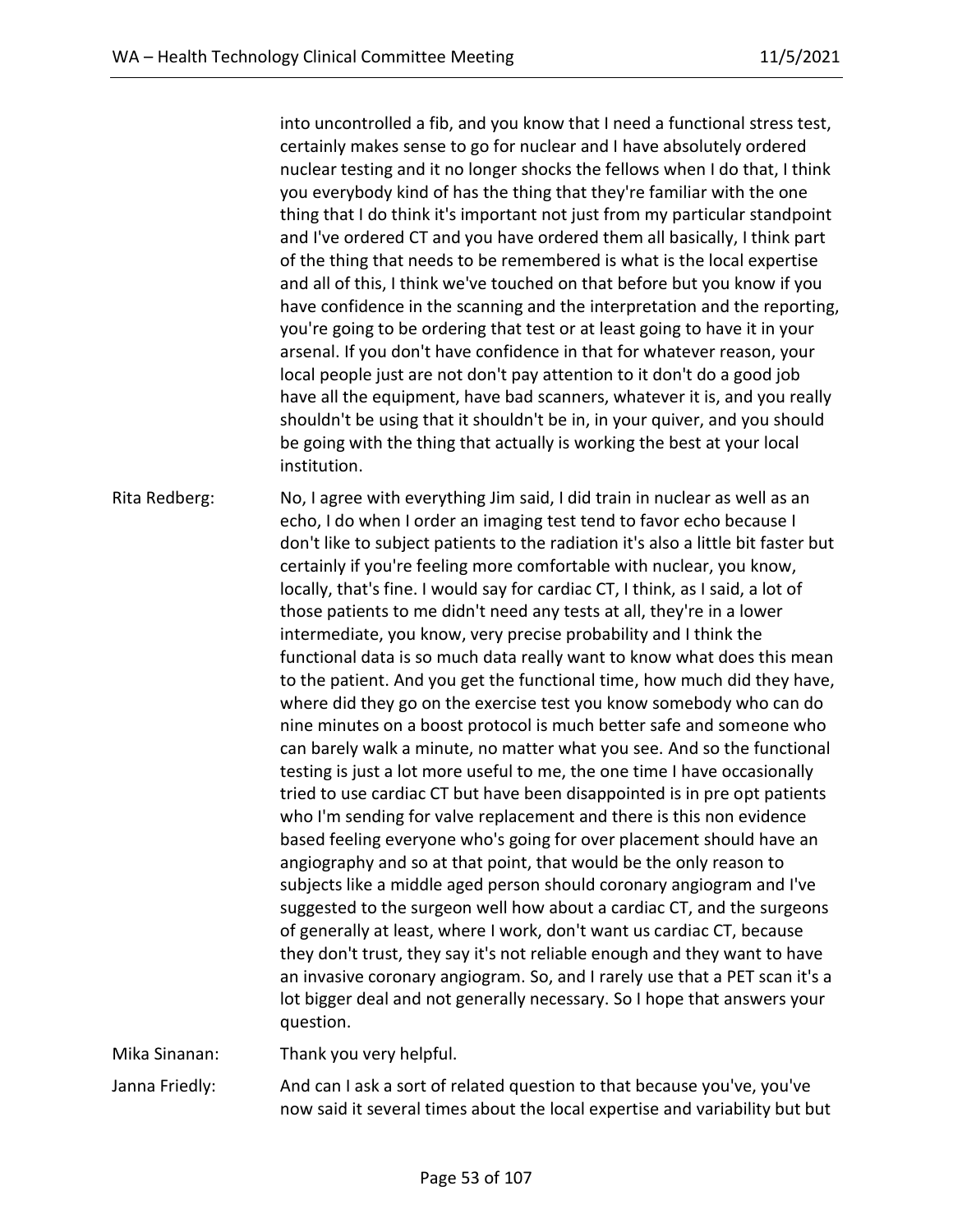yet in the data least the we're looking at the inter-rater reliability of these different tests seems to to be fairly consistent and high. Is that is that just because these were controlled studies with, you know, very set protocols and experts in those those studies versus in an uncontrolled environment is that, is that how you explain that difference?

Rita Redberg: That is probably true.

Jim Kirkpatrick: Yeah, yeah, some of it depends on how you're looking at the data so generally when when these studies are done across multiple institutions which have maybe varying degrees of excellence and doing the imaging said. Well first of all I think a lot of the studies are actually done a places where you kind of know they can do it to begin with, so I'm not sure. They really are testing everybody, but then oftentimes they're actually read centrally by a core lab and that core lab is at least using experts interpretation, if not the expert scanning. And of course there are sometimes studies that are thrown out for bad image quality and, and that sort of thing so you know be sort of a secondary analysis to be able to answer that question from some of the larger trials, but but I think it's a really good question to ask and having seen some of the studies that come through even from reputable places they're not always the best quality, even in these these big clinical trials so that that would be the other thing that kind of mitigates against that.

Janna Friedly: I have another question. And again, I have just had time to skim through the the clinical practice guidelines that we just got access to it was published on Friday. But, but I think for me, a lot of the sort of crux of the discussion is, you know we're trying to look at each of these different imaging test functional and and atomic tests, and look at their comparative sort of effectiveness and think about coverage decisions related to each one of those specifically. It looks like in the, in the clinical guidelines that there's as you have all pointed out that there are, you know, sort of advantages and disadvantages and different patient populations and scenarios for each one of those different tests and you've just said that, although you have preferences for one there are there are circumstances for each, each one of those different tests are those clinical guidelines that came practice guidelines that were published do those have in your mind, if everybody were using those clinical guidelines as as written, does that go far enough to answer those question or to help direct people to which tests to use under what circumstances and, and, and have sort of a rational approach to using those the various tests?

Jim Kirkpatrick: Well if we're in a bit of a complicated situation because there are some appropriate use criteria that are going to come out and have not been out yet and that kind of addresses that question a little bit more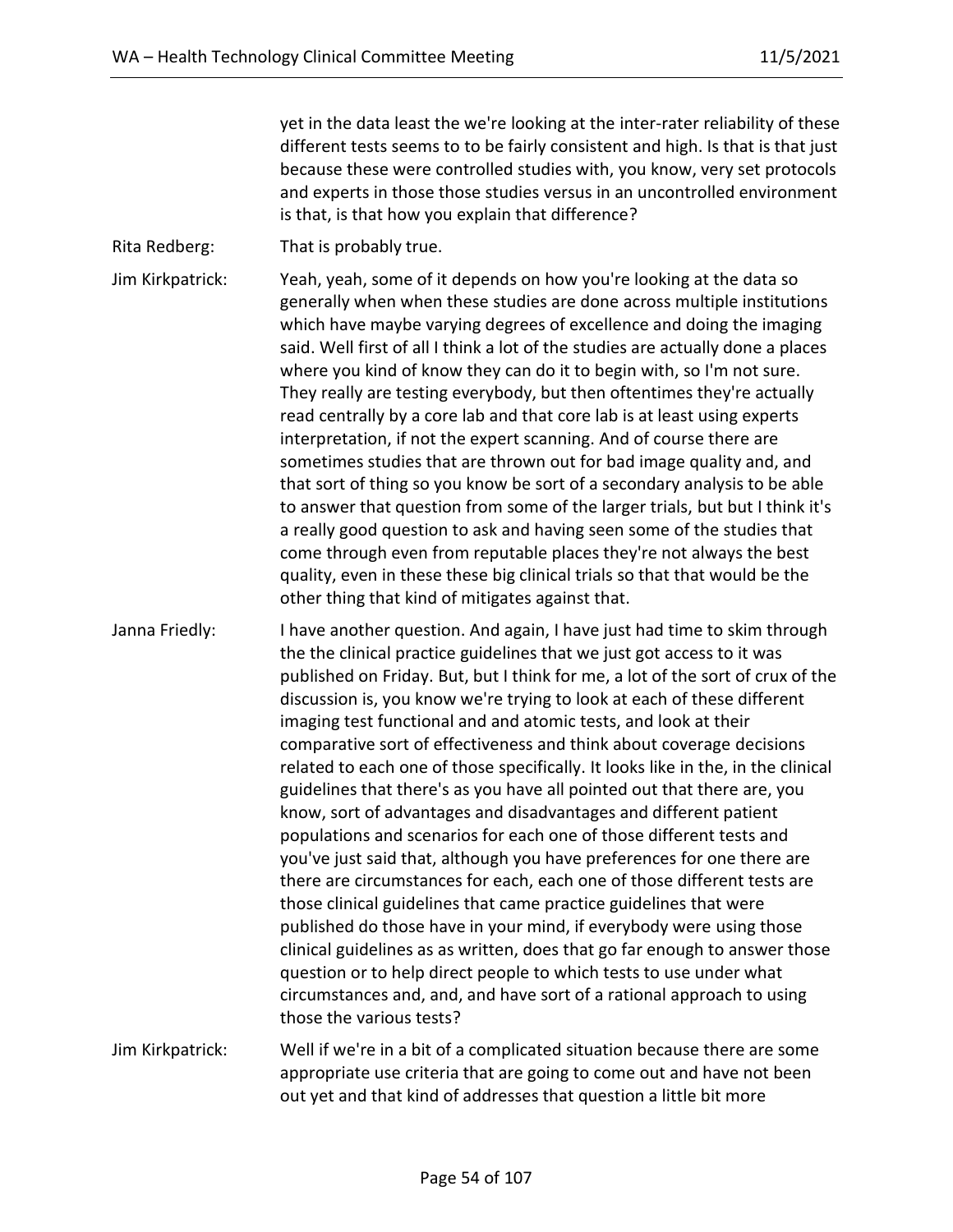specifically, then the guidelines, the guidelines is I sort of read it. We're kind of a return to, let's actually figure out what chest pain is and and how to treat it and so it's kind of a, it looks like they kind of started at square one and with the very basic building blocks and then they said, the imaging parts actually sort of a smaller part of that, and how to use that and they seem to the big change I think was, you know, bright along the lines of what has been saying this whole time, is that if it's low risk don't image. You don't need that you can do a risk assessment if you want to image for risk assessment, that's fine, and doing the coronary calcium score or the, maybe the exercise treadmill but you don't really need to do that you have to wait until it intermediate when you actually order that test it's putting a lot on those clinical risk scores and risk predictors not only a bad outcomes but also having coronary artery disease that that really should be the first step. So I is, and then they don't really get into much other than they do make the point that, as has been mentioned before, older patients tend to have a lot of current calcium to me but since before this really complicates the use of coronary CT, and then younger patients generally they don't have as much and so that might be a better test and those patients. And then the point so we've just been making before about local expertise and everything else. But, but I wonder if kind of the the appropriate use criteria might be the next sort of thing to consider in comparative testing.

Janna Friedly: And those the appropriate use criteria that are going to be coming out is that, did you did you mention when they were coming out and I don't know, that's a good question in the, in the next few months or year to year is it. Do you have any ballpark of what what kind of timeframe?

Jim Kirkpatrick: We're not in I know so I don't really have a good sense I shouldn't speculate. Okay, and…

- Janna Friedly: Well it's it's helpful for me it's helpful to know that that those are coming because that, that definitely, to me, is important to our discussion. And also, it would be helpful to know if maybe there's, there's no way that if there and I'm assuming that those those appropriate use criteria are going to be based off of the exact same evidence and literature that we were reviewing there isn't anything additional that's being used to create those that we have not that we have not been evaluating today. I don't know if there's any way to know that specifically if you're not part of that process.
- Rita Redberg: And they more or less the same I would say you're not going to find a more complete evidence review I don't think that was the one Andrea and Erica did the appropriate use criteria generally use expert consensus, as well as evidence so the variability would be to to that been seen. Let me just make a quick comment on the evidence report.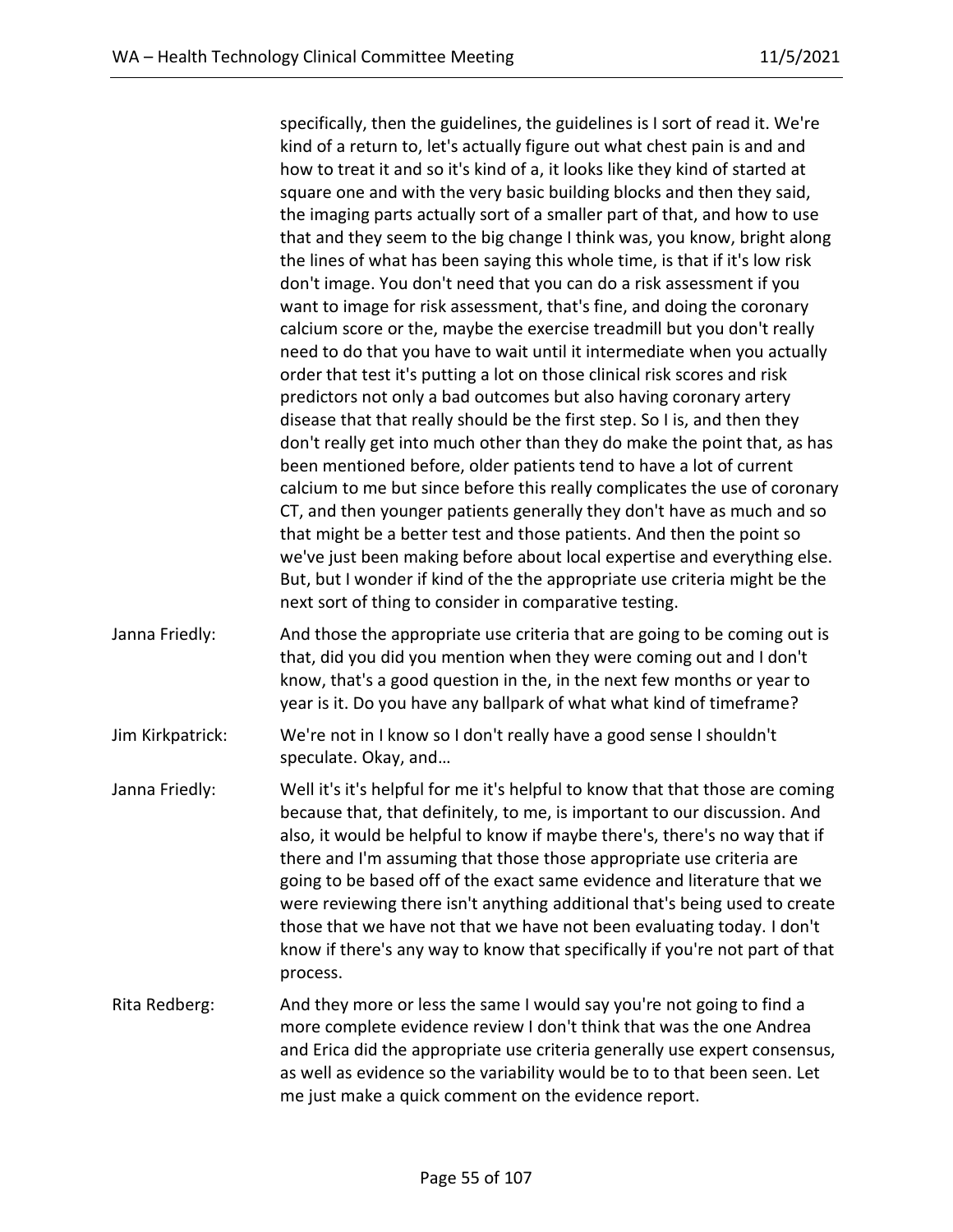| Andrea Skelly:   | There are things and we have not had the time or ability to look at all the<br>references in the new guideline. I would point out that for most of the<br>made that we are not aware of any major study that was not included in<br>our report, and there are studies that are report that are not included in<br>the guideline. And I would remind people to that the purpose of a clinical<br>guideline is going to be very different than an evidence report that used<br>here. And there's in the making of guidelines and Dr. Kirkpatrick and<br>Redberg can probably speak to this better than but in my experience with<br>some guideline work in the past, is that there is more interjection of<br>political perspective and discussion of the evidence in ways that are<br>probably not going to be reflected in and evidence report like this. So a<br>one to one correspondence between even an appropriate use criterion,<br>or the guideline itself would not be expected. So, again, doctors Redberg,<br>Kirkpatrick they have different intake input on that.                                                                                                                                                                                                                                                                                                       |
|------------------|-------------------------------------------------------------------------------------------------------------------------------------------------------------------------------------------------------------------------------------------------------------------------------------------------------------------------------------------------------------------------------------------------------------------------------------------------------------------------------------------------------------------------------------------------------------------------------------------------------------------------------------------------------------------------------------------------------------------------------------------------------------------------------------------------------------------------------------------------------------------------------------------------------------------------------------------------------------------------------------------------------------------------------------------------------------------------------------------------------------------------------------------------------------------------------------------------------------------------------------------------------------------------------------------------------------------------------------------------------------------------------------|
| Jim Kirkpatrick: | I can't say it any better than you did, that's excellent.                                                                                                                                                                                                                                                                                                                                                                                                                                                                                                                                                                                                                                                                                                                                                                                                                                                                                                                                                                                                                                                                                                                                                                                                                                                                                                                           |
| Mika Sinanan:    | Janna, question for Dr. Chen, from the agency reviews is that something<br>we should talk about now or should we hold that till after the lunch<br>break?                                                                                                                                                                                                                                                                                                                                                                                                                                                                                                                                                                                                                                                                                                                                                                                                                                                                                                                                                                                                                                                                                                                                                                                                                           |
| Janna Friedly:   | Now I think now would be a good time to do that but we don't have a<br>lunch break until after our sort of initial discussion about decision, so.                                                                                                                                                                                                                                                                                                                                                                                                                                                                                                                                                                                                                                                                                                                                                                                                                                                                                                                                                                                                                                                                                                                                                                                                                                   |
| Mika Sinanan:    | Okay, thank you so you're getting back on video. But my question is could<br>you just summarize what the key differences in your current<br>recommendations are relative to the old recommendations coverage<br>recommendations?                                                                                                                                                                                                                                                                                                                                                                                                                                                                                                                                                                                                                                                                                                                                                                                                                                                                                                                                                                                                                                                                                                                                                    |
| Chris Chen:      | Absolutely. And so to do that and might just share my screen again.<br>Because this was a myriad of changes and kind of anticipated this<br>discussion to so my screen. So, can you guys see this okay? Yeah. Okay,<br>so the stress echo there was no prior decision. And so this is all de novo<br>new SPECT. The old decision was for symptomatic at high risk of coronary<br>heart disease, or low to intermediate, and you can't do an exercise<br>treadmill test. And then for those who have known CAD so this top one is<br>for undiagnosed. If you have for the old one was for for patients is known<br>monitoring changes and symptoms. And then, not a cover benefit was<br>basically the opposite of that. With the exception of these asymptomatic<br>patients and preoperative evaluation undergoing high risk non cardiac<br>surgery and we did not include this in our condition since it was out of<br>the scope of the evidence report. And so the difference, and then new<br>proposal would be. Sorry, this was changed. So the suspected coronary<br>artery disease and symptomatic patient score intermediate to high risk of<br>coronary artery disease so intermediate to high-risk evaluation of known<br>coronary disease where exercise EKG and stress echo or inappropriate<br>are unavailable. And so the, the new proposal was not just exercise EKG |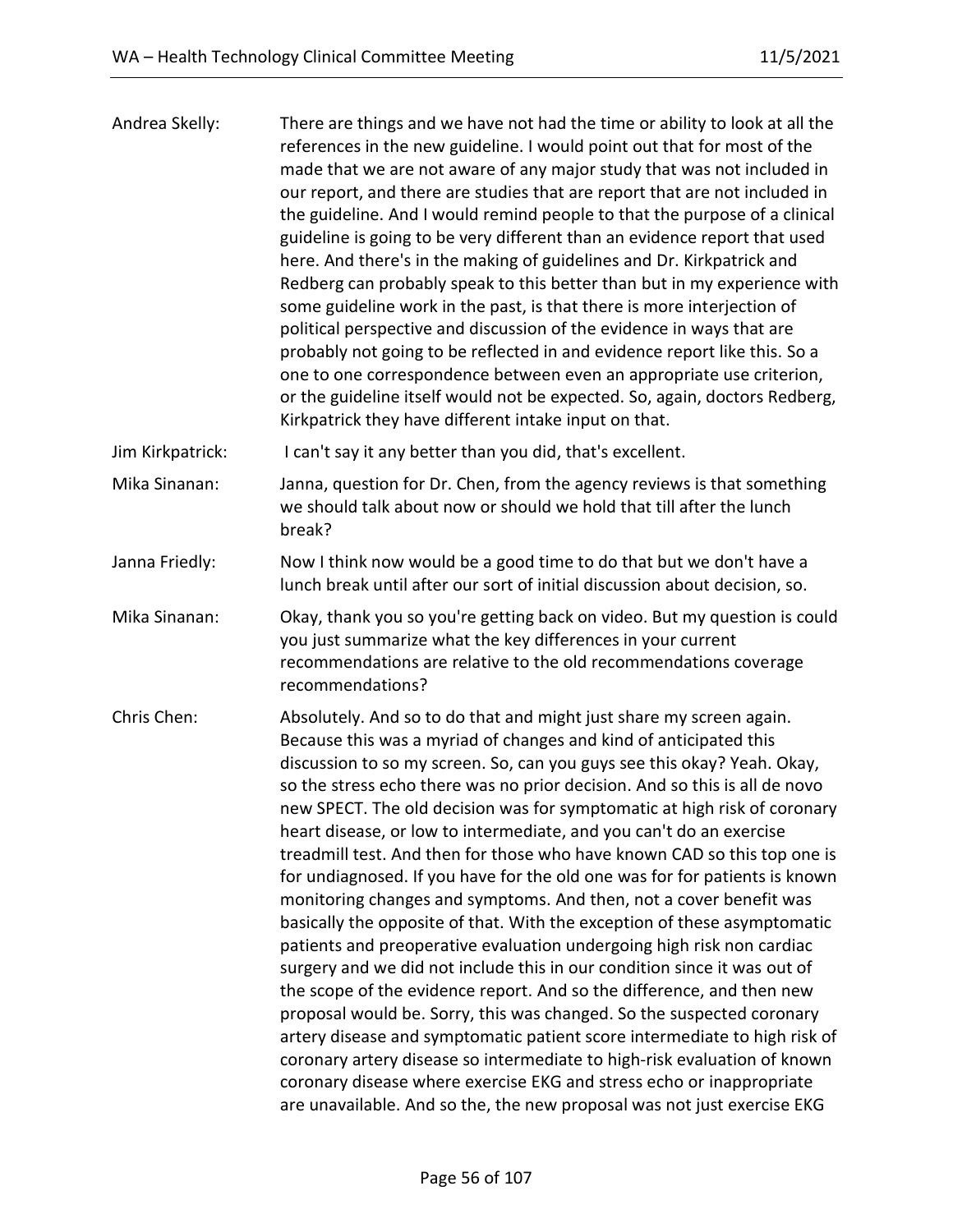being inappropriate or unavailable, also stress echo being inappropriate or unavailable. We there, there was no change in the language and the proposed recommendation for PET. And then for CCTA, sorry I was contemplating differentiating between acute coronary syndrome versus outpatient but did not feel that ultimately that was helpful. But for CCTA, the prior decision was low to intermediate risk of coronary artery disease, and this, the new recommendation is intermediate to high, and the prior was for just the ED or hospital setting and the new does not restrict to setting. And then the CCTA with FFR is also another new decision. Is that helpful?

- Mika Sinanan: Thanks that that is very helpful. Jim, could you comment on how those recommendations would impact practice in the state?
- Jim Kirkpatrick: They jive pretty well with the new chest pain guidelines to what it does say about the imaging in the chest pain guidelines. I think that the difference would probably, and I you know first of all I should mention that I know the University of Washington Medical Center, and I don't have a firm handle on exactly how stress testing or coronary evaluation with anatomic test happens all over the state. But I think that the difference would be in opening this up to outpatient coronary CT, that there would be in places where this is available and hopefully done well. Another option that people could actually pursue under the right clinical scenario. The other thing that it, it seems to indicate would be that stress echoes preferred over SPECT and PET and, and that would sort of be the decision tree is, as you go. You know if you, if you need this test and you need a functional test. Can they have exercise echo or exercise treadmill. If not, then you would go to SPECT, am I, am I reading that correctly?
- Chris Chen: Yeah. Yes, that was the proposed recommendation and kind of trying to tear preferential tests in terms of being exercise treadmill. And then stress echo and then SPECT and PET.
- Larry Birger: Could I ask a question of our consulting experts regarding the definition of the word symptoms. In my experience, and I think this echoes the colleagues that I've talked to as well, including those in cardiology. You know, you may have a suspicion that the patient's got something going on, particularly let's say with insidious. You know, maybe they're having insidious symptoms but they're not good enough historians, and they deny symptoms, you know, for example, I would have the, the farmers or people that would manage their property and they're out there active all the time and, you know, sure you know I'm an actor guy and so far to get them up on the treadmill and they have dreadful functional capacity, and they've been slowly self-limiting for probably months or years without realizing that that would constitute a symptom and it seems to me that proposes a difficulty for the workup and, you know, comprises patient set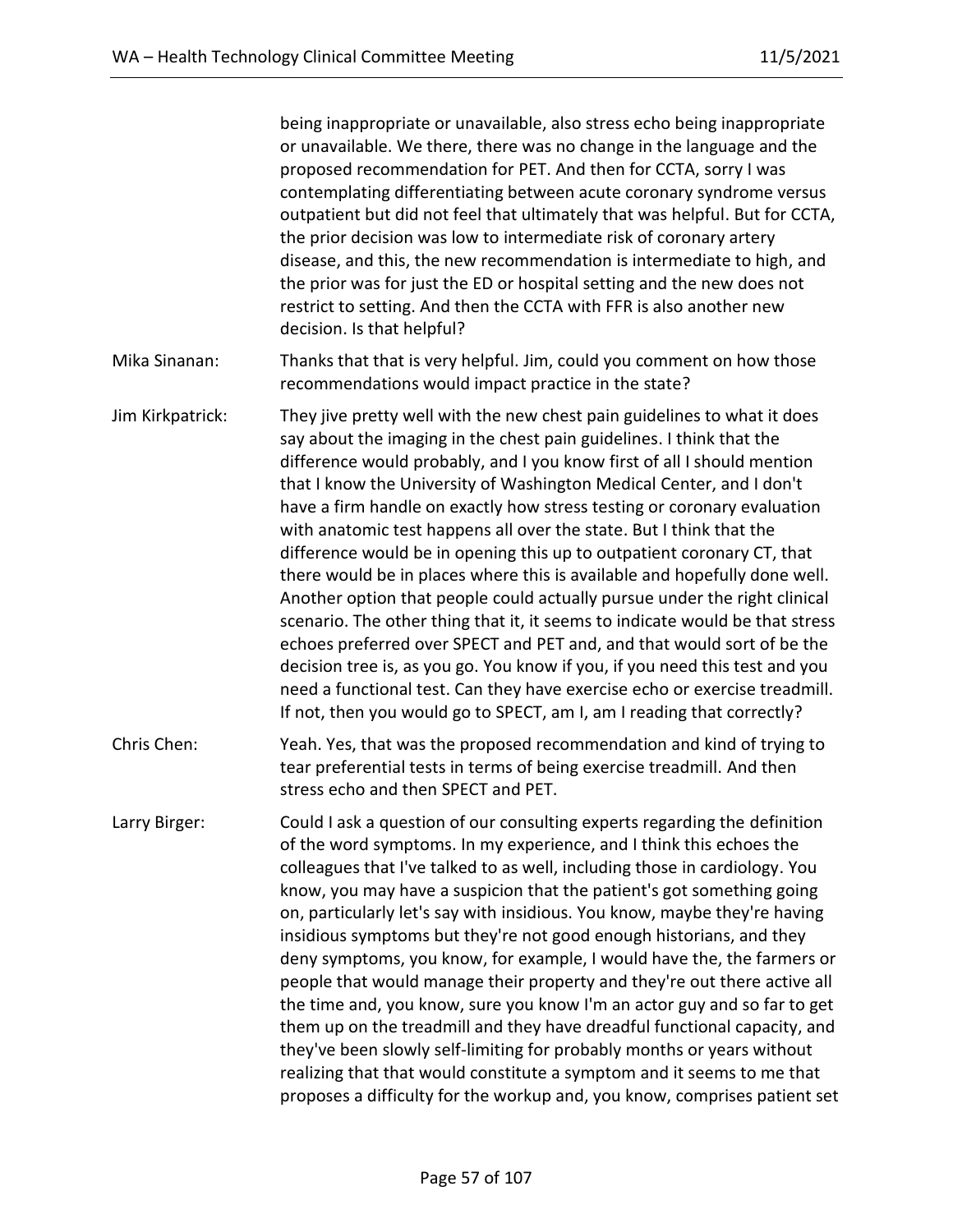that could benefit from imaging that might not be covered under some of these guidelines so could you maybe even expound my concerns or articulate them better and then address them.

- Rita Redberg: But I will just say, I think you're pointing out the advantage of the functional testing is that you can correlate symptoms, um, you know imaging, you wouldn't necessarily need imaging in that circumstance because with a normal EKG you can still read treadmill ECG changes that you would see whether there was a correlation between fatigue reduced functional status, just pressure or whatever it is, with signs of the ischemia on the treadmill test, I mean imaging always does add more information that question is when, when it's that extra information going to be useful for patient care.
- Larry Birger: Accepted some of those folks also have enough orthopedic issues that you may not be able to get a good treadmill test even though they can walk around, you know on flat services and so forth so to me at muddies. So that's where a nuke might be nice.
- Jim Kirkpatrick: Now the other issue you're bringing up is it actually is addressed in the guidelines, is the typical what I think are best called a typical but really they're not really typical they're just not symptoms that middle aged white males tend to have with coronary schema. And there's increasing recognition that women do have other symptoms they should probably not be labeled a typical anymore, and certainly not non cardiac, but they should be watched for and obviously this includes things like this via, but there's also mentioned that the fact that older individuals may have something may present with just an unexplained fall, and that may be pretty much it no chest pain or real shortness of breath and maybe the summer that's because they're too frail to get around. And that may be their first manifestation of coronary schema that is important to, to know about, and again just to come back that may be that you don't actually open up any arteries, but you will actually think about treating it and sort of preventing things in the future from a medical standpoint. So I think those are all really good points and, obviously, part of the whole thing that the guidelines are trying to do, and what I think a good clinicians have done for a long time is sort of having your index of suspicion appropriately raised, and in considering some of these other things and not just using what sort of the thing that we're all taught in medical school because that is not appropriate and every patient
- Rita Redberg: Yeah, I'm just add again, you know, in this time, I haven't been working on heart disease and women since the early 90s I was part of the American Heart Association's Go Red campaign. I have to say I don't think that message is actually very useful that women have a typical symptoms because most of those women with a typical symptom, don't have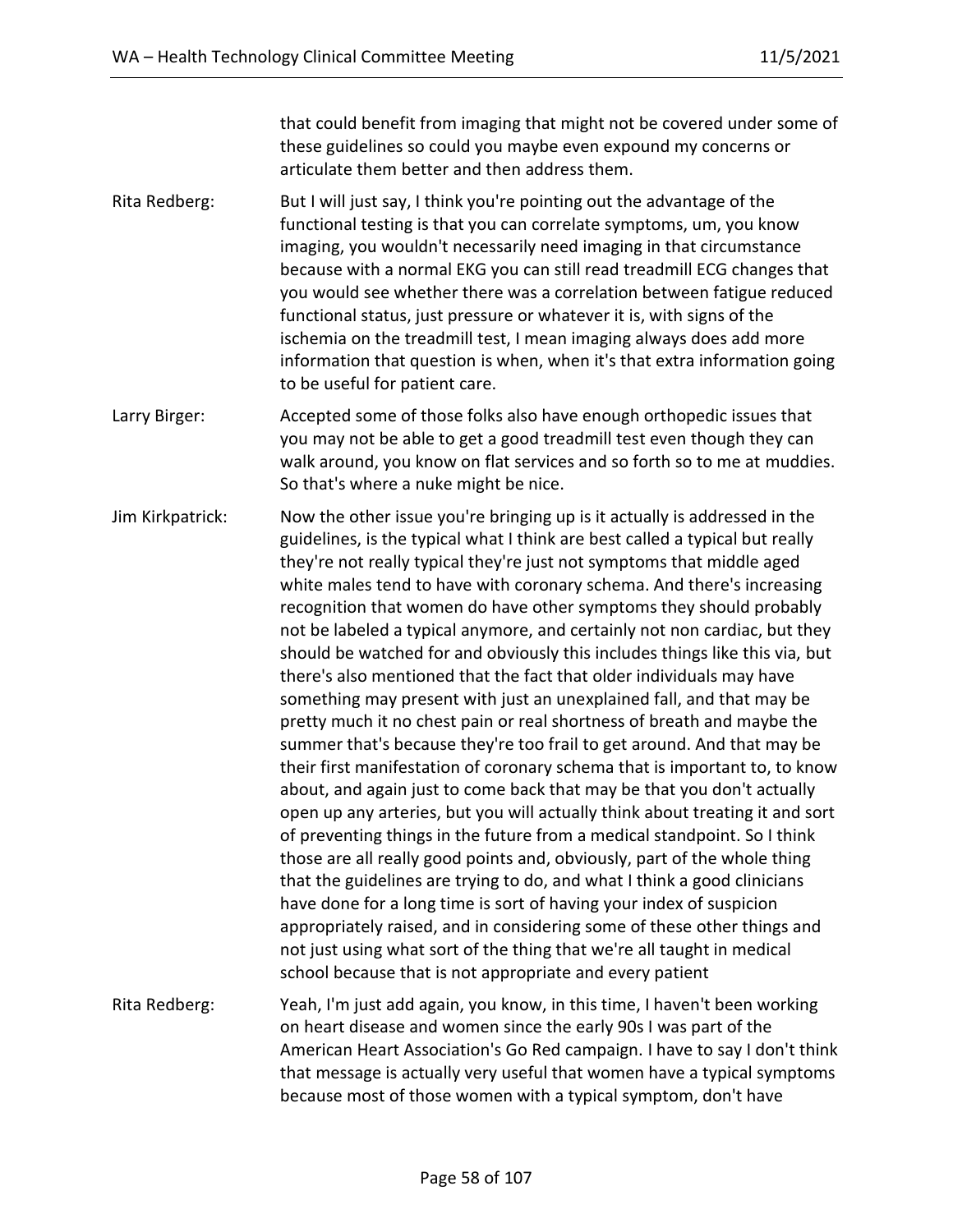coronary disease and they're not going to have heart attacks and I just see a lot of women who come in with a lot of funny symptoms and they don't have coronary disease and, you know, everybody has funny symptoms and everyone has shortness of breath sometimes. And most of the, you know, and so unfortunately I think it was a well-intentioned but not a useful message most you know the biggest symptom predictor of whether you have obstructive coronary diseases still typical chest pain you that pressure with stress that goes away with rest for women and for men, is to set the prevalence of coronary disease and middle-aged women is pretty low still compared to men.

Jim Kirkpatrick: I think we have to look at the whole picture for all the women and certainly this idea of how old the patient is is a major issue and then part of the problem here is you know you are you setting your sensitivity bar, do you want to not miss things, or are you sort of looking at, at, rational testing considering the prevalence and everything else that's that's going on and you're, you know, I would agree with it's probably been a bit of a backlash and the pendulum is gone the other direction for a lot of this but, but I do think we have to kind of recognize in the guidelines to mention this that chess it's not just all about chest pain. And, and it really requires a holistic view of it and it's also not all about coronary disease, there are plenty of other things that could be going on to cause symptoms and occasionally, there's an maybe frequently there's nothing really that we're going to find anatomically or functionally.

Larry Birger: Well, and I would just say I'm speaking from the perspective of a clinician who has ordered quite a few of these tests over the years and had to deal with the aggravation and the staff time consumption and so forth, because we can't pigeonhole our clinical suspicion into the existing terminology or categories. And so that that's really more broadly what I'm what I'm addressing and I you know I know at least one esteemed cardiology colleague who has said similar things, so that was kind of what I was looking at fleshing out, I agree I think the holistic thing. And as far as I'm concerned what the, what a couple of our public commentators said about nuance really resonated with my own experience, and

Chris Chen: Others that Dr. Birger, it was the same as far as our recommendation went, we considered asymptomatic individuals out of the scope of the evidence report and out of the scope of the recommendation which doesn't necessarily preclude a future decision regarding asymptomatic and, and we're not in the recommendation to prescription for what symptoms would be defined us.

Janna Friedly: And we have three people who were patiently waiting for comments so Christoph, we'll start with you.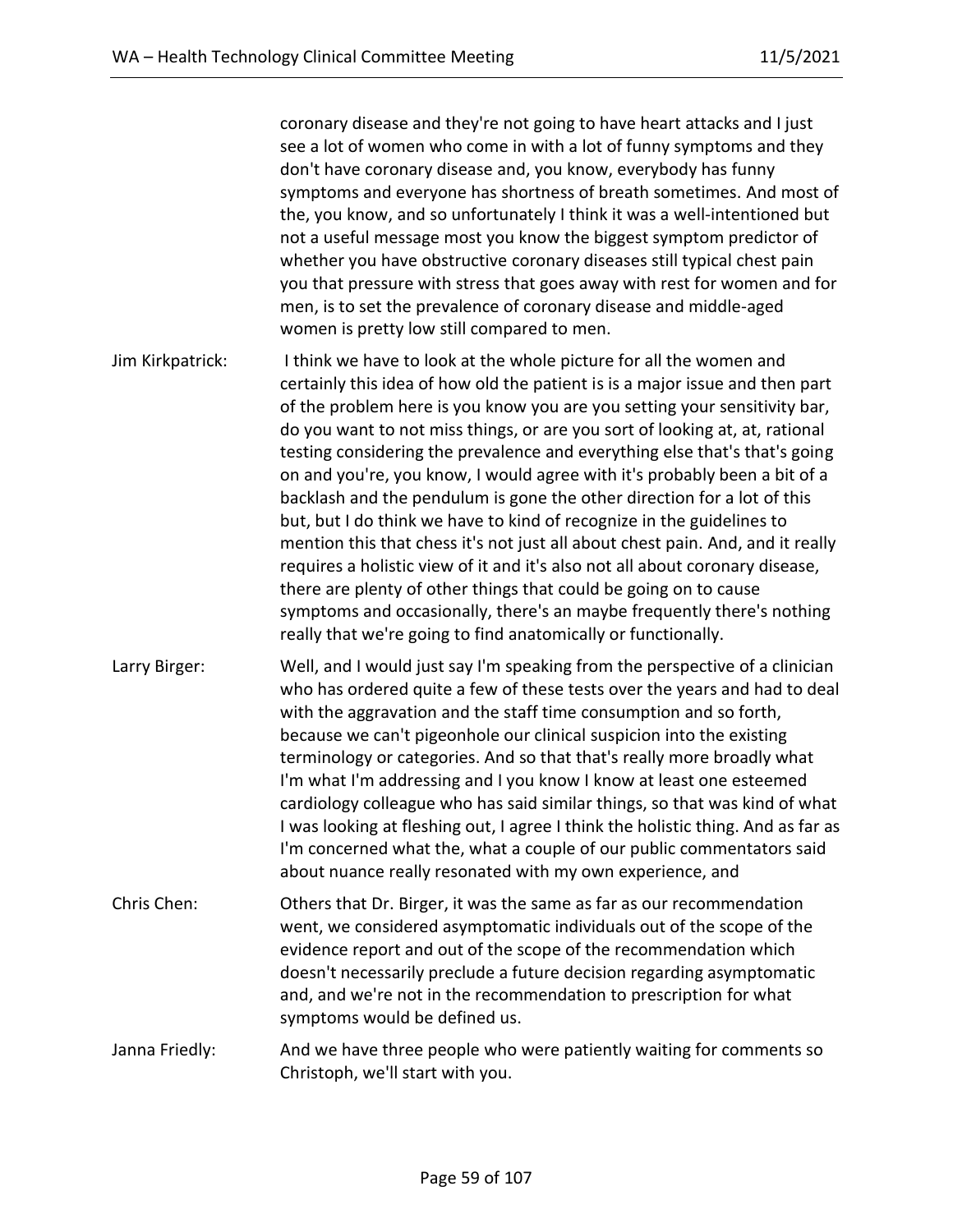| Christoph Lee:   | And based on the level of evidence comparing the different imaging<br>modalities and, particularly, covering SPECT only if stress echo is not<br>available or inappropriate. I think what we're seeing from evidence is that<br>stress echo and SPECT and nuclear imaging, are all somewhat equivalent<br>in terms of clinical outcomes. And there's only lower insufficient evidence<br>for any minor differences and decision making. So, I'd be careful about<br>being too restrictive with the language for SPECT coverage.                                                                                                                                                                                                                                                                                                                                                                                                                                                                         |
|------------------|---------------------------------------------------------------------------------------------------------------------------------------------------------------------------------------------------------------------------------------------------------------------------------------------------------------------------------------------------------------------------------------------------------------------------------------------------------------------------------------------------------------------------------------------------------------------------------------------------------------------------------------------------------------------------------------------------------------------------------------------------------------------------------------------------------------------------------------------------------------------------------------------------------------------------------------------------------------------------------------------------------|
| Janna Friedly:   | Okay, and thank you for that comment, and then I think Connor was next.                                                                                                                                                                                                                                                                                                                                                                                                                                                                                                                                                                                                                                                                                                                                                                                                                                                                                                                                 |
| Conor Kleweno:   | Yeah, thanks. I think maybe as a follow up to that question to Jim and<br>read as as as you look at what's written kind of help us understand what<br>the most controversial languages there, you know I see that PET is<br>dependent on SPECT. But otherwise, a lot of it seems somewhat open to<br>me but I don't order these tests you know we've mentioned symptoms<br>and that can be vague but whenever there's something vague it doesn't<br>always make it easier for the physician to order the test I just want to<br>understand what aspects of what's written to be really kind of focus our<br>efforts on in terms of what is controversial and as we actually get to the<br>pen on the paper for this stuff.                                                                                                                                                                                                                                                                              |
| Jim Kirkpatrick: | That's, that's a very good question. I think some of it depends on the<br>question of what what inappropriate means and how that's defined.                                                                                                                                                                                                                                                                                                                                                                                                                                                                                                                                                                                                                                                                                                                                                                                                                                                             |
| Conor Kleweno:   | Yeah, exactly. I mean it's the way it's written to me would seem that if I<br>sit and appropriate then we're good to go so I feel like there is some<br>openness to it but I also don't order these tests and that's them not being<br>declined they're having patients get declined for them so you know I, I've<br>come across it in orthopedics with trying to get MRIs CAT scans etc. Just<br>don't have the clinical experience here where some of this language<br>would be problematic we mentioned symptoms as being somewhat<br>vague but I, you know, I would be interested in any other aspects that we<br>should also focus our attention on or otherwise it's just you know per<br>clinician recommendation is that would be the end result of taking all the<br>vagueness out just saying if the clinician says they want it then it should<br>be approved or any of those fourth modalities should have any sort of<br>considerations, or qualifications met prior to it being approved. |
| Jim Kirkpatrick: | Yeah. How would this, and I don't know the answer to this how, how<br>would this be translated into clinical practice or clinical denials I guess.                                                                                                                                                                                                                                                                                                                                                                                                                                                                                                                                                                                                                                                                                                                                                                                                                                                      |
| Janna Friedly:   | So is that, is that a question for Dr. Chen, perhaps, I think, I think it<br>sounds like what we're struggling with a little bit as is. The reconciling the<br>need, or the, the potential need to be to allow some, you know,<br>flexibility, and clinical judgment, with the practical implementation of<br>that and what that actually means when you look at those words that                                                                                                                                                                                                                                                                                                                                                                                                                                                                                                                                                                                                                       |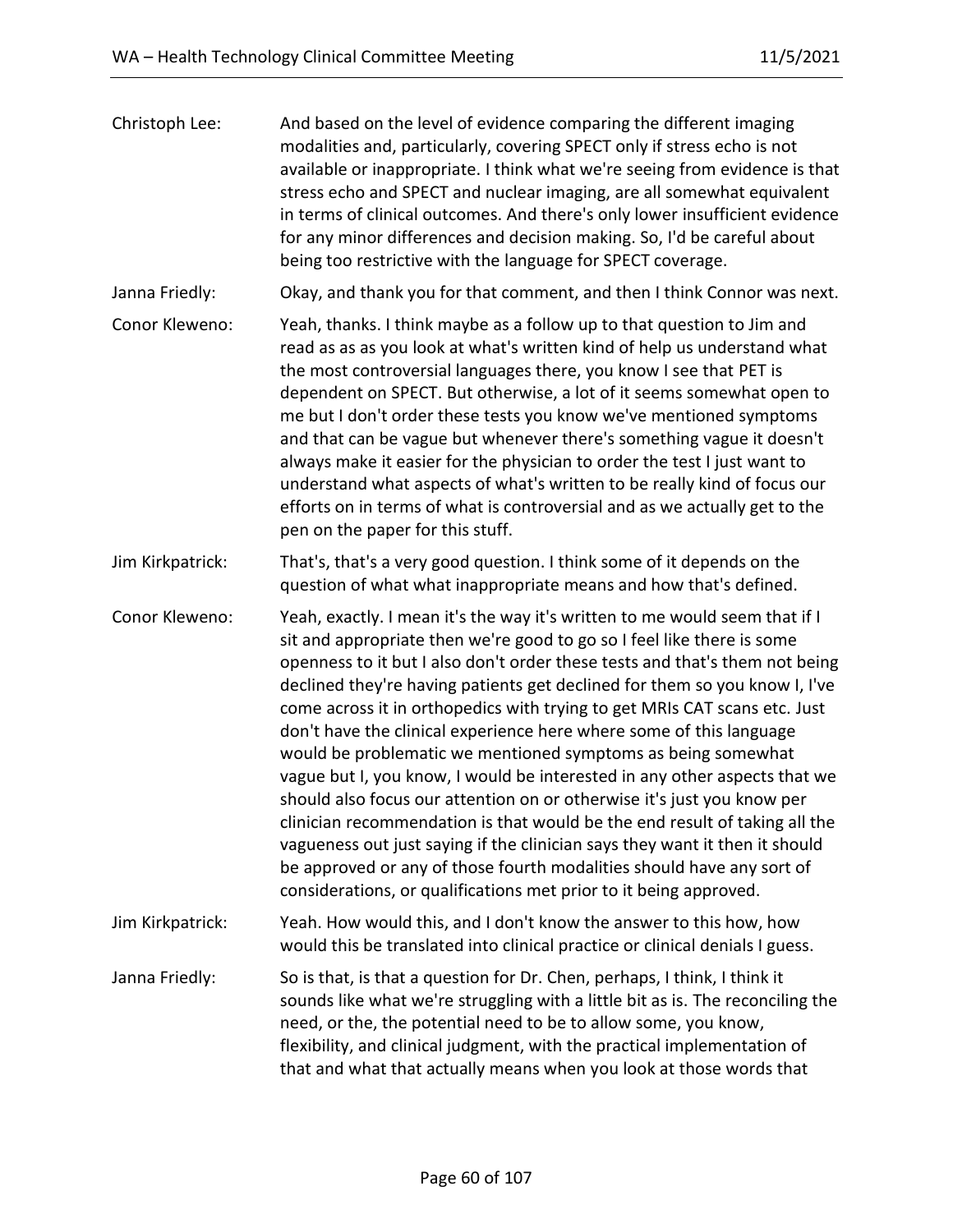when you use words and that decision decisions that are somewhat vague.

Chris Chen: Yeah, I think they generally trying to, I think we understand that there are nuances in this technology, and I think that's why we tried to intentionally be very intentional about the scoping of the decisions and so, you know, at a at a very basic level, keeping stuff out like heart failure or comet Kawasaki disease, cardiac sarcoidosis etc. then kind of focusing on coronary heart disease and then tricking that next to, you know, Unknown, Unknown and symptomatic not asymptomatic. And then, And then within that understand that because of the various considerations when it comes to selecting an appropriate test, and the various criteria that generally. Our goal is to avoid inappropriate testing, and to use equally effective less costly alternatives one available. And I think, I think, you know, most doctors want to do what's appropriate and what's right. but from our perspective we do see times when that inappropriate utilization does occur. And so we wanted to focus on that rather than be overly prescriptive about specific criteria, which would also require maintenance and kind of also understanding the dynamics of HTCC decisions and, you know, maintaining a list of things to add and remove as time went on, Janna Friedly: Thank you. And then I want to make sure Chris has a has a chance to ask his question. Chris Hearne: Um, yeah, that my question was exactly on this on this subject of what the word inappropriate means on the slide that you put up Dr. Chen. It sounds like what I'm hearing from you and just correct me if I don't understand is that HCA would would rather lean on a, a little bit less, less prescriptive and and not spell out what inappropriate means, at least in the beginning and kind of make that a little bit more open ended. To begin with? Chris Chen: Yeah that's that's the initial approach that we took and of course if you know there's there's room for discussion I will say that Medicare's local

coverage determination, kind of, use a similar methodology in terms of not covering tests that don't offer any additional meaningful information. And so I think we're using language around. To that end, but I also want to pause because I saw that Dr. Transue came off camera on to see if she had something to add from the MTG group, the dangers of coming off camera

Emily Transue: To sort of emphasize what we are creating here is that is the coverage policy. So it is ultimately what will be used to say yes or no to people who are. We're making a request so I guess I just sort of wanted to emphasize that a little bit and if there are. Yeah, if they're kind of clean lines that you see in where they do that and not do that that's a possibility.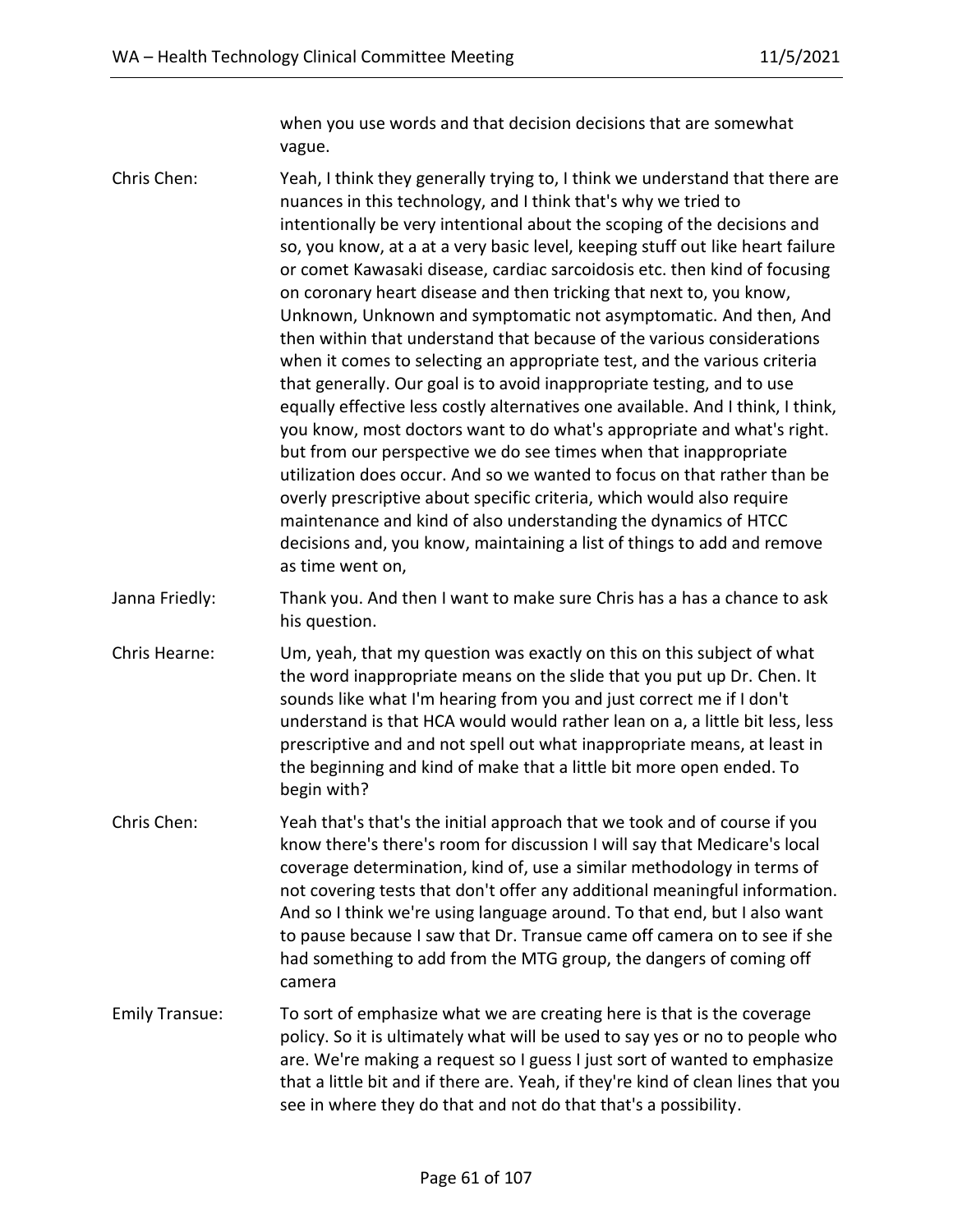Janna Friedly: Um, and then Mika.

Mika Sinanan: Thanks. This is a question for Andrea on your slides, and I should have asked this earlier, perhaps, but your slide 97, which is a summary of stress eco efficacy? At the very bottom it says it has the down arrow decrease risk with CCTA up arrow increased risk with CCTA. This is a summary of stress echocardiogram related compared to exercise EKG EKG standard care and ICA. So is that just a typo. Did you mean decrease risk with stress echocardiography and increase risk with stress echocardiography, you see that you're on those summary slide?

- Andrea Skelly: I think my slight change the slides a little bit last night so
- Mika Sinanan: There's a legend at the bottom. Oh, okay. Arrows Down Arrow have decreased risk with CCTA increased risk of CCTA, you see that.

Andrea Skelly: Oh, yeah, that is a typo. I'm sorry.

Mika Sinanan: Alright, that's fine because that yeah knows use the same template for a number of the slides and that shows up on them. I just wanted to be sure because I didn't understand his slide otherwise. Yeah, well, you're correct and should be echo in my question around that, for either Jim arena is. It would seem that the data suggests dress echo is a better test or has with a low strength of evidence but some increased value over stress EKG. And yet the agency recommendation is only if an exercise EKG is inappropriate or unavailable. So, so basically they're recommending it seems to me as an exercise EKG is the first line treatment, and then only go to stress echo if it's inappropriate or unavailable. My question then it should it be if exercise EKG is in determinant inappropriate or unavailable. What do you think?

Jim Kirkpatrick: I think. I think most of us would, in many cases, prefer the imaging component and, and it depends on the patient population obviously there's some obvious things that the EKG changes to make it an interpretive or can't get on the treadmill and and other things but, in which case you'd need to have a pharmacologic functional test. And those are performed with imaging. I, I think that, you know, this has shown up in the guidelines for a while, I don't believe they're in the most recent one so this idea of think first of exercise travel to a second can tell you that's really not the way most people do things. Most people just order the imaging test. And in part because there is a certain rate of false positives and false negative that you use kind of think you're going to end up with an energy test anyway so you might as well just go for that. It's relatively rare that we have difficulty in getting that approved. And I think it's because there's sort of a widespread recognition of that strategy as well. So if this would represent a, a difference, and that. Now, a lot of requests for imaging tests would be denied until there's kind of an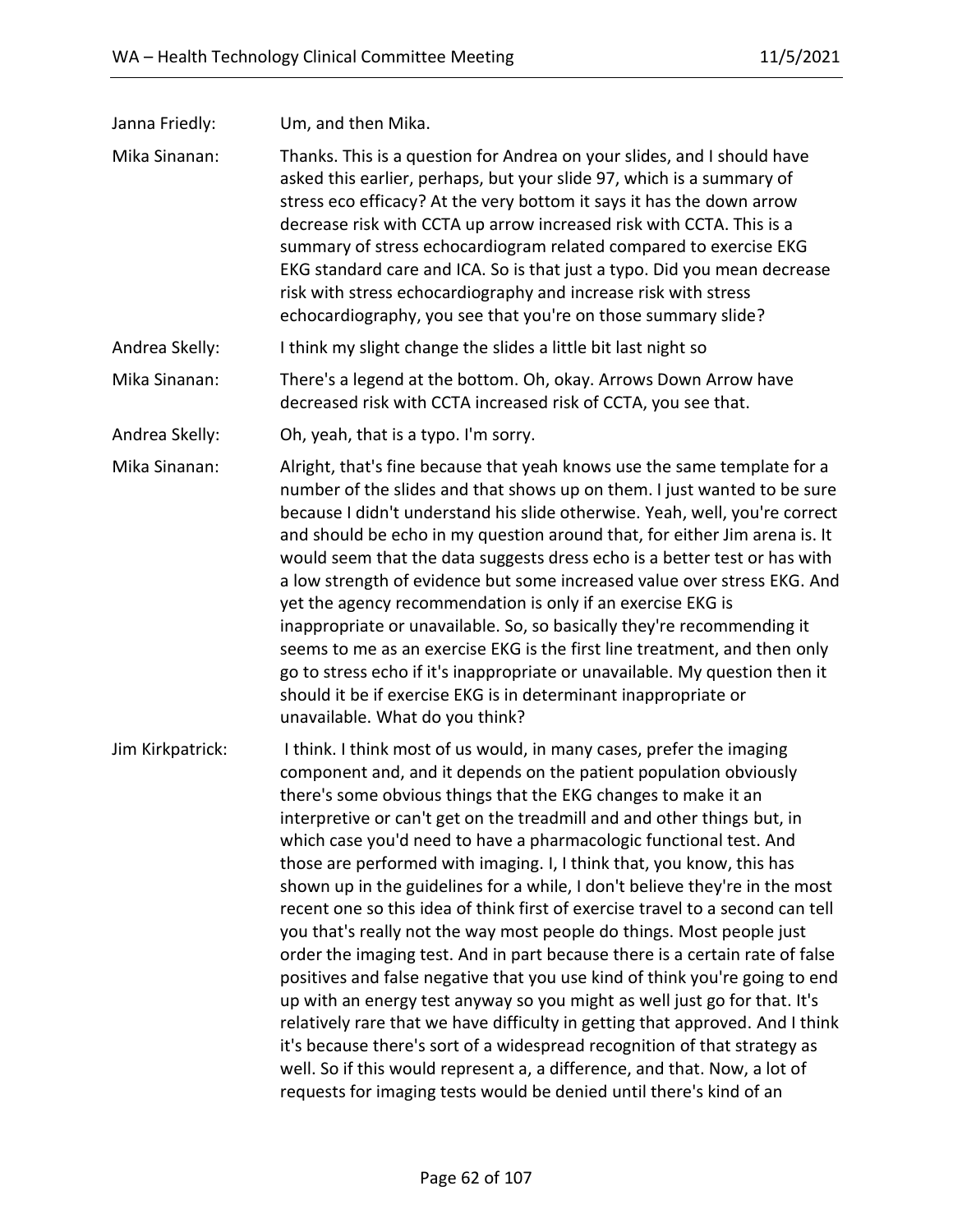exercise treadmill. I think that would would change how things are actually done pretty consistently, but I don't think that that was changed from the prior iteration. Is that correct or that I misread that?

- Chris Chen: The this specific component. And thank you for trying attention to this to send it out, because it might be worth spending as much time on the decision as itself as what's out of scope for the decision, or what may not be in the discussion for today so I actually interpreted, because the evidence to focus on, on the modalities and their utility as follow up with that normal testing. And so, kind of it hearing again to the scope of the evidence report and Andrea could correct me if I'm wrong on that, but I did propose scoping abnormal follow up of abnormal studies out. And the other reason is just knowing the different permutations that occur in terms of like the sequential nature of some of these tests that that was one of the reasons why I removed the or proposed removed move off the language of indeterminate a prior test.
- Andrea Skelly: Your question is asking whether or not we could follow the pathway of a, of a test. If it was in determined or not that was very very poorly described in the studies that we included.
- Mika Sinanan: So thank you I what what Jim just said was, if we were to adopt this as a policy then stress echocardiography would not be a primary option for patients with subset suspected CAD until they had had they had been evaluated for an exercise EKG, and it was either inappropriate or unavailable. Dr. Chen, that's my understanding is that correct? And he's saying that that is different from our current prop from current practice out there I just want to be sure that that is what your intention was that we change current practice.
- Chris Chen: I'm, I'm sorry. Can you can you clarify for the clerk care, sorry, clarify that one Dr. Kirkpatrick. How's that deviate again?
- Jim Kirkpatrick: We have only one cardiologist at the University of Washington Medical Center, who, who sort of directly orders EKG only stress tests for ischemia. And it's a big to do every time he does everybody tries to sort of say, do you really mean that because the normal practice for just about everybody is to order a stress echo or another functional imaging test and more rarely because it's not covered in the outpatient setting a CT. And I think that that's that's kind of the way things are generally done. Because there everyone has this this sort of suspicion that a lot of exercise treadmill testing is is fraught with with inaccuracies, and that you know you come into a situation where you're pretty sure that there's coronary disease and it's normal even at a good heart rate and then you end up ordering and imaging test or sort of the opposite things happened and it's, it is abnormal and then you're really not sure about it and you you don't go straight to Cath from that. So and and for some reason I,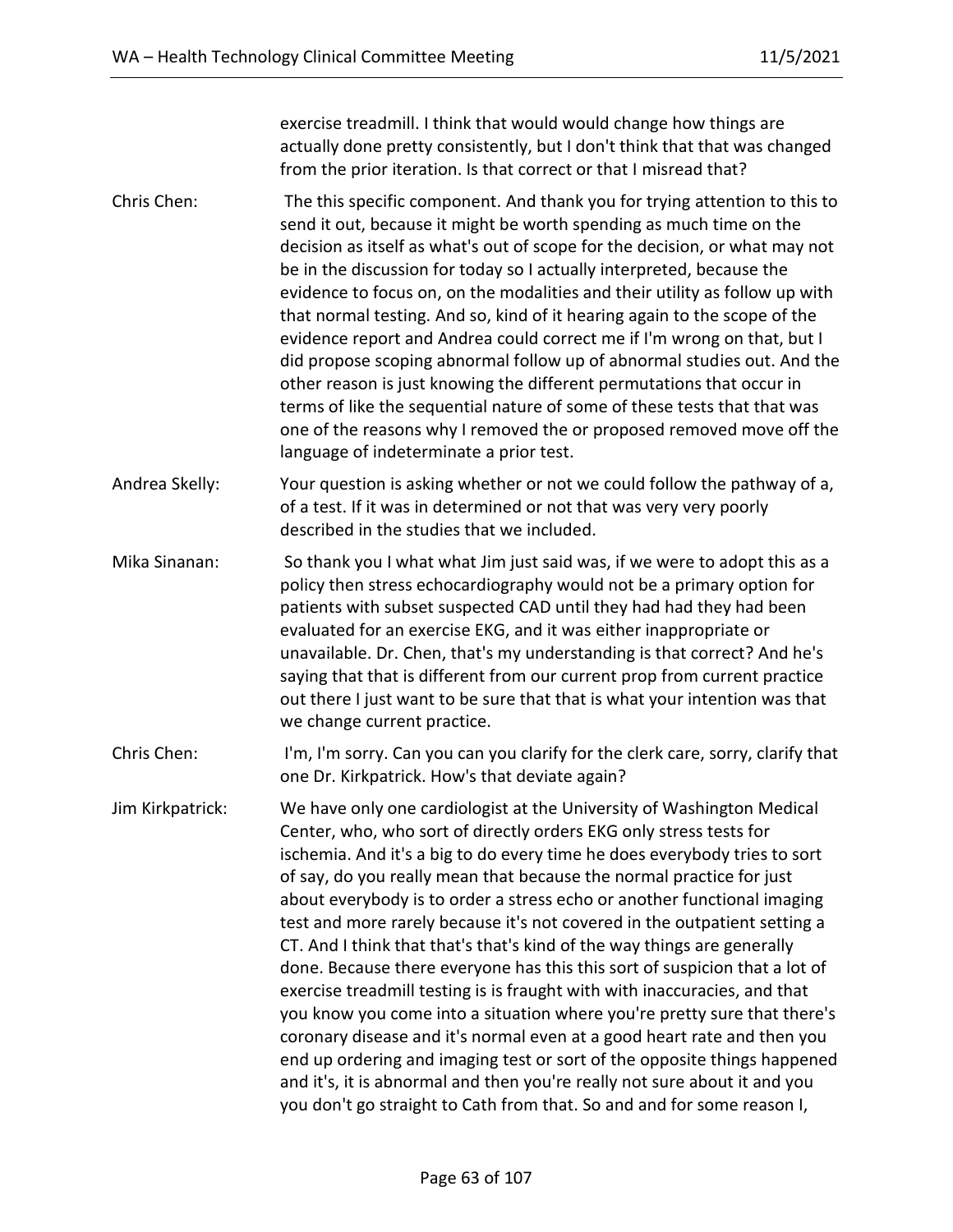|                  | again, this has been sort of the way it's been suggested is that that is the<br>first time test in a lot of the documents that we don't seem to have a lot<br>of denials from any insurance companies, saying that you should have<br>done an exercise, only first, and occasionally happens but for the most<br>part, when people order a, an imaging stress test that generally tends to<br>be okay. And again, I don't see the denials for new studies at least<br>enough for echo but that seems to be the, the dominant paradigm is that<br>it is okay to go straight to a, an exercise particularly exercise imaging<br>study without doing an exercise treadmill first.                                                                                                                                                                                                                                                                                                                                                                                                                                                                                                                                                                                                                                                                                                                                                                                               |
|------------------|------------------------------------------------------------------------------------------------------------------------------------------------------------------------------------------------------------------------------------------------------------------------------------------------------------------------------------------------------------------------------------------------------------------------------------------------------------------------------------------------------------------------------------------------------------------------------------------------------------------------------------------------------------------------------------------------------------------------------------------------------------------------------------------------------------------------------------------------------------------------------------------------------------------------------------------------------------------------------------------------------------------------------------------------------------------------------------------------------------------------------------------------------------------------------------------------------------------------------------------------------------------------------------------------------------------------------------------------------------------------------------------------------------------------------------------------------------------------------|
| Chris Chen:      | Okay, thank you for that clarification. So yeah, I think this this specific<br>component about having for echocardiogram being the recommendation<br>for coverage in the instance where exercise treadmill tests was<br>inappropriate or unavailable that kind of mirror some of the previous<br>language that what that is in the current spec decision as well. So not a<br>major deviation there but, yeah, this is very much the committee's<br>decision to make. So,                                                                                                                                                                                                                                                                                                                                                                                                                                                                                                                                                                                                                                                                                                                                                                                                                                                                                                                                                                                                    |
| Janna Fiedly:    | In fact, Christoph have to do have a.                                                                                                                                                                                                                                                                                                                                                                                                                                                                                                                                                                                                                                                                                                                                                                                                                                                                                                                                                                                                                                                                                                                                                                                                                                                                                                                                                                                                                                        |
| Christoph Lee:   | Oh no. Just to follow up I just wanted to double check with Jim, in terms<br>of talking about going directly to imaging study. Is there any<br>differentiation in terms of saying echo should be got going to first versus<br>a nuke med test, or is it really dependent on what's available locally, and<br>you would basically say that someone should be able to go to any of<br>those first?                                                                                                                                                                                                                                                                                                                                                                                                                                                                                                                                                                                                                                                                                                                                                                                                                                                                                                                                                                                                                                                                             |
| Jim Kirkpatrick: | I'm very biased and in my echo position here. And I can, I'll just lay out<br>some of my rationale for that, but then understanding and I'm very<br>biased. You know I echo does give a little bit more information in terms<br>of the fact that we can get what is generally considered to be a more<br>accurate ejection fraction at the same time as the stress test, we can see<br>even if it's a stress only we're not actually looking at the rest of the<br>heartbeat, get some sense of whether it might be your next to gnosis or<br>cardio fusion right ventricular size and function, some views so the,<br>there's this a lot of different I could go on and on but there's a number of<br>different sort of extra things that that we can get as far as extra<br>information now of course extra information is not always good. And that<br>can lead to, you know, incidental finding problems but that that's one<br>sort of aspect and some of those things extra pain. just me too so it's kind<br>of helpful. I think the other thing is, does take less time and, and it, it has,<br>you know, as was pointed out, there are some problems with obese<br>patients and those with lung disease in general, all of those can be<br>overcome. At slightly increased go up some increased costs, with the<br>addition of non-iodinated contrast agencies or microbiology don't hurt<br>the kidneys. And that generally we don't have that problem anymore. So |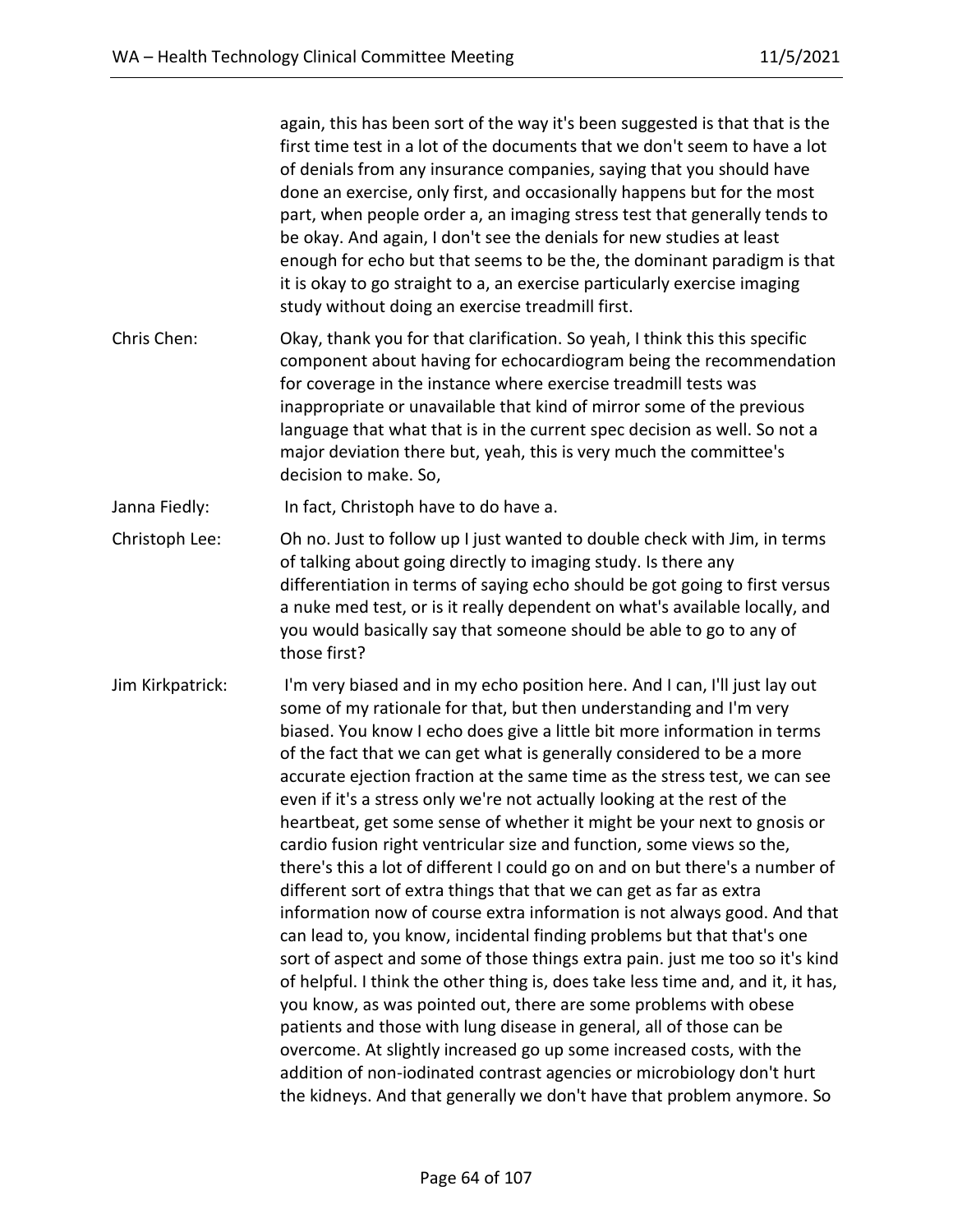that's sort of some of the the rationale is behind my bias it had nothing to do with the cost situation.

- Christoph Lee: Thanks for the double or echo definitely, I guess that other institutions. Thanks for the double or echo definitely, I guess that other institutions where they don't have a great echo lab, but you know and
- Jim Kirkpatrick: I would absolutely agree that you have to go with what's good and, and you're, you're absolutely right, if, if, if the Ecolab is known not to produce a high quality product have trouble to end the stress test early because they want to leave, whatever it is that ends up making that test not a good one, or even just in comparison with other modalities or with outcome studies, it's not good, then I would absolutely agree you need to go to another test. And I would also really strongly advocate for this idea that the other testing, really should be available and encouraged because they're always going to be patients that really that is the most appropriate test and I think this idea of finding the right test to the right patient is really key.
- Larry Birger: That certainly echoes my experience over the years we had one physician a hospitalist who oversaw the stress tests and the, the cardiology group finally reached out to me and said could you talk with him because he kept ending the tests, really inappropriately early based upon heart rate as opposed to getting a better physiologic stress test. So I just wanted to reinforce the ideas that are being laid out here.
- Janna Friedly: Okay, and I don't see any, any hands up are there. Are there any other questions or comments, I?
- Clint Daniels: This is Clint as I put a quick question about where the public health comments are not public health, I'm sorry public speakers. One of them mentioned that there may be some access issues and availability, is that like one specific test that's less available, or specifically rural areas, or are several of these less available, can anybody comment on that?
- Jim Kirkpatrick: Oh, it could be any of them. And some of it is, you know, echo is pretty available all over the place, but stress echo is not necessarily because it depends on a lot of them you, if you're going to do dobutamine stress echo for instance, really you should have a nurse administering the dobutamine, and sometimes nurses are not, especially not now, not sort of been in plentiful supply. And the technicians are not always available and sometimes you can only have it during certain hours and then there may be limitations on the scanners that you have. And all of these really kind of depend on the local area. And what is actually being offered so I believe the comment was made in in relation to CT scanning, but it's kind of true for everything you got to have the equipment you got to have the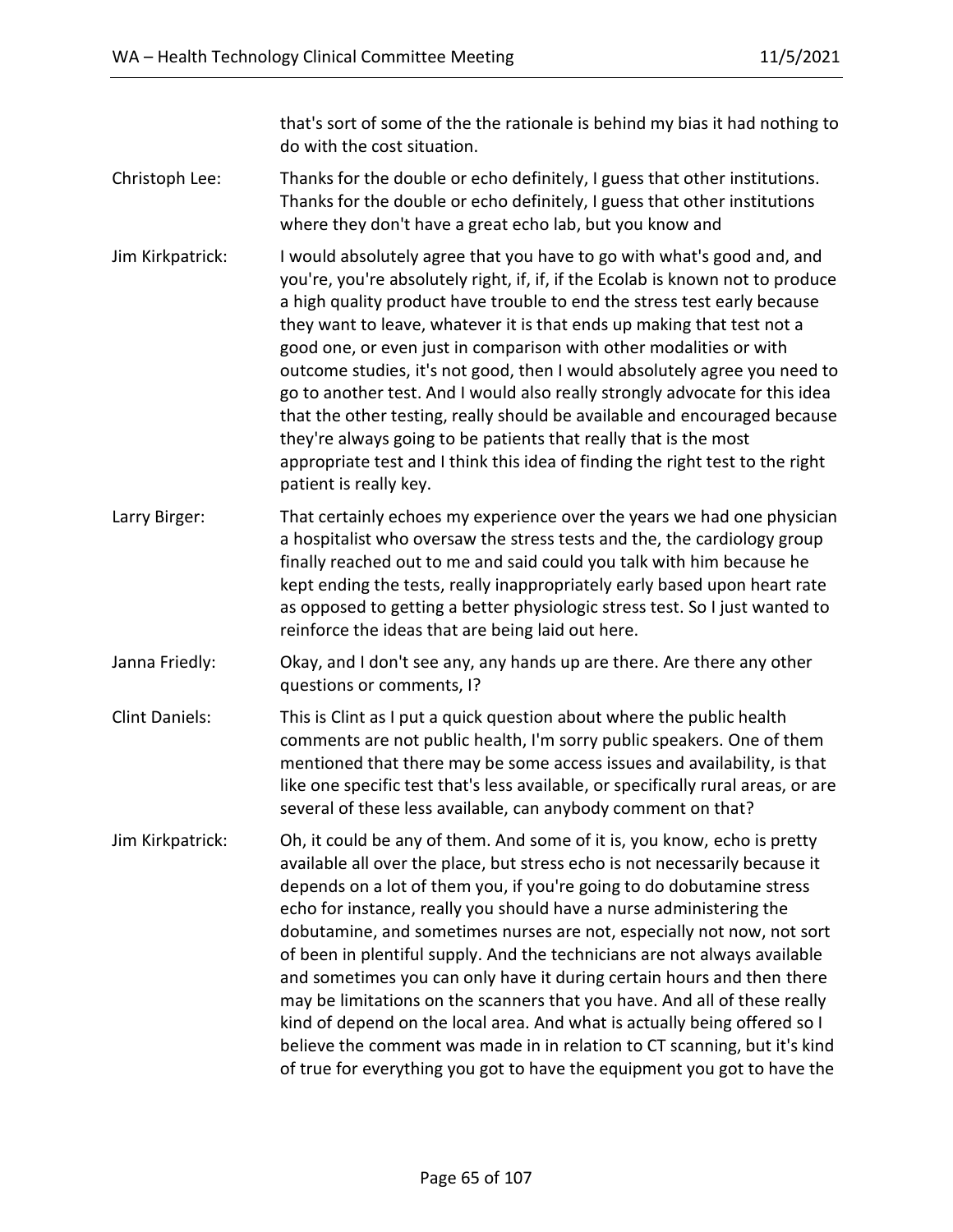technicians on first, and you got to have the people know what they're doing and reading it.

Janna Friedly: I think I'm sorry I was just gonna say as a follow up to that I think one of the things I struggle with is if if in the, in the language of the decision you say, you know, if, if, you know, stress echo isn't available as part of the criteria for another for an alternative test that that interpreting that is, it can be challenging because I'm not sure who would who would know whether it was available and what does availability mean does it mean available within a specific time frame or, you know, or available within a certain mile radius or, you know, so availability can be interpreted in so many different ways so just from a practical implementation standpoint, does that, is there a potential for that to be problematic and, and actually implementing a coverage of decision. It's more of a comment I guess it's not really a question to anybody but that's that's what I what I struggle with. I think Christoph, you were going to say,

Christoph Lee: I was just gonna make a comment to follow up with Jim's comment that accessibility for nuclear med studies is tough to write. You need a nuclear medicine department that could deal with radio pharmaceuticals and not all facilities will have that and urgent care ED settings, CT maybe prevalence ultrasound may be prevalent but nuclear medicine may not be.

Conor Kleweno: I kind of go back to my question I might not have articulated a well when we're actually writing this down and it says, if SPECT is unavailable, than us PET, you know whatever way you want to phrase it is the issue that the criteria to meet any of the tests is controversial, or the restriction on which test is allowable more controversial or both, Jim.

Jim Kirkpatrick: And they both could be controversial depending on the situation.

- Conor Kleweno: Again, I guess I read what you know besides the PET being dependent on a SPECT scan, much of what's written there seems pretty open to the provider choice but maybe I'm not understanding the restrictive nature of the languages as well since I don't order those tests maybe Larry you can comment.
- Jim Kirkpatrick: I guess practically what what would happen I mean I this is sort of what my question is the same really is, if this were to, would this be basically a situation in which you know pretty much all of my stress echoes are going to be denied because I haven't done an exercise treadmill first or haven't somehow documented very clearly that an exercise treadmill can't be done and how much documentation burden would that entail and I is that what what you're asking? Because that, that's certainly what I'm concerned about.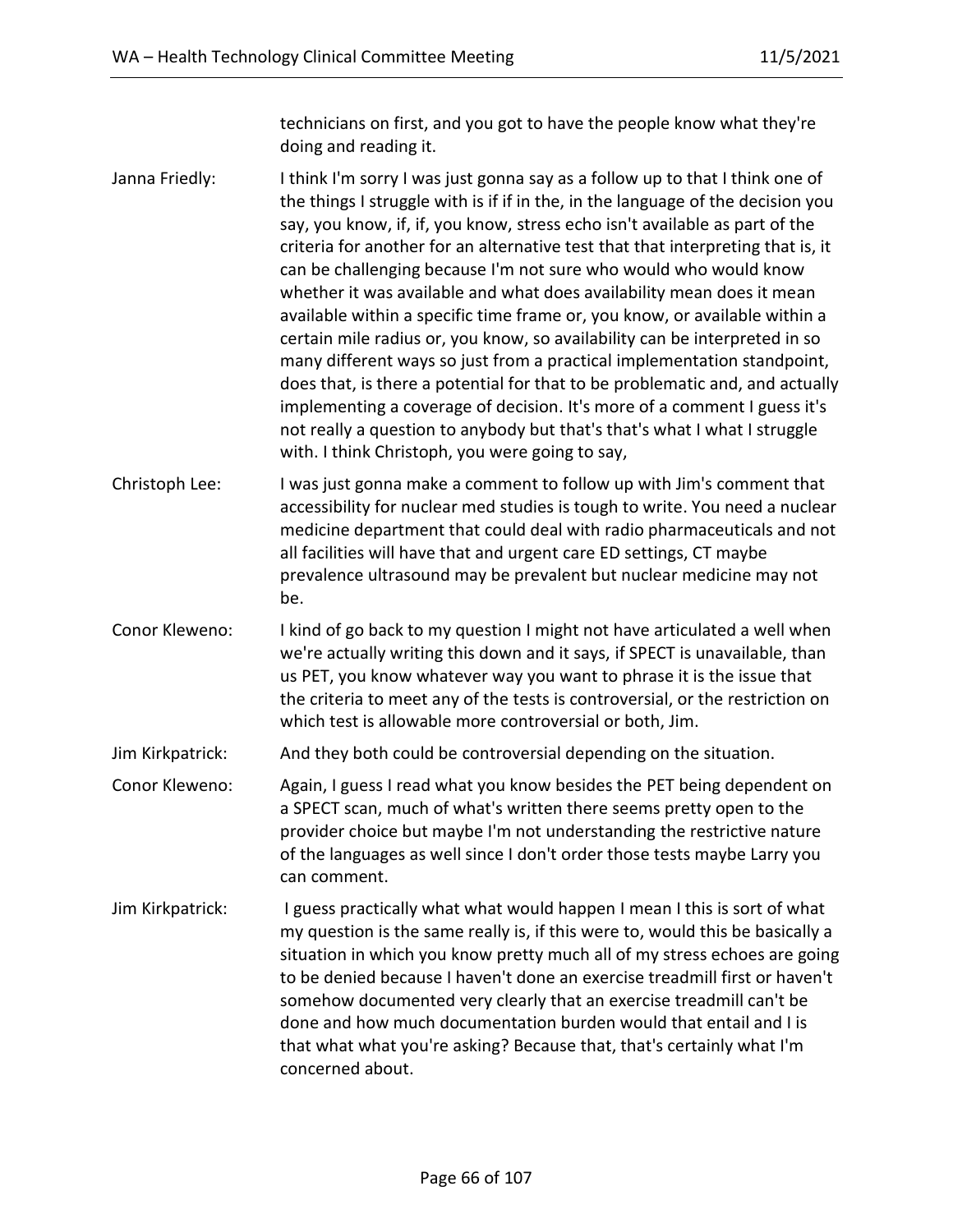| Conor Kleweno:   | Yeah, well I mean one thing is that what your comment that you know we<br>don't do exercise treadmills anymore we just go straight to stress echo I<br>didn't realize that is part of clinical practice but when I read what is, what<br>was written, it seems like there's a lot of choice if I say okay well this is<br>not appropriate. We're going to do that. I totally agree with you know,<br>what does that mean in terms of what do I have to document or appeal<br>to say that it's unavailable or inappropriate. And so I just didn't know<br>what part of what's written is problematic for you or even some of the,<br>the open public comment personnel that called in.                                                                                                                                                                                                                                                                                                                                                                                                                                                                                                   |
|------------------|-----------------------------------------------------------------------------------------------------------------------------------------------------------------------------------------------------------------------------------------------------------------------------------------------------------------------------------------------------------------------------------------------------------------------------------------------------------------------------------------------------------------------------------------------------------------------------------------------------------------------------------------------------------------------------------------------------------------------------------------------------------------------------------------------------------------------------------------------------------------------------------------------------------------------------------------------------------------------------------------------------------------------------------------------------------------------------------------------------------------------------------------------------------------------------------------|
| Jim Kirkpatrick: | And I don't mean to say we don't cover do them and we certainly do<br>them and can do them, to be honest at university we do them mostly just<br>looking for rhythm disturbances and electrophysiology patients not really<br>assessing ischemia but a lot of those three to infinity to.                                                                                                                                                                                                                                                                                                                                                                                                                                                                                                                                                                                                                                                                                                                                                                                                                                                                                               |
| Mika Sinanan:    | So Jim biggest thing that I, I guess I interpret and I appreciate Connors<br>question, as if you're teaching a cardiology fellow or resident about this,<br>are there a list of well accepted criteria for which exercise EKG is<br>inappropriate, that we should be listing or is it in his question is, is that so<br>clear that we don't have to list them? Or we should list them? Or is it in<br>the mind of or in the opinion of the provider? And when we say that if if<br>we just write the, the comment in the medical record, exercise EKG and<br>appropriate refer for stress echocardiography, is that going to become<br>sufficient explanation?                                                                                                                                                                                                                                                                                                                                                                                                                                                                                                                          |
| Jim Kirkpatrick: | That's really good question. It's a little bit of both. There are definitely<br>criteria that are, that are set out for an interpretive EKG pretty obvious<br>with that one. But there are different character. There are different<br>qualities that he did make an interpreter stress test. We don't have to get<br>into but then there are sort of these patient level factors which are kind<br>of hard to quantify or put down why someone might want to, to have<br>increased sensitivity for instance, that is offered by an exercise, treadmill<br>test and some patient populations, increase specificity as well. And in<br>some of this as I was very much struck by Andrea's presentation and one<br>of the things I took out of it is there's just not a whole lot of evidence that<br>supports and and really makes it very, very clear what to do and so it<br>seems like having a little bit more wiggle room allowed in the face of<br>evidence, not pointing in particular directions and and being a little less<br>prescriptive I think in my mind, sort of makes sense based on the<br>evidence review but I certainly would would be happy to be proved<br>wrong. |
| Larry Birger:    | Well I'm concerned that we're trying to reduce something to an<br>algorithm that is in the nature of the case doesn't lend itself to that. And<br>again, as somebody who has spent a lot of time over the years, wrestling<br>with people on the other end of, you know, who's going to be approving                                                                                                                                                                                                                                                                                                                                                                                                                                                                                                                                                                                                                                                                                                                                                                                                                                                                                    |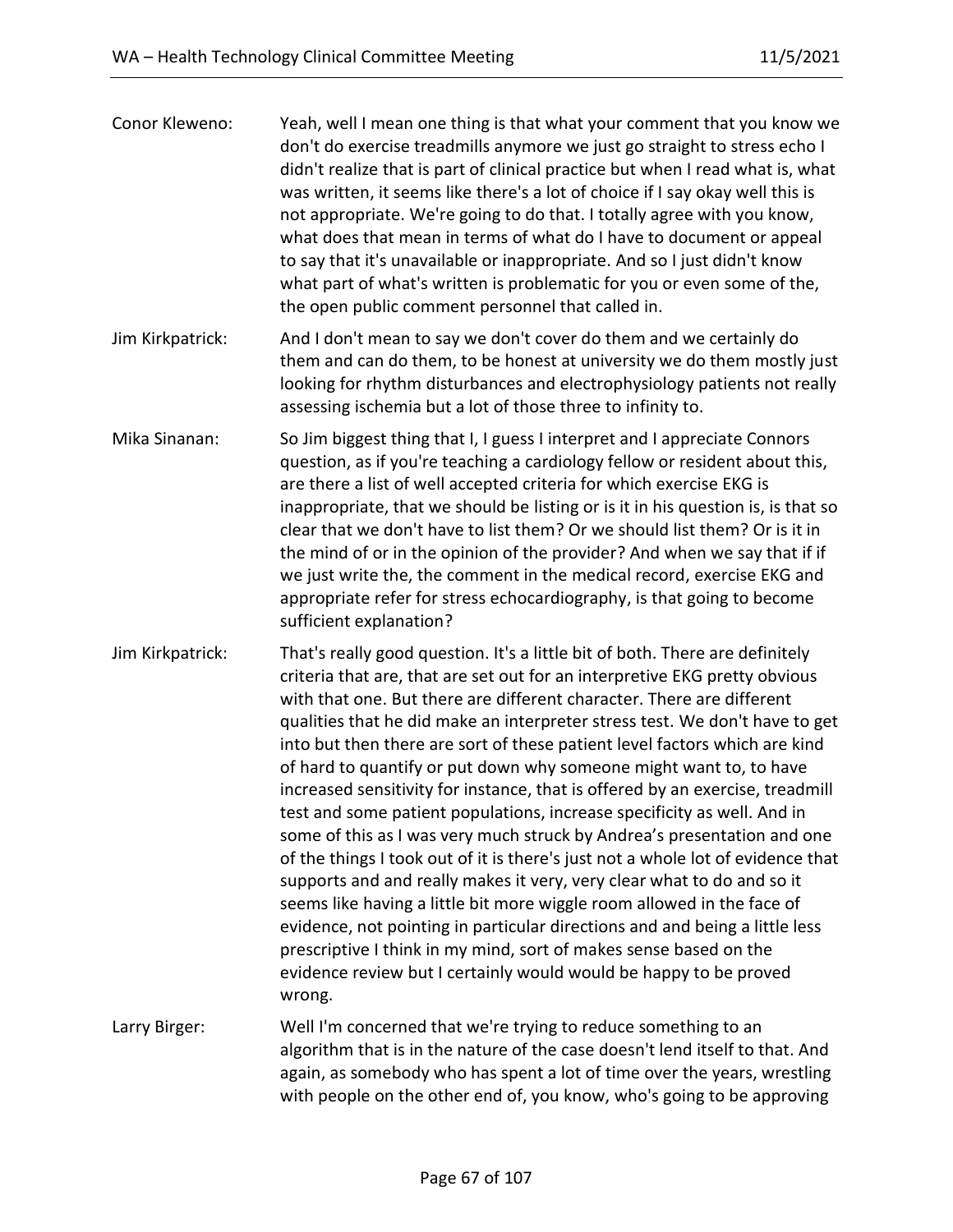payment or whether the test is going to be scheduled I feel pretty strongly that we do just what you said, and not be so prescriptive but allow wiggle room nuance clinical depression or whatever because I think this is a really complex topic that it could not be reduced to something more simple. At this stage without it becoming simplistic and thereby inhibiting patient care. And there's a fallout from that too I mean if your staff is having to waste inordinate amounts of time with you know trying to track down approvals and so forth. That's not without its really significant impact on the staff and on the provider but that doesn't really get accounted for in these sorts of, you know, discussions, I don't think so.

Conor Kleweno: Larry, how would you have, you wrote it?

Judy Zerzan- Thul: Can I interject for just a minute because I think this will, this will help the discussion this is Judy Zerzan-Thul , I think, based on the evidence that we've seen, we're not really trying to restrict stress echo and it, it seems that in terms of advocacy and cost, either stress echo or an exercise treadmill or, or good first step. So, if that helps we currently don't have stress echo on prior authorization. And I, you know, I don't know, based on the evidence of effectiveness and costs that we would need to do that so if, if that helps. I, I just don't want to get too far down the rabbit hole because there are a lot of options here and this is a complicated topic. But, but yes that's, that's sort of what I think.

- Janna Friedly: Right, thank you that's that's helpful clarification Christophe, do you have a another comment.
- Christoph Lee: I guess, a question for both HCA and for Jim. The difference between PET and SPECT. It seems like a lot of the literature and the guidelines lump that together into nuclear medicine scans. And I know PET is certain information that SPECT doesn't right like blood flow reserve for instance, so you get some more functional information. PET says lower radiation dose, but obviously it costs a lot more. So, in, in your minds, why is PET, a separate decision point, compared to just nuclear medicine in general? We have a different decision for that.
- Jim Kirkpatrick: Why I can't really answer that question per se but I think you've captured it really really well my understanding also is that it is considerably more helpful in patients who are on the larger side and tend not to have really great SPECT images and their sensitivity and specificity for detection coronary ischemia actually goes up with PET scanning and larger individuals, but other than that I don't other than cost I'm not sure I would know why that is either.
- Christoph Lee: Thanks. Is there anyone on the HCA side that could discuss why PET is differentiated?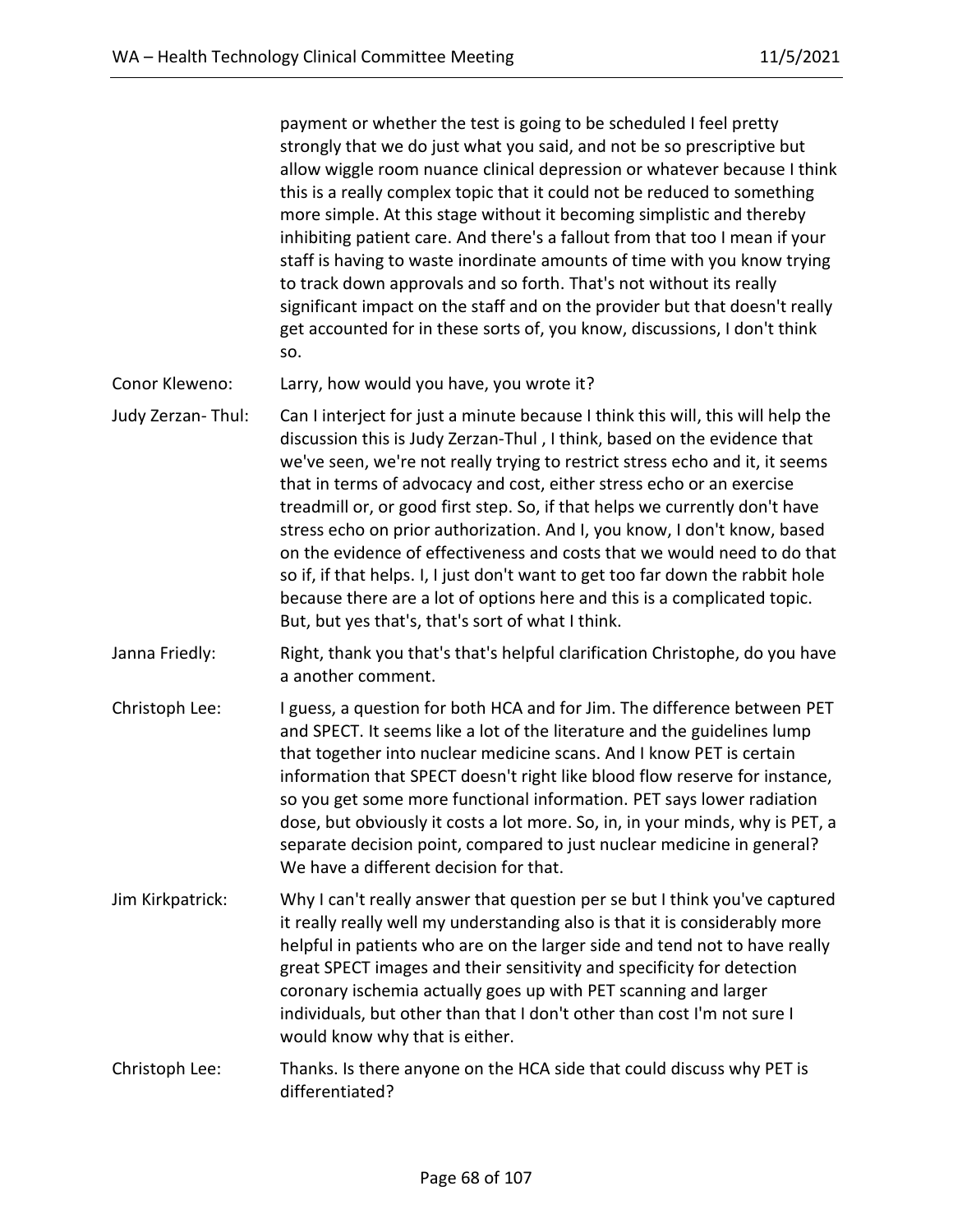| Chris Chen:      | So I think generally this was reflected in multiple appropriate use criteria,<br>as well as some of the evidence in terms of yes, I had being a reasonable<br>option where speech was not technically feasible in the situations<br>discussed around body habitus. But, there, there is a very very significant<br>cost difference there. And in the interest of kind of stewardship of<br>resources I think that does get mind its way into, not just coverage<br>discussions, but also appropriate use criteria. So, yeah.                                                                                                                                                                                                                                                                                                                                                                                                                                                                                                                                                                                                                                                                                                                                         |
|------------------|----------------------------------------------------------------------------------------------------------------------------------------------------------------------------------------------------------------------------------------------------------------------------------------------------------------------------------------------------------------------------------------------------------------------------------------------------------------------------------------------------------------------------------------------------------------------------------------------------------------------------------------------------------------------------------------------------------------------------------------------------------------------------------------------------------------------------------------------------------------------------------------------------------------------------------------------------------------------------------------------------------------------------------------------------------------------------------------------------------------------------------------------------------------------------------------------------------------------------------------------------------------------|
| Janna Friedly:   | We have just a few minutes before our scheduled lunch break. Does<br>anybody have any sort of other related comments or questions that<br>haven't been asked of either Dr. Skelly or clinical experts at this time? So,<br>I think, not hearing any new questions or hand, hands up I think what I<br>would recommend is that we, we take our 15-minute lunch break. And<br>then when we come back, then we can start going through our decision<br>tool to help us start framing framing the decision. And, as you all<br>remember from previous decisions. we will go through each of the<br>different tests that we're going to be talking about separately. And we<br>are our decision tool that we that we use will go through evidence<br>related to safety efficacy and cost and will we will do a poll of where we<br>feel the evidence lies on each of those. And then after that we can have a<br>little bit more discussion about the decision and and sort of take a straw<br>vote in terms of decision. And, and talk about wording of decision if<br>appropriate, so I think that's our plan for when we come back from<br>break. So anybody have any either content questions or operational<br>technical questions about how we're going to proceed? |
| Conor Kleweno:   | Just just remind me that it does the clinical experts remain throughout<br>for that decision and in case we have questions on phrasing or I don't<br>know Jim if you're available or leaving or Rita.                                                                                                                                                                                                                                                                                                                                                                                                                                                                                                                                                                                                                                                                                                                                                                                                                                                                                                                                                                                                                                                                |
| Jim Kirkpatrick: | I'm happy to stay, that would be helpful.                                                                                                                                                                                                                                                                                                                                                                                                                                                                                                                                                                                                                                                                                                                                                                                                                                                                                                                                                                                                                                                                                                                                                                                                                            |
| Josh Morse:      | Yeah, this is Josh if I could just say so Dr. Kirkpatrick is a member of the<br>committee today he is a, he has full privileges as a member with the,<br>aside from voting. As a clinical expert. So thank you again Dr. Kirkpatrick<br>for being here and Dr. Redberg is part of the evidence review team and I<br>am. Maybe she can speak for her availability this afternoon for the next<br>few hours but I expect that aggregate will remain with us at least for a<br>couple more hours.                                                                                                                                                                                                                                                                                                                                                                                                                                                                                                                                                                                                                                                                                                                                                                       |
| Andrea Skelly:   | Yeah, we will be with you I think Dr. Redberg had another meeting that<br>she needed to go to.                                                                                                                                                                                                                                                                                                                                                                                                                                                                                                                                                                                                                                                                                                                                                                                                                                                                                                                                                                                                                                                                                                                                                                       |
| Janna Friedly:   | Okay. Great. Okay, well it's 12:30, why don't we return at 12:45, to start<br>talking about the decision. Thank you, everybody.                                                                                                                                                                                                                                                                                                                                                                                                                                                                                                                                                                                                                                                                                                                                                                                                                                                                                                                                                                                                                                                                                                                                      |

[break]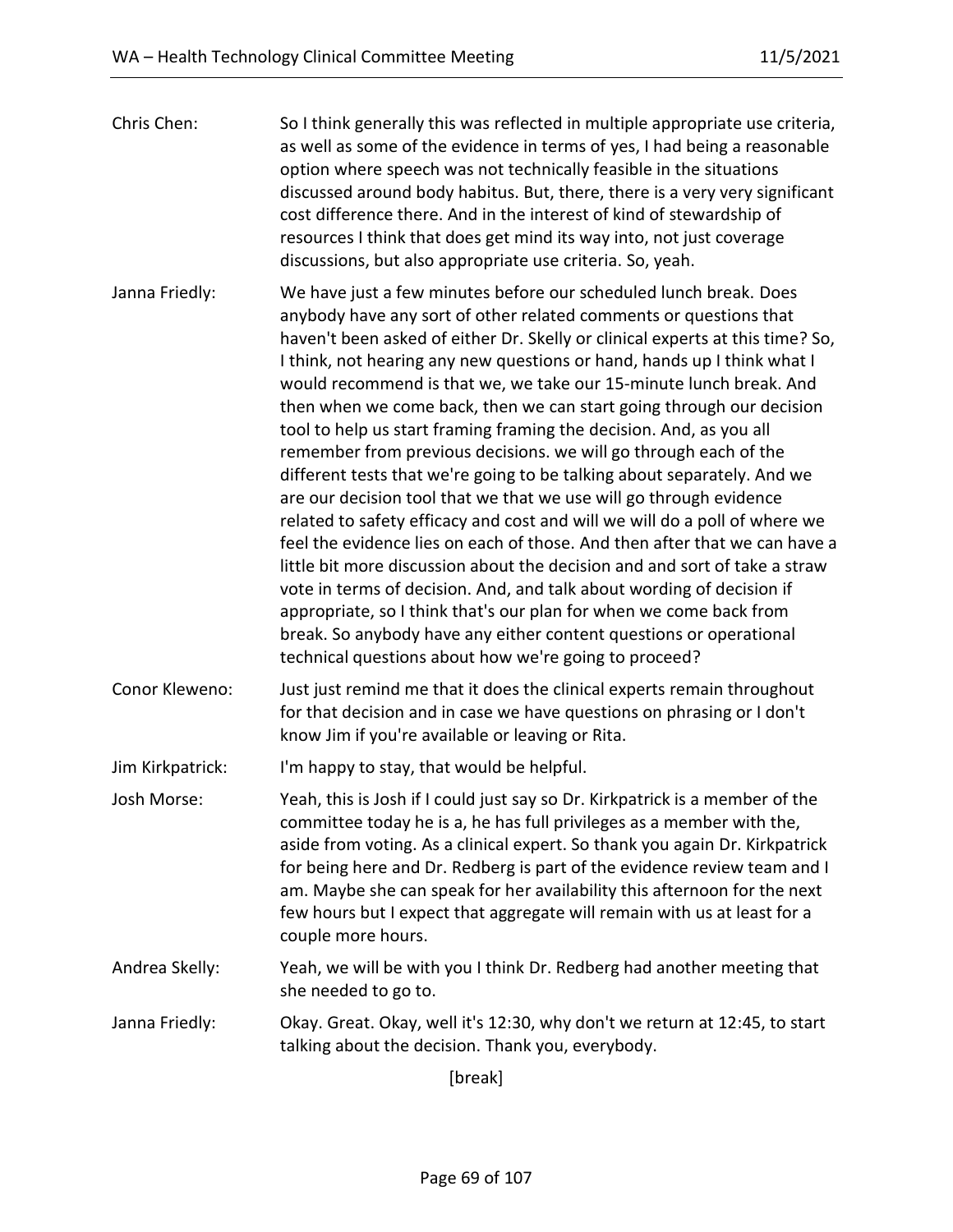| Janna Friedly: | Okay, welcome back everybody. Very short lunch. I, so, it is it is 12:45.<br>And at this point, we are going to start talking about the decision so I do<br>want to make sure that we have everybody from the committee back,<br>because we will be doing some polling [indistinct]. So, before we get<br>started, you know, and yes I just. Chris, are you here?                                                                                                                                                                                                                                                                                                                                                                                                                                                                                                                                                                                                                                                                                                                                                                                                                                                                                                                                                                                                                                                                                                                                                                                                                                                                                                                                                                                                                                                                                                                                                                                                                                                                                                                                                                                                                                                                                                                                                                  |
|----------------|------------------------------------------------------------------------------------------------------------------------------------------------------------------------------------------------------------------------------------------------------------------------------------------------------------------------------------------------------------------------------------------------------------------------------------------------------------------------------------------------------------------------------------------------------------------------------------------------------------------------------------------------------------------------------------------------------------------------------------------------------------------------------------------------------------------------------------------------------------------------------------------------------------------------------------------------------------------------------------------------------------------------------------------------------------------------------------------------------------------------------------------------------------------------------------------------------------------------------------------------------------------------------------------------------------------------------------------------------------------------------------------------------------------------------------------------------------------------------------------------------------------------------------------------------------------------------------------------------------------------------------------------------------------------------------------------------------------------------------------------------------------------------------------------------------------------------------------------------------------------------------------------------------------------------------------------------------------------------------------------------------------------------------------------------------------------------------------------------------------------------------------------------------------------------------------------------------------------------------------------------------------------------------------------------------------------------------|
| Chris Herne:   | Yes, I'm here, sorry.                                                                                                                                                                                                                                                                                                                                                                                                                                                                                                                                                                                                                                                                                                                                                                                                                                                                                                                                                                                                                                                                                                                                                                                                                                                                                                                                                                                                                                                                                                                                                                                                                                                                                                                                                                                                                                                                                                                                                                                                                                                                                                                                                                                                                                                                                                              |
| Janna Friedly: | Okay, no, that's okay, and I don't see up there we go, I'm losing people,<br>there's something going wrong with my video. OK, and then Larry I think<br>is the only other person on the committee that I don't see, are you here,<br>Larry. Yeah. And then Larry I think is the only other person on the<br>committee that I don't see, are you here, Larry?                                                                                                                                                                                                                                                                                                                                                                                                                                                                                                                                                                                                                                                                                                                                                                                                                                                                                                                                                                                                                                                                                                                                                                                                                                                                                                                                                                                                                                                                                                                                                                                                                                                                                                                                                                                                                                                                                                                                                                       |
| Larry Birger:  | Yeah.                                                                                                                                                                                                                                                                                                                                                                                                                                                                                                                                                                                                                                                                                                                                                                                                                                                                                                                                                                                                                                                                                                                                                                                                                                                                                                                                                                                                                                                                                                                                                                                                                                                                                                                                                                                                                                                                                                                                                                                                                                                                                                                                                                                                                                                                                                                              |
| Janna Friedly: | Okay, perfect. Okay, so I think we have everyone on, on the committee.<br>And I know that this, we have a lot to cover. Essentially, you know,<br>multiple different tests to talk about. So I do want to jump in and and<br>start going through these. The individual tests with our with our decision<br>tool so what I would recommend is that we start with the stress echo first<br>and then SPECT hat and CCTA if that works for everybody, in terms of the<br>order. And, okay. So we'll do that, and then we will, you know, the first<br>thing that would be helpful to do is to go through safety efficacy and cost<br>effectiveness and, and as you remember, and maybe, can we can we pull<br>up the decision tool so that everyone has that in front of or at least the<br>sort of an unproven last equivalent more and more and all, which are our<br>choices. Perfect that's helpful. So, as you know, we'll go through each of<br>those for each of the different tests and then once we once we have<br>done that, then we will start having a little more discussion about the<br>decision itself. So, with with safety. And let me just pull up so that the<br>stress echo is the is the first the first test. And, and the, sorry, I'm just<br>pulling up the compare, make sure that we have the right wording for the<br>comparator. So, in this and maybe we can clarify, you know, so there in<br>the, in the report, you know there were there were different<br>competitors. So, does it make, does it make sense in this to when we're<br>considering stress, echo to consider it in comparison to the treadmill test<br>EKG or versus standard of care versus ICA separately or all all together as<br>one? I think there's there is, we saw there's there is in really very limited<br>data with standard of care, or standard care and ICA comparisons, so I'm<br>assuming we would be comparing to exercise EKG unless somebody has<br>additional thoughts teaches a reasonable? Okay, okay, so let's, let's think<br>about safety outcomes. First, and we have here a list of our potential<br>safety outcomes. And it was there additional discussion that people want<br>to have about specific safety outcomes that we should be considering<br>other than the ones that are listed here. Okay. |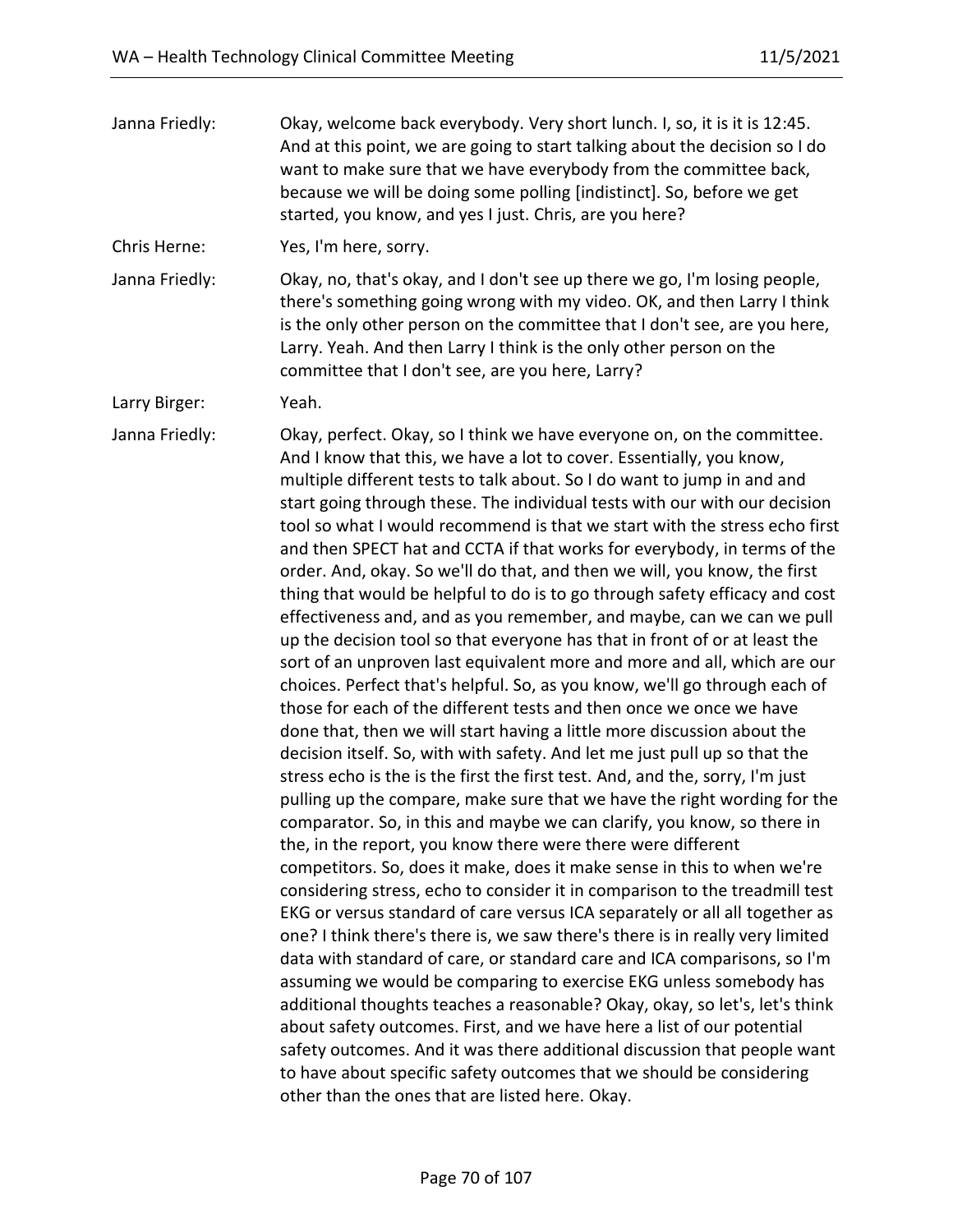| Andrea Skelly: | So Dr. Friedly I'd like to just point out that some of the ones on the list<br>are not going to be applicable to stress that go.                                                                                                                                                                                                                                                                                                                                                                                                                                                                                                                                                                                                                                                                                                                                                            |
|----------------|---------------------------------------------------------------------------------------------------------------------------------------------------------------------------------------------------------------------------------------------------------------------------------------------------------------------------------------------------------------------------------------------------------------------------------------------------------------------------------------------------------------------------------------------------------------------------------------------------------------------------------------------------------------------------------------------------------------------------------------------------------------------------------------------------------------------------------------------------------------------------------------------|
| Janna Friedly: | Yeah, so I think what we are for the purposes of this, this part of the vote,<br>we are, we're really sort of looking at safety as a whole so we're not<br>we're not going through each specific safety outcome is that that that's<br>how I'm framing this. So, radiation exposure, you know, for example<br>doesn't doesn't apply. But some of the other ones well, or, okay.                                                                                                                                                                                                                                                                                                                                                                                                                                                                                                             |
| Tony Yen:      | So I think that by going through each one actually still be relevant<br>because, well, for example when we're comparing stress echo to say for<br>example, SPECT scans and then they'll be differences right there right in<br>comparison to what another less well                                                                                                                                                                                                                                                                                                                                                                                                                                                                                                                                                                                                                         |
| Janna Friedly: | I yeah so I was thinking just specifically for the comparison of stress echo<br>to exercise EKG to start. So these are relevant safety outcomes for sort of<br>the the whole group of of tests so for this one and this one particular<br>comparison there may be some on this list that don't that don't apply.<br>But I think for the purposes of the this this poll that we're going to take,<br>we're considering, and any of the safety outcomes that are relevant to<br>that particular test.                                                                                                                                                                                                                                                                                                                                                                                         |
| Larry Birger:  | I guess I just have a question you know we're covering an awful lot of<br>material an awful lot of comparisons on multiple levels, how is it that we<br>are doing this in what seems to me to be a pretty short amount of time?                                                                                                                                                                                                                                                                                                                                                                                                                                                                                                                                                                                                                                                             |
| Janna Friedly: | Well, I don't I don't have a good answer for the relative amount of time.<br>We want to make sure that we have a thorough discussion. I think this<br>part of the, the decision process is really just to help us to frame our sort<br>of group thoughts about each of the different tests in terms of these<br>different outcomes. It's not, it is not making the decision itself it's really<br>part of just the decision, the process or the tool to help us. And what we<br>found in the past is that it's helpful to go through this exercise for the test<br>on each of these three different categories of evidence that we're looking<br>for safety, efficiency and cost. And then after we do that then we can<br>have additional discussion about, about the decision and wording of the<br>decision which I think is going to be the more time-consuming part of the<br>process. |
| Larry Birger:  | I understand I guess I'm, I'm really speaking more broadly. I mean I could<br>see as many things as we're having to cover here it seems to me that this<br>was such do subjects really is what they are, it's a composite could take<br>multiple clinical committee meetings. I guess that you know to be honest<br>I'm, I have a fair level of comfort with all of these studies having used him<br>over the years and trying to accomplish what it seems like we're<br>supposed to accomplish in one meeting. To me, I'm just not comfortable<br>with.                                                                                                                                                                                                                                                                                                                                    |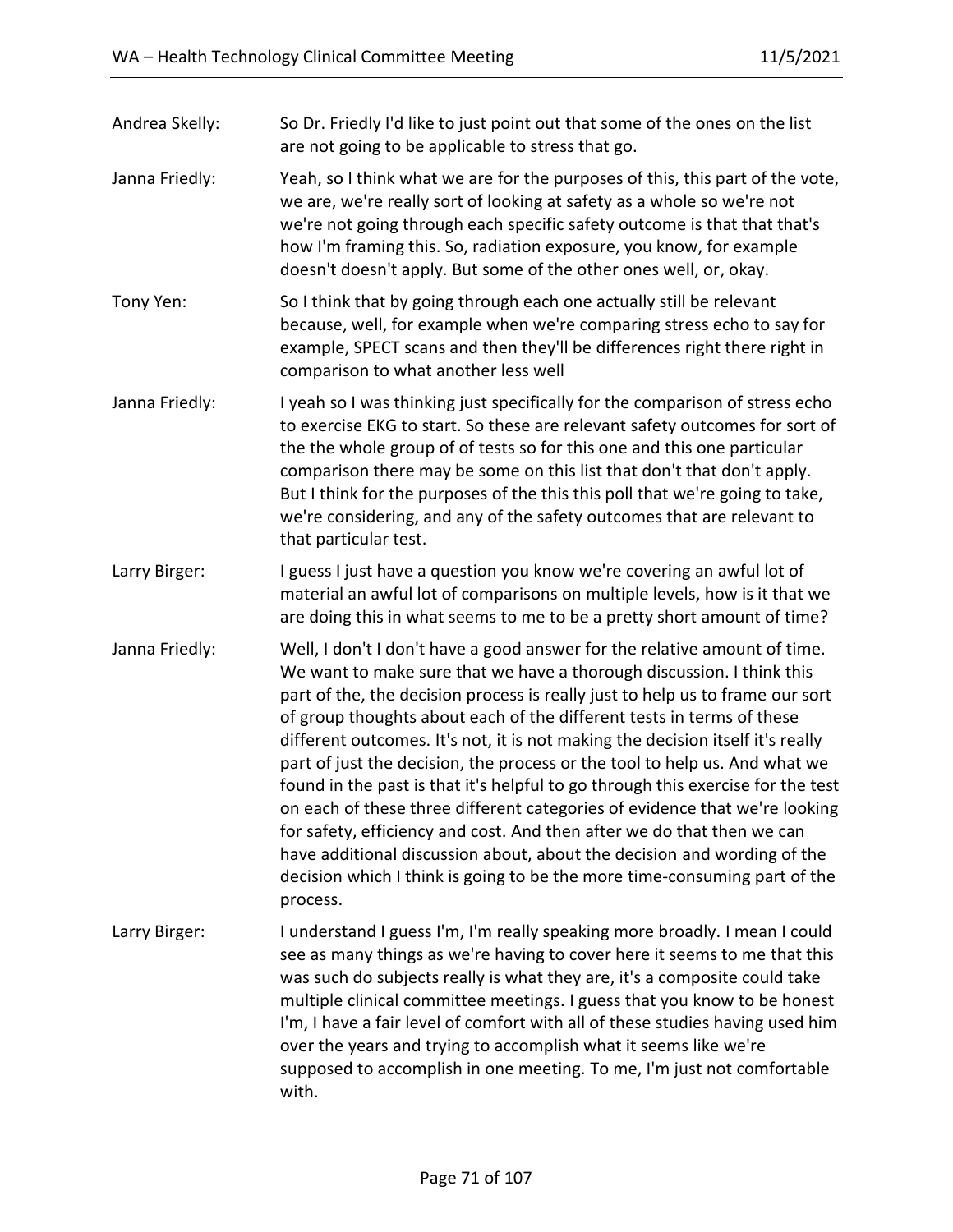Josh Morse: So the committee agenda if I could jump in for a second, please. So, your process here, well, they just go high level first. If this is too much to digest, today, as a topic, the committee does have the ability to form an ad hoc subcommittee. That's at the chairs discretion to call that we have some very specific language around the composition and what that would do. And the committee has used that that mechanism once or twice before, and to be honest it was related cardiology topic because tend to be more complicated, I think. So you do have that you don't have to rush today and get this done if if you find that there is a lot of detail and you think you need to go that avenue, certainly, you know, one of the tools that you have that you can do and I think that's in the should be in the decision document here, some language about that but I can, I can pull that out here in a second. I think the other thing is, so, you know, as I've observed how you do this section, you typically go through and make sure that these are the outcomes that you saw some evidence on. And then the committee at the retreat discussed ranking these outcomes, thinking a little bit more about which outcomes are most important to you on these topics so I you know you could do that on these for modalities. This this is all of the outcomes that we pulled from the aggregate presentation so they don't all apply to each necessarily to each technology. This is what they found in the literature. But these may not all be of significant, the same importance to you. And then how much you trusted that evidence so, and then to come after this would be that vote on this is what we call the straw poll. I think, you know, what is your sense of the evidence supporting each of those compared to the alternative that you were just discussing what you want to use as the comparator, or what was your comparator so I think Melanie is ready to, you know when you're ready for this she has polls ready so that you can vote on each of those modalities, because it's going to be, I think, what is it four modalities times three different boats in different ways. So hopefully that information is helpful.

Janna Friedly: So I guess I would recommend that we continue with these this this part of the, the, the, the straw poll, and then after that when we have discussion about the decision, if it looks like, we want to have more discussion about whether or not we can come to a decision today, or need additional information or additional time and then we can we can discuss that at that time, but I think it would, to me it seems like it would be helpful to go through this now and, and see where we, we, we started bland as a, as a group on these polls in terms of the, the safety outcome. So, for rent ranking of these outcomes for each of the different is the suggestion to rank, each of the safety outcomes for each of the different tests, each of the four different tests in terms of importance.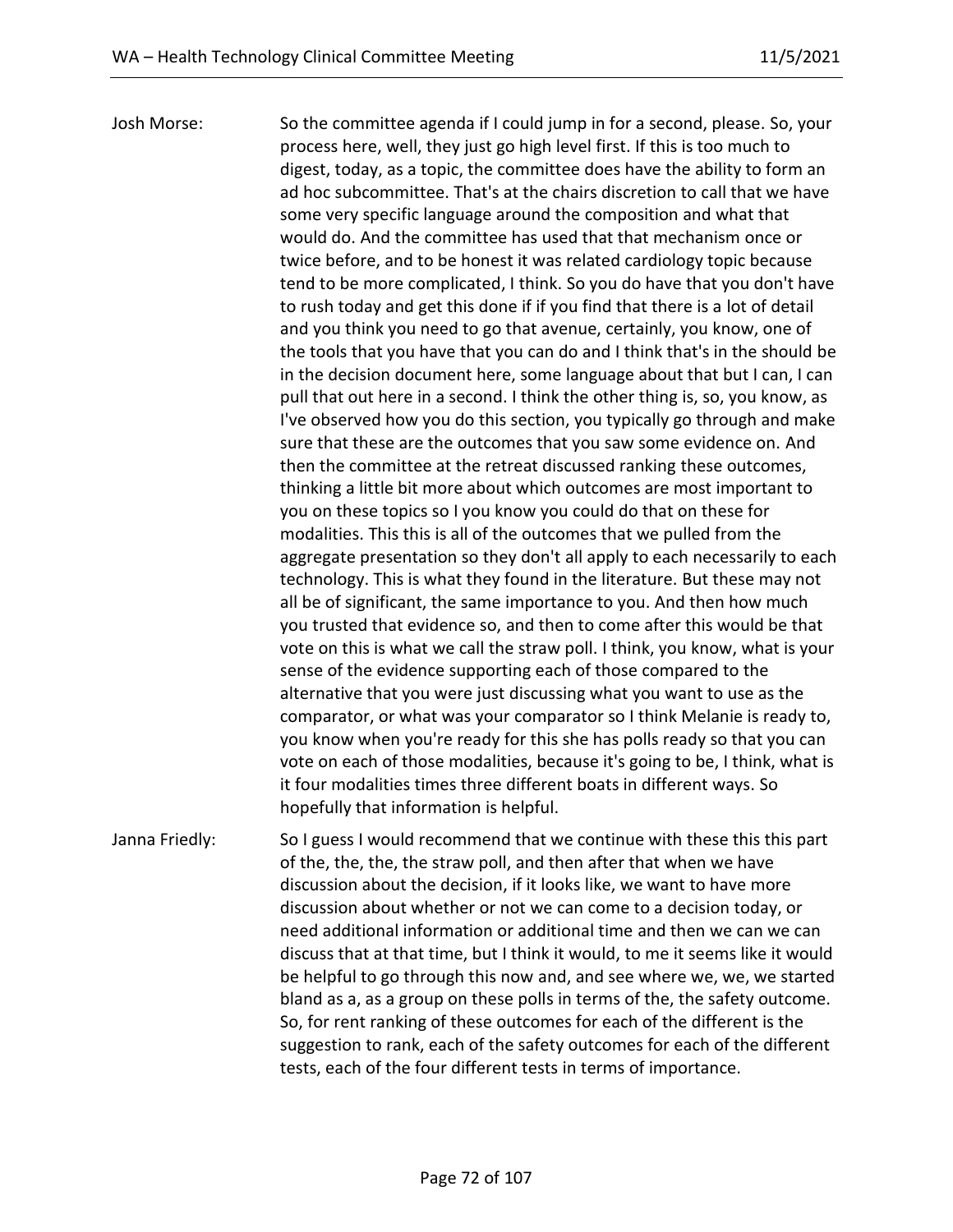| Jose Morse:    | I think that would be a way to go about it. Yeah. What other groups have<br>done in this regard that we were talking about at the retreat is identify<br>those topics where they think they're the outcome. The critical outcomes<br>were you hope that there's evidence, because that's where you're going<br>to make your decision. But in some cases you may not have the evidence<br>on the outcomes that you hope for. And this list may not include all the<br>outcomes you really want to know about because it didn't show up in the<br>literature and try not to make this too murky. So, yeah, if it helps your<br>conversation to rank these outcomes or to identify ones and I just mean<br>high low, medium, I think, is how we talked about this, which are most<br>important. |
|----------------|----------------------------------------------------------------------------------------------------------------------------------------------------------------------------------------------------------------------------------------------------------------------------------------------------------------------------------------------------------------------------------------------------------------------------------------------------------------------------------------------------------------------------------------------------------------------------------------------------------------------------------------------------------------------------------------------------------------------------------------------------------------------------------------------|
| Janna Friedly: | Okay, I'm just trying to think through operationally how to do this with<br>the group to come to consensus about the importance of these, these<br>outcomes.                                                                                                                                                                                                                                                                                                                                                                                                                                                                                                                                                                                                                                 |
| Christoph Lee: | I have one thought. If we looked at the documents today, the analytic<br>tool summary tables that Aggregate Analytics put together for safety. It<br>might be easier for each of us to just look at that document, look at the<br>summary tables for safety for each modality. And then have a straw poll,<br>rather than trying to go through every safety outcome for every modality.<br>Because those summaries tables are really good.                                                                                                                                                                                                                                                                                                                                                   |
| Janna Friedly: | Yeah. Yeah. And that's, that's what I was using and I'm, I'm looking at<br>those summary tables as I was planning on going through this, so that's<br>how I was framing it in my mind so this using this tool to me is sort of<br>straying from, from what seems to make sense with how the data was is<br>presented.                                                                                                                                                                                                                                                                                                                                                                                                                                                                        |
| Christoph Lee: | I agree.                                                                                                                                                                                                                                                                                                                                                                                                                                                                                                                                                                                                                                                                                                                                                                                     |
| Josh Morse:    | And if that's the case, if that's a better example, you know I can switch<br>and share those tables.                                                                                                                                                                                                                                                                                                                                                                                                                                                                                                                                                                                                                                                                                         |
| Janna Friedly: | I think that would be really helpful. So starting with safety. So that's slide<br>98, I think is the summary table for stress ECHO.                                                                                                                                                                                                                                                                                                                                                                                                                                                                                                                                                                                                                                                          |
| Melanie Golob: | Josh, I think I also put them in the, at the end of the decision aid.                                                                                                                                                                                                                                                                                                                                                                                                                                                                                                                                                                                                                                                                                                                        |
| Josh Morse:    | Oh that's right thank you. I think we did think about this. Melanie did.                                                                                                                                                                                                                                                                                                                                                                                                                                                                                                                                                                                                                                                                                                                     |
| Janna Friedly  | Okay, great. So, so looking at, at this table it, you know the safety data for<br>stress echoes included. Any complication in one one trial dobutamine-<br>related adverse events, dipyridamole, and adenosine-related adverse<br>events and then the contrast, contrast related adverse events. There we<br>go. I guess the question one question is are there any additional adverse<br>events that we're not reported on that we would that we would have<br>liked or that we think are important that we do not have data on from<br>the reports.                                                                                                                                                                                                                                        |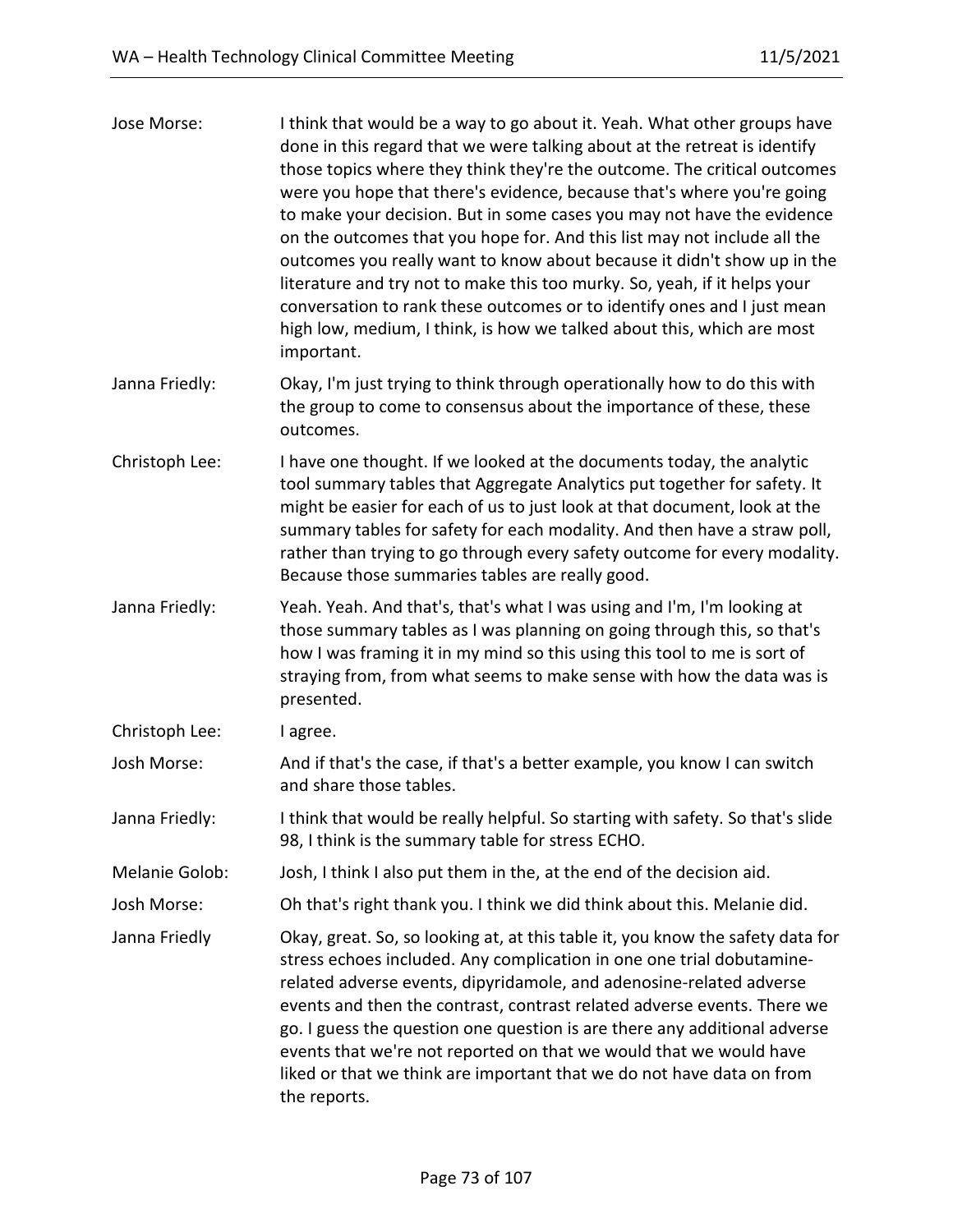| Tony Yen:      | I don't think we have data on radiation exposure necessarily but that's<br>mentioned and I think the decision tool.                                                                                                                                                                                                                                                                                                                                                                                                                                                                                                                                                                                                                                                                                                |
|----------------|--------------------------------------------------------------------------------------------------------------------------------------------------------------------------------------------------------------------------------------------------------------------------------------------------------------------------------------------------------------------------------------------------------------------------------------------------------------------------------------------------------------------------------------------------------------------------------------------------------------------------------------------------------------------------------------------------------------------------------------------------------------------------------------------------------------------|
| Christoph Lee: | Yeah, no, no radiation for echo.                                                                                                                                                                                                                                                                                                                                                                                                                                                                                                                                                                                                                                                                                                                                                                                   |
| Janna Friedly: | Yeah.                                                                                                                                                                                                                                                                                                                                                                                                                                                                                                                                                                                                                                                                                                                                                                                                              |
| Tony Yen:      | Sorry, picky about all the tests combined.                                                                                                                                                                                                                                                                                                                                                                                                                                                                                                                                                                                                                                                                                                                                                                         |
| Janna Friedly: | Yeah, sorry we're looking just it's written right now just invest echo yeah<br>vs EKG. Yeah. Okay.                                                                                                                                                                                                                                                                                                                                                                                                                                                                                                                                                                                                                                                                                                                 |
| Janna Friedly: | Okay, well, do we, let's, why don't we then move to the straw poll for<br>safety for stress echo. So if we could pull up the, the pole for safety. And<br>so remember the choices are unproven. There are, it is less safe,<br>equivalent and safety, more safe and some of the studies are more safe<br>and all of the studies.                                                                                                                                                                                                                                                                                                                                                                                                                                                                                   |
| Christoph Lee: | To show the comparator, because I think this report is with a comparator<br>of ICA, should we be kept comparing the safety of each modality to ICA<br>rather than each other?                                                                                                                                                                                                                                                                                                                                                                                                                                                                                                                                                                                                                                      |
| Janna Friedly: | Yeah, so that's a, that's a great question because that that does make<br>more sense I think from a state that as a sort of gold standard<br>comparison to, to the test. Maybe it would be worth just stepping back<br>for a moment and talking about the comparators as a whole, for for<br>safety efficacy and and and cost for for each of these different categories<br>because you're right, or each of these different tests to make sure that<br>we are clear about how we're approaching this. Given that the studies<br>were done in different ways. in terms of the comparators.                                                                                                                                                                                                                         |
| Christoph Lee: | Are doing analytics to clarify how they put these tables together in terms<br>of their comparisons?                                                                                                                                                                                                                                                                                                                                                                                                                                                                                                                                                                                                                                                                                                                |
| Andrea Skelly: | Sure, um, what we did is we went strictly by the studies, and what the<br>studies compared to what. And there was not an attempt to look across<br>all the studies across all modalities, to put together a one big table.<br>Although I would put forth for consideration there is some consistency<br>across the different comparators so for CCTA versus the functional test.<br>There is some information about those that looked at stress ECHO<br>specifically, or stress testing in general. But by and large, we just went by<br>what the study, compared to that specific comparator. We did not have<br>lots of studies that compared to invasive coronary angiography for any of<br>the the primary tests. So I would, I would point, that, that out, if one that<br>answers your question, Christophe. |
| Christoph Lee: | Yeah no, thank you. I'm just wondering, in the straw polls, right, what our<br>comparison should be so this is a common point of struggle, identifying<br>those.                                                                                                                                                                                                                                                                                                                                                                                                                                                                                                                                                                                                                                                   |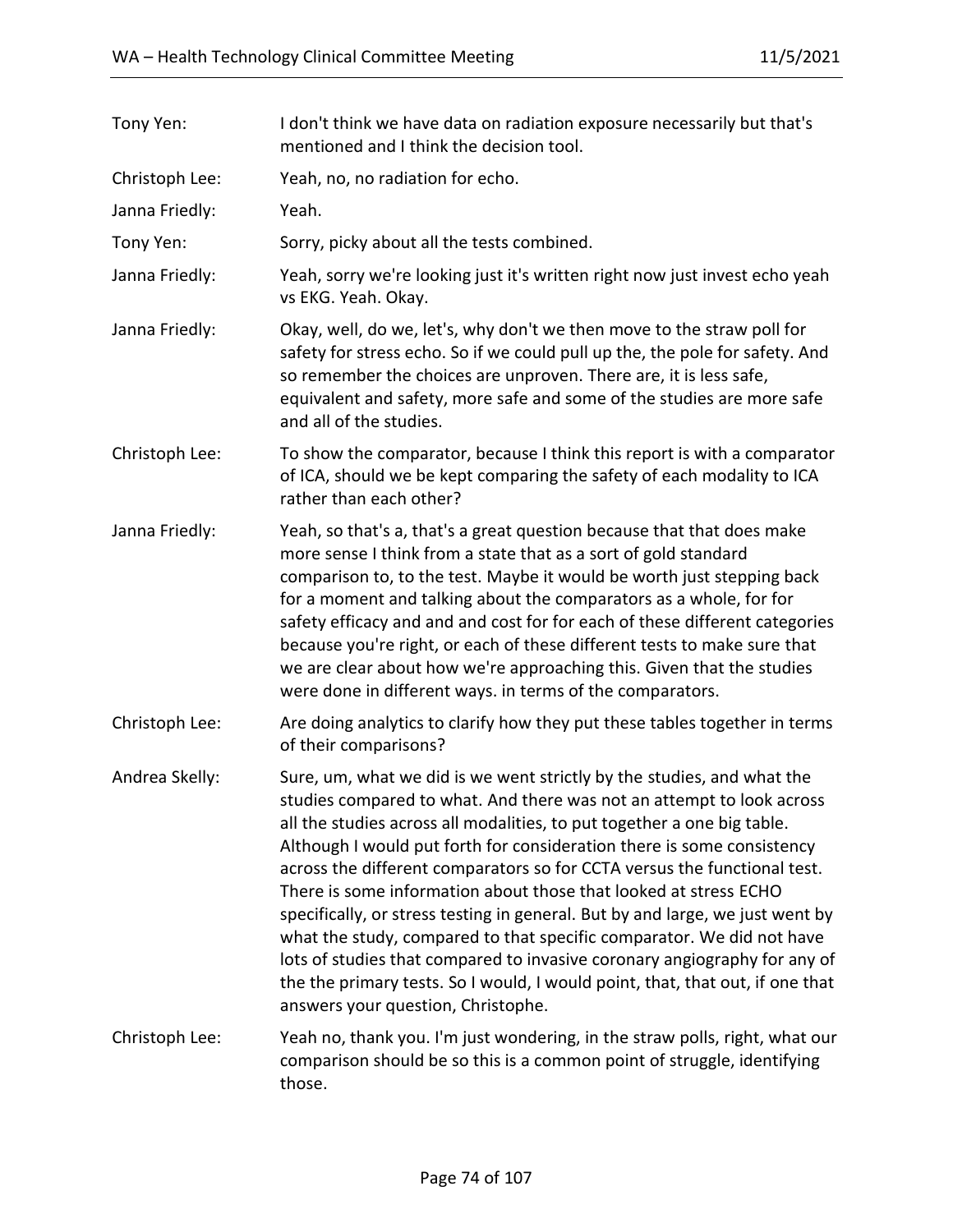| Erika Brodt:   | So yeah and all this is this is Erika from aggregate. Particular, since we're<br>starting with this one. Only one of the RCT is the one that you know that<br>any complication at the top there compared stress ECHO with exercise<br>ECG and that's the only or RCT that reported complications, for whatever<br>reason, complications just really weren't reported by by a lot of these<br>studies the stress echo the SPECT studies the PET studies. So that's why<br>we dive when went to K series cohorts registries to kind of see what are<br>the common safety issues with these studies so for instance with some of<br>the stressors there isn't a comparator, they're just looking at, at echo and<br>what's the what's the rate of either major or minor adverse events, when<br>you're giving patients these pharmacological stressors. So, for some of<br>these there aren't comparator tests, if that's helpful. |
|----------------|---------------------------------------------------------------------------------------------------------------------------------------------------------------------------------------------------------------------------------------------------------------------------------------------------------------------------------------------------------------------------------------------------------------------------------------------------------------------------------------------------------------------------------------------------------------------------------------------------------------------------------------------------------------------------------------------------------------------------------------------------------------------------------------------------------------------------------------------------------------------------------------------------------------------------------|
| Janna Friedly: | Yeah, I think it is it's just the way that this, I think what we're struggling<br>with is the way that the word, the wording of this poll is worded in such a<br>way that you have to compare it to something here.                                                                                                                                                                                                                                                                                                                                                                                                                                                                                                                                                                                                                                                                                                             |
| Erika Brodt:   | So, okay, is there.                                                                                                                                                                                                                                                                                                                                                                                                                                                                                                                                                                                                                                                                                                                                                                                                                                                                                                             |
| Janna Friedly: | So the question is, is there sufficient evidence that it's safe. And, and, but<br>it has to compare it to something. So I think in part makes sense if you're<br>thinking about a coverage decision, if it's if you are if you hypothetically<br>made the decision to not cover a treatment what would be the all or test,<br>what would be the alternate that a person would be receiving to be able<br>to compare it to. And that's, in this case that's even that is a little bit<br>challenging to think about. So does anybody have any specific thoughts,<br>other than to a I think the choices are to think about this in comparison<br>to ICA or in comparison to a treadmill test, and those are two very<br>different, different things as comparators show to be considered in?                                                                                                                                     |
| Mika Sinanan:  | In the real world, they would be to exercise treadmill test. Mm hmm. And<br>that's what the coverage discussion we had earlier is about. It doesn't<br>seem to make sense to me to compare it to something which is. It's an<br>anatomic versus a functional tests, it's radiation versus no radiation.<br>Doesn't seem to make sense to compare it to the ICA.                                                                                                                                                                                                                                                                                                                                                                                                                                                                                                                                                                 |
| Andrea Skelly: | So I'd also like to point out that some of the, the safety issues are going<br>to be specific to a given modality. Like contrast with the CT, etc.                                                                                                                                                                                                                                                                                                                                                                                                                                                                                                                                                                                                                                                                                                                                                                              |
| Janna Friedly: | Right. Right. Okay. Okay, that makes sense. Thank you. So let's let's<br>proceed with thinking about this, you know with echo versus the<br>exercise, EKG treadmill test and do the straw poll that way. So if you<br>could, everyone submit their poll and then as soon as we have.                                                                                                                                                                                                                                                                                                                                                                                                                                                                                                                                                                                                                                            |

Jim Kirkpatrick: Right. I don't mean to be a complicated this issue but there's also the issue of pharmacologic stress that go vs exercise stress Echo, unfortunately.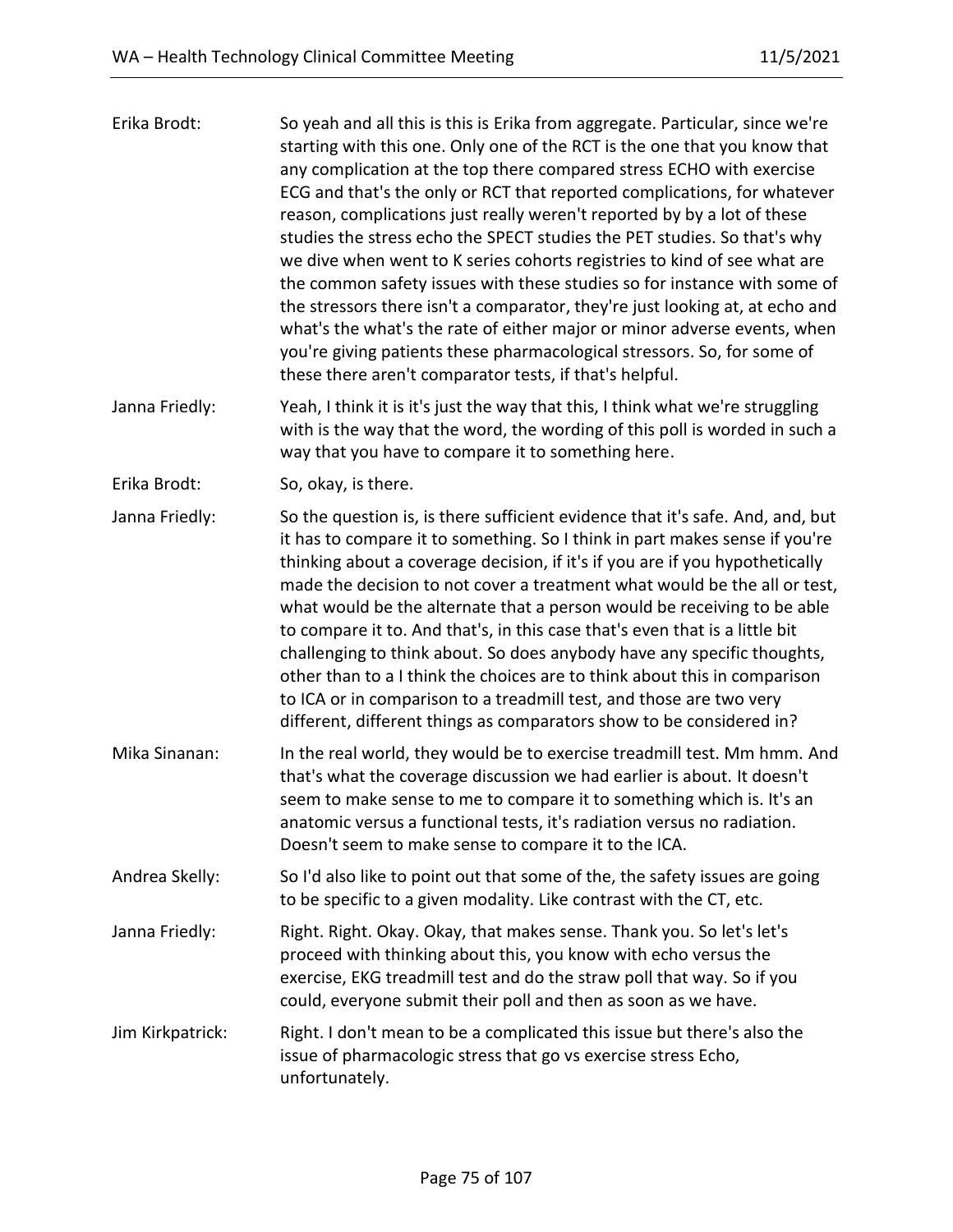| Janna Friedly: | Unfortunately, yeah and it's the data is not not easily broken out that<br>way. Although you can think about the risks of pharmacologic stress.<br>Okay, do we do, we have a. Is that, is the poll been completed or, we still.                                                                                                                                                                                                                                                                                                                                                                                                                                                                                                                                                                       |
|----------------|-------------------------------------------------------------------------------------------------------------------------------------------------------------------------------------------------------------------------------------------------------------------------------------------------------------------------------------------------------------------------------------------------------------------------------------------------------------------------------------------------------------------------------------------------------------------------------------------------------------------------------------------------------------------------------------------------------------------------------------------------------------------------------------------------------|
| Melanie Golob: | We have eight eight votes I think we have, what is it nine, nine members<br>today.                                                                                                                                                                                                                                                                                                                                                                                                                                                                                                                                                                                                                                                                                                                    |
| Josh Morse:    | Yes. Okay.                                                                                                                                                                                                                                                                                                                                                                                                                                                                                                                                                                                                                                                                                                                                                                                            |
| Melanie Golob: | Do you want to wait for the one more to go ahead and close it?                                                                                                                                                                                                                                                                                                                                                                                                                                                                                                                                                                                                                                                                                                                                        |
| Josh Morse:    | Does everybody remember abstain from voting on this. We can go to a<br>voice vote here if we need to. Is it easy for you to see who's missing.                                                                                                                                                                                                                                                                                                                                                                                                                                                                                                                                                                                                                                                        |
| Melanie Golob: | Not yet. I think if I export it once it's finished, I can, I can go ahead and<br>end it.                                                                                                                                                                                                                                                                                                                                                                                                                                                                                                                                                                                                                                                                                                              |
| Janna Friedly: | Okay. There we go. And I think that is, that tells you, just how<br>complicated that question is. So, we are pretty evenly evenly split there.<br>And I think that reflects the ambiguity of the, of the question and the<br>comparator and the different ways to look at it. Okay, let's, let's move on<br>to efficacy see if we have any clarity, there and again, comparing to<br>exercise, EKG. Can we have a poll for that pulled up? Has the poll been<br>released? I don't see it. Oh, there we go. Perfect. We'll give that a<br>moment, and then let us know when we're up to hopefully nine, this<br>time.                                                                                                                                                                                  |
| Josh Morse:    | There we got to nine.                                                                                                                                                                                                                                                                                                                                                                                                                                                                                                                                                                                                                                                                                                                                                                                 |
| Janna Friedly: | Great. Okay. Ok. So, also fairly divided split. I don't see it and flashed up<br>quickly so I didn't say about it look like no, no one had indicated less but<br>there is a split between equivalent equivalent unproven and and more in<br>some and more and all. Okay. And then how about for cost. Let's go<br>through this exercise with cost. If we could put the poll up for that. Okay,<br>little less, a little less than maybe divided in categories, but still divided.<br>Unproven 56% equivalent. Yes, 22% and more and some 22%. Ok. Okay,<br>so that was stress echo. Any, any comments before we move on to the<br>next, to the next one? Okay, so the next, the next one that I have is<br>SPECT. If we could pull up. We have the summary table, and they, and<br>then the poll. And |
| Mika Sinanan:  | What's the comparator?                                                                                                                                                                                                                                                                                                                                                                                                                                                                                                                                                                                                                                                                                                                                                                                |
| Janna Friedly: | Yeah, that's what I was just pulling up I want to make sure we're, we're<br>clear about that. So, sorry, I'm having a little technical difficulty here                                                                                                                                                                                                                                                                                                                                                                                                                                                                                                                                                                                                                                                |
| Mika Sinanan:  | In the summary slide just above it, it's SPECT versus any functional test.<br>Yeah. SPECT versus NICE guidelines directed care, SPECT versus ICA.                                                                                                                                                                                                                                                                                                                                                                                                                                                                                                                                                                                                                                                     |
| Janna Friedly: | Yeah, sorry, so it you know I the way I'm thinking about this and maybe,<br>maybe, maybe this is just driven by the, the proposed coverage decision                                                                                                                                                                                                                                                                                                                                                                                                                                                                                                                                                                                                                                                   |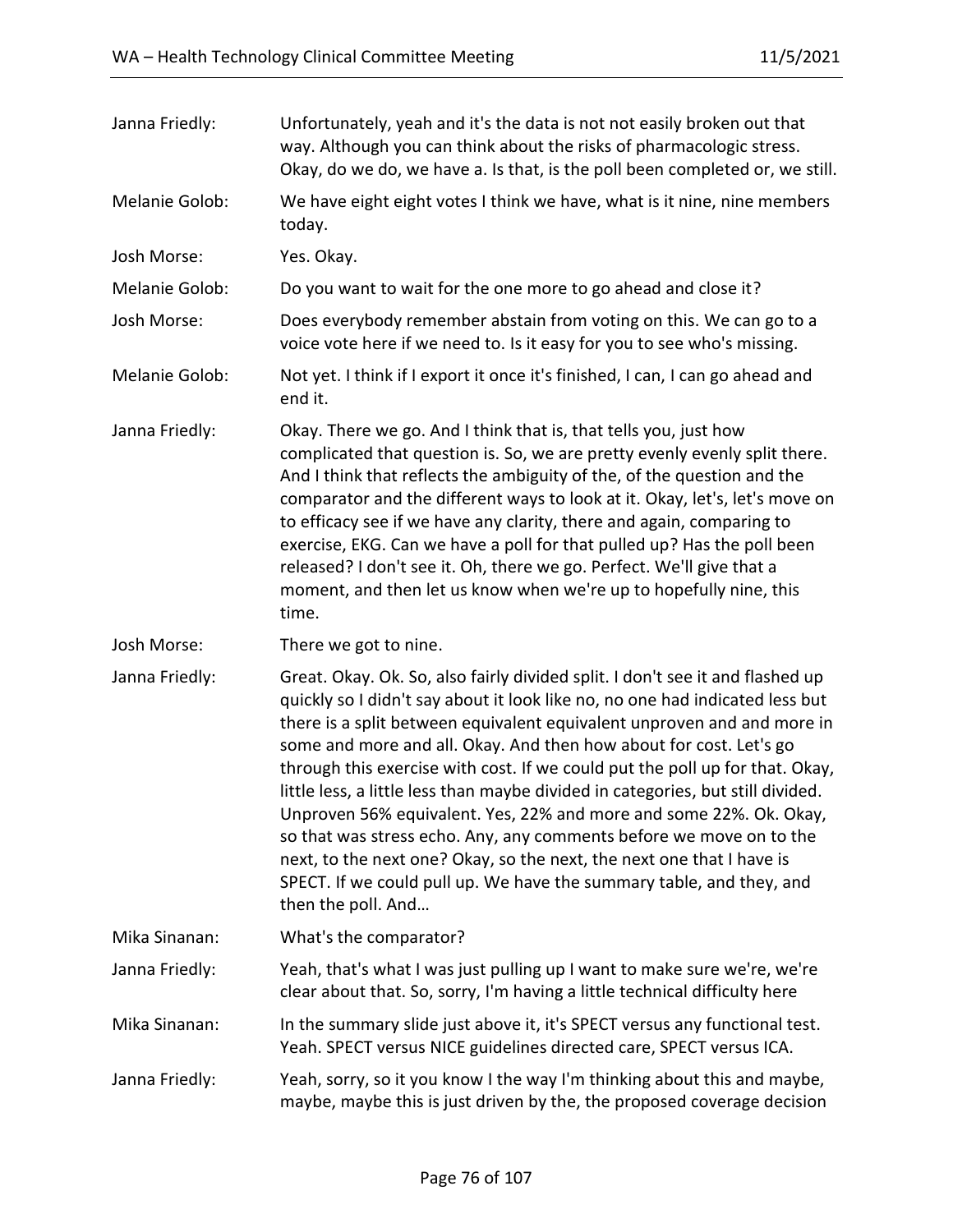|                | that Dr. Chen had presented. Thinking about them in sort of a stepwise<br>fashion, with respect versus stress echo, or treadmill test. So, so that<br>would be one comparison or or SPECT versus any of them which would<br>also include PET. So, I think that that, to me it makes sense to consider<br>those sort of separately. You know, Echo stress I go in and and the<br>treadmill test versus considering PET as well but but I'm open to<br>suggestions. When the group is, this is complicated to frame these.<br>Hearing no discussion should should we should we just do it just as I have<br>in the, in the table here, where it's SPECT versus any functional test, so<br>that would include stress ECHO, EKG treadmill and PET. Does that sound?                                                                                                                                                                                                                                                                                                                                                                                                                                                                                          |
|----------------|----------------------------------------------------------------------------------------------------------------------------------------------------------------------------------------------------------------------------------------------------------------------------------------------------------------------------------------------------------------------------------------------------------------------------------------------------------------------------------------------------------------------------------------------------------------------------------------------------------------------------------------------------------------------------------------------------------------------------------------------------------------------------------------------------------------------------------------------------------------------------------------------------------------------------------------------------------------------------------------------------------------------------------------------------------------------------------------------------------------------------------------------------------------------------------------------------------------------------------------------------------|
| Tony Yen:      | So Janna worry about efficacy that you're looking at or we talked about a<br>safety for now.                                                                                                                                                                                                                                                                                                                                                                                                                                                                                                                                                                                                                                                                                                                                                                                                                                                                                                                                                                                                                                                                                                                                                             |
| Janna Friedly: | Well, we have to make that decision for for each of them. So, so I was<br>thinking that the comparison should be the same for efficacy or safety<br>but                                                                                                                                                                                                                                                                                                                                                                                                                                                                                                                                                                                                                                                                                                                                                                                                                                                                                                                                                                                                                                                                                                  |
| Josh Morse:    | Don't disagree and I don't know if this will be helpful, Janna, but, you<br>know, if you were offering this test to me. I and it was you were<br>concerned about the efficacy for the decisions you needed to make, I<br>would want to know, compared to the other functional tests that you<br>could offer to me. What, what is the safety difference, that would be the<br>question I would be asking, compared to the alternatives, and I think I<br>know where this is where my vote would go, because I assume it's more<br>in some in, in less in some others but. So I, but I'm guessing it that but I'm<br>thinking about it from the perspective of a patient how you would explain<br>it.                                                                                                                                                                                                                                                                                                                                                                                                                                                                                                                                                      |
| Larry Birger:  | Well as a diagnosing physician if I could just jump in, I think that's a good,<br>good point Josh but you know if I was talking with somebody, I'm not<br>going to have a whole spectrum of tests that I'm going to be considering<br>I'm probably going to be considering one and only one or maybe two<br>tests. And so I think an argument could be made and it would probably<br>make this process simpler as well, at least in one sense, test vs know test<br>I mean those those the test itself. You know when I'm going to think<br>about coronary angiography. You know the primary thing I'm looking at is<br>the the benefits of diagnostics and possible PCI outweigh the risks of<br>something like contrast nephropathy. And there I'm just considering a<br>test or no test. Now that's an invasive example but to me, I would say, in<br>my, you know, years in the clinic, it would look something more like that.<br>Rather than saying I've got five tests in front of me that I could choose<br>from because the other thing is locally. You may not have that option.<br>Now there were many times where we didn't have sufficient stress ECHO<br>setup, for example, so it may have been just a new curve, or not, or<br>whatever. |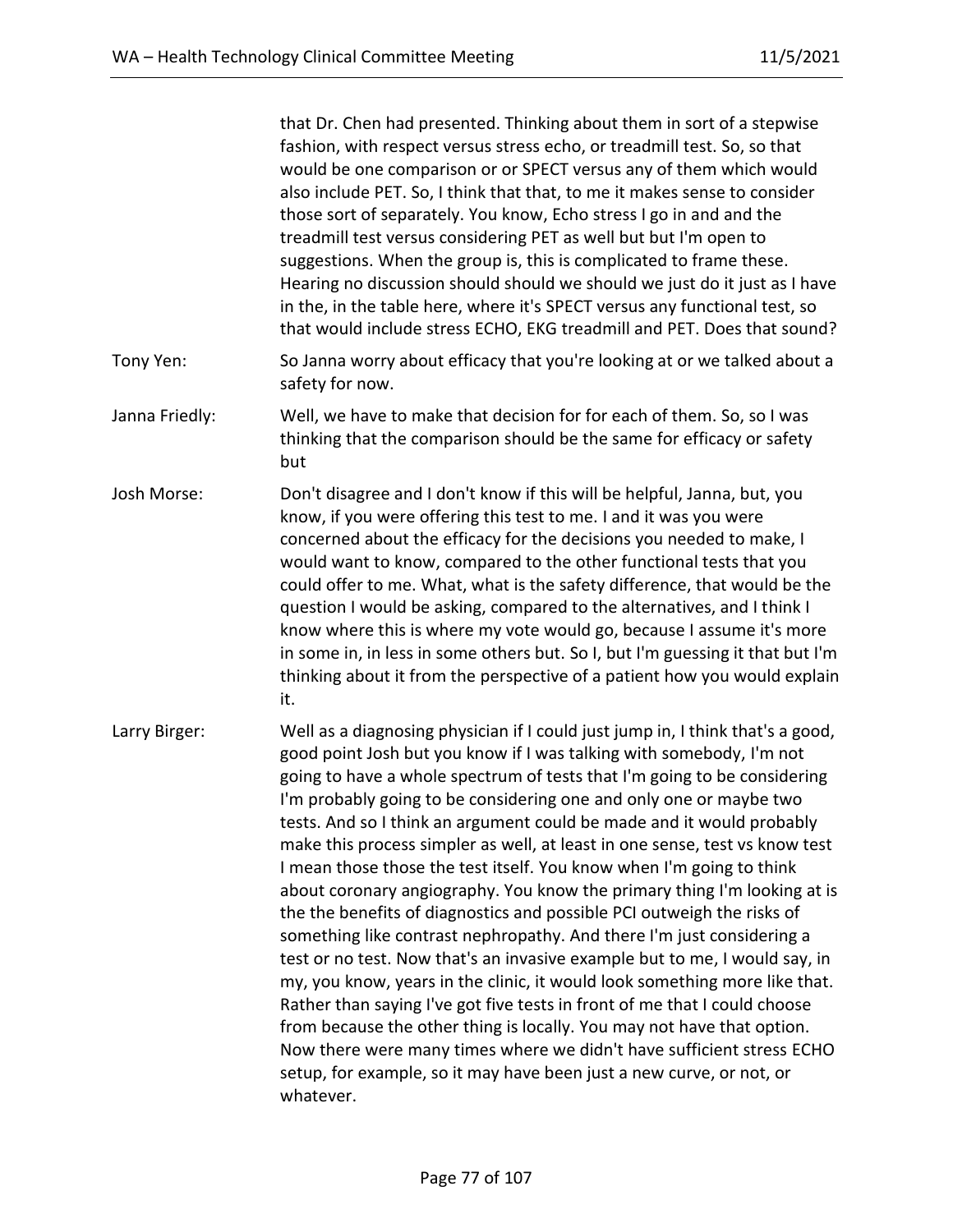| Jim Kirkpatrick: | I think this is really difficult if I think it depends on where you start from if<br>the idea is the need to test and which one that's very different than, you<br>know, sort of, considering it in a more global sense. The if it is compared<br>to the exercise only that might make for some still complex but a little bit<br>easier comparisons. You know there are certain risks to an exercise only<br>test. And basically, you're going to be exactly the same for a stress ECHO<br>without anything else. In other words, an exercise stress echo. And then<br>it's going to be a little bit different. If you use the echo micro bubble<br>ultrasound enhancing agents, there's a slightly increased risk of certain<br>things of that. And then if you do a dobutamine, that's going to be<br>instead of the exercise that's going to be a different risk profile, and then<br>switching over to the nuclear studies obviously there's radiation, and<br>switching further over to the CCTA you're going to add contrast plus<br>radiation. Would that be a way to, sort of, consider it, because the<br>question is, what is the safety, compared to the exercise test or, or is it<br>more of that, this more global sense of what is the risk in general of doing<br>the test. |
|------------------|----------------------------------------------------------------------------------------------------------------------------------------------------------------------------------------------------------------------------------------------------------------------------------------------------------------------------------------------------------------------------------------------------------------------------------------------------------------------------------------------------------------------------------------------------------------------------------------------------------------------------------------------------------------------------------------------------------------------------------------------------------------------------------------------------------------------------------------------------------------------------------------------------------------------------------------------------------------------------------------------------------------------------------------------------------------------------------------------------------------------------------------------------------------------------------------------------------------------------------------------------------------------------------------------|
| Janna Friedly:   | Yeah, and in my mind it's a comparator, compared to exercise test or<br>what the what the alternative test is not, not the test in general versus<br>nothing but that's that's the way that I that I think about it, and perhaps<br>we're spending too too much time trying to focus on these, these specific<br>questions that may or may not be ultimately helpful in terms of us<br>making the decision. And so I don't want to belabor it too much, and put<br>too much weight on, on this but, Uh, Joe.                                                                                                                                                                                                                                                                                                                                                                                                                                                                                                                                                                                                                                                                                                                                                                                 |
| Mika Sinanan:    | Janna, Mika my, my takeaway from all of the evidence we've seen is that<br>although the evidence doesn't seem to be terribly good. The decision to<br>offer these tests is not based on the safety of them. It's based on efficacy<br>and cost primarily, There may be some differences between radiation<br>and non-radiation and functional versus anatomic, but it's private, it's<br>probably not a safety issue. There are hundreds of thousands of these<br>done nationally and people are dropping dead from them or having<br>serious problems so I think you're right, is it this is we have to answer this<br>question but it is not the main decision.                                                                                                                                                                                                                                                                                                                                                                                                                                                                                                                                                                                                                            |
| Janna Friedly:   | Yeah, so, so why don't we just just given that, that framework, I think<br>that's helpful. Let's, let's just do this poll in comparison to to exercise. As<br>the comparator for this. And then, and then move on. And then we can<br>discuss a little bit more the other the other outcomes that I think are<br>more relevant to the discussion. So let's let's submit the poll, and then<br>we'll, we'll move on.                                                                                                                                                                                                                                                                                                                                                                                                                                                                                                                                                                                                                                                                                                                                                                                                                                                                          |
| Melanie Golob:   | Okay, I think we have eight. If there's one more person has yet to go<br>ahead, if not I can poll.                                                                                                                                                                                                                                                                                                                                                                                                                                                                                                                                                                                                                                                                                                                                                                                                                                                                                                                                                                                                                                                                                                                                                                                           |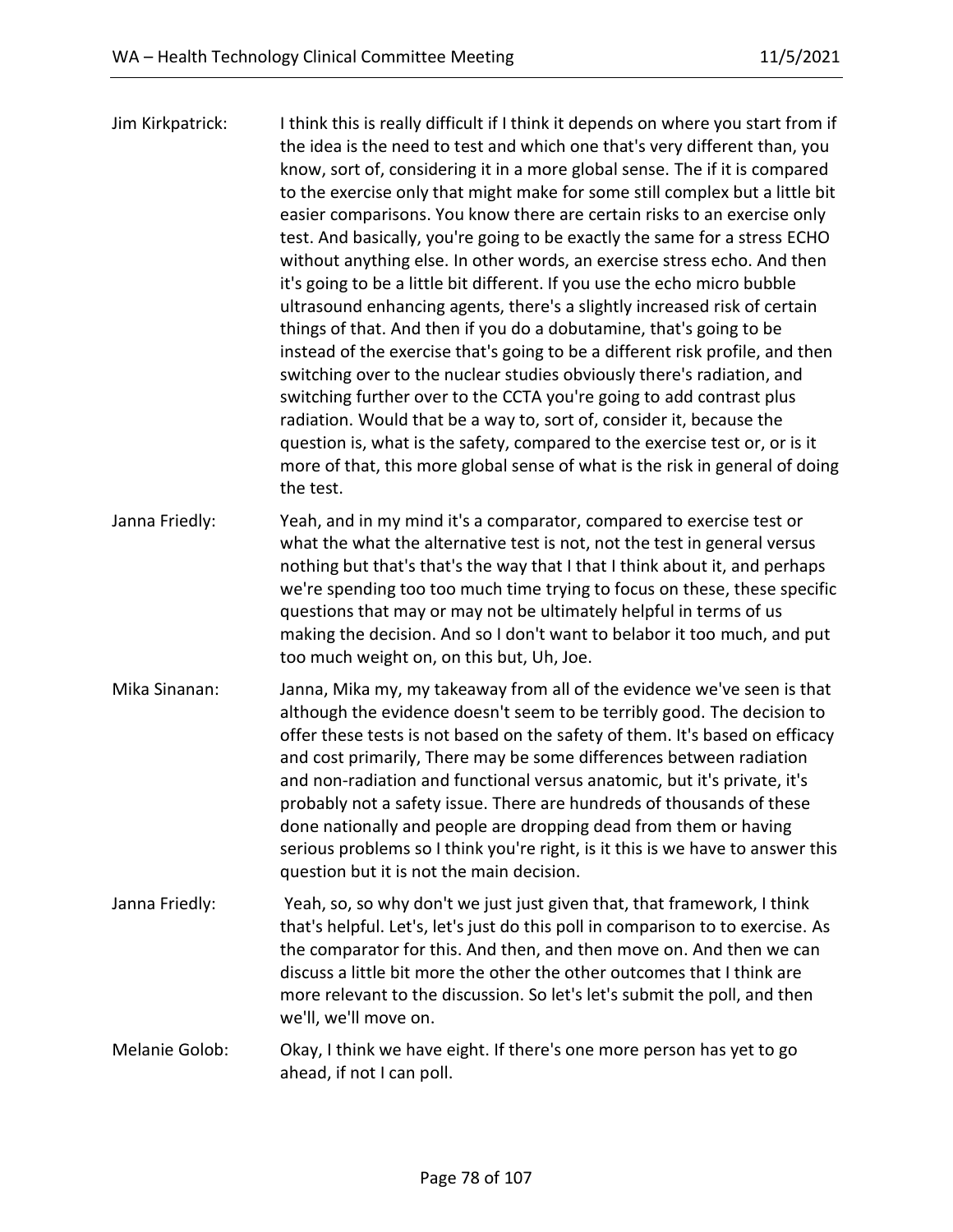| Janna Friedly: | Okay, great. So, pretty evenly split between less than equivalent. Okay.<br>And then in terms, in terms of efficacy.                                                                                                                                                                                                                                                                                                                                                                                                                                                                                                                                                                         |
|----------------|----------------------------------------------------------------------------------------------------------------------------------------------------------------------------------------------------------------------------------------------------------------------------------------------------------------------------------------------------------------------------------------------------------------------------------------------------------------------------------------------------------------------------------------------------------------------------------------------------------------------------------------------------------------------------------------------|
| Josh Morse:    | You want to see this slide again or do you want to stay on the voting<br>questions?                                                                                                                                                                                                                                                                                                                                                                                                                                                                                                                                                                                                          |
| Janna Friedly: | If you could show the summary slide would be helpful. Okay. And then,<br>let us know when when we have. There we go. Ok so, again, a little bit of<br>separation here, equivalent 67% more in some 22% on proven 11%. Okay<br>and then cost. cost effectiveness.                                                                                                                                                                                                                                                                                                                                                                                                                             |
| Melanie Golob: | Okay, and then wake up.                                                                                                                                                                                                                                                                                                                                                                                                                                                                                                                                                                                                                                                                      |
| Janna Friedly: | Okay, thank then fairly evenly split unproven more in some less than<br>equivalent. Okay. All right, let's move on to that again similarly,<br>comparing to just as we did with SPECT, I think so. Although this, this, this<br>safety data presented is safety compared to SPECT, and the summary. In<br>my mind, it made sense to consider it similarly is fact, in terms of<br>comparing to size. first Western equivalent 89% less 11%. Okay.                                                                                                                                                                                                                                            |
| Josh Morse:    | And does that does that vote? I just want to make sure that everybody<br>understood the question, interested in. This was compared to an exercise<br>treadmill test PET is thought to be equivalent safety. Or was this a<br>comparison to SPECT? So, and I apologize, I was using exercise as the<br>comparator for all of these even then, even though this this table is<br>compared to SPECT, so that we could have a common reference point for<br>each of these. If anybody didn't answer that question in that way, let me<br>know so we can.                                                                                                                                         |
| Mika Sinanan:  | Yeah, Let's do it again please. Okay.                                                                                                                                                                                                                                                                                                                                                                                                                                                                                                                                                                                                                                                        |
| Josh Morse:    | Thank you all. Alright, that's fine.                                                                                                                                                                                                                                                                                                                                                                                                                                                                                                                                                                                                                                                         |
| Janna Friedly: | Okay, Okay. And, and then, yeah, so, efficacy or effectiveness. And again,<br>compared to compared to try to exercise.                                                                                                                                                                                                                                                                                                                                                                                                                                                                                                                                                                       |
| Melanie Golob: | I'm waiting on one more and then I'll end it up.                                                                                                                                                                                                                                                                                                                                                                                                                                                                                                                                                                                                                                             |
| Janna Friedly: | Okay. We're seeing a consistent theme of being split unproven and 11%<br>equivalent 56% more in some 33%. Okay. And then how about cost<br>effectiveness. Okay, again similar similar split 30% 6% unproven 22%<br>equivalent more in some 22%. Okay, so we have consensus that we are<br>split with each of these. So, the next, the next one is CCTA. And, for, for<br>this one. Again, this is CCTA versus any functional test. So, so CCTA versus<br>exercise test, I suppose. And I'm assuming for these that this is just CCTA<br>and not with a FFR is that are we considering those two separate<br>decisions is, does anyone have clarification about that? Or we can affect<br>our |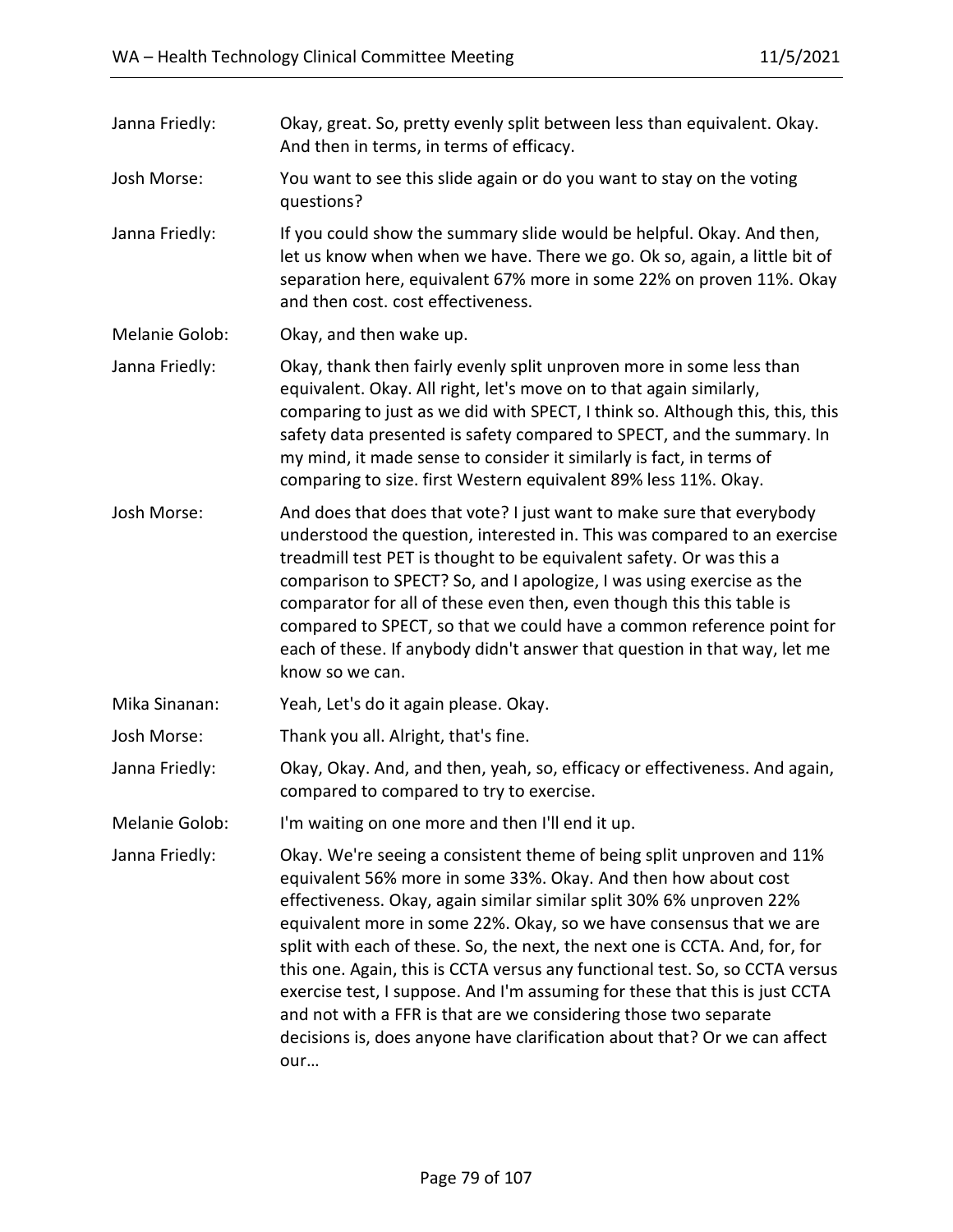| Mika Sinanan:    | Discussion forum if a far as it's essentially the same test except the cost<br>more, and there's some post. Right, thing analysis so what the patient<br>sees is the same.                                                                                                                                                                                                                                                                               |
|------------------|----------------------------------------------------------------------------------------------------------------------------------------------------------------------------------------------------------------------------------------------------------------------------------------------------------------------------------------------------------------------------------------------------------------------------------------------------------|
| Janna Friedly:   | Well for safety but for in terms of effectiveness I'm thinking about these<br>points, right. So, I think from a safety standpoint it doesn't matter if we, if<br>we lump them together but it might in terms of effectiveness or cost<br>effectiveness.                                                                                                                                                                                                  |
| Jim Kirkpatrick: | Right so that that's probably true. I do think there's a bit more radiation<br>and, and possibly more contrast but it kind of depends on so many<br>different factors, I don't think it's entirely unreasonable to consider them<br>to be somewhat equivalent just from the administration of radiation and<br>contrast but just this be where I think they have to image more of the<br>cardiac cycle. Then, then with some of at least the CCTA alone. |
| Janna Friedly:   | Okay. So, are we can say so then does it does, does that make sense then<br>to? I'm still struggling with whether we should include them or or or do<br>them two separate ones. Does anybody have strong feelings about<br>whether we should just put those together or separate those out?                                                                                                                                                              |
| Tony Yen:        | A do wonder if we should split out FFR because from the discussion I<br>heard before it seems like for is almost, almost investigational, that is not<br>completely mainstream, right.                                                                                                                                                                                                                                                                   |
| Janna Friedly:   | There's only okay so let's let's do just straight CCTA here then.                                                                                                                                                                                                                                                                                                                                                                                        |
| Josh Morse:      | So, Melanie may not, I may not be prepared to split that out is that right                                                                                                                                                                                                                                                                                                                                                                               |
| Melanie Golob:   | Yeah I could probably lower voting on this maybe come up with other<br>ones. So, one would be CCTA by itself on one would be CCTA plus up, FFR<br>Yes. Okay. Yeah, we can start voting and I can see if I can put that<br>together as a                                                                                                                                                                                                                  |
| Mika Sinanan:    | Comparator is exercise stress test that right?                                                                                                                                                                                                                                                                                                                                                                                                           |
| Janna Friedly:   | Yeah, I think for the four. Yes, I think we should be consistent. Just across<br>the board with, with a comparison of recognizing that these, these<br>choices are somewhat arbitrary. Okay, everybody submitted.                                                                                                                                                                                                                                        |
| Josh Morse:      | Two more.                                                                                                                                                                                                                                                                                                                                                                                                                                                |
| Janna Friedly:   | Okay. You can submit your                                                                                                                                                                                                                                                                                                                                                                                                                                |
| Josh Morse:      | That's fine.                                                                                                                                                                                                                                                                                                                                                                                                                                             |
| Janna Friedly:   | Okay. Little bit more consensus less 67% and equivalent and 33%. Okay,<br>and let's move on to efficacy. OK, so again, somewhat split train<br>unproven less equivalent and more in some. Okay. and then cost<br>effectiveness. Okay, 56% unproven 11% percent equivalent 33% more<br>inside. Okay, so I think our last, last one, and it will be CCTA with FFR.                                                                                         |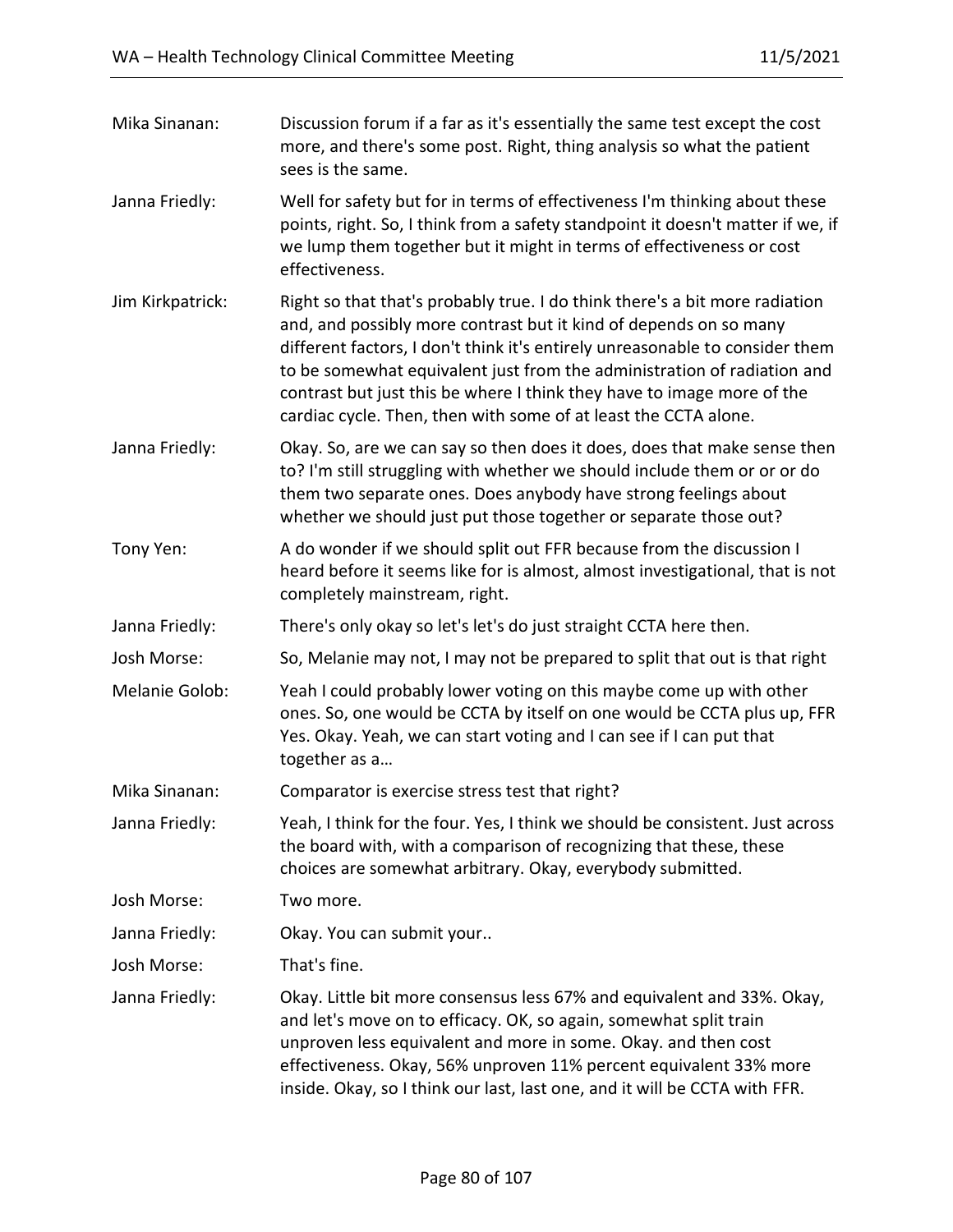Melanie Golob: Everyone me one more minute I can pull that up.

Janna Friedly: And just to clarify with a comparator, does it still make sense to, for this particular one to compare it to exercise, exercise, as a comparator, functional test vs?

Mika Sinanan: I think so for for consistency.

Janna Friedly: Okay. Sounds good. Thank you all for bearing with me through this part of it. This has been a little challenging to to fit our discussion into these, these polls with this particular topic. Okay. Okay. Again split between unproven less and equivalent, 11%. Okay, now move on to efficacy. split between unproven 44% equivalent 44%, and more than some 11%. Okay. and then cost effectiveness. Okay, so unproven 89%. Probably the most, most agreement we've had in any of the polls, so far. Okay. Well, now that we have, we have done those polls, I think, I think that was helpful and at least two to help us to think about what we're comparing to and, and some of the challenges with coming to consensus on those particular things. At this point, I would like to open it up for discussion. I think one of the things that I would welcome input about is whether we have enough information at this point to actually frame a decision or vote on a decision. At this point, or whether we wanted to consider the option of having an ad hoc work group, and deferring decision. In order to to get more clarity. So I'm going to open it up to the group.

Mika Sinanan: Mika here, I would argue that we do have enough decision or enough information to make a decision. And in part that's based on prior experience with other complicated discussions of a similar nature, one, two the fact that there are already coverage decisions for these different options or diagnostic options. So it's not as if we are thinking about something which has not had a coverage option or coverage decision already if there had been no coverage decision or previously been denied then the burden of evidence in support of all of those questions safety efficacy and cost effectiveness would be higher, I think. So, my argument would be that we have enough information to make a decision today.

Janna Friedly: Okay, great, and then Christoph, you have your hand up.

Christoph Lee: I agree if we can, I think we have enough here. It's just a lot of information, obviously a lot of nuances. But if we look at the current coverage decisions, and the proposed language. I think we could all agree that most of the language we agree with there might be certain points of contention. And we should just focus the discussion on the certain points of contention in the language.

Janna Friedly: Okay. Does anybody have any other thoughts? Okay. So, Okay, so it sounds sounds like we are in agreement that we should move forward with a vote on on coverage. So I think at this point, we, we can take a, we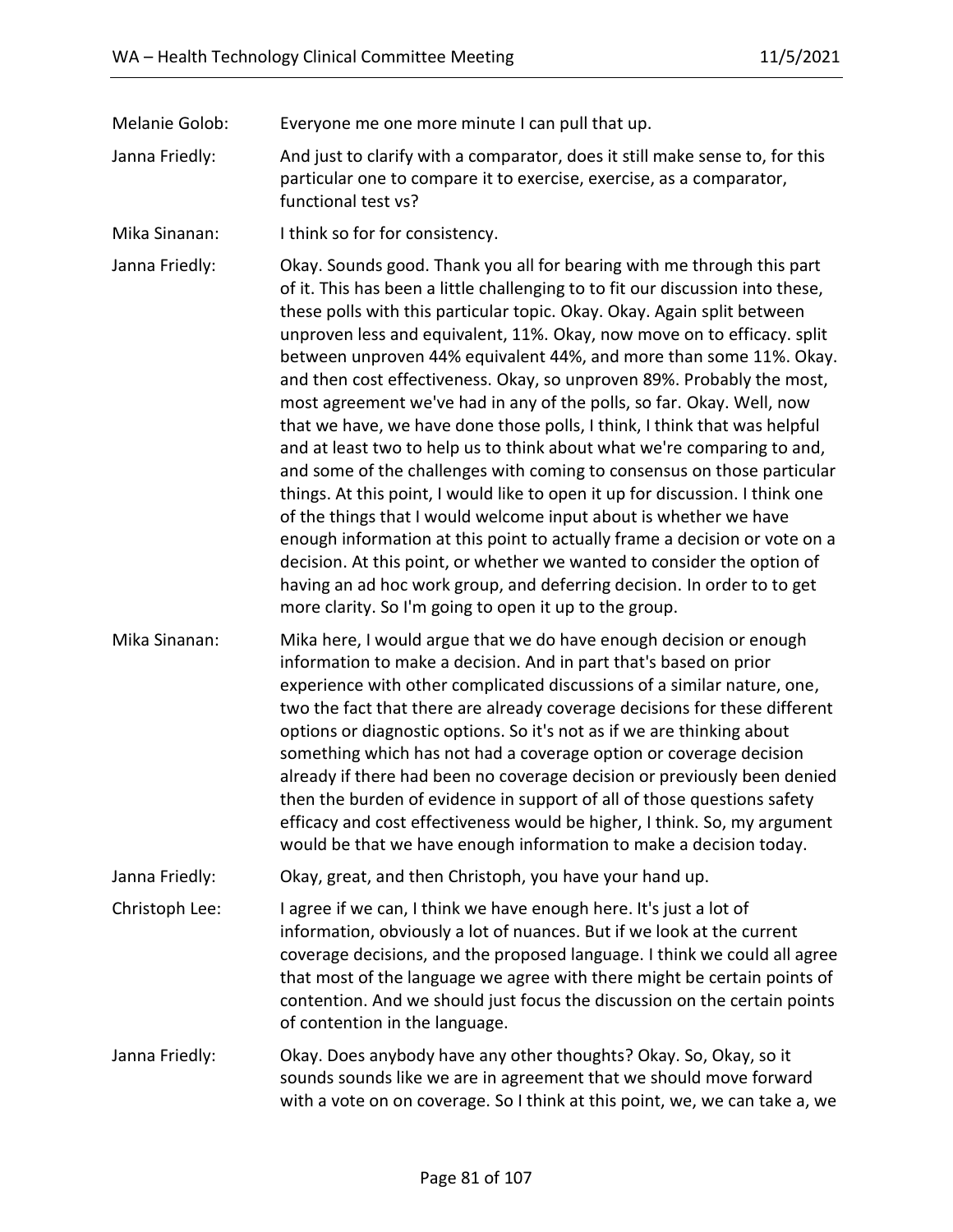can take a vote, unless there's any additional discussion that people want to have, or think that we need to have discussion about any particular parts before we we vote on each of these different.

Mika Sinanan: Mika again, you know, at this stage, what I have found in the past was very helpful, was to go around the room basically when we were in person, and have each person spend a minute or two, just saying what they thought about the presentation, and the strength of the evidence and where they had concerns about our decision making today, which might be slightly different from the questions that we have asked in the surveys, a straw poll, and and might bring up my establish consensus about areas of concern and areas of agreement. Okay, people who have been a little more quiet, have a chance to to voice their thought, yeah,

Janna Friedly: That's a, that's a great idea. Okay, so let's let's go ahead and do that so Mika, why don't you start then you volunteered.

Mika Sinanan: Victim right, right. Well, I found this to be an enormously complicated set of issues to focus on because I don't order these tests but I understand that they are out there and that they are being actively used I appreciate the fact that they do represent a significant cost for society and for the state and for the people who we represent, and that they are a moving target, both from a technology standpoint and from a study standpoint. I did not see really significant concerns around safety for any of them. I believe that there are some that were that by the nature of the technique require more radiation and there may be patients who have either a greater radiation sensitivity, or caution or cumulative dose for other reasons, and for whom certain tests might not be appropriate. I think the nuance issues that we talked about are critical we have to preserve enough flexibility so that practitioners with expertise, who are using these to try and deliver the best care have that flexibility. On the other hand, we want to curtail inappropriate diagnosis in patients with minimal risk and minimal symptoms. The recommendations that were provided by the agency's Dr. Chen's presentation, moving the, the bar for higher level more expensive or more involved testing to those patients who had increased risk of having coronary artery disease seems to make sense to me. The efficacy between the different choices, I don't think is a matter. I don't think we saw that enough evidence to suggest that, that one test rose above all others they all had risks and benefits and they were appeared to be different types of information you got from the different studies. Therefore I think that that is within the guidelines and expert determination of practitioners who are actually treating these patients. So those are my thoughts.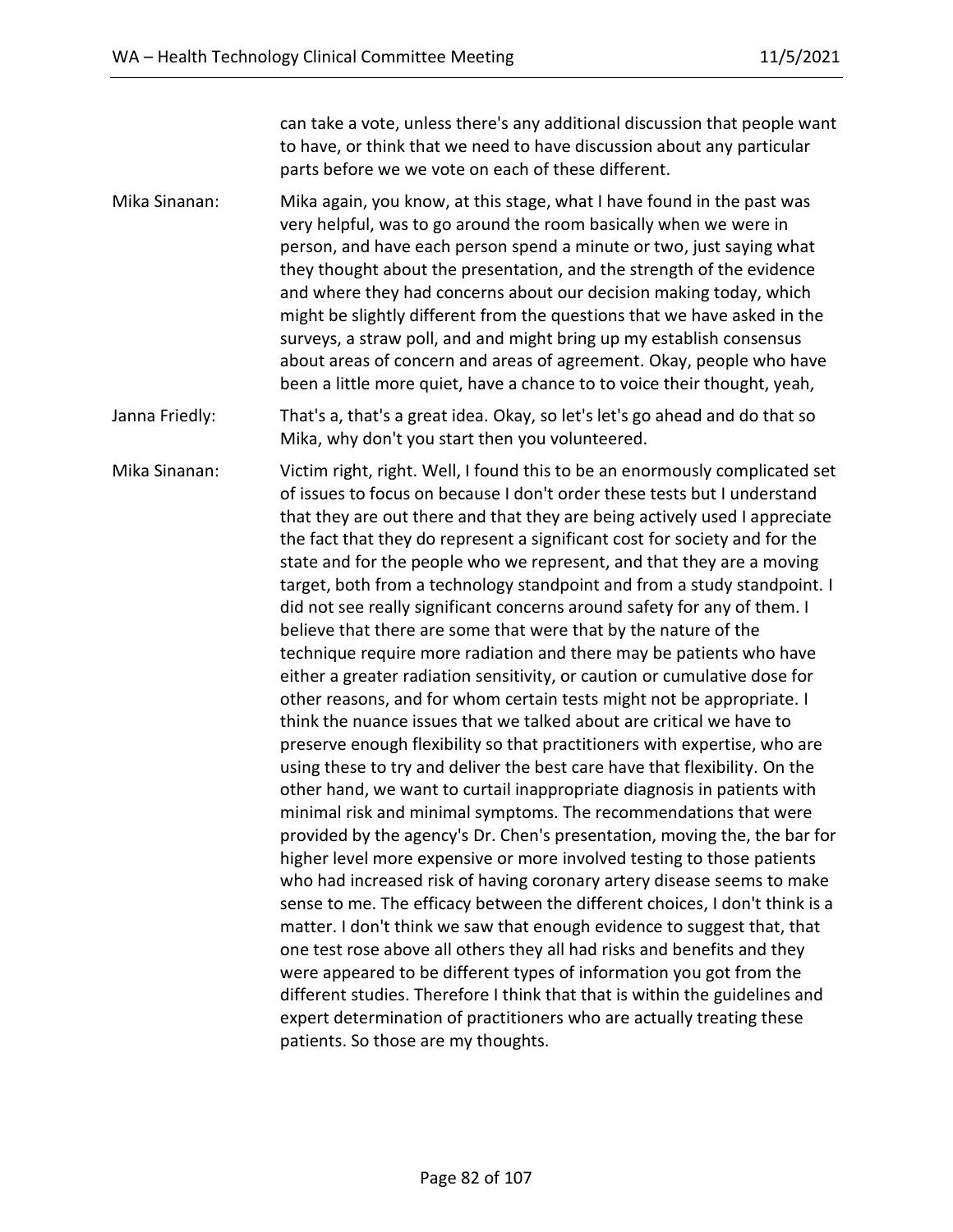Janna Friedly: Great. Thank you, Mika. That was incredibly helpful. I'm going to just call on on people so we can get through the whole committee make sure everybody has a chance. So Laurie, do you want do you want to go next?

Mika Sinanan: You're on mute Laurie.

Laurie Mischley: Oh, sorry. I said I certainly echo what you just said that was a concise summary, I appreciate the nuance here and my goal is not to restrict any provider from having tools in their toolbox that they didn't helpful. This is certainly outside my wheelhouse. This makes brain imaging look easy. Frankly, I'm this, these are not tests I'm terribly familiar with and so the learning curve here is pretty steep and, but I do do comparative effectiveness research, and I do biomarker research, and I was shocked at what poor translation there is to morbidity and mortality. I mean if we could see that if we could just identify these inclusions. We know how to stop these people from having adverse outcomes down the road, we know what to do to dramatically and drastically and consistently. Reduce morbidity and mortality, this would be more compelling, this gets much more difficult for me, when there are so many questions once, once we identify what we go looking for and what happens in clinical the prescribing the correlation with heart attacks down the road, I mean that gets fuzzier and fuzzier the deeper you go. So, I think, Andrea did a phenomenal job with her presentation and what I was struck with most is the lack of compelling evidence that a lot of this stuff translates to reductions in outcomes in real life, patients. If so, so what, and I get that the, what cardiologists are doing in practice this isn't, they're not in the habit of following these algorithms the way we're talking about. But I think that's what exactly we're here to do is maybe draw attention to some of these habits because some of the habits we build in clinic are not reflective of the evidence. So, I certainly support raising the bar a little bit for when some of these tests are used and bringing a little more attention to the clinical practice of habitual testing. Because from my read of how that translates to clinically relevant patient reported outcomes. I'm not convinced a lot of these tests make a really compelling case that they are game changers.

Janna Friedly: Great. Thank you, that was really helpful and I think just, I will, because I, my thoughts are similar to both of yours I think, for, for me, I also appreciated, thinking about this as, particularly with with as sort of a step to approach when it is clinically appropriate. So that, because there aren't in my mind clear differences in terms of outcomes with each of these different tests and I understand there's different reasons why you would choose one versus the other. If there is a test that is less expensive and potentially safer and is indicated for that particular patient and based on their characteristics that choosing that test, and it's available, choosing that test, makes sense. And so, sort of, again, along the lines of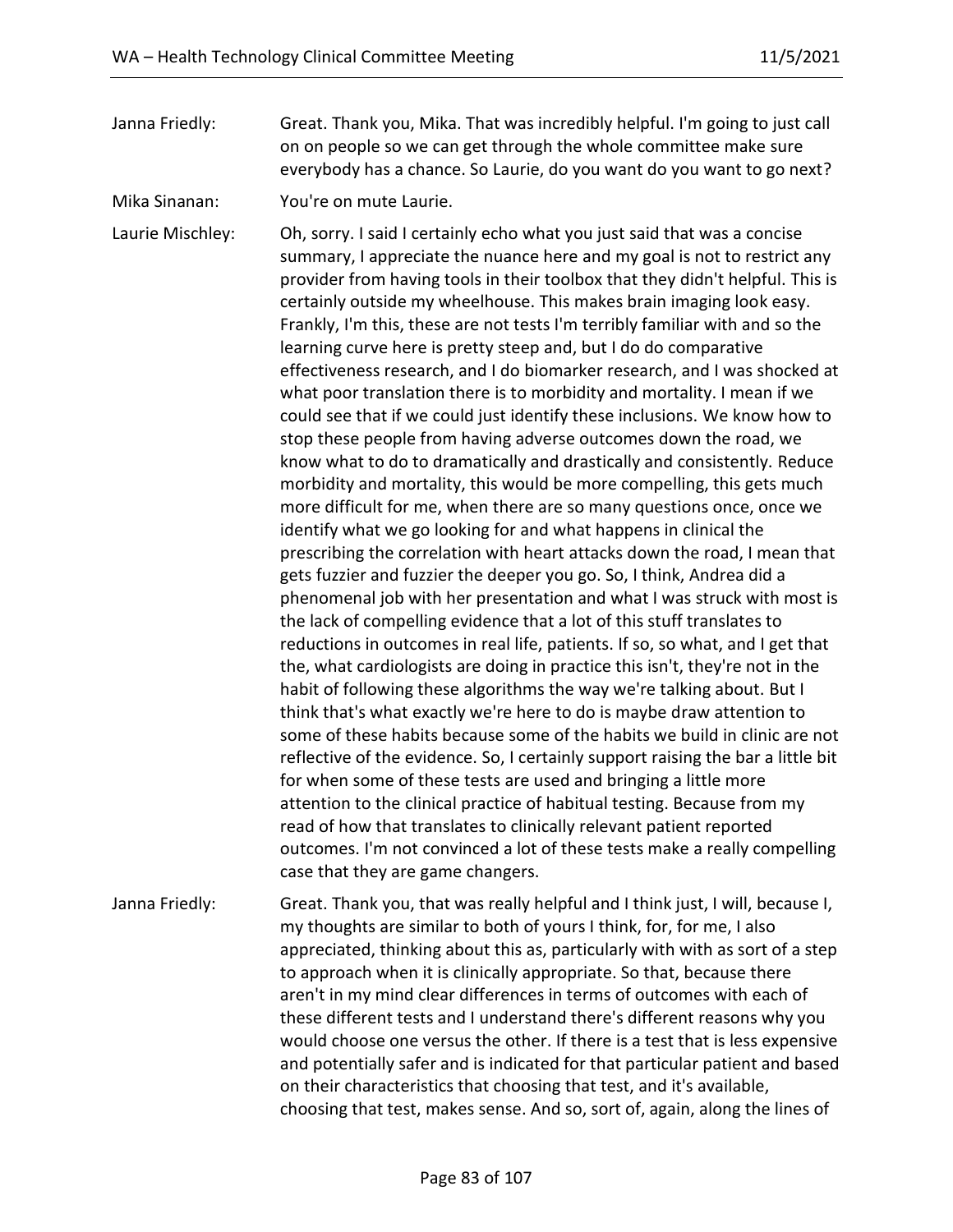raising raising the bar and providing a little bit of framework to to to try to steer thought to to choosing the appropriate test considering all of those factors to make sense. Let's have Tony go next.

Tony Yen: So, my feeling about the test I will have spoken about all these years that I think many of these tests are quite equivalent, but I was actually quite interested in seeing is actually how CCTA as a anatomical test performed actually fairly well covered a lot of functional tests on the more commonly orders such as stress ECHO or SPECT scan. I think really choosing between these tests really depends on patient characteristics more than anything else, or availability of that testing done at that particular facility or the expertise without testing that that's really how I see it right now. What I was kind of interested in as an associate looking over the agency medical director recommendations I think a slide 30 about CCTA about how it's covered, I think we'll get to the cover benefits in a while but that seems to be a little bit inconsistent with, I guess, obtaining imaging with low-risk patients. And so that's something I just wanted to just be mindful of as we move forward as a CTA is actually an up-and-coming technology that is becoming increasingly more and more valuable but I'm just just still trying to fit that in within our framework of the additional functional tests that we have with us for quite some time.

Janna Friedly: Okay, great. and then how about Clint.

Clint Daniels: Sorry I get my mute to turn off there. Um, I don't have a lot to ask that others haven't already said, other than I talked to both the report, and then the public comments and our experts will really compelling on how nuanced this is. And then I think the AHA and ACC pyramid is also potentially quite helpful in our in our decision going forward. I think Dr. Chen presented that.

Janna Friedly: Right. And Chris.

Chris Herne: Um, yeah I mean I think this is a really nuanced topic as other people have pointed out, and I think part of what we're struggling against is that a lot of that nuance is not captured, perhaps, in the data that we have available to us and so it makes this discussion really complex, I think. But it seems that there is a role for some of some of these other modalities, in some cases, and so I would be, you know, I would be hesitant to, you know, for example, to not cover these and so I think I'm moving towards a cover with conditions.

Janna Friedly: Okay, and Conor.

Conor Kleweno: Yeah, a lot of, you know, great points have been made already I think the way I looked at this was in two aspects one should there be some sort of criteria that needs to be met to order some sort of events test. And then the second being if that's true then which test to order hearing from the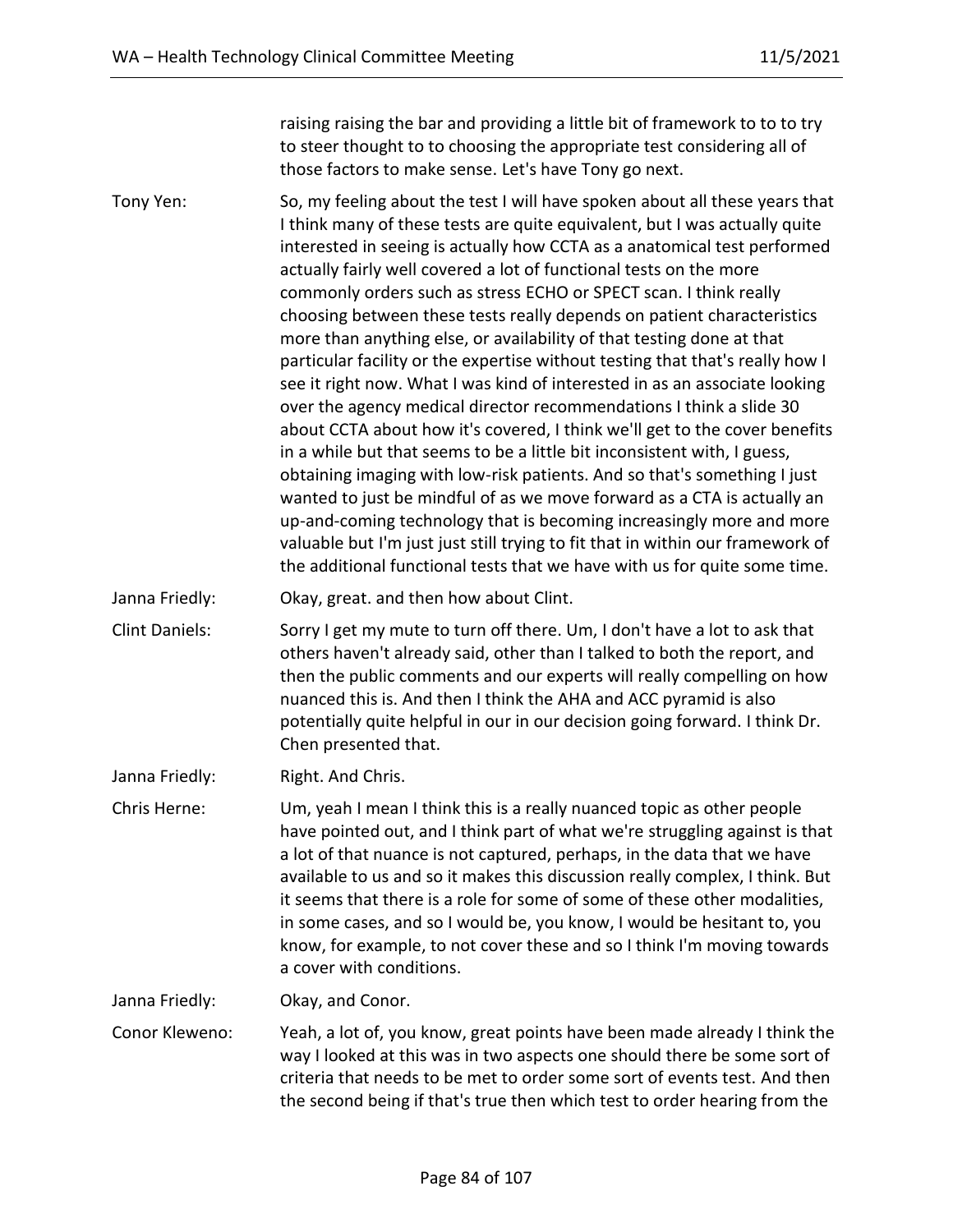clinical experts and public comments. You know, I definitely appreciate the nuance so the ladder aspect, it definitely seemed like which test to order should be within the purview of the clinical decision making. And it seems like we've you know been presented with some perhaps some new clinical guidelines that may inform the former issue which is what criteria should be meant to order a test. So I, you know, unfortunately I agree with everyone else and that the data had it quite a bit of noise in it and didn't really inform us and saying, much more than it should be. You know, at the level of the point of care, without additional criteria in terms of choosing which tests in my opinion so

Janna Friedly: Great and Larry.

- Larry Birger: I don't have too much more to add I think make a suggestion that we comment. You know, in a way that was not constrained by the direction of the poll questions is helpful and appreciated and more relevant. I think that this discussion and the data presented, pretty much, confirm what you know I've experienced for many years and the clinic. I think that jack, I would just mean very strongly towards not input. Coming to any decisions that would restrict any further the, the nuance and the judgment of the providers that are ordering nice.
- Janna Friedly: Great. And then Christophe to do it.

Christoph Lee: I think I've made a lot of comments I think one take home for me is that it's pretty clear from the data that for low risk, low protest likelihood or CAD no imaging should be done. And I think that's probably going to be the most important revision we make to our standing recommendations for coverage. But for me, intermediate risk individuals. I do agree that we need to think about accessibility and think about the nuances of patient characteristics and the goals of the imaging for the certain clinical scenario that we need that needs to leave it more flexible in our language for providers to talk with their patients and make a shared decisionmaking plan.

Janna Friedly: Great.

Mika Sinanan: Yeah, just one other quick comment. And this is more for Josh than anybody else. It seems to me that this is a kind of question that might be a strategic discussion at a future year where we have multiple tests that we're trying to compare and what is the competitor. How do we choose or standardize the competitor, when we have multiple tests that are the question is raised? So that's one issue. The second issue that might be valuable is figuring out how best to frame the key questions, so that the data is analyzed in a way that it actually asked allows us to answer the questions that were asked to, to answer. And part of the problem was struggling with is, is they followed the available RCT's and data, but they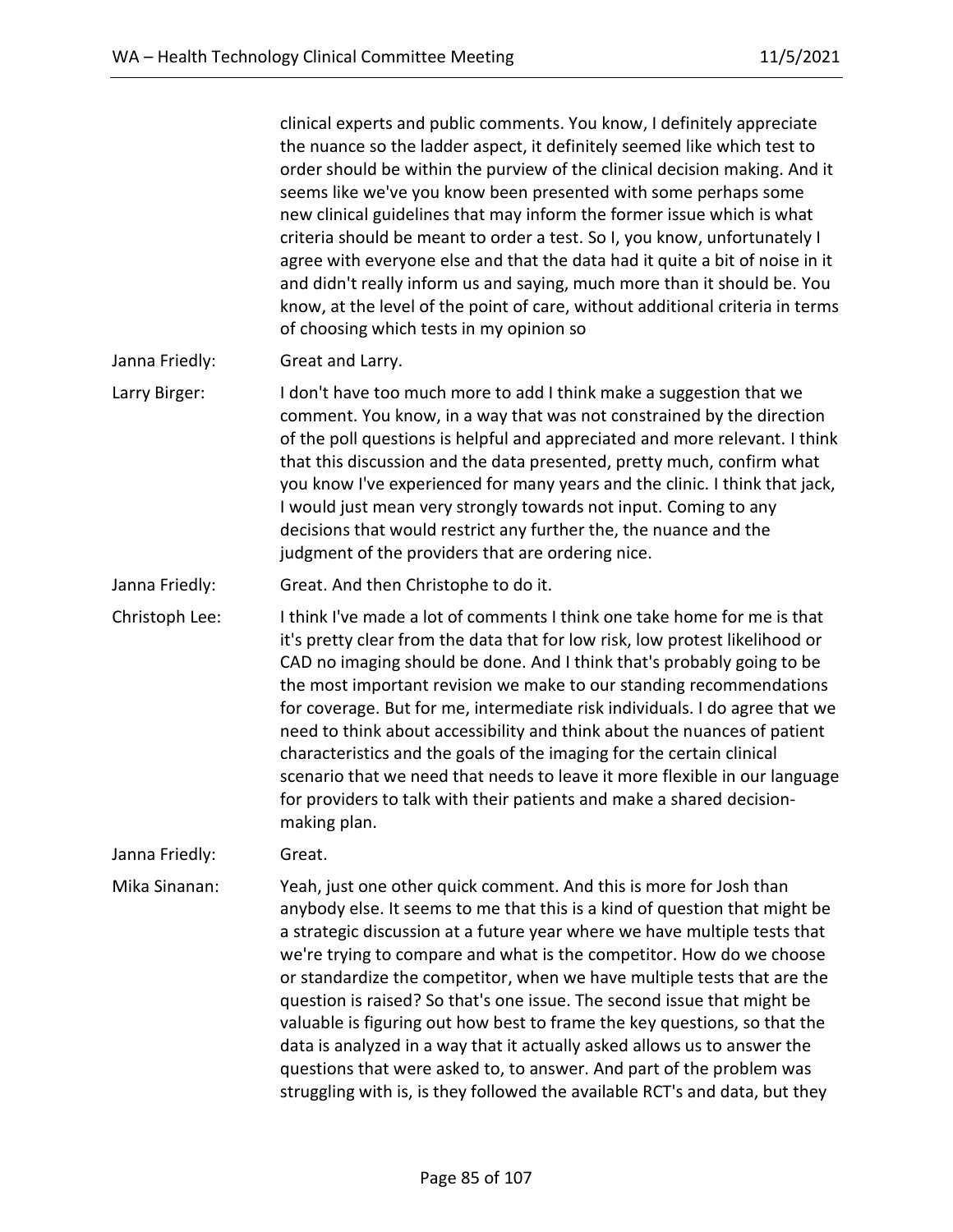|                | don't directly address the comparator questions that we're at, we're<br>trying to answer. So we're trying to interpret between different studies<br>and coming up with solutions which is why one reason that we have such<br>a big spread because the data didn't specifically answer the questions<br>that were being asked. Part of that is the availability of the data and part<br>of it is the way that the analysis was done so it seems to me that there<br>may be an opportunity to reframe the way the key questions are framed<br>so that they actually follow the decision-making tool that will be using at<br>the end of the day. Does that make sense? |
|----------------|-----------------------------------------------------------------------------------------------------------------------------------------------------------------------------------------------------------------------------------------------------------------------------------------------------------------------------------------------------------------------------------------------------------------------------------------------------------------------------------------------------------------------------------------------------------------------------------------------------------------------------------------------------------------------|
| Josh Morse:    | It makes sense. Thank you.                                                                                                                                                                                                                                                                                                                                                                                                                                                                                                                                                                                                                                            |
| Janna Friedly: | Yeah, great, great point. I think that that's where we struggled quite a bit<br>was, with that, so that that's that's really helpful. Okay well I think that<br>that was, that was helpful and despite, despite a lot of the disparate<br>responses I think we heard very similar comments from from every<br>committee members so I think with, with that, why don't we go ahead<br>and go on to the, to the votes for for coverage. And again, doing each,<br>each one of the, the imaging tests separately.                                                                                                                                                        |
| Josh Morse:    | So, Janna, do you have, are there criteria you want, are you going to do a<br>straw vote, and then potentially develop coverage criteria? Or                                                                                                                                                                                                                                                                                                                                                                                                                                                                                                                          |
| Janna Friedly: | Yeah, I think we need to we need to have a vote first and then develop. I<br>mean, it sounds like from from what I'm hearing from the group that the<br>most people are, if not everybody has sounded like they were going to<br>cover with conditions. And so I think we'll have to come up with, with<br>language.                                                                                                                                                                                                                                                                                                                                                  |
| Josh Morse:    | Okay, thank you                                                                                                                                                                                                                                                                                                                                                                                                                                                                                                                                                                                                                                                       |
| Janna Friedly: | For each of them. But I think the first step is to take the vote right to, to<br>see. Do we have polls for each of the conditions set up?                                                                                                                                                                                                                                                                                                                                                                                                                                                                                                                             |
| Melanie Golob: | We do, do you want to start with same order that you did before this?                                                                                                                                                                                                                                                                                                                                                                                                                                                                                                                                                                                                 |
| Janna Friedly: | Yeah.                                                                                                                                                                                                                                                                                                                                                                                                                                                                                                                                                                                                                                                                 |
| Melanie Golob: | Okay, great.                                                                                                                                                                                                                                                                                                                                                                                                                                                                                                                                                                                                                                                          |
| Janna Friedly: | Let's do it in the same order for consistency. And so I think we'll go<br>through each of the polls first and then, and then we'll address the, the<br>wording at the end.                                                                                                                                                                                                                                                                                                                                                                                                                                                                                            |
| Melanie Golob: | Waiting on one more vote, and then we can end this poll.                                                                                                                                                                                                                                                                                                                                                                                                                                                                                                                                                                                                              |
| Josh Morse:    | Is there one committee member who has not voted? Eight votes.                                                                                                                                                                                                                                                                                                                                                                                                                                                                                                                                                                                                         |
| Mika Sinanan:  | I'moh sorry the poll moved my mistake. Oh.                                                                                                                                                                                                                                                                                                                                                                                                                                                                                                                                                                                                                            |
| Josh Morse:    | There we go.                                                                                                                                                                                                                                                                                                                                                                                                                                                                                                                                                                                                                                                          |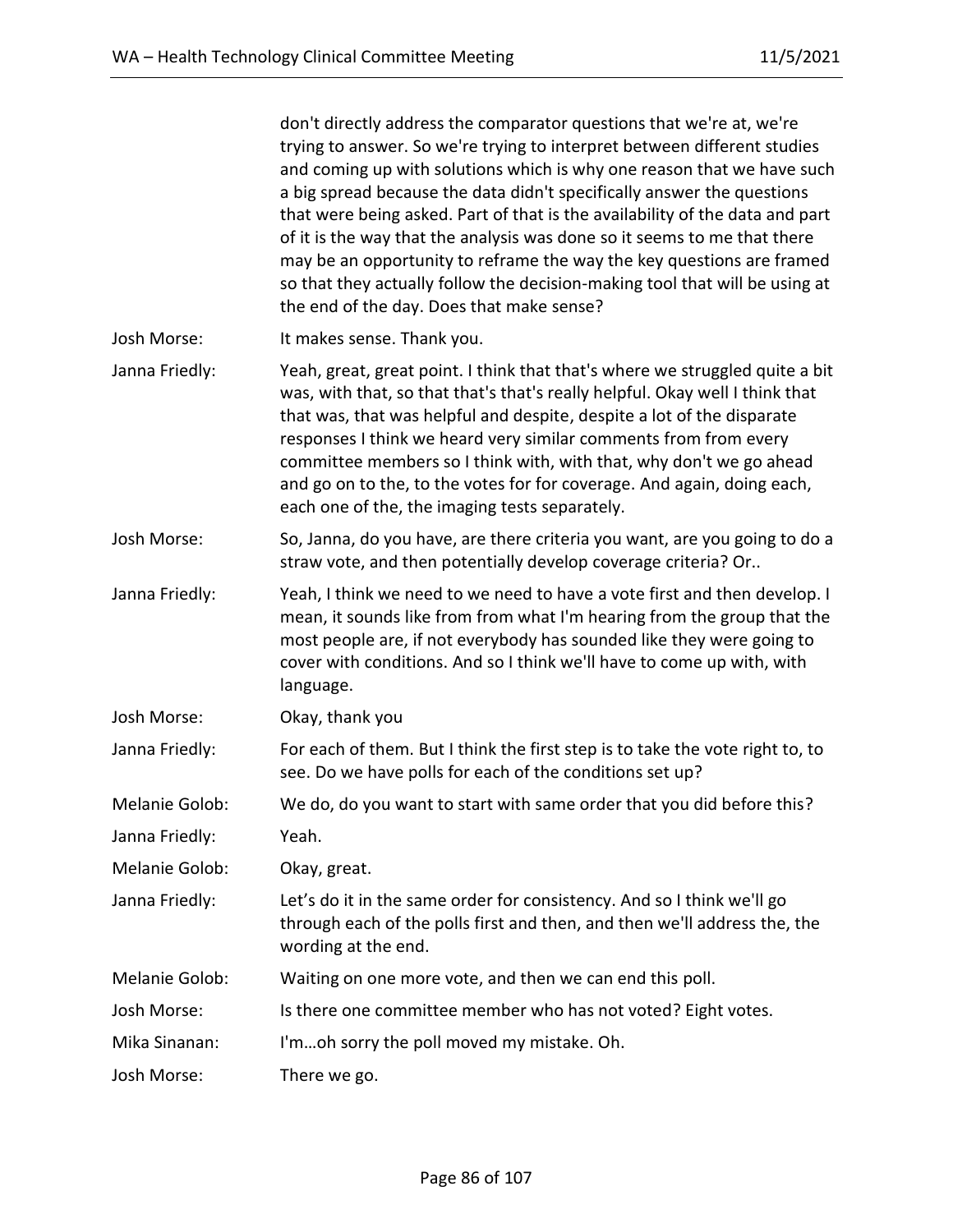| Janna Friedly:   | Okay. Consensus covered under certain conditions. OK, and then let's<br>move on to SPECT. OK, OK, and then PET.                                                                                                                                                                                                                                                                                                                                                                                                                                                                             |
|------------------|---------------------------------------------------------------------------------------------------------------------------------------------------------------------------------------------------------------------------------------------------------------------------------------------------------------------------------------------------------------------------------------------------------------------------------------------------------------------------------------------------------------------------------------------------------------------------------------------|
| Melanie Golob:   | Waiting on one more, hey, there we go.                                                                                                                                                                                                                                                                                                                                                                                                                                                                                                                                                      |
| Janna Friedly:   | Okay, again hundred percent covered under conditions, okay and then<br>CCTA. [pause] Okay. And then the last, okay so 100%, good. And then the<br>last one would be CCTA with FFR. [pause] Great, okay, so we have<br>consensus for all of the imaging modalities, cover with conditions. So,<br>now we move on to discussing wording, for those decisions. Do we want<br>to start, it might be helpful to start? I'm sorry you're, you have something<br>up on the screen it's a little too small for me to see, but--                                                                     |
| Josh Morse:      | Yep, I'm going to zoom in on it. So, as we would normally do I've created<br>a just a blank. It's not a blank, obviously, this is a draft but it cuts some<br>words from the agency medical directors just as a placeholder. So, I can<br>delete all this or I can save the headers if that's helpful.                                                                                                                                                                                                                                                                                      |
| Janna Friedly:   | No, that's great. Okay, well, so why don't we, I think, given that we have<br>these, this wording, I think it would be helpful to, to start with this<br>wording, and and modify, as we need to. So let's, let's start with the<br>stress echo. So--                                                                                                                                                                                                                                                                                                                                        |
| Josh Morse:      | Is this large enough Janna?                                                                                                                                                                                                                                                                                                                                                                                                                                                                                                                                                                 |
| Janna Friedly: : | Yeah, I have it on my big, my big screen so. So suspected CAD and<br>symptomatic patients or evaluation of known CAD and patients who have<br>new or worsening symptoms and exercise EKG is inappropriate or<br>unavailable.                                                                                                                                                                                                                                                                                                                                                                |
| Mika Sinanan:    | Janna, Mika Sinanan, based on the discussion that we had earlier, I would<br>recommend we take out the exercise EKG inappropriate or unavailable.                                                                                                                                                                                                                                                                                                                                                                                                                                           |
| Janna Friedly:   | Um hmm.                                                                                                                                                                                                                                                                                                                                                                                                                                                                                                                                                                                     |
| Mika Sinanan:    | Take out the whole line.                                                                                                                                                                                                                                                                                                                                                                                                                                                                                                                                                                    |
| Larry Birger:    | And you're saying that to loosen things up, Mika?                                                                                                                                                                                                                                                                                                                                                                                                                                                                                                                                           |
| Mika Sinanan:    | Well because current practice. There's no evidence that we have seen<br>that they are not essentially equivalent studies, and that, in terms of<br>safety, and there is certainly more structural evidence on the basis of the<br>echo that is available from a stress EKG. So that, that's the basis of that.<br>Plus, we don't want to put a put the roadblock of having patients have an<br>unnecessary stress EKG and then have to have, then get set up for a<br>stress echo, or have the justification and roadblock of having to justify or<br>support the language we just deleted. |
| Larry Birger:    | Yeah, I would agree.                                                                                                                                                                                                                                                                                                                                                                                                                                                                                                                                                                        |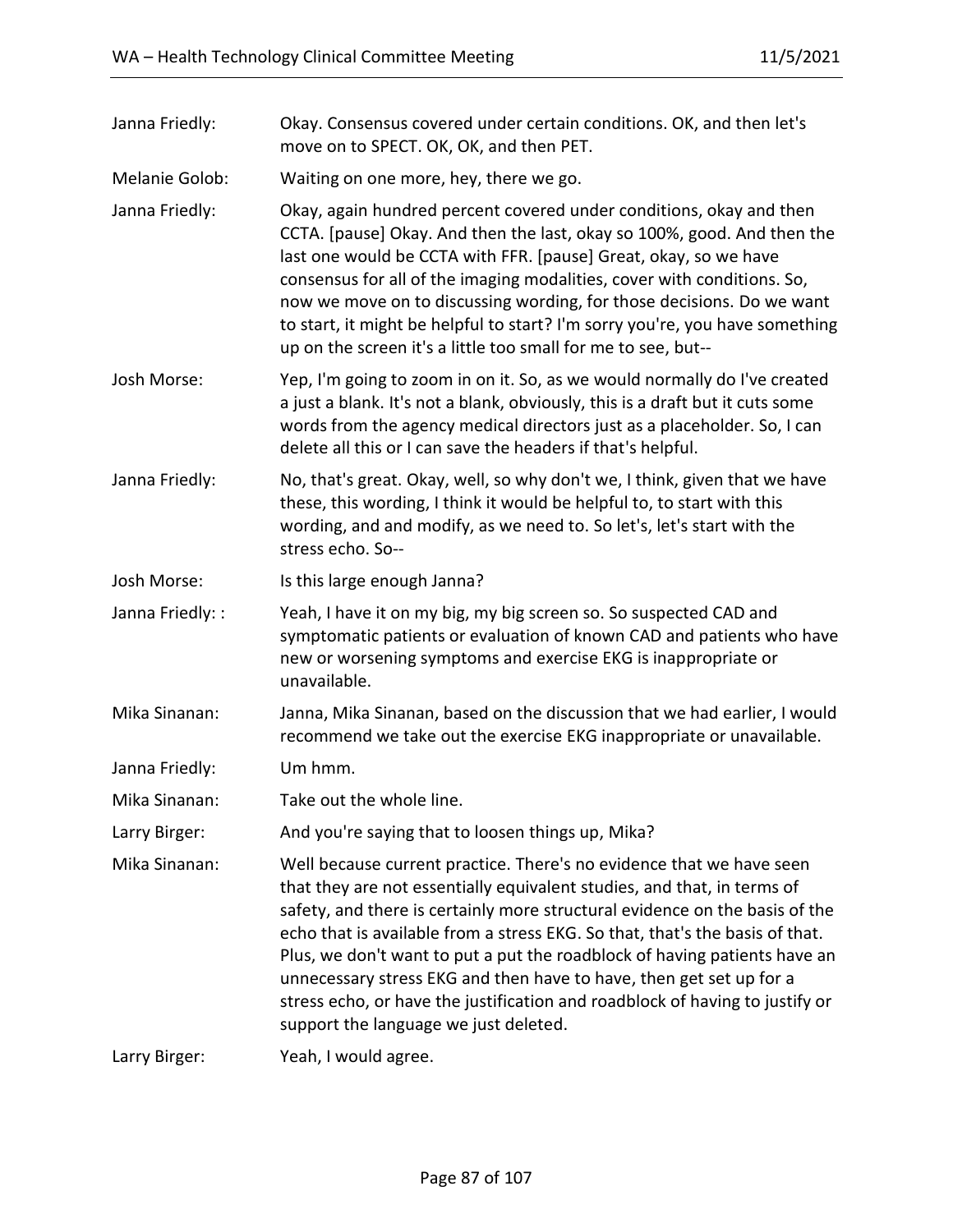| Janna Friedly:   | So, so I think that sounds reasonable. I think we don't have here, any risk<br>so low, intermediate, or high risk. And we had talked about using that as<br>a, as a framework, would it make sense to include in, intermediate, or<br>high risk or?                                                                                                                                                                                                                                                                                                                                                  |
|------------------|------------------------------------------------------------------------------------------------------------------------------------------------------------------------------------------------------------------------------------------------------------------------------------------------------------------------------------------------------------------------------------------------------------------------------------------------------------------------------------------------------------------------------------------------------------------------------------------------------|
| Chris Hearne:    | Janna yeah I agree I think maybe instead of saying symptomatic patients,<br>we should say something to the effect of intermediate pretest probability<br>of CAD or intermediate to high pretest probability of CAD, something to<br>that effect rather than symptomatic patients.                                                                                                                                                                                                                                                                                                                    |
| Larry Birger:    | What are we defining as intermediate the lower threshold of that?                                                                                                                                                                                                                                                                                                                                                                                                                                                                                                                                    |
| Janna Friedly:   | I think that was based on the the the clinical guideline that came came<br>out so I think that that's that's where that came from. So you're right it<br>has to be defined for using, I would assume the same same definition<br>that they use in the clinical clinical guideline would make sense, but if<br>you're trying to define a                                                                                                                                                                                                                                                              |
| Christoph Lee:   | I thought in the prior decisions we had low, intermediate, high risk<br>without defining it?                                                                                                                                                                                                                                                                                                                                                                                                                                                                                                         |
| Conor Kleweno:   | Was a good question for Jim to comment on are those guidelines pretty<br>readily universally understood, or you predict them to be?                                                                                                                                                                                                                                                                                                                                                                                                                                                                  |
| Jim Kirkpatrick: | There's, there's always wiggle room, I'd have to go back to the actual<br>guideline and see how they defined it and this is all in the context of<br>chest pain or what we used to refer to as angina or equivalent.                                                                                                                                                                                                                                                                                                                                                                                 |
| Larry Birger:    | Since we're shooting for some, you know, allowing for nuance I think that<br>not defining it any further would probably be advisable.                                                                                                                                                                                                                                                                                                                                                                                                                                                                |
| Janna Friedly:   | And so, Andrea did point out that the report does not address<br>asymptomatic patients so this coverage decision for all of these really<br>only applies to symptomatic patients.                                                                                                                                                                                                                                                                                                                                                                                                                    |
| Josh Morse:      | So yeah, here's the scope from the, from the key questions document.                                                                                                                                                                                                                                                                                                                                                                                                                                                                                                                                 |
| Janna Friedly:   | So then is it unnecessary in the wording of the coverage to even say<br>symptomatic, at least for each of the individual ones or is that important<br>to put in there, or some qualification that asymptomatic testing is not<br>included as part of this decision?                                                                                                                                                                                                                                                                                                                                  |
| Chris Hearne:    | I think something we might want to try to what we're trying to do by by<br>specifying is to avoid people, and using these technologies to test for<br>people who may have some symptom. But the story is, is very low<br>probability for coronary artery disease, we want to sort of avoid testing<br>those patients. You can't say they're asymptomatic because they have<br>some symptom but everything else in their situation suggests a really low<br>probability of disease and so, saying, eliminating not just asymptomatic<br>patients but also low probability can get to that population. |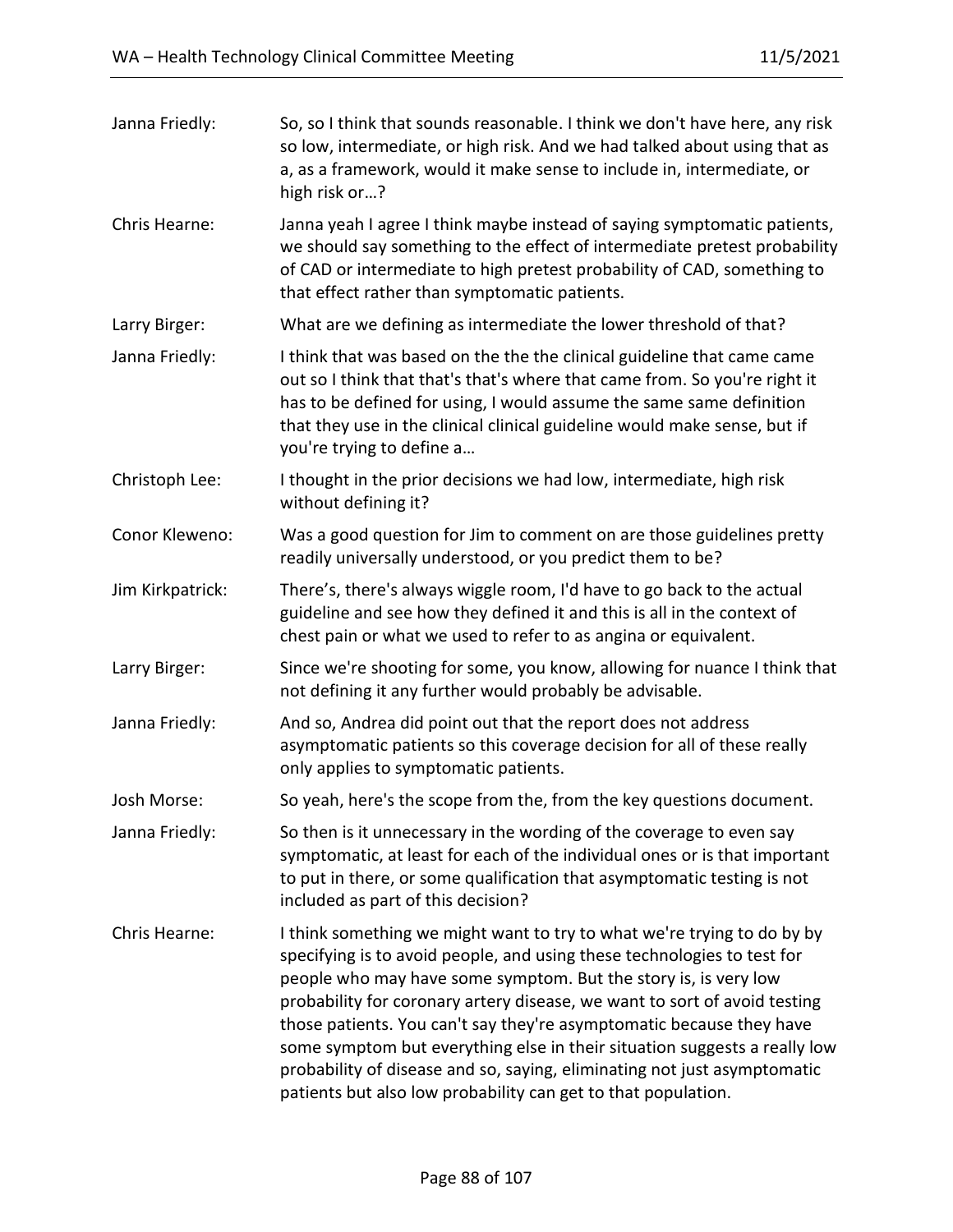| Janna Friedly:        | So symptomatic patients, intermediate or high-risk CAD. With that,<br>praising the appropriate them.                                                                                                                                                                                                                                                                                                                                                                                                                                                                                                                                                                                                                                                                                                                                                                                                                                                                                                                                                                                                                                                                              |
|-----------------------|-----------------------------------------------------------------------------------------------------------------------------------------------------------------------------------------------------------------------------------------------------------------------------------------------------------------------------------------------------------------------------------------------------------------------------------------------------------------------------------------------------------------------------------------------------------------------------------------------------------------------------------------------------------------------------------------------------------------------------------------------------------------------------------------------------------------------------------------------------------------------------------------------------------------------------------------------------------------------------------------------------------------------------------------------------------------------------------------------------------------------------------------------------------------------------------|
| Chris Hearne:         | I think that sounds pretty good.                                                                                                                                                                                                                                                                                                                                                                                                                                                                                                                                                                                                                                                                                                                                                                                                                                                                                                                                                                                                                                                                                                                                                  |
| Josh Morse:           | Okay so, can you help me or tell me how to craft this intro sentence?                                                                                                                                                                                                                                                                                                                                                                                                                                                                                                                                                                                                                                                                                                                                                                                                                                                                                                                                                                                                                                                                                                             |
| Mika Sinanan:         | shallow, what do you think about using almost like the first sentence of<br>the peacocks report? (Inaudible) Josh actually have that screen up<br>before. I thought the language over there was actually fairly good. Josh, I<br>don't know if you're okay with like just flipping back to the screen that.                                                                                                                                                                                                                                                                                                                                                                                                                                                                                                                                                                                                                                                                                                                                                                                                                                                                       |
| Jose Morse:           | Yeah, no problem.                                                                                                                                                                                                                                                                                                                                                                                                                                                                                                                                                                                                                                                                                                                                                                                                                                                                                                                                                                                                                                                                                                                                                                 |
| Mika Sinanan:         | If you just read the the patients for need component patients adult<br>patients, you know, parentheses blah blah blah. You guys have read<br>better than I can. But it's that that really kind of describes I think what<br>we're, we're getting to. That's the inclusion criteria.                                                                                                                                                                                                                                                                                                                                                                                                                                                                                                                                                                                                                                                                                                                                                                                                                                                                                               |
| Janna Friedly:        | It is, I think what again it goes back to the intermediate or high, high risk<br>is not really defined in this this description though. Okay, okay. So, that's<br>the, I think that was the. So I don't know that I would, I don't know that I<br>would be as maybe that very first part, adult patients with symptoms of<br>suspected CAD, or at, and again I think if we're if we're whole, it sounded<br>like the whole benefit of the clinical guideline that was it costs the only<br>big difference between them and nuclear. And it's reasonable to promote<br>SPECT, in that case, if they're similar, to me. And it sounded like there<br>was nuance in terms of when you would when you know who would be<br>more. So I think, I think you could you could use the same two bullet<br>points as above inspect and then as a third bullet point. Say, and when<br>SPECT is not technically feasible appropriate or results are inconclusive. I<br>think I would, I think it's not just a technical feasibility but there may be<br>clinical scenarios where it's not appropriate. So I think in my mind putting<br>technically feasible or appropriate make sense, don't |
| Josh Morse:           | Replace this line with the two bullets above to make it very clear.                                                                                                                                                                                                                                                                                                                                                                                                                                                                                                                                                                                                                                                                                                                                                                                                                                                                                                                                                                                                                                                                                                               |
| Janna Friedly:        | Yes. Okay. And then put and are right now that I'm reading it then it, then<br>it becomes confusing as to                                                                                                                                                                                                                                                                                                                                                                                                                                                                                                                                                                                                                                                                                                                                                                                                                                                                                                                                                                                                                                                                         |
| Larry Birger:         | why you could put or?                                                                                                                                                                                                                                                                                                                                                                                                                                                                                                                                                                                                                                                                                                                                                                                                                                                                                                                                                                                                                                                                                                                                                             |
| Josh Morse:           | I see this and would go down here.                                                                                                                                                                                                                                                                                                                                                                                                                                                                                                                                                                                                                                                                                                                                                                                                                                                                                                                                                                                                                                                                                                                                                |
| Larry Birger.         | Could you put 'or' in between those two top bullet points? I mean<br>somehow you're, we're trying to tie those together with the end<br>inclusion.                                                                                                                                                                                                                                                                                                                                                                                                                                                                                                                                                                                                                                                                                                                                                                                                                                                                                                                                                                                                                                |
| <b>Clint Daniels:</b> | Yeah, or maybe. Yeah, it's gonna be cleaner to keep it how it was before<br>we're just famous fact, I think I made it worse for you I think I, I, sorry, I                                                                                                                                                                                                                                                                                                                                                                                                                                                                                                                                                                                                                                                                                                                                                                                                                                                                                                                                                                                                                        |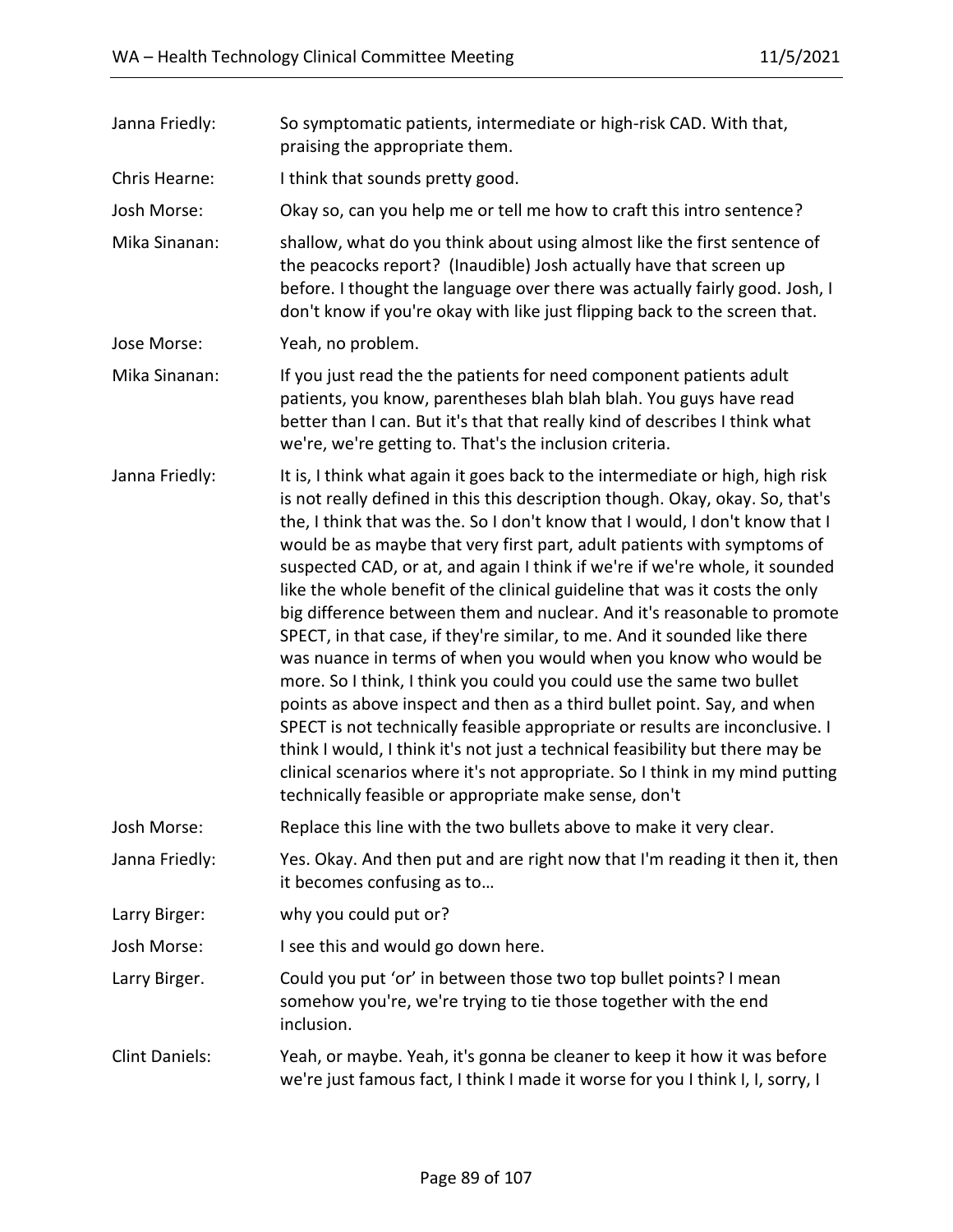|                  | made it worse I think you should say same, the same coverage criteria for<br>respect and.                                                                                                                                                                                                                                                                                                                                                                                                                                                                                                                               |
|------------------|-------------------------------------------------------------------------------------------------------------------------------------------------------------------------------------------------------------------------------------------------------------------------------------------------------------------------------------------------------------------------------------------------------------------------------------------------------------------------------------------------------------------------------------------------------------------------------------------------------------------------|
| Janna Friedly:   | My apologies fresh. There we have worries. We'll figure it out. Patients<br>under the same conditions as expect when I would argue just to say<br>technically feasible or appropriate unless somebody has different<br>wording I feel like technically feasible isn't doesn't quite capture that<br>there may be clinical scenarios where it's just not the right. But you know<br>that they may may have better results.                                                                                                                                                                                               |
| Larry Birger:    | I agree, but I would put clinically appropriate clinically to distinguish it<br>from technically appropriate. Okay, when it is not technically or clinically<br>appropriate without be not technically feasible or clinically appropriate<br>seemed reasonable I don't know.                                                                                                                                                                                                                                                                                                                                            |
| Janna Friedly:   | Yeah, that's, that sounds. That sounds good. Okay, everyone okay with<br>that?                                                                                                                                                                                                                                                                                                                                                                                                                                                                                                                                          |
| Mika Sinanan:    | That's good.                                                                                                                                                                                                                                                                                                                                                                                                                                                                                                                                                                                                            |
| Janna Friedly:   | Okay, then CCTA is uncovered benefit is there, that those two bullet<br>points that the first two bullet points are look exactly the same as the<br>other ones. So, I would, yeah, I would make sure the wording is the same                                                                                                                                                                                                                                                                                                                                                                                            |
| Christoph Lee:   | Questions for Jim on this one, are there are still people using CT<br>scanners?                                                                                                                                                                                                                                                                                                                                                                                                                                                                                                                                         |
| Jim Kirkpatrick: | 30 slides to DC to as well I don't know that's a great question. Good.<br>Everything's 256 slice now. Yeah, it's, it's pretty amazing, I don't, that's a<br>really good question. I mean, clearly, things before it's kind of out of, out<br>of date now too But yeah, I don't know, good question.                                                                                                                                                                                                                                                                                                                     |
| Christoph Lee:   | I would say that that's really archaic, and I'm probably take it out.                                                                                                                                                                                                                                                                                                                                                                                                                                                                                                                                                   |
| Janna Friedly:   | That was from the 2009.                                                                                                                                                                                                                                                                                                                                                                                                                                                                                                                                                                                                 |
| Christoph Lee:   | I think it's pretty clear that everything that we use, nowadays, even in<br>rural settings are more than 64 slice. Yeah, they probably only that one.                                                                                                                                                                                                                                                                                                                                                                                                                                                                   |
| Janna Friedly:   | Yeah, I think that makes sense. I would agree with taking that out.                                                                                                                                                                                                                                                                                                                                                                                                                                                                                                                                                     |
| Larry Birger:    | Now question here as written. It would seem to me that somebody could<br>say well I don't I'm not going to do a functional test I'm going to do a<br>CCTA because they have the same inclusion criteria. Clinically they're not.<br>They're not equivalent and I do agree with the emphasis of the other<br>experts that we had whose name I'm blanking on as far as the value of,<br>you know, the emphasis on functional testing. So do I don't maybe others<br>don't agree with that number one number two if they do, do we mean, is<br>there something that needs to be a little bit tighter with the CCTA or not. |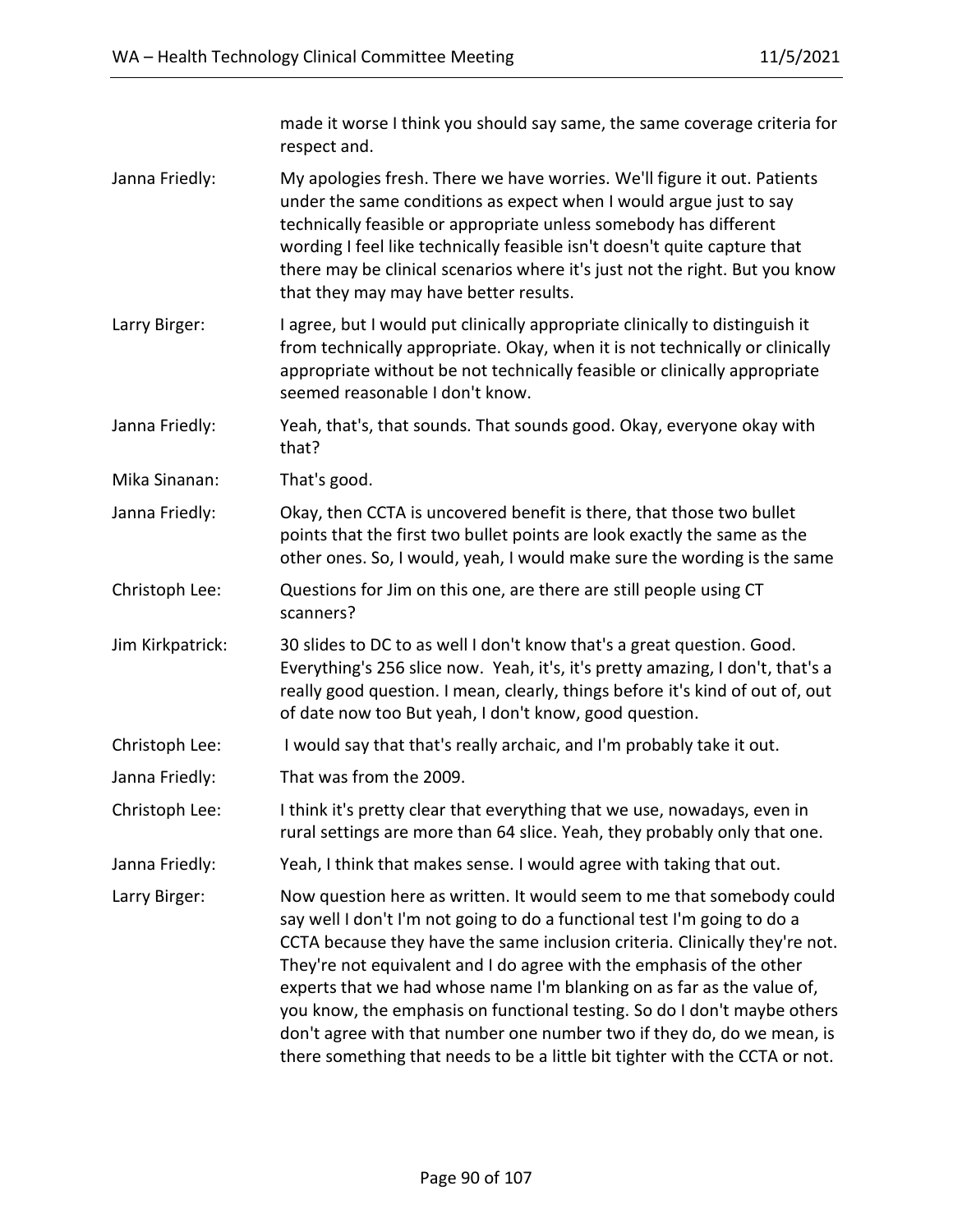| Janna Friedly:   | How would you were saying when when an alternative functional test is<br>not appropriate or? How would you?                                                                                                                                                                                                                                                                                                                                                                                                                                                                                                                                                                                      |
|------------------|--------------------------------------------------------------------------------------------------------------------------------------------------------------------------------------------------------------------------------------------------------------------------------------------------------------------------------------------------------------------------------------------------------------------------------------------------------------------------------------------------------------------------------------------------------------------------------------------------------------------------------------------------------------------------------------------------|
| Larry Birger:    | I don't know that I'm, I'm raising the concern without an answer. How's<br>that, and maybe the Jim, could you weigh in on that?                                                                                                                                                                                                                                                                                                                                                                                                                                                                                                                                                                  |
| Jim Kirkpatrick: | Yeah, this is difficult because looking at the evidence, you know, if you<br>look at it the one way of saying well as far as compared to Cath, and to<br>some extent the outcomes there to the different strategies are getting at<br>the same thing. And, and so it'd be reasonable to use the same language<br>for both of them here. But, but you're right they, it really is a bit of an<br>apples and oranges situation. I wonder if perhaps saying something to<br>the effect of when when anatomic assessment is indicated or something<br>like that, to sort of make the distinction from, from the functional                                                                           |
| Janna Friedly:   | That are up getting some anatomic assessment with the other ones as<br>well. Maybe not to the same extent but they're very good point. So, it<br>would be an attack coronary artery anatomy, right, because the other<br>ones absolutely are giving you the functional then other anatomic things<br>like ejection fraction and I left the trigger and all that so it wouldn't Yeah,<br>you'd have to specify coronary anatomy, saying.                                                                                                                                                                                                                                                          |
| Larry Birger:    | Okay, what are the appropriate use criteria say they still have those we<br>used to have a chart in our clinic where we'd had to meet certain criteria<br>and put them in our dictation. What are they saying now to distinguish<br>them from just ordering a SPECT study.                                                                                                                                                                                                                                                                                                                                                                                                                       |
| Jim Kirkpatrick: | I believe that, and that's why I think this new appropriate use criteria may<br>may change things a bit. I think the last one I'd have to look this up and<br>I'm, my apologies, but I think that they were still thinking that CCTA was<br>loaded intermediate risk patients in the emergency department, which is<br>what the last coverage decision said, but but obviously there's been a lot<br>of a lot of new data since then. And that's, that's why it seems very<br>reasonable to change it. I don't know that the appropriate use quickly<br>and it could be by just don't know. It could be that it said something to<br>the effect of an atomic versus functional but I don't know. |
| Larry Birger:    | Yeah, because we're, if, if that's what they're saying now something like<br>evaluation in the emergency department we're way broader than that in<br>this wording right now.                                                                                                                                                                                                                                                                                                                                                                                                                                                                                                                    |
| Mika Sinanan:    | The data that we saw only supports this.                                                                                                                                                                                                                                                                                                                                                                                                                                                                                                                                                                                                                                                         |
| Larry Birger:    | No, I'm saying right now. If you were in a, in a clinic, you could say, well,<br>do I want to order a CCTA or do I want to order a SPECT scan they have<br>the same inclusion criteria. And they would just choose one or the other<br>but clinically as Jim pointed out there, there, they have different<br>emphases right now and                                                                                                                                                                                                                                                                                                                                                             |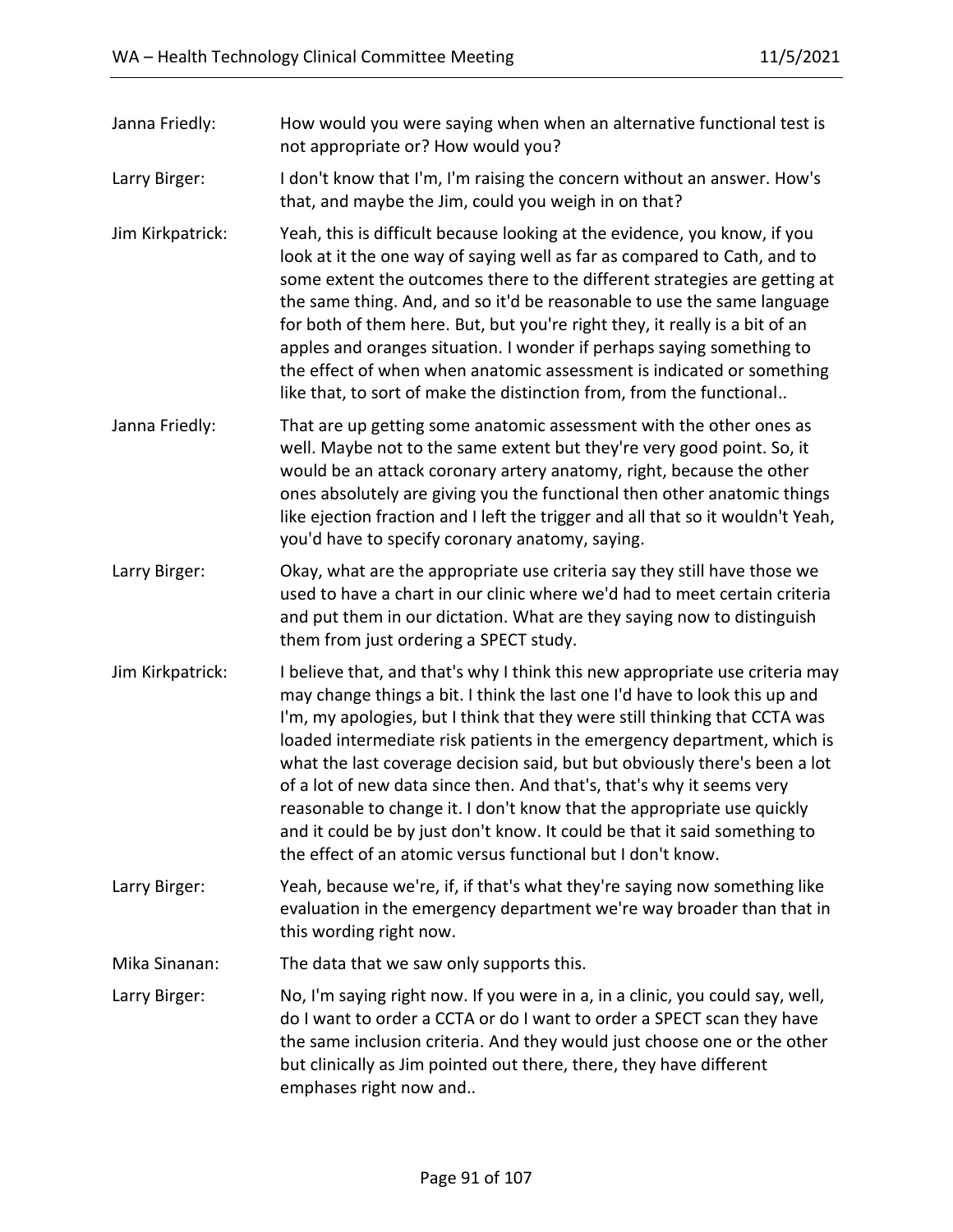| Mika Sinanan:    | I understand but but I think one of the concerns we have to be careful<br>about is that these don't represent guidelines for us, or choosing<br>represent what the data supports us being able to say in our data didn't<br>allow us to say anything beyond what those two points are.<br>Unfortunately, in fact, with regard to the anatomic imaging question<br>CCTA had a higher rate of conversion to ICA right to, to a clinical at the<br>base of angiogram than anything else. So, the one that the arguable best<br>anatomic study of the ones that were studied translated to the gold<br>standard of anatomic studies, more often than anything else. |
|------------------|-----------------------------------------------------------------------------------------------------------------------------------------------------------------------------------------------------------------------------------------------------------------------------------------------------------------------------------------------------------------------------------------------------------------------------------------------------------------------------------------------------------------------------------------------------------------------------------------------------------------------------------------------------------------|
| Larry Birger:    | So yeah, I wouldn't I wouldn't argue that that's an advantage I would<br>argue that could potentially put the patient at higher harm that that gets<br>back to my comment from years past where there were these pretty<br>significant variations in the possibility of degree of stenosis on the CCTA<br>that then led us to do a Cath because we had to determine that.                                                                                                                                                                                                                                                                                       |
| Mika Sinanan:    | Right. I'm just thinking that the data that we saw doesn't, I think give us a<br>basis to go beyond what those two points.                                                                                                                                                                                                                                                                                                                                                                                                                                                                                                                                      |
| Larry Birger:    | You mean beyond in the sense of more restrictive?                                                                                                                                                                                                                                                                                                                                                                                                                                                                                                                                                                                                               |
| Mika Sinanan:    | Correct. And, and, can you help me clarify, I thought also, it was for high,<br>high risk. There was also concerned that in that in the pyramid in the<br>clinical guidelines, wasn't it wasn't it only for intermediate risk.                                                                                                                                                                                                                                                                                                                                                                                                                                  |
| Jim Kirkpatrick: | That in the, in the acute setting the high risk generally goes for invasive at<br>but in the outpatient setting. The way the pyramid has it structured is<br>that a high risk, either anatomic or functional testing.                                                                                                                                                                                                                                                                                                                                                                                                                                           |
| Larry Birger:    | Yeah, I'm not comfortable with the breadth of the language for CCTA<br>here, I think that it unless there's some downstream further refinement,<br>that would go into this. To me, this could lead to an inordinate ordering<br>of this test which is as Mika pointed out, it can lead to ICAs it could also<br>lead to things like contrast nephropathy.                                                                                                                                                                                                                                                                                                       |
| Christoph Lee:   | So on the flip side though, in an emergent setting has CTA has the highest<br>negative predictive value. So, length of hospitals they decreases<br>dramatically. If you use it in that setting for intermediate risk.                                                                                                                                                                                                                                                                                                                                                                                                                                           |
| Larry Birger.    | Right. What you said is, it would be considered would fall into the rubric<br>of my further refinement statement right but that's with really be have to<br>think about it in the guideline perspective but this is a coverage decision<br>not to say okay for different Okay.                                                                                                                                                                                                                                                                                                                                                                                  |
| Janna Friedly:   | Okay, so with, with that in mind, is this wording then, is everyone okay<br>with this, this wording as as for coverage?                                                                                                                                                                                                                                                                                                                                                                                                                                                                                                                                         |
| Larry Birger:    | Yes, okay. I'm okay with it.                                                                                                                                                                                                                                                                                                                                                                                                                                                                                                                                                                                                                                    |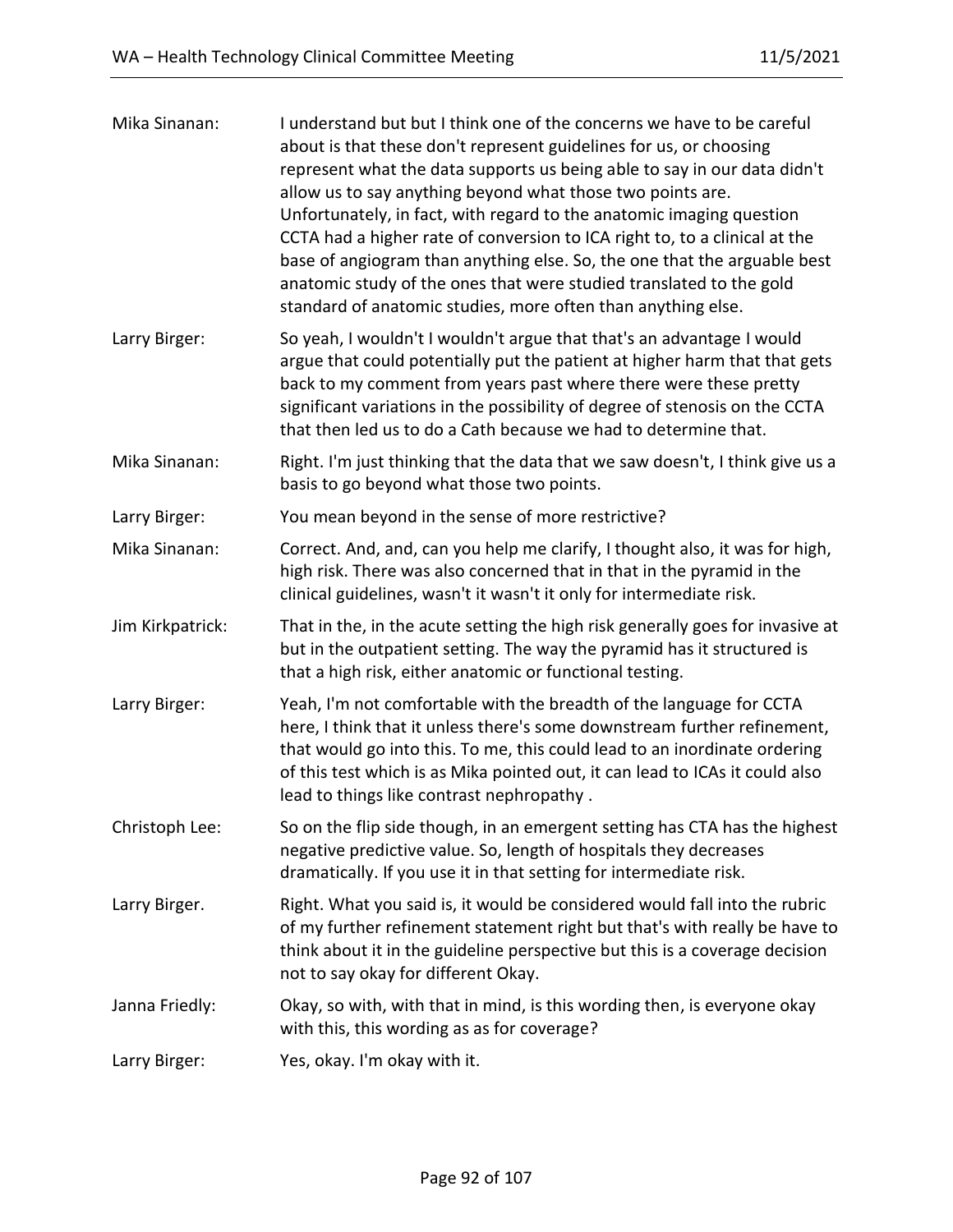| Janna Friedly:   | CC CCTA with FF R is a covered benefit for patients under the same<br>conditions as the CTA one further investigation and concerning stenosis<br>identified on initial CCTA is necessary that capture the conditions under<br>which you would need FFR?                                                                                                             |
|------------------|---------------------------------------------------------------------------------------------------------------------------------------------------------------------------------------------------------------------------------------------------------------------------------------------------------------------------------------------------------------------|
| Mika Sinanan:    | When further investigation is a functional investigation or further<br>investigation of the, of the flow effects of stenosis, it's not just this the<br>stenosis we're not just looking at that comic.                                                                                                                                                              |
| Janna Friedly:   | When further functional investigation. Now, for now, I'm not sure how to<br>work wordsmith admin, that might be a good question for Dr. Fitzpatrick.                                                                                                                                                                                                                |
| Jim Kirkpatrick: | I think you bring up a really good point because further investigation<br>could mean something else because you just don't have the technical<br>ability to see this message very well and they really want this would be<br>getting at is that functional significance of the stenosis. That usually the<br>term that we often use this functional significance or |
| Janna Friedly:   | That's good when so when functional significance of current concerning<br>stenosis is unclear, or                                                                                                                                                                                                                                                                   |
| Jim Kirkpatrick: | I think is necessary as is fine.                                                                                                                                                                                                                                                                                                                                    |
| Janna Friedly:   | And further investigation of functional significance. Concerning when<br>further investigation of functional significance of concerning stenosis is<br>necessary. Good. And then you just have one further investigation of<br>twice.                                                                                                                               |
| Josh Morse:      | Good work though. Now you have you have when went wrong.                                                                                                                                                                                                                                                                                                            |
| Janna Friedly:   | When further investigation that you've got it twice. There you go. And<br>there's two whens. There you go. Yeah.                                                                                                                                                                                                                                                    |
| Josh Morse:      | The rest of its right.                                                                                                                                                                                                                                                                                                                                              |
| Mika Sinanan:    | Change the need for functional significance for concerning stenosis. That<br>does that help make it clear. Anyway, I think, I think that                                                                                                                                                                                                                            |
| Christoph Lee:   | Jim, can you clarify for us, if a patient has a CCTA, did they have to get<br>another CCTA to get FFR?                                                                                                                                                                                                                                                              |
| Jim Kirkpatrick: | You know, that's a good question. I think with the more modern<br>techniques, no, but I don't dislike the question of how fast it has to be,<br>that's a, that's a good question. I'm afraid I don't know the answer to<br>that. Great question.                                                                                                                    |
| Larry Birger:    | Yeah, because the initial CCTA makes it sound like that is the case.                                                                                                                                                                                                                                                                                                |
| Jim Kirkpatrick: | There possibly could also be circumstances in which someone gets cast<br>somewhere. And then you want to know the functional significance of it<br>and for some reason they can't do base of FF hard and think to do it and                                                                                                                                         |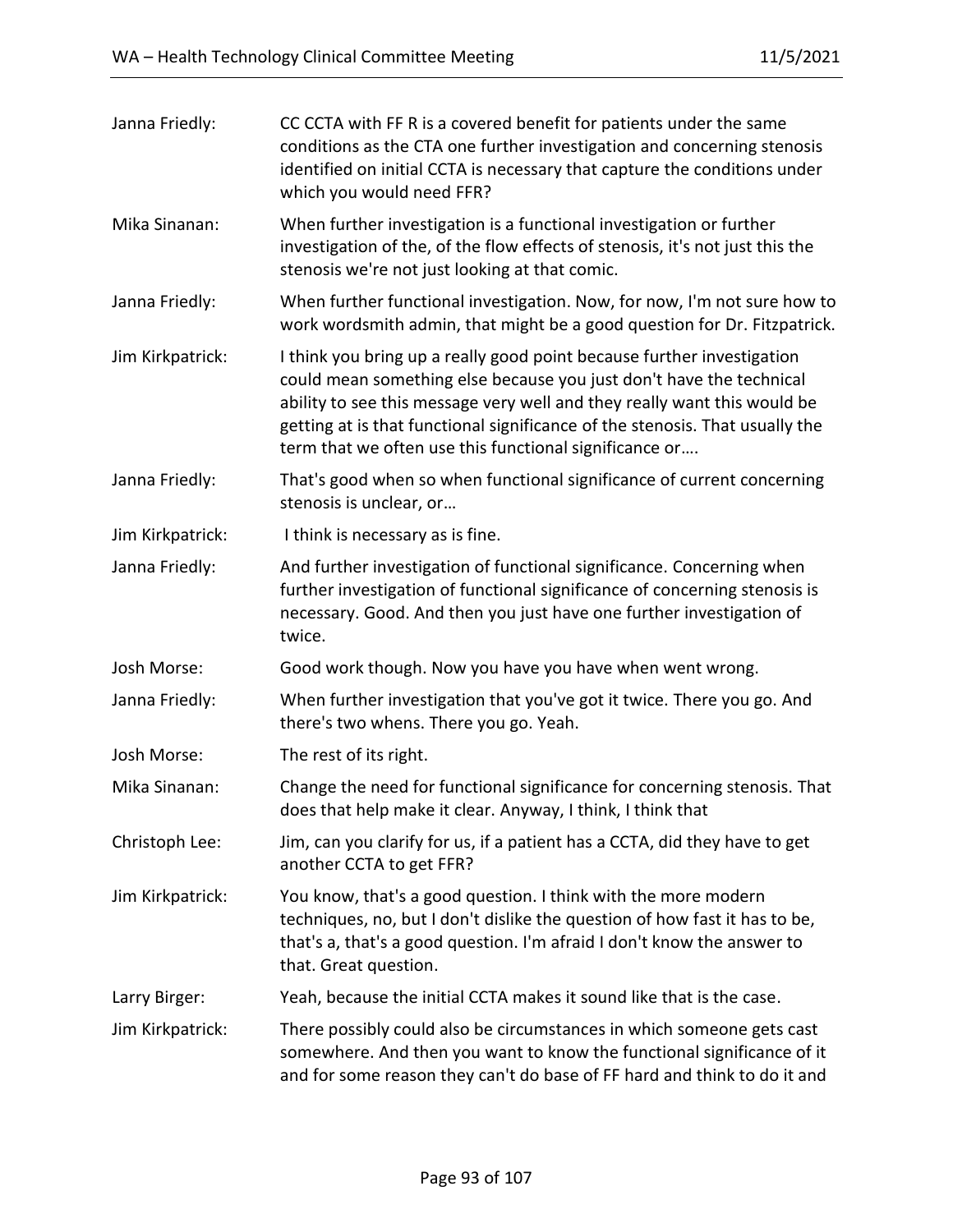|                       | then you want to order a CTA with so FFR to look at the function<br>significance, I guess that would be rare but the possible.                                                                                                                                                                                           |
|-----------------------|--------------------------------------------------------------------------------------------------------------------------------------------------------------------------------------------------------------------------------------------------------------------------------------------------------------------------|
| Larry Birger:         | Would we be remiss in just exercising that on initial CCTA those three<br>words is that was problematic if we get those out of there?                                                                                                                                                                                    |
| Mika Sinanan:         | I think that's a good idea. Yeah. Yeah, I agree, thank sense.                                                                                                                                                                                                                                                            |
| Josh Morse:           | Sorry, which part?                                                                                                                                                                                                                                                                                                       |
| Janna Friedly:        | Will CCTA, take out those three words, yeah, there you go. That, that<br>more clear that you can or less prescriptive one you can use it.                                                                                                                                                                                |
| Christoph Lee:        | Maybe reverse the order of identified and stenosis.                                                                                                                                                                                                                                                                      |
| Jose Morse:           | Put identified in front of concerning.                                                                                                                                                                                                                                                                                   |
| Christoph Lee:        | Yeah.                                                                                                                                                                                                                                                                                                                    |
| Janna Friedly:        | destination and functional significance up,                                                                                                                                                                                                                                                                              |
| Christoph Lee:        | or just take it out.                                                                                                                                                                                                                                                                                                     |
| Janna Friedly:        | Or, and can you take out concerning to? I mean, I'm not sure that that's<br>necessary. And if you, if the point is, you saw stenosis and you want to<br>know what the functional significance of been further investigation and<br>functional significance or stenoses is necessary. Let's say that seems<br>reasonable. |
| Larry Birger:         | Not to quibble but it seems to me the word of is better than for their<br>now.                                                                                                                                                                                                                                           |
| Janna Friedly:        | Yeah, I kind of agree from chromatic.                                                                                                                                                                                                                                                                                    |
| <b>Clint Daniels:</b> | What about moving 'necessary' up to after further investigation, as well?<br>It seems awkward at the end of the sentence. And their investigations is<br>very upsetting significance.                                                                                                                                    |
| Janna Friedly:        | When further investigation. Then you'd have to use for me it doesn't<br>work. I, I'm fine with it. It's functionally                                                                                                                                                                                                     |
| Mika Sinanan:         | Functionally significant for further investing, oh I see, okay, no it's fine,<br>my mistake.                                                                                                                                                                                                                             |
| Conor Kleweno:        | Is clinically indicated.                                                                                                                                                                                                                                                                                                 |
| Janna Friedly:        | Instead of necessary?                                                                                                                                                                                                                                                                                                    |
| Conor Kleweno:        | Just giving an alternative, people didn't like 'necessary'.                                                                                                                                                                                                                                                              |
| Josh Morse:           | What about when function, investigation of function is necessary due to<br>stenosis?                                                                                                                                                                                                                                     |
| Larry Birger:         | I like functional significance. Clinically indicated seems like a good<br>substitute for necessary as well.                                                                                                                                                                                                              |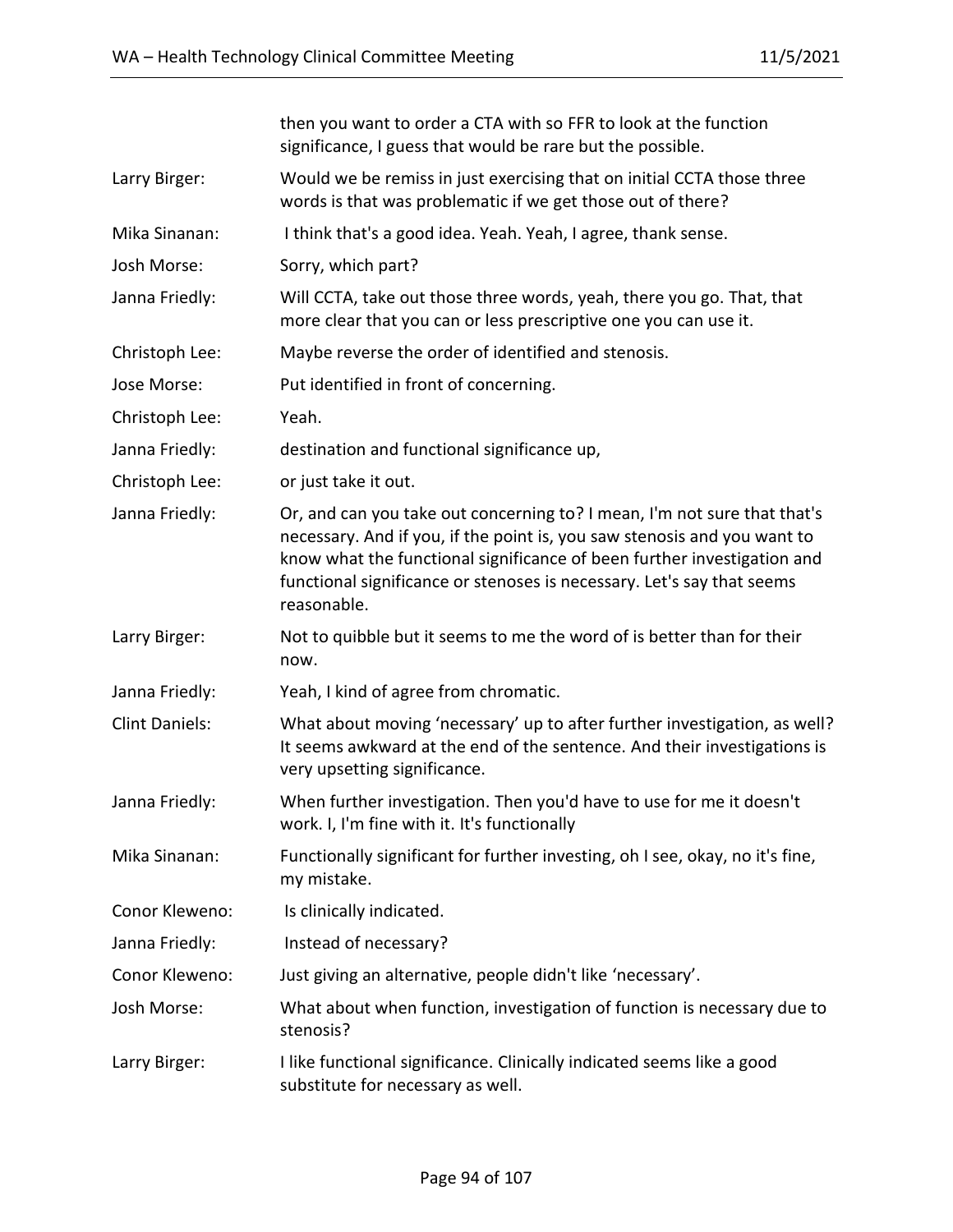| Janna Friedly: | Yeah, that's my preferred clinically indicated to. Okay, when further<br>investigation of functional significance of students is clinically indicated.<br>Okay, that sounds reasonable to me. Any other comments about these?<br>It, I think we have, we have come up with draft findings for each of these.<br>I know we are quite a bit over our time. Josh, what is next?                                                                                                                                                                                                                                                                                              |
|----------------|---------------------------------------------------------------------------------------------------------------------------------------------------------------------------------------------------------------------------------------------------------------------------------------------------------------------------------------------------------------------------------------------------------------------------------------------------------------------------------------------------------------------------------------------------------------------------------------------------------------------------------------------------------------------------|
| Josh Morse:    | The part in the story where we pause for a moment and turn our heads<br>away from this. Before we look back and check it and also check in with<br>the agency medical directors to see if they have any concerns about the<br>implementation of this language, so we can consider that two minutes<br>past and look again. It's typically what we do at this point.                                                                                                                                                                                                                                                                                                       |
| Janna Friedly: | Does any do at this point do we want to have them when Dr. Chen?                                                                                                                                                                                                                                                                                                                                                                                                                                                                                                                                                                                                          |
| Chris Chen:    | Thanks was that. Sorry, I didn't give it quite two minutes                                                                                                                                                                                                                                                                                                                                                                                                                                                                                                                                                                                                                |
| Josh Morse:    | I think but no no that was.                                                                                                                                                                                                                                                                                                                                                                                                                                                                                                                                                                                                                                               |
| Chris Chen:    | Yeah, I'm happy to provide comments if you guys are open to hearing<br>feedback for.                                                                                                                                                                                                                                                                                                                                                                                                                                                                                                                                                                                      |
| Janna Friedly: | Yep.                                                                                                                                                                                                                                                                                                                                                                                                                                                                                                                                                                                                                                                                      |
| Chris Chen:    | Yeah, I think this generally aligns with how we were thinking I think the<br>one question was just around the kind of tiered approach in terms of<br>exercise or sorry stress echo prior before SPECT and kind of determining<br>whether an echo was inappropriate, leading SPECT and then it you know I<br>did see that the committee felt comfortable kind of integrating some of<br>the inappropriateness language under the PET. And so, just wondering if<br>having echo is inappropriate prior SPECT was something to consider. But I<br>think otherwise, but I think otherwise, this does seem to gentleman here,<br>how we interpret the evidence report as well. |
| Janna Friedly: | So, your thoughts, thought your thought is to under SPECT to include<br>patients under the same conditions as stress echo when stress echo is<br>technically is not technically feasible clinically appropriate for. Is that<br>what you're, you're suggesting?                                                                                                                                                                                                                                                                                                                                                                                                           |
| Chris Chen:    | Yeah, yeah. For the committee's consideration.                                                                                                                                                                                                                                                                                                                                                                                                                                                                                                                                                                                                                            |
| Janna Friedly: | I may hear from other committee members about that? I think, I think we<br>didn't have strong feelings that we could distinguish stress echo versus<br>SPECT in terms of evidence.                                                                                                                                                                                                                                                                                                                                                                                                                                                                                        |
| Christoph Lee: | I guess my concern with tiering is what do you do with CCTA though. And<br>how do you to do that with other imaging modalities.                                                                                                                                                                                                                                                                                                                                                                                                                                                                                                                                           |
| Janna Friedly: | From category, right?                                                                                                                                                                                                                                                                                                                                                                                                                                                                                                                                                                                                                                                     |
| Chris Chen:    | Yeah, if I might comment on that I think that the interpretation that we<br>had was that the functional versus they have autonomy and atomic                                                                                                                                                                                                                                                                                                                                                                                                                                                                                                                              |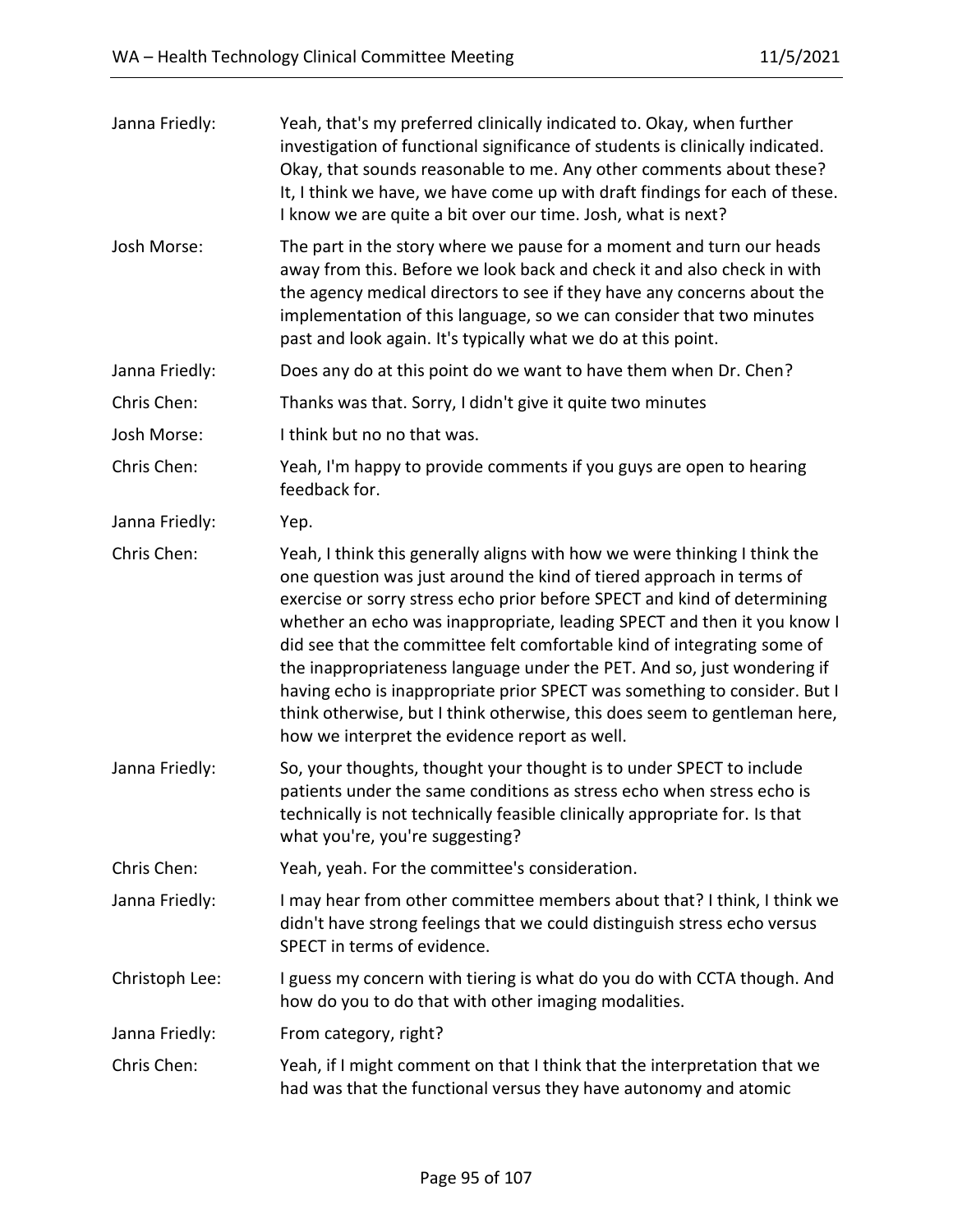testing was kind of utilized in different scenarios and in different ways, in a way that kind of the functional testing was more kind of considered as a specific category entry point confessed compared to the CCTA.

- Janna Friedly: So I guess from my, from my perspective, it seems like using that same language. Patients under the same conditions as stress echo when not tech when when stress echo is not technically feasible or clinically appropriate. That to me is, sort of, again, broadly way to for the physician's to be able to decide which one is appropriate. But yet, does sort of indicate a preference for stress eco first considering it first versus SPECT or PET. So to me that that seems reasonable but I want to hear from everybody else.
- Laurie Mischley: Yeah, this is Laurie, it makes sense to me.

Janna Friedly: Mika, do you?

Mika Sinanan: I agree.

- Christoph Lee: I'm sorry I guess I don't agree, and I just point to the summary efficacy and safety tables, and I'd like to see where SPECT, if we have enough evidence there to say that SPECT is inferior to stress ECHO for some reason. I'm not sure that we're saying that it's inferior to stress ECHO or more cost effective.
- Chris Chen: But I'll just come at I think, generally, the way that we consider various technologies is along the lines of equal effectiveness, and these costs the alternatives. And so where technologies are considered to be equally effective less costly alternative would be more desired I guess and so I think, in the absence of accident compelling evidence that SPECT was more effective than stress echoes and kind of then considering the cost and and potentially a big up.
- Judy Zerzan- Thul: I would sorry, go ahead. Go ahead. Oh, so this is Judy, there's a little I wouldn't say that you could say something about the cost because the cost could potentially change in the future. But right now there's there's definitely a cost difference between those two technologies and I, I agree. I'm, I'm not sure there's a clinical difference in terms of how they perform.
- Christoph Lee: Is that cost difference enough to say that based on local accessibility and expertise that the efficacy versus cost would always favor respect or always favor echo?

Judy Zerzan-Thul: Chris, what do you think about that?

Chris Chen: Yeah, I think that's part of why we proposed language around inappropriate and so we're in the title unavailability to take into consideration various factors, such as that.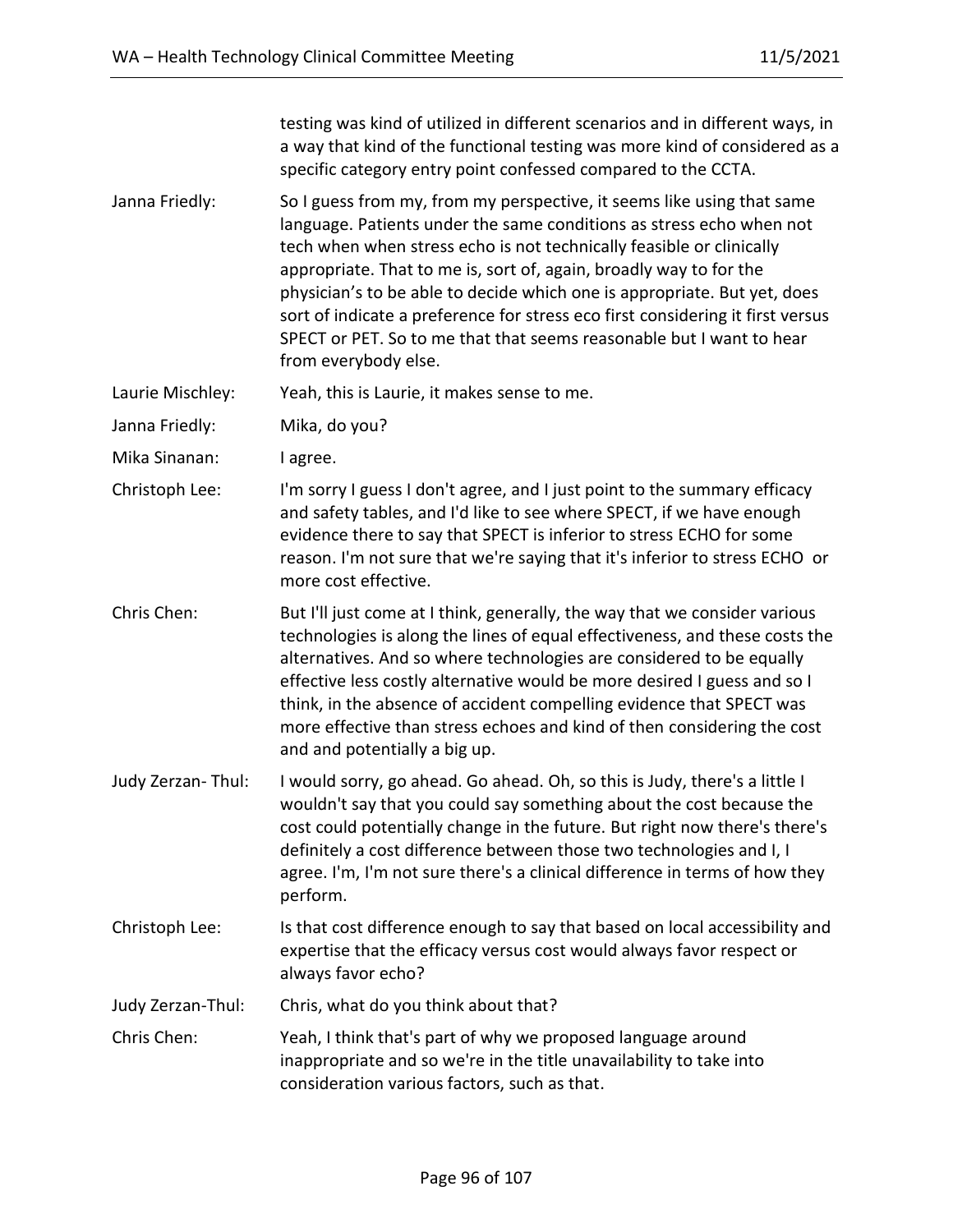| Seems to me and doing that we're starting to restrict the nuance factor<br>here. Jim, could you weigh in on that?                                                                                                                                                                                                                                                                                                                                                                                                                                                                                                                                                                                                                                                                        |
|------------------------------------------------------------------------------------------------------------------------------------------------------------------------------------------------------------------------------------------------------------------------------------------------------------------------------------------------------------------------------------------------------------------------------------------------------------------------------------------------------------------------------------------------------------------------------------------------------------------------------------------------------------------------------------------------------------------------------------------------------------------------------------------|
| Again I'm, I'm pretty biased in this respect. But yeah, I, it does seem that<br>it restricts it a little bit and I guess, sort of devil's advocate I would<br>question how this would be implemented, because if stress echo say is<br>available but it's not very good and that is only known to the individual at<br>that institution, how would that be sort of handled on a coverage<br>decision standpoint? But on the other hand I totally understand the<br>argument about the the cheaper test if everything is otherwise equal.                                                                                                                                                                                                                                                 |
| Yeah, the problem is is it could translate into more staff time and even<br>more physician time to have to try and break through the barriers to<br>getting it covered. Again just speaking to my years in the clinic.                                                                                                                                                                                                                                                                                                                                                                                                                                                                                                                                                                   |
| That's not really, Judy again, what we'd like you to comment on because<br>we have done as an agency a fair bit of work and continue to do work on<br>Administrative Simplification and automating things, and that sort of<br>thing. So, so some of that wall, it was true it delayed things a lot in the<br>past it doesn't necessarily now. I also think it's important to talk about<br>the cost because I think we often don't think about it. I mean, for sure.<br>When I did more full-time practice, I had no idea how much things cost<br>and I didn't really think about it. And at this point in our healthcare<br>trajectory, it's important to think about that, and to have a good reason<br>to pick a more expensive test is the clinical results is the same or similar. |
| Yeah but, again, arguing back, I haven't been out of the clinics that long<br>so to say things have improved doesn't answer to what I dealt with on a<br>day by day, week by week basis. And, you know,                                                                                                                                                                                                                                                                                                                                                                                                                                                                                                                                                                                  |
| There is about this offline.                                                                                                                                                                                                                                                                                                                                                                                                                                                                                                                                                                                                                                                                                                                                                             |
| Yeah, well I'm saying it's relevant to the decision because this decision is<br>going to affect people that were practicing are practicing and context like<br>I was practicing and that's why I bring it up, it does bring other costs, it<br>just pushes them to other areas like, you know, impacting staffing so that<br>you can't see as many patients or you know whatever their their<br>downstream effects.                                                                                                                                                                                                                                                                                                                                                                      |
| I think, I think that offer that we had for the PET versus SPECT was in the<br>spirit of being broad enough that it gave discretion to the, to the clinician<br>to determine whether that test was technically or, or, you know, clinically<br>appropriate. And if you don't have availability in your, in your area of<br>high-quality stress echo or an end you know that then that seems like<br>that falls into that category. but I do appreciate that it's that the the<br>interpretation of those words can be a little bit problematic but you know<br>if if if it creates barriers where people are judging, what is the physicians<br>description of what's technically feasible or appropriate.                                                                               |
|                                                                                                                                                                                                                                                                                                                                                                                                                                                                                                                                                                                                                                                                                                                                                                                          |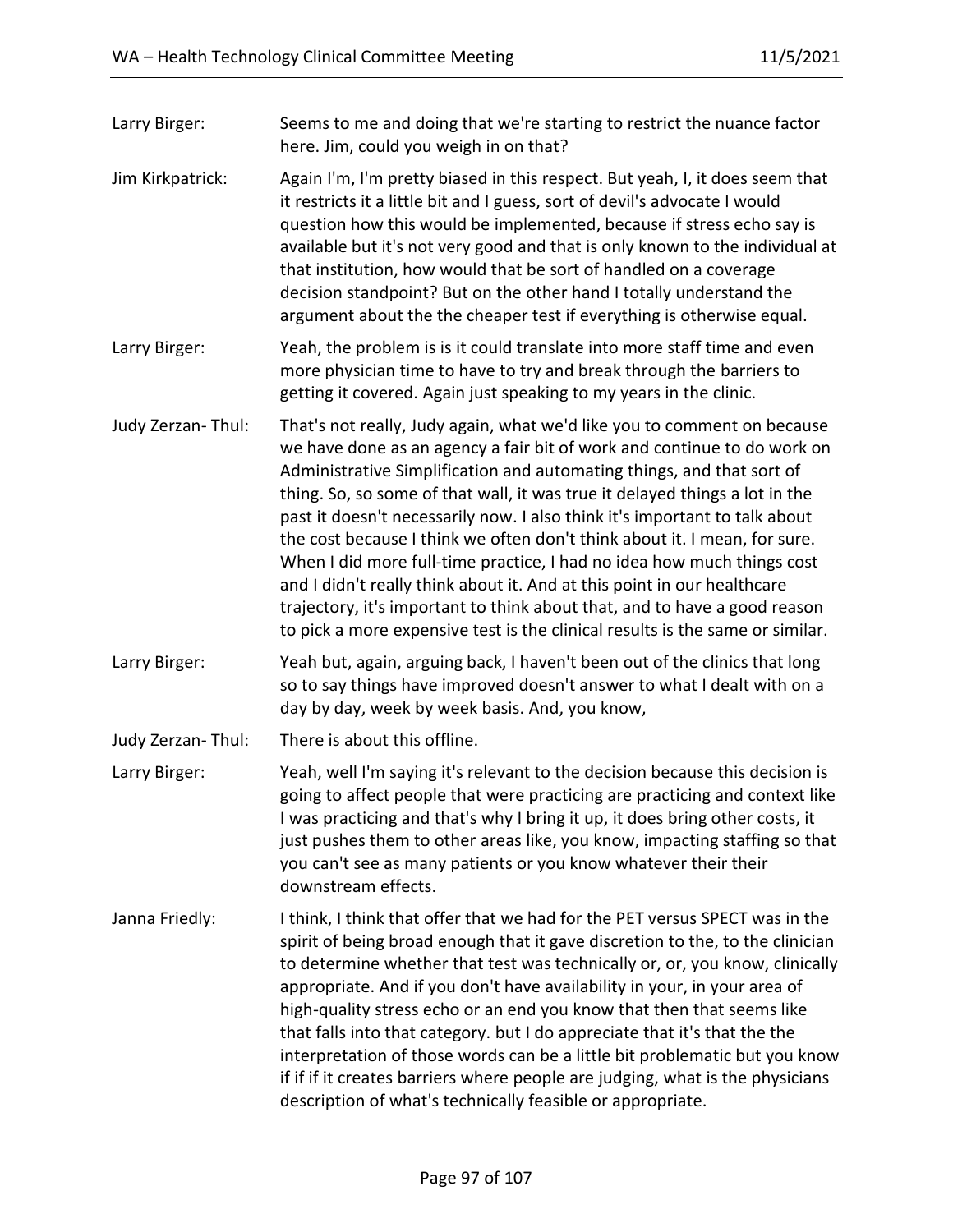| Mika Sinanan:  | I agree exactly with what you just said. I think we should use the same<br>language that we use to under PET, and just replace SPECT with with<br>stress eco.                                                                                                                                                                                                                                                                                                                                                                                                                    |
|----------------|----------------------------------------------------------------------------------------------------------------------------------------------------------------------------------------------------------------------------------------------------------------------------------------------------------------------------------------------------------------------------------------------------------------------------------------------------------------------------------------------------------------------------------------------------------------------------------|
| Janna Friedly: | It does seem like that. That gives                                                                                                                                                                                                                                                                                                                                                                                                                                                                                                                                               |
| Josh Morse:    | Me the way the same, you're saying put take this language and put it<br>here?                                                                                                                                                                                                                                                                                                                                                                                                                                                                                                    |
| Mika Sinanan:  | Correct for that. And then replace the word SPECT with stress echo.                                                                                                                                                                                                                                                                                                                                                                                                                                                                                                              |
| Janna Friedly: | Yeah.                                                                                                                                                                                                                                                                                                                                                                                                                                                                                                                                                                            |
| Josh Morse:    | Thank you.                                                                                                                                                                                                                                                                                                                                                                                                                                                                                                                                                                       |
| Janna Friedly: | Okay. Okay. So I think we have dropped findings. Now, are there any<br>other comments about the wording?                                                                                                                                                                                                                                                                                                                                                                                                                                                                         |
| Larry Birger:  | Okay, how does one vote on this. We're going to vote as a composite<br>document Are we going to go section by section? Because I don't agree<br>with that change.                                                                                                                                                                                                                                                                                                                                                                                                                |
| Janna Friedly: | Yeah. Do we are on this little choppy there Janna. Oh sorry, my internet is<br>a little spotty. At this point, do we at this point typically then do a final<br>vote on this, the wording of these coverage decision.                                                                                                                                                                                                                                                                                                                                                            |
| Josh Morse:    | Yeah. Yes. So typically your earlier vote would be in it kind of an advisory<br>vote that you're all headed for coverage of conditions which you've done.<br>And now you've developed your conditions, you may not have perfect<br>consensus on these conditions but you could vote to see if everybody<br>what your temperature level is on these conditions, and then you can do<br>a final vote on cover, cover with conditions or not cover.                                                                                                                                 |
| Christoph Lee: | So make one more comment is that okay. Yeah, it's the current language<br>force that is in congruent with AJ recommendations and guidelines. So,<br>the way I think we should all kind of take time to read it, since we just got<br>it today. But if you look at all the different evaluation algorithms. If a test<br>is inconclusive so stress echoes inconclusive. Usually, the next step is<br>something else, and not another type of stress testing, And maybe Jim<br>can comment on that but I'm just worried that are draft languages and<br>congruent with guidelines. |
| Janna Friedly: | Is that also true for, for PET versus SPECT as well are you just speaking to<br>the SPECT?                                                                                                                                                                                                                                                                                                                                                                                                                                                                                       |
| Christoph Lee: | Just SPECT, yeah. From what I can tell from the guidelines is grouped<br>together with all.                                                                                                                                                                                                                                                                                                                                                                                                                                                                                      |
| Janna Friedly: | Yeah, so. So, one option and I, a nurse nurse fact with think conclusive, I<br>think the idea here is, all things are equal and you have the choice<br>between a stress ECHO and a SPECT that you and choose the stress echo                                                                                                                                                                                                                                                                                                                                                     |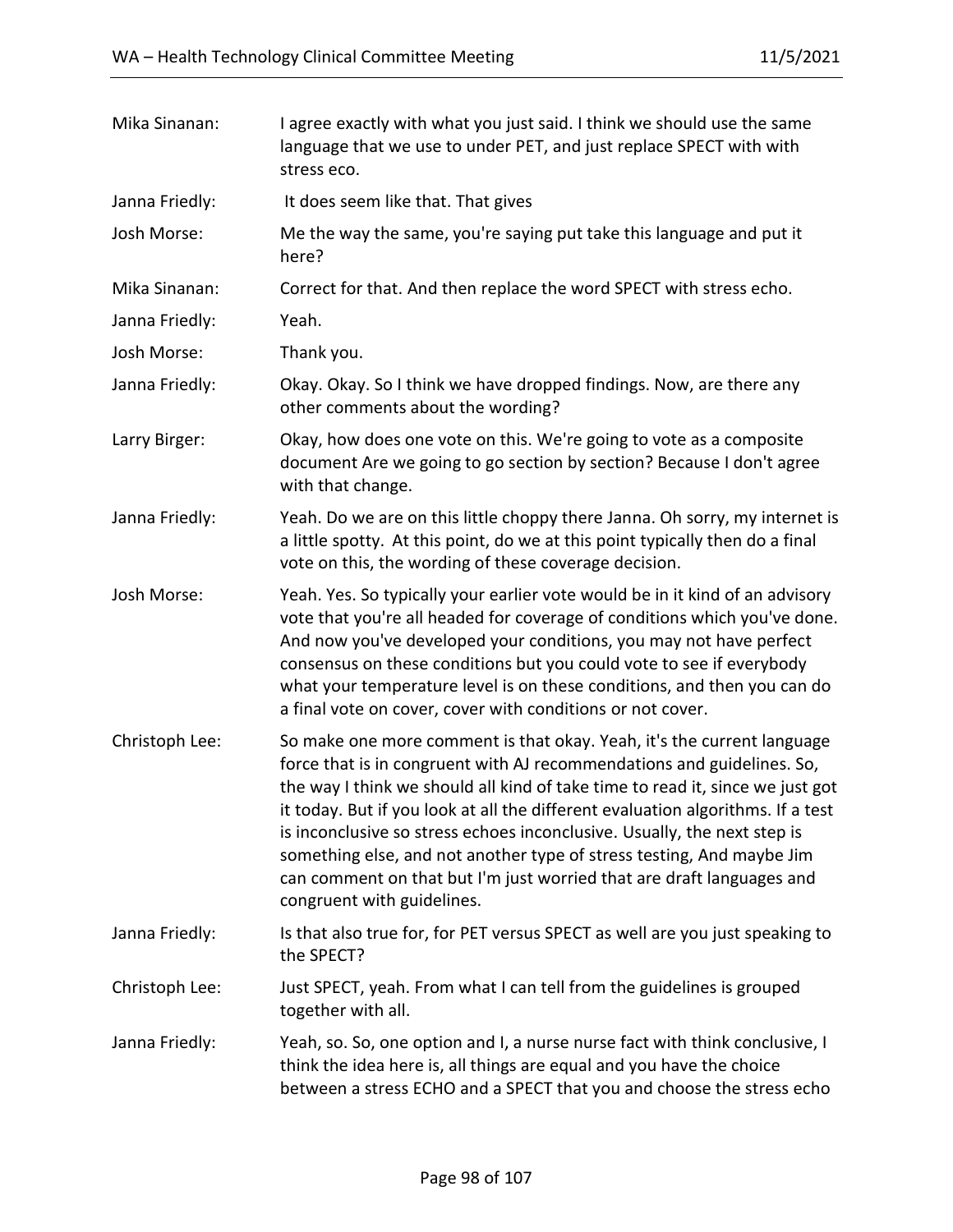|                | preferentially because it's lower cost, all things being equal, if they're not<br>equal, SPECT is a better choice because of patient characteristics or<br>availability or expertise, technical feasibility, then, then you would<br>choose fact I think that's that's the spirit of what we were trying to do it.                                                                                                                                                                                  |
|----------------|-----------------------------------------------------------------------------------------------------------------------------------------------------------------------------------------------------------------------------------------------------------------------------------------------------------------------------------------------------------------------------------------------------------------------------------------------------------------------------------------------------|
| Larry Birger:  | You're forcing the clinician and his clinic now to or her clinic to make an<br>argument for why it's not technically feasible that may not fly, as you run<br>it up the the line. But that's also true for PET versus SPECT. That's it.<br>That's a different subject, then stress eco versus SPECT clinically in terms<br>of their clinical utility be considered and                                                                                                                              |
| Mika Sinanan:  | Nowadays we have to provide an indication for all of our tests as you<br>know, in epic it's coded and you can order the test without providing an<br>indication. And I think that the indication language can capture that.<br>Why, why you chose that and not something else pretty easily. I don't see<br>that as a burden. Once                                                                                                                                                                  |
| Larry Birger:  | I would disagree. I've been in that position quite a few times where I<br>thought I had supplied sufficient justification and then you're dealing<br>with people that are administering this who do not have the level of<br>nuance or sophistication and they have burdensome workloads and then<br>you have to have provider to provider discussions and so forth. I'm<br>talking about the real world. And having been there I was, as you detect I<br>have some pretty strong feelings on this. |
| Christoph Lee: | What do you think about just taking out the sub-bullet point about being<br>inclusive for both SPECT and-?                                                                                                                                                                                                                                                                                                                                                                                          |
| Janna Friedly: | And what I would recommend is that we take out that that bullet and<br>then. And I know, Larry, you, you have different views about the<br>acceptability of this entire bullet point here, but maybe we can we can<br>take a vote on on this, or take a straw. So, not, not with Sthe PECT<br>sounded like.                                                                                                                                                                                         |
| Christoph Lee: | Oh yeah, both SPECT, with SPECT and PET,                                                                                                                                                                                                                                                                                                                                                                                                                                                            |
| Janna Friedly: | Oh with SPECT and PET?                                                                                                                                                                                                                                                                                                                                                                                                                                                                              |
| Christoph Lee: | And you would pick the most clinically appropriate test and then if a<br>functional imaging test is inappropriate you move on to something else.                                                                                                                                                                                                                                                                                                                                                    |
| Janna Friedly: | Okay yeah so I guess that that that does make it unnecessary. Okay, that<br>makes sense. And then take out the or, on both of those. Okay. Should<br>we go ahead and take a vote on the wording of these, to do these<br>separately, each one separately?                                                                                                                                                                                                                                           |
| Melanie Golob: | I do have language polls ready if you'd like Dr. Friedly.                                                                                                                                                                                                                                                                                                                                                                                                                                           |
| Janna Friedly: | Okay, let's go ahead and do that and get started with that then.                                                                                                                                                                                                                                                                                                                                                                                                                                    |
| Melanie Golob: | Great.                                                                                                                                                                                                                                                                                                                                                                                                                                                                                              |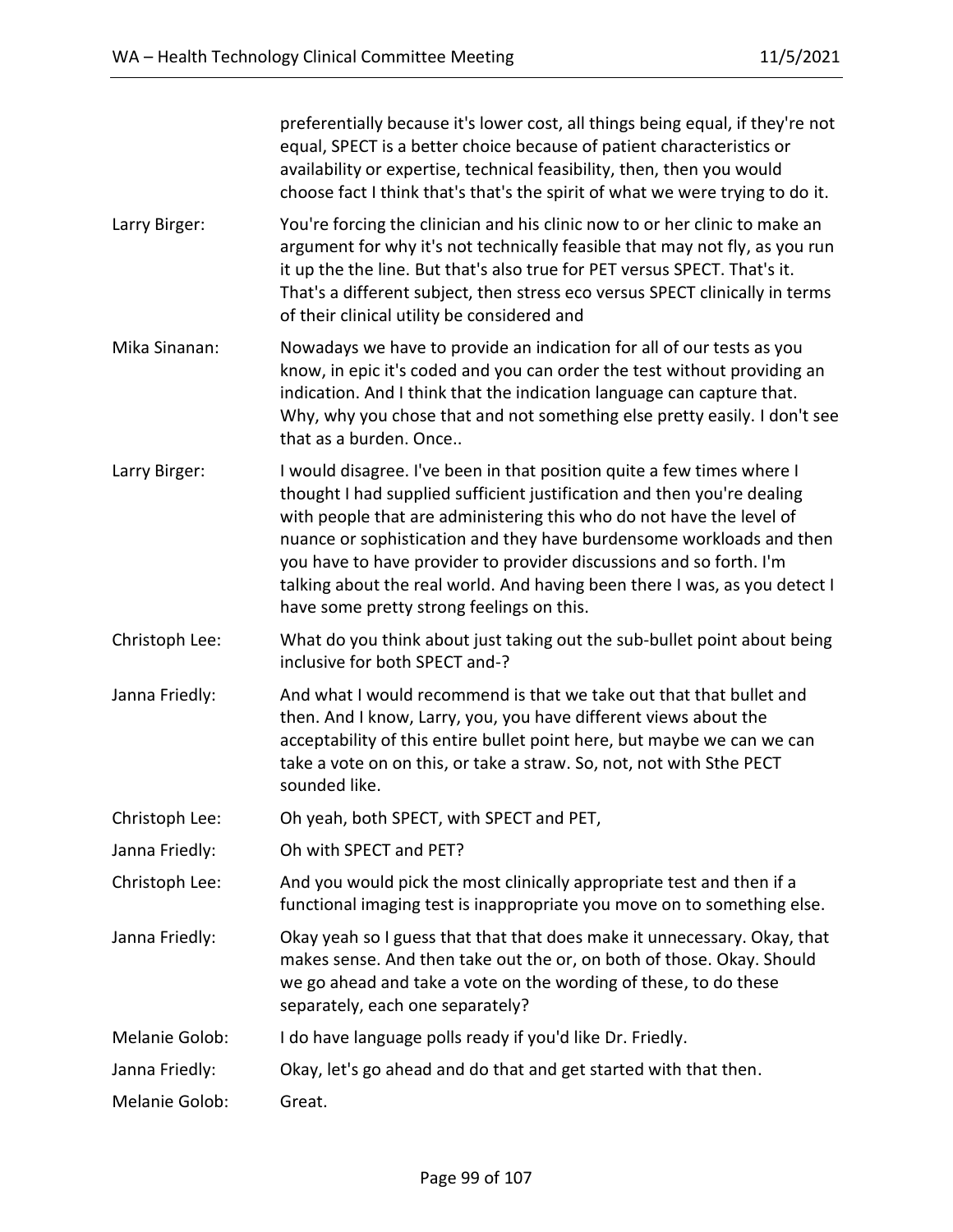| Josh Morse:    | Nine of nine for yes.                                                                                                                                                                                                                                                                             |
|----------------|---------------------------------------------------------------------------------------------------------------------------------------------------------------------------------------------------------------------------------------------------------------------------------------------------|
| Janna Friedly: | Okay.                                                                                                                                                                                                                                                                                             |
| Josh Morse:    | For stress echo.                                                                                                                                                                                                                                                                                  |
| Janna Friedly: | Okay, let's go to the next one.                                                                                                                                                                                                                                                                   |
| Josh Morse:    | Eight yes, one no.                                                                                                                                                                                                                                                                                |
| Janna Friedly: | Okay. Go to the next one.                                                                                                                                                                                                                                                                         |
| Josh Morse:    | Nine of nine for yes.                                                                                                                                                                                                                                                                             |
| Janna Friedly: | Okay, and next one. [pause] Okay. And the next one.                                                                                                                                                                                                                                               |
| Josh Morse:    | Getting faster.                                                                                                                                                                                                                                                                                   |
| Janna Friedly: | Okay. So it looks like in all but the stress echo warning we had 100%<br>agreement. And, and eight out of nine for the stress echo.                                                                                                                                                               |
| Larry Birger:  | That's actually mistaken, I hit the wrong button I do not approve of this<br>stress echo language.                                                                                                                                                                                                |
| Janna Friedly: | Why don't we do that one again so we have a clear poll.                                                                                                                                                                                                                                           |
| Melanie Golob: | Is that the stress echo one or the SPECT?                                                                                                                                                                                                                                                         |
| Josh Morse:    | I thought that SPECT was--                                                                                                                                                                                                                                                                        |
| Larry Birger:  | --I'm sorry, SPECT, it was SPECT I misspoke.                                                                                                                                                                                                                                                      |
| Josh Morse:    | Stress echo was nine, I think yes, SPECT was--                                                                                                                                                                                                                                                    |
| Larry Birger:  | Yes.                                                                                                                                                                                                                                                                                              |
| Josh Morse:    | SPECT was eight to one.                                                                                                                                                                                                                                                                           |
| Larry Birger:  | I meant SPECT.                                                                                                                                                                                                                                                                                    |
| Janna Friedly: | So that the one that was eight to one.                                                                                                                                                                                                                                                            |
| Larry Birger:  | Correct.                                                                                                                                                                                                                                                                                          |
| Janna Friedly: | Okay. So SPECT, SPECT. Can we pull that one back up?                                                                                                                                                                                                                                              |
| Melanie Golob: | Yeah.                                                                                                                                                                                                                                                                                             |
| Josh Morse:    | It's now seven to two.                                                                                                                                                                                                                                                                            |
| Janna Friedly: | Okay. Okay, so still 78, 78% to 22%. Okay. So, so with that then we do a<br>final poll for, for coverage.                                                                                                                                                                                         |
| Josh Morse:    | Yes.                                                                                                                                                                                                                                                                                              |
| Chris Hearne:  | Janna, can I just make a quick comment? I don't want to belabor the<br>point since we're quickly moving towards a decision here, but I just want<br>to, I think it's worth pointing out that this language is clinically<br>appropriate is is interesting to me and I feel that in the past, when |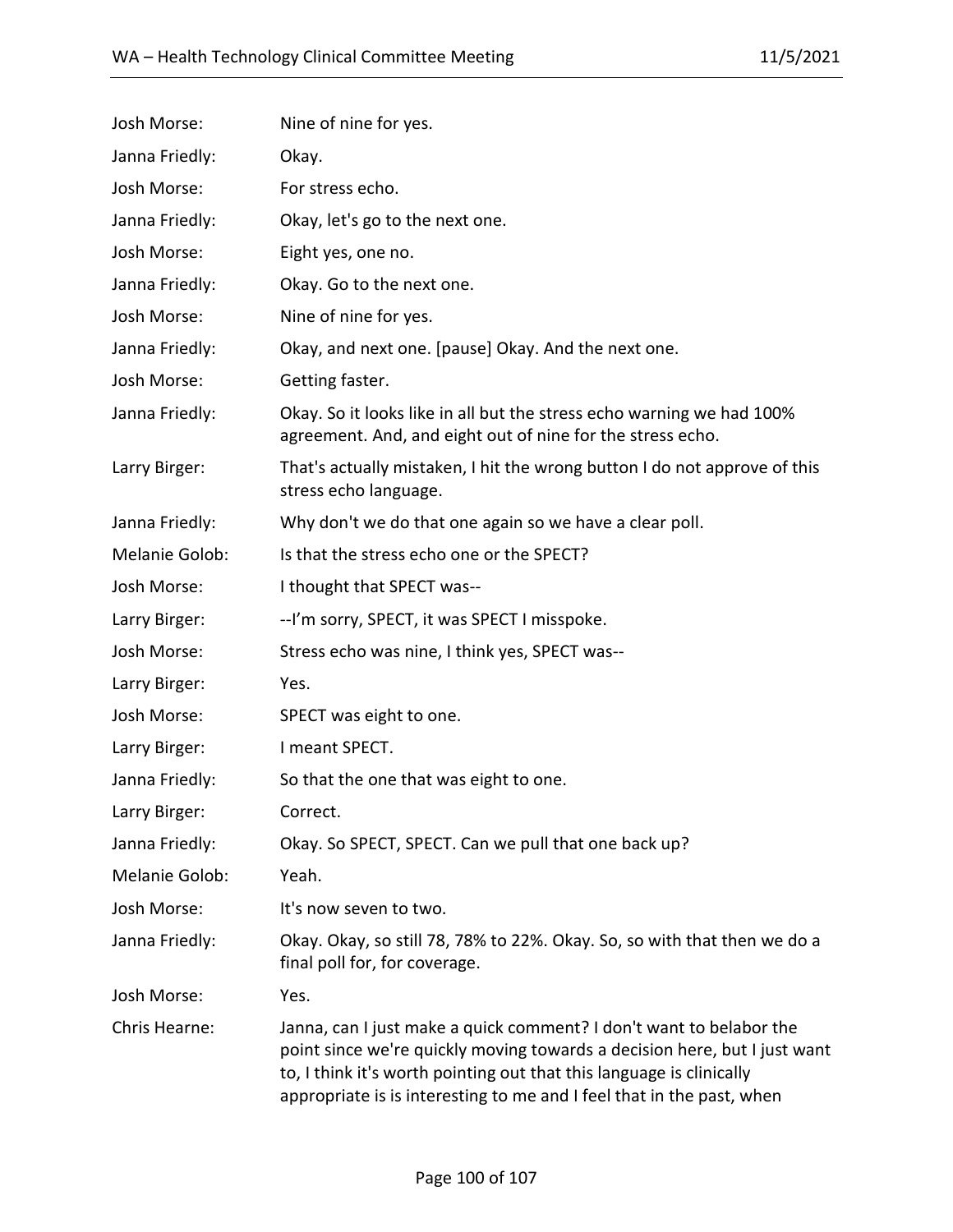making decisions like this, we would have been more specific about what that means, it, maybe in other previous decisions. I'm not, I'm not against using a little bit more loose language in this way I don't think it's necessarily wrong but it just strikes me that it's perhaps a departure from how we've previously done things and maybe worth just keeping in mind.

- Janna Friedly: Yeah, I would, I absolutely agree and thinking about an implementation of, of these is important and I think that was, that was brought up before, I think, at least from my perspective, the reason that we sort of landed on on this was really, and in part because the [indistinct] from, from Dr. Chen and the agency, about this, this kind of wording, so I think and the, the reality that if we were to be more clear or prescriptive here then we would we would not be able to come up with language that that would be appropriate. Is that maybe, maybe Dr. Chen can can weigh in on that, or Dr. Zerzan?
- Chris Chen: Yeah, I think, along the lines of the discussion around nuance, and that many situations where one test might be selected over another, clinical expertise may vary. I think we, this was an effort to allow that kind of flexibility without being overly prescriptive I guess I should say.
- Janna Friedly: Ithink that, and I think the discomfort from that that's being voiced is, is that when there is some of that sort of discretion, that that can be used in both ways that can give give more leeway to the, to the, to the ordering physician provider, but it can also create some barriers that are imposed with interpretation of the of that on the insurer side so how do we balance those two those two competing issues. And I think that's the crux of what the concerns are about the wording.
- Chris Chen: And I think that I mean that could be worth exploring to if it's the committee feels that there are areas to dive into if there are specific parameters to lay out around where it is or isn't appropriate. And, you know, that could either be baked in us examples, or other criteria. But, yeah, that's certainly if there are more defined parameters I think that would be reasonable.
- Janna Friedly: I know I'm not confident that we can come up with more defined parameters I think that was the whole, I think that's that's the issue, is that, is that it would. It didn't sound like from the evidence, and then discussion with that in any way without getting an overly restrictive or overly complicated to the point that it that it makes it very challenging. So. So I think, you know, from my perspective, I'm still okay with this this wording and that but I think that is at the sort of the crux of what Chris has brought up and Larry has brought up as well.
- Christoph Lee: Can I make one more comment just from the radiology perspective? I understand grouping SPECT, and PET together because they're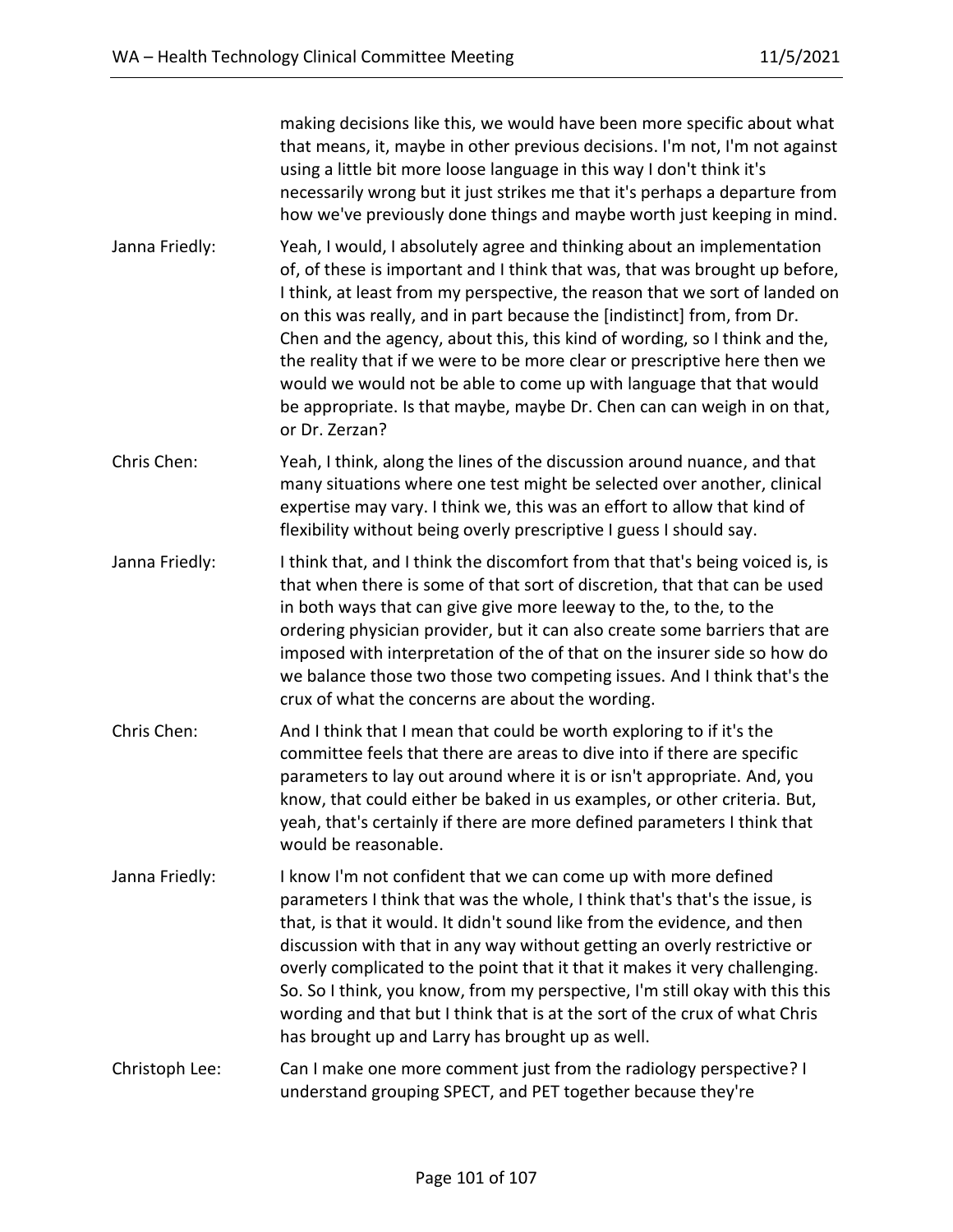interpreted by the nuclear medicine physician and performed in the nuclear medicine department. What's important to point out is that stress echo is read differently, right, because the Echo lab through by cardiologists. It's not in most places, read by the same interpreting physicians. And the same with CCTA right so you have basically different labs, right you have a CCTA me imaging division that will interpret it to the 3d imaging reformats. So the quality and expertise of CCTA SPECT/PET, and stress eco are very different at the same institution. So we talk about access and variability and expertise, I don't see the, the, I guess the, the tiered effect of going from stress eco to PET for SPECT to PET, I see it right it's just more expensive equipment with the same image in group. But, at least from the quality perspective of expertise and availability and access stress echo is separate from SPECT/PET is separate from CCTA. And that's how I conceptualize it and why I have difficulty with tearing SPECT after stress echo.

- Larry Birger: I think that was well said and I like to, I just like to piggyback on that I like the you captured the word that I couldn't and that was the word tiered, it didn't make conceptual sense to me. I saw it as being a purely really economically driven decision. And again, no offense by those who haven't had to deal with the years of frustrations that clinicians have that. I'll leave it at that.
- Josh Morse: Where does the evidence lead you if the evidence of those two technologies, is that their outcomes are similar? I have to say, then that would be I hope how you're basing your decision. If you know you have evidence of, of how they work how effective they are and how safety are and then you have information about their cost. You know, I think that's what the charge of the committee is to decide when they're there most appropriate and if those decisions are are difficult or don't align with certain things I think that's your charge.
- Christoph Lee: Again, I'd like to ask the committee to point out where the differences in terms of effect of effect of efficacy and safety. At least with the cost data that was presented today. There was no convincing argument to me that costs more to do one of the other in terms of the entire clinical episode. So there are so many missing parts to the cost data presented radio nucleotides or that the medications were left out completely right and everything that goes into the cost with that. So, at least from my perspective, there was inconclusive evidence based on the evidence summary provided to us to make a decision about cost effectiveness.
- Larry Birger: And I'm saying something similar in my own way is that a significant pieces of the cost equation are being left out. and excluded as evidence. So when you appeal to the evidence, you're, you're not I would I would argue, again piggybacking on that that there's a more comprehensive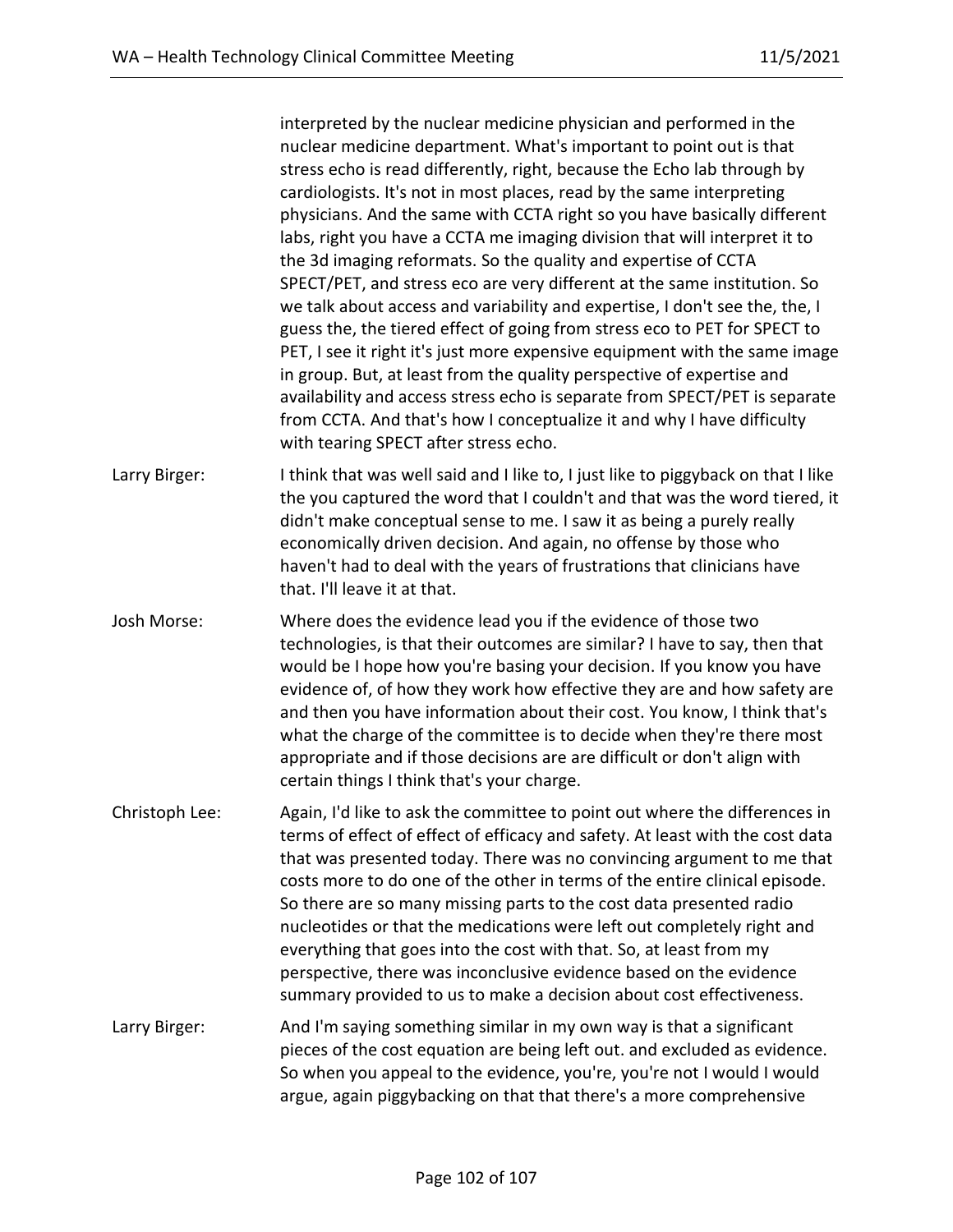sense in which evidence would be taken in this cost analysis, even if we haven't defined it quantitatively, we certainly can define it qualitatively. Janna Friedly: Okay, so it's, it sounds like, on the positive side we have agreement on four out of the five different imaging tests in terms of the wording, and and decision. The SPECT, it sounds like there's still some, some concern about the the wording and I think there were some good points brought up about, about the, the wording. I think it is given that there was new information provided after, after the poll. We, one option is for us to retake the poll and see if the decision still stands from the majority of the committee or if, if, if not then, then we need to go back and reconsider the wording. But I just we have already voted on the, the wording so I want to make sure that we're, we're doing that appropriately. Does that Josh does that sound reasonable? Josh Morse: Yes it does. Janna Friedly: Okay. So, is there any other before we take the new poll, is there any additional information that hasn't been shared that, that would be important for us to consider with respect, coverage wording here? Okay, so, so let's, let's go ahead and take, take a new poll. Melanie Golob: And this is on coverage for SPECT graduates, it's on the language for SPECT coverage conditions. Okay, give me just a minute. Janna Friedly: Okay, so it looks like it looks like we, we still have a majority approval vote to approve the language for SPECT as is. Ok, ok so at this point then Josh we, we move to voting for coverage final vote for all five separately. Josh Morse: No for this language has written. This is that you're voting on the whole, the whole thing, yeah, okay. Tony Yen: Remember, the word no comment period or net we're just better. Janna Friedly: You can comment. Tony Yen: My comment is on all of these different modalities and the wording. If you take a step back and look at the draft language, is it appropriate that we're calling out SPECT compare distress echo and CCTA? Because language for CCTA and stress echo are completely identical, but it's different for SPECT. And do you feel like the evidence presented today will allow for that improve that? Janna Friedly: Well, I think, and again, this goes back to the functional versus anatomical, and into two separate categories, and so you're right that the wording is the same but the way I think the discussion around this was that the clinical indications for an anatomical test would be different than a functional test, but that it's not part of the policy or the clinical coverage to specifically outline, those conditions for which an anatomic versus functional test would be appropriate here.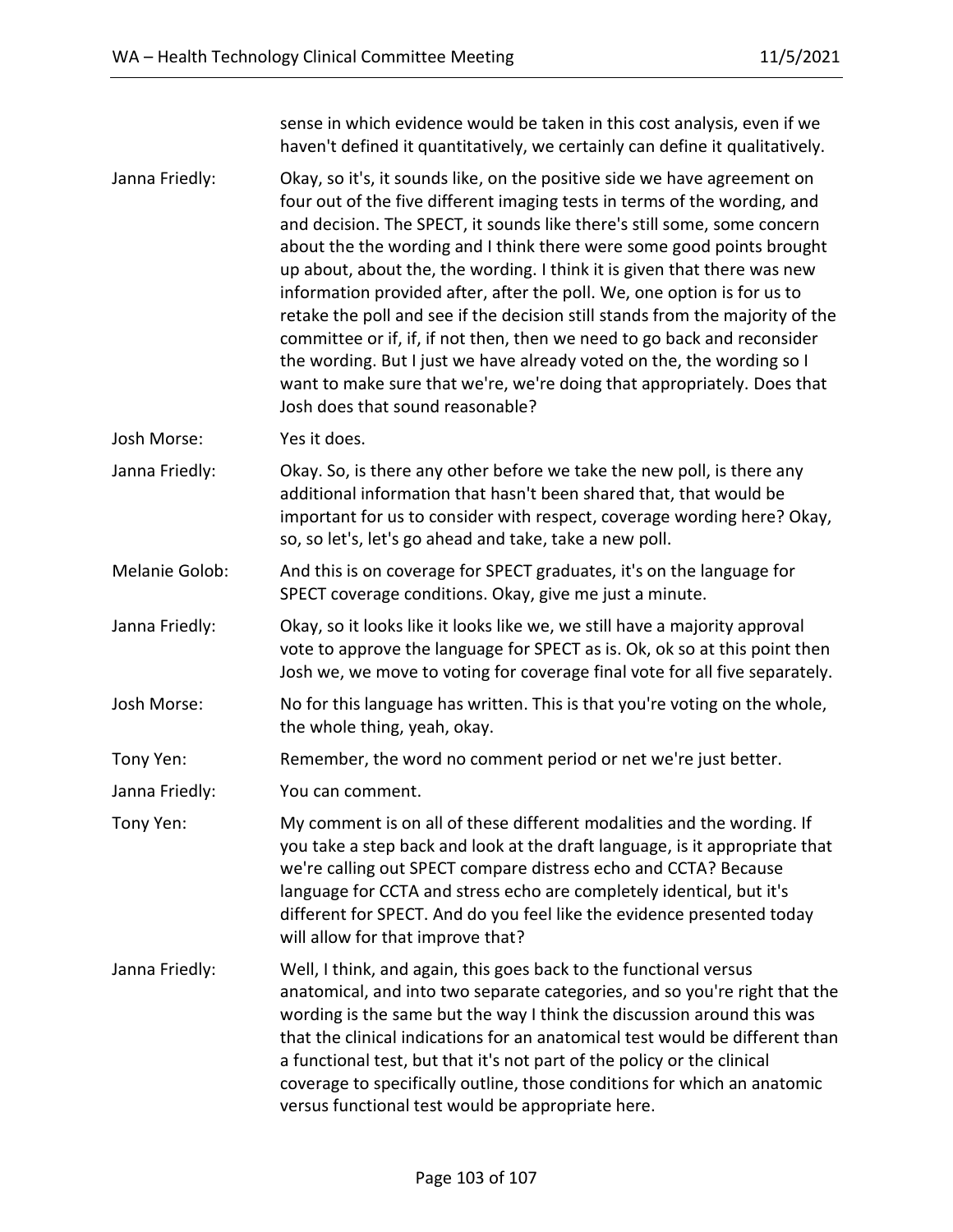| Tony Yen:      | I would agree with that Janna and that's, I think, my point that we can't<br>make that distinction. So, why are we making that distinction between<br>SPECT and Stress enough for the other comparison groups?                                                                                                                                                                                                                                                                                                                                                                                                                                                                                                                                                                                                                                                                                                                                                                                                                                                                                 |
|----------------|------------------------------------------------------------------------------------------------------------------------------------------------------------------------------------------------------------------------------------------------------------------------------------------------------------------------------------------------------------------------------------------------------------------------------------------------------------------------------------------------------------------------------------------------------------------------------------------------------------------------------------------------------------------------------------------------------------------------------------------------------------------------------------------------------------------------------------------------------------------------------------------------------------------------------------------------------------------------------------------------------------------------------------------------------------------------------------------------|
| Mika Sinanan:  | Mika Sinanan, my take on that, which I think is a really great question, is<br>that we also got agency information around the actual practical<br>application of this right now. And they showed us that SPECT from a,<br>from a prophy is twice the stress echo cost, and we noted that it didn't<br>include the radio pharmaceuticals, the storage, the overhead, etc. that<br>goes into that. So, it would appear from that, those set of data that SPECT<br>is a significantly more expensive option, and the data, the other data that<br>we got from Aggregate Analytics suggested that the two were otherwise<br>relatively similar in their efficacy and safety. So because the cost<br>difference was highlighted but the efficacy and safety didn't appear<br>different as Dr. Zerzan said, we can't take into account cost data in<br>making a recommendation because it's always interim, right though, this<br>is a, this is a re-review and it'll come up again, as the technology changes.<br>It seems reasonable to tier for this, that was my thinking in voting for<br>this. |
| Larry Birger:  | Does the language of the ACC/AHA guidelines rec incorporate that same<br>kind of tiering? If it doesn't, I'm not comfortable departing from that, the<br>the framework. If it is I'm more willing to, to consider it.                                                                                                                                                                                                                                                                                                                                                                                                                                                                                                                                                                                                                                                                                                                                                                                                                                                                          |
| Mika Sinanan:  | It did come from Dr. Chen.                                                                                                                                                                                                                                                                                                                                                                                                                                                                                                                                                                                                                                                                                                                                                                                                                                                                                                                                                                                                                                                                     |
| Larry Birger:  | I'm sorry I didn't catch all that.                                                                                                                                                                                                                                                                                                                                                                                                                                                                                                                                                                                                                                                                                                                                                                                                                                                                                                                                                                                                                                                             |
| Mika Sinanan:  | The recommendation for the tiering suggestion came from Dr. Chen.                                                                                                                                                                                                                                                                                                                                                                                                                                                                                                                                                                                                                                                                                                                                                                                                                                                                                                                                                                                                                              |
| Larry Birger:  | I understand, but are those if we were to go to the new ACC/AHA<br>guidelines if they have been updated and if they haven't either way. The<br>latest current ACC/AHA guidelines and how they would, how they would<br>grade. You know indications or whatever, I guess, if there's a conceptual<br>framework that they lay out. That is not tiered, and we're introducing a<br>tiered framework then I'm not comfortable with that.                                                                                                                                                                                                                                                                                                                                                                                                                                                                                                                                                                                                                                                           |
| Janna Friedly: | Yeah, and again, I think we talked earlier about the, you know that there<br>will be potentially differences between the clinical guidelines or, you<br>know, in terms of the, how they are arrived at, and they appropriate use<br>condition as well that I don't in my reading of the guidelines, quickly it<br>didn't necessarily the purpose wasn't to go into necessarily compare each<br>of those, this, it was a was a more broad guideline than that. So I don't<br>think that was the it's, to me it's comparing things that are not quite,<br>quite identical. It sounds like the appropriate use criteria, may be more<br>prescriptive and specific to each of these tests but that's not available at<br>this time. Okay, so, I recognize that there's some disagreement about the<br>wording of the SPECT coverage decision, and I think that that's, you                                                                                                                                                                                                                         |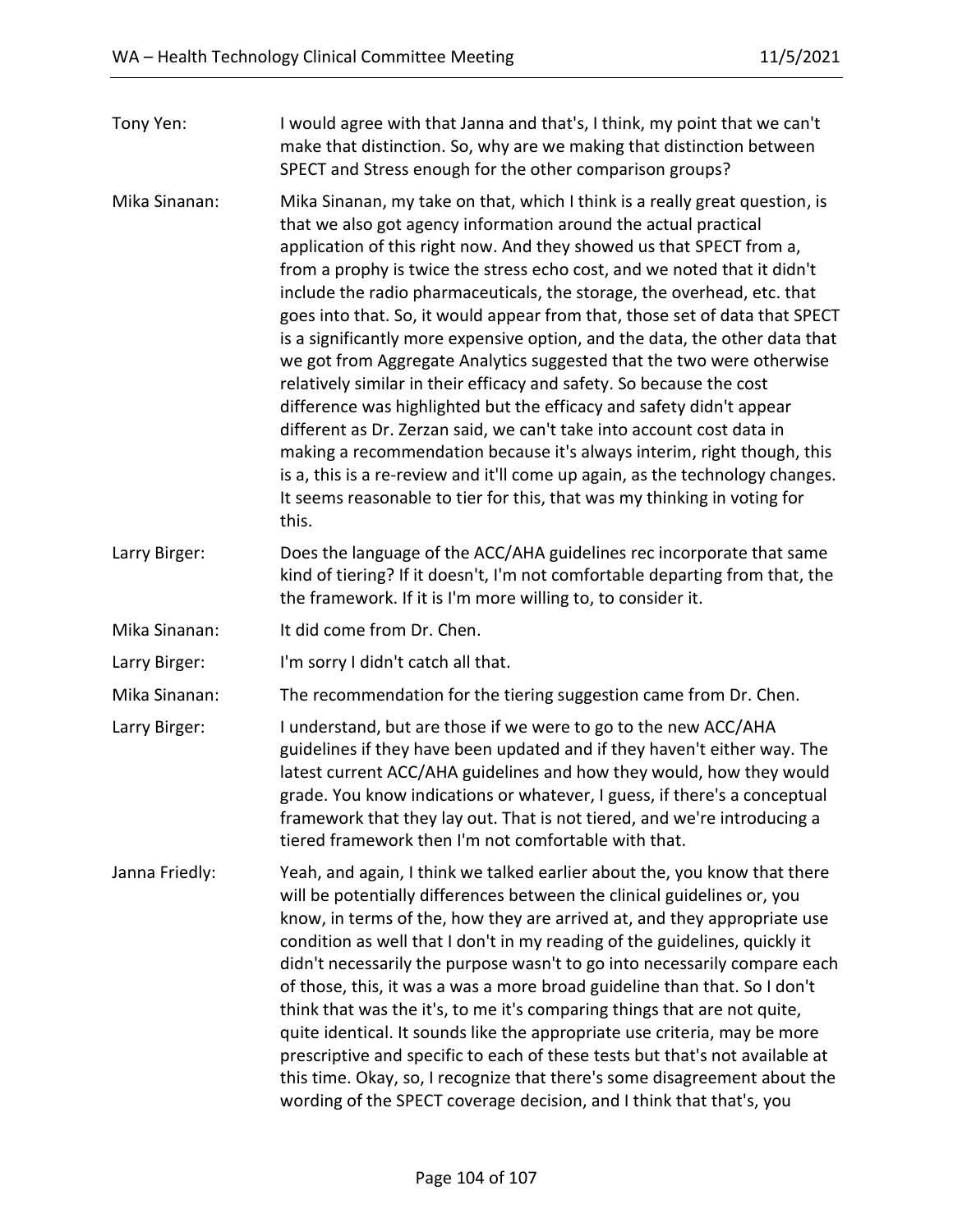|                  | know, that, that happens that we don't all agree on, on wording for, for a<br>coverage decision. At this point, I haven't heard any, any new<br>conversation. I want to make sure we, we voted twice on this. Now, I<br>don't know that there's anything new that has been added that would<br>suggest that we should re vote on, on this, at this point. Should we move<br>then to a final vote of the entire wording, to get a sense of where the<br>committee lands on the, the entire coverage decision? |
|------------------|--------------------------------------------------------------------------------------------------------------------------------------------------------------------------------------------------------------------------------------------------------------------------------------------------------------------------------------------------------------------------------------------------------------------------------------------------------------------------------------------------------------|
| Mika Sinanan:    | Motion to close the discussion.                                                                                                                                                                                                                                                                                                                                                                                                                                                                              |
| Janna Friedly:   | Thank you.                                                                                                                                                                                                                                                                                                                                                                                                                                                                                                   |
| Laurie Mischley: | This is Laurie, I second that.                                                                                                                                                                                                                                                                                                                                                                                                                                                                               |
| Janna Friedly:   | Great, okay, all those in favor of closing the discussion and moving to a<br>final vote.                                                                                                                                                                                                                                                                                                                                                                                                                     |
| Man:             | Aye.                                                                                                                                                                                                                                                                                                                                                                                                                                                                                                         |
| Man2:            | Aye.                                                                                                                                                                                                                                                                                                                                                                                                                                                                                                         |
| Man3:            | Aye.                                                                                                                                                                                                                                                                                                                                                                                                                                                                                                         |
| Woman:           | Aye.                                                                                                                                                                                                                                                                                                                                                                                                                                                                                                         |
| Man4:            | Aye.                                                                                                                                                                                                                                                                                                                                                                                                                                                                                                         |
| Man5:            | Aye.                                                                                                                                                                                                                                                                                                                                                                                                                                                                                                         |
| Janna Friedly:   | Anyone opposed - okay, let's, let's move to a final vote.                                                                                                                                                                                                                                                                                                                                                                                                                                                    |
| Josh Morse:      | Okay, the final vote is seven for, two no for the coverage with conditions<br>for noninvasive cardiac imaging.                                                                                                                                                                                                                                                                                                                                                                                               |
| Janna Friedly:   | Okay. And at this point, then, I think the next step Josh is, is to review<br>consistency with, with existing coverage. Decisions--                                                                                                                                                                                                                                                                                                                                                                          |
| Josh Morse:      | Yes.                                                                                                                                                                                                                                                                                                                                                                                                                                                                                                         |
| Janna Friedly:   | --and guidelines.                                                                                                                                                                                                                                                                                                                                                                                                                                                                                            |
| Josh Morse:      | Yes, that's right.                                                                                                                                                                                                                                                                                                                                                                                                                                                                                           |
| Janna Friedly:   | Are you able to pull that up on the screen. That part of the [indistinct].                                                                                                                                                                                                                                                                                                                                                                                                                                   |
| Josh Morse:      | Yes, so this is part of the decision aid that I'm sharing here so the first<br>part is does CMS, have a national coverage determination.                                                                                                                                                                                                                                                                                                                                                                     |
| Janna Friedly:   | And I'm sorry, what, what page of the report is that on?                                                                                                                                                                                                                                                                                                                                                                                                                                                     |
| Josh Morse:      | This, this is on page 92 of the final report.                                                                                                                                                                                                                                                                                                                                                                                                                                                                |
| Janna Friedly:   | Okay - okay. So it does not look like, so that is for FFR.                                                                                                                                                                                                                                                                                                                                                                                                                                                   |
| Josh Morse:      | Yes.                                                                                                                                                                                                                                                                                                                                                                                                                                                                                                         |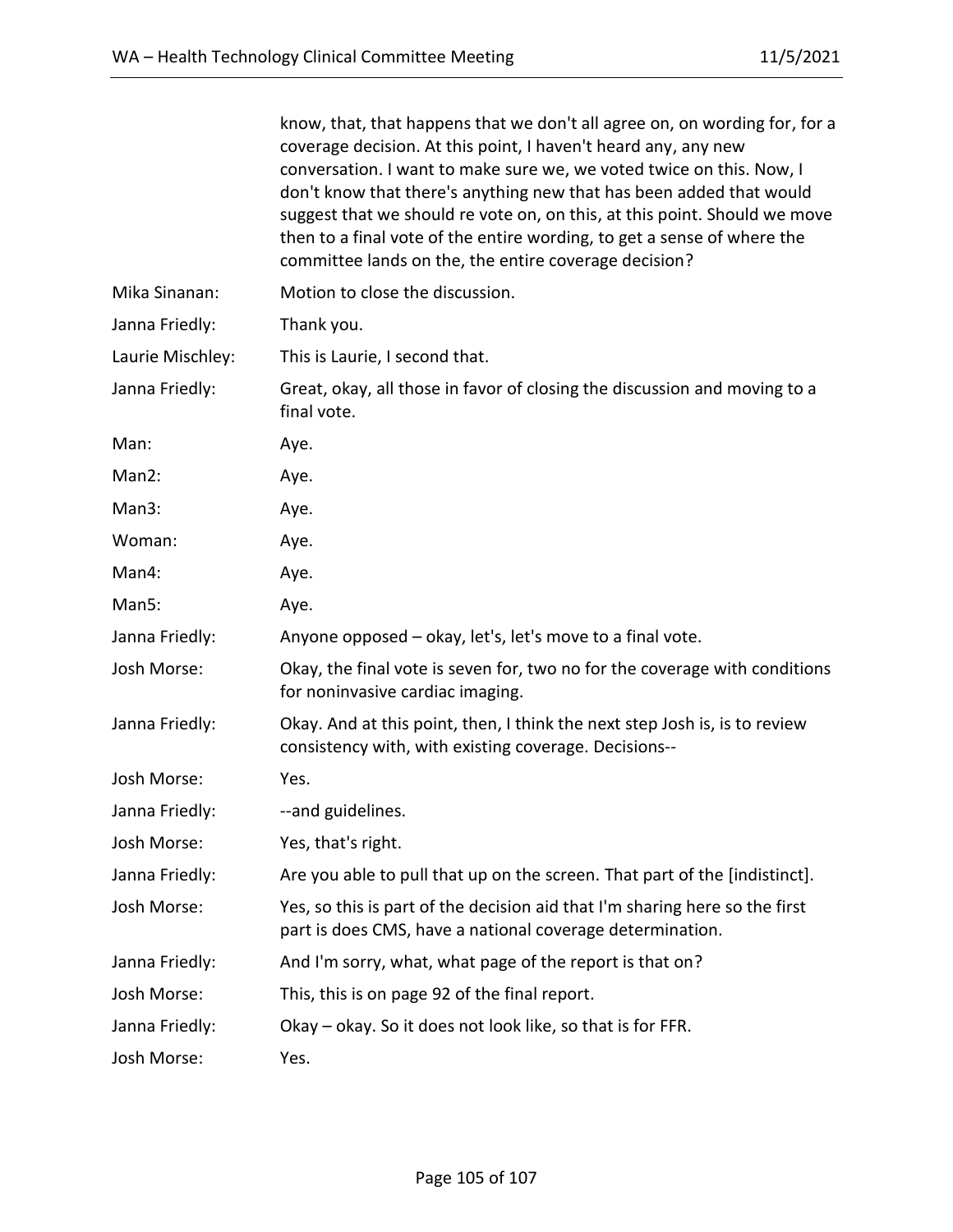| Janna Friedly: | And that's the only one so that, so that does not seem to be inconsistent<br>with, obviously different wording, but does not seem to be inconsistent<br>with our coverage decision, for FFR, much more prescriptive.                                                                                                                                                                                                                                                                                                                                                                                                                                                                                                                                                                                                                                                                                                                                                                                                                                                         |
|----------------|------------------------------------------------------------------------------------------------------------------------------------------------------------------------------------------------------------------------------------------------------------------------------------------------------------------------------------------------------------------------------------------------------------------------------------------------------------------------------------------------------------------------------------------------------------------------------------------------------------------------------------------------------------------------------------------------------------------------------------------------------------------------------------------------------------------------------------------------------------------------------------------------------------------------------------------------------------------------------------------------------------------------------------------------------------------------------|
| Mika Sinanan:  | It is interesting, they're assuming two CCTAs, an initial one and a later<br>one.                                                                                                                                                                                                                                                                                                                                                                                                                                                                                                                                                                                                                                                                                                                                                                                                                                                                                                                                                                                            |
| Janna Friedly: | Yeah, that's a good point. Okay.                                                                                                                                                                                                                                                                                                                                                                                                                                                                                                                                                                                                                                                                                                                                                                                                                                                                                                                                                                                                                                             |
| Josh Morse:    | Okay and then clinical guidelines. So there is the newer guideline which<br>was not caught in the initial search, which obviously is now available, and<br>in what is in the decision eight here would be guidelines that were caught<br>in the search and reported by Aggregate.                                                                                                                                                                                                                                                                                                                                                                                                                                                                                                                                                                                                                                                                                                                                                                                            |
| Janna Friedly: | And I think the, it looks like the difference here again as we talked about<br>in terms of the low risk and then on the flip side of the high risk and in<br>certain settings, and our decision was a little bit more broad, it did not<br>specify setting, and it did exclude the low, low risk probability. -- So again<br>I think each of these it looks like to me, really do stray a little bit from the<br>updated guideline, that is stratified with that low, low risk category<br>without imaging, that they don't, they don't distinguish it that way. That<br>seems to be to me the biggest difference.-- And then they're this, and<br>then the one task force that specifically, you know, to the point of our<br>discussion, also talks, sort of groups them all in one, in one grouping, for<br>recommendation for initial test to diagnose CAD, when there is, when<br>there is further testing that needs to be done. So that that is a difference<br>between our, our wording, as we've talked about, then this this guideline<br>from 2019, or task force |
| Josh Morse:    | And Janna, can you offer support for why that might be different?                                                                                                                                                                                                                                                                                                                                                                                                                                                                                                                                                                                                                                                                                                                                                                                                                                                                                                                                                                                                            |
| Janna Friedly: | Well, I think that it speaks to the, the, the difference, our, our discussion<br>that led to quite a bit of discussion about whether or not these each of<br>these tests should be sort of considered, all in the same bucket or should<br>be tiered with one considered first if all things are equal, based on cost<br>and potentially safety. And that's, that's where our committee, the<br>majority of our committee decided that it would be reasonable to have a<br>tiered approach with, with flexibility in the wording to allow physicians to<br>make, make decisions based on clinical and technical feasibility. Clinical<br>appropriateness.                                                                                                                                                                                                                                                                                                                                                                                                                    |
| Josh Morse:    | Thank you.                                                                                                                                                                                                                                                                                                                                                                                                                                                                                                                                                                                                                                                                                                                                                                                                                                                                                                                                                                                                                                                                   |
| Janna Friedly: | And then the NICE guidelines from 2016. And again, I think these, to me,<br>look similar to the other guidelines. [pause] I don't have any other<br>specific comments about that.                                                                                                                                                                                                                                                                                                                                                                                                                                                                                                                                                                                                                                                                                                                                                                                                                                                                                            |
| Josh Morse:    | Okay, any other-- So you've addressed the NCD and the guidelines. Any<br>other considerations were getting guidelines.                                                                                                                                                                                                                                                                                                                                                                                                                                                                                                                                                                                                                                                                                                                                                                                                                                                                                                                                                       |